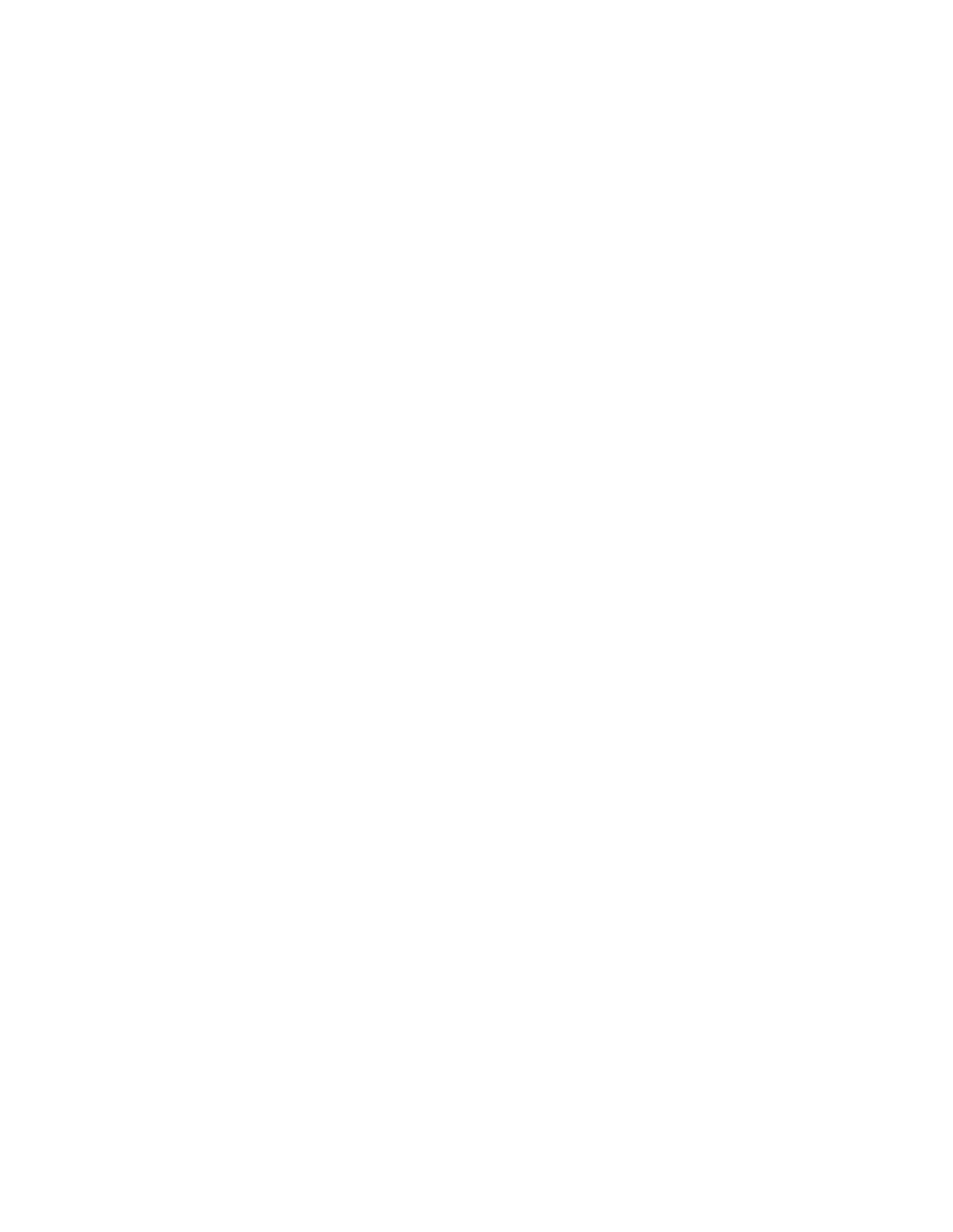# **Table of Contents**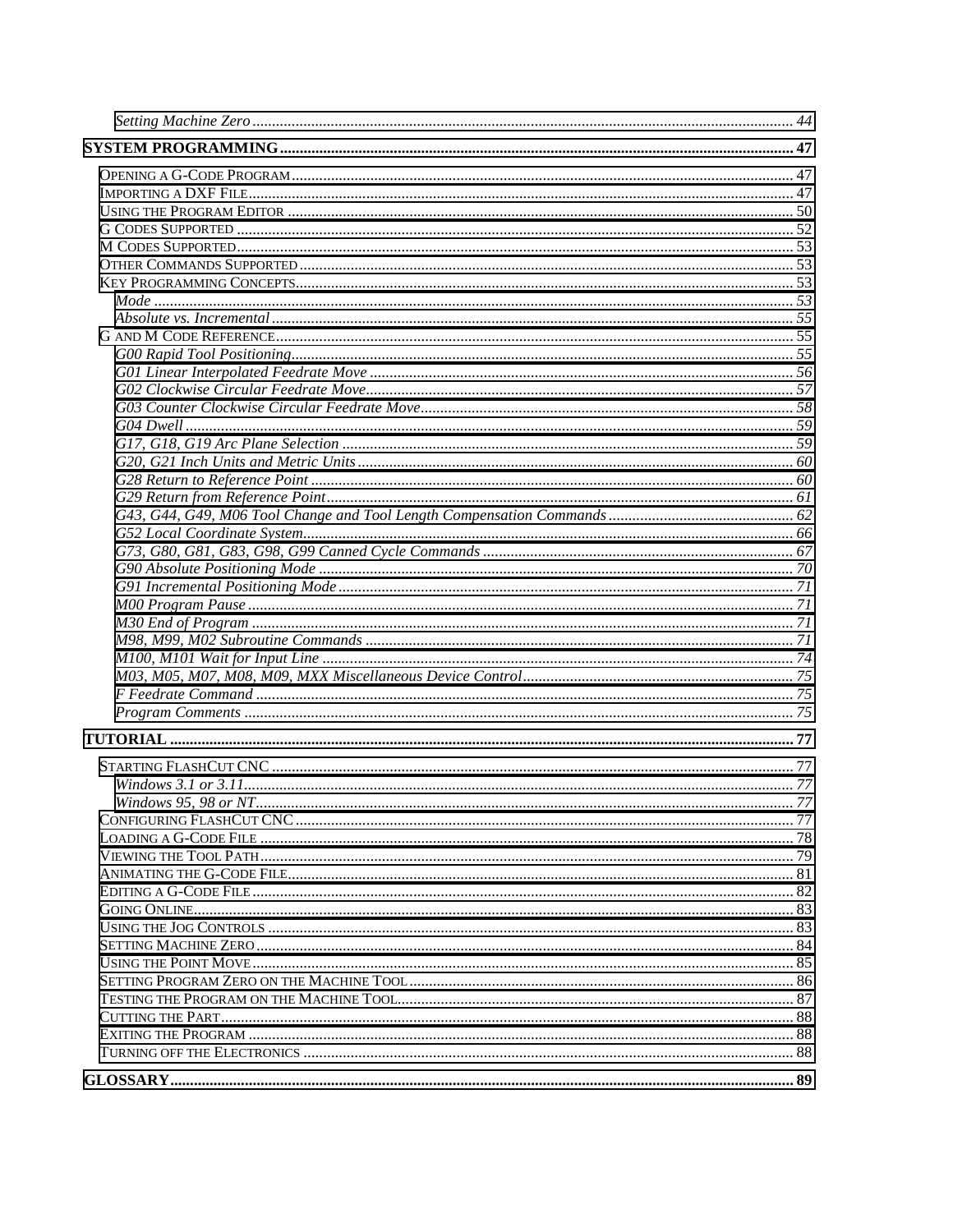#### <span id="page-4-0"></span>**1. Getting Started Section**

# **Thank You**

Thank you for purchasing  $FlashCut^{m}$  CNC, the intuitive, powerful CNC control system for Windows<sup>®</sup>. No system is easier to set up and use than FlashCut CNC. You'll appreciate its intuitive controls and real time graphics as you quickly and accurately cut parts on your machine tool.

We are very committed to the excellence and ongoing enhancement of FlashCut CNC. Feel free to call us with any comments or questions.

# **Product Support**

We are committed to full support of FlashCut CNC products. Please contact us by email, phone or fax as follows:

| <b>West Coast</b> |         |                                                |
|-------------------|---------|------------------------------------------------|
|                   | Phone:  | $(650)$ 853-1444 $(9:00$ AM-5:00 PM, PST, M-F) |
|                   | Fax:    | $(650)$ 853-1405                               |
| East Coast        |         |                                                |
|                   | Phone:  | $(301)$ 718-7300 $(9:00$ AM-5:00 PM, EST, M-F) |
|                   | Fax:    | $(301)$ 718-7301                               |
| Internet          |         |                                                |
|                   | E-mail: | support@flashcutcnc.com                        |

Web Site: www.flashcutcnc.com

# **New Features**

We are constantly adding new features and capabilities to FlashCut CNC. Some of the important new features in the last two major software releases are:

Version 1.3 (Spring 1999)

- Continuous Contouring
- Canned Cycles (G73, G81, G83)
- New Homing Options
- Medium Jog Rate
- Many New Configuration Settings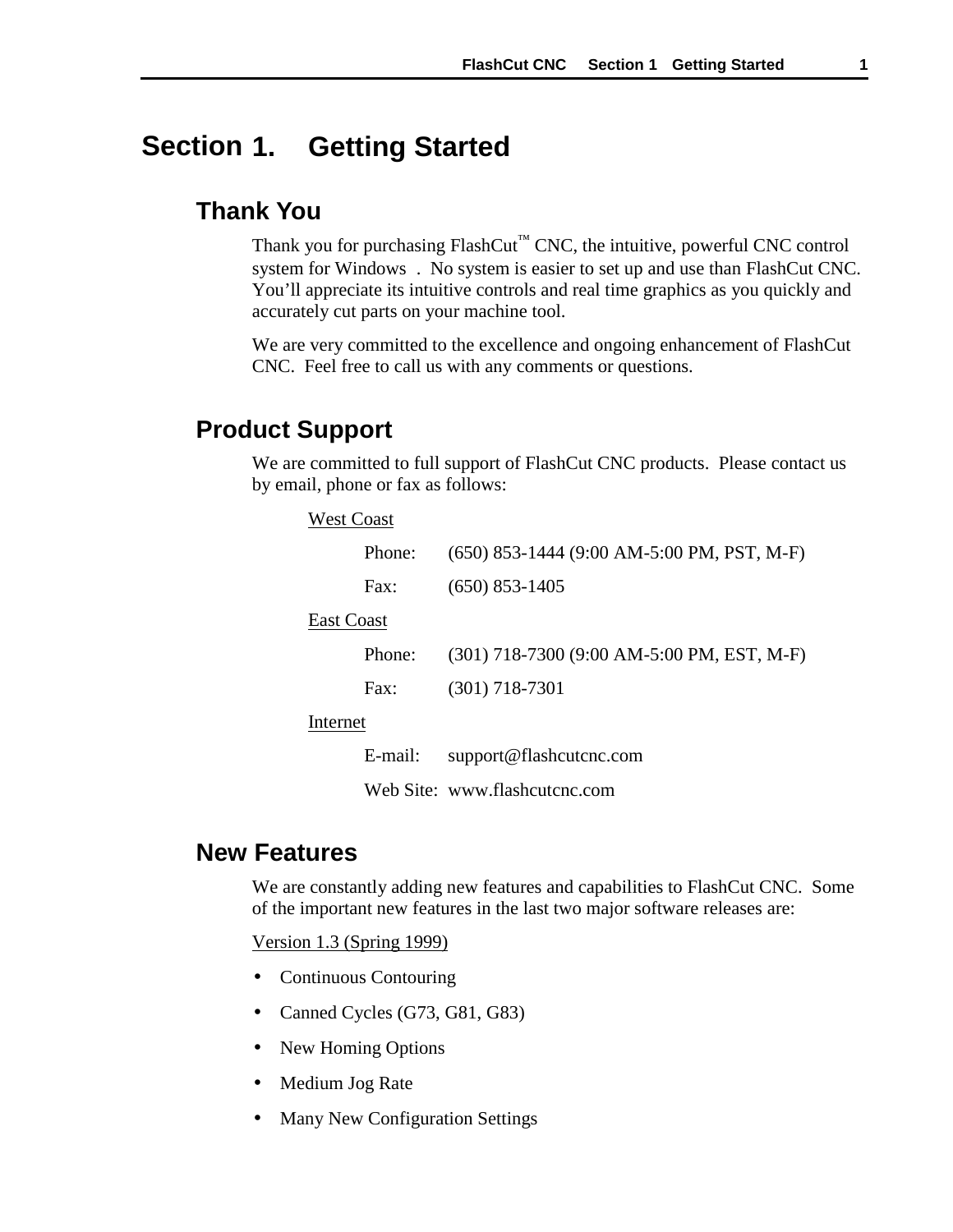<span id="page-5-0"></span>Version 1.4 (Summer 1999)

- 4th Axis Support (Rotary or Linear)
- Monitoring Input Lines
- Subroutine Libraries
- Looping (in M98 Command)
- Main Screen Layout Updated

# **System Requirements**

- IBM PC or 100% compatible with a 100MHz or faster 80486DX (Pentium or comparable processor preferred).
- At least 16MB of RAM (at least 64MB preferred for large G-code files).
- Hard drive with at least 20MB of space available.
- 3.5 inch, 1.44 MB floppy disk drive.
- VGA, SVGA or compatible video monitor.
- A Microsoft-compatible mouse. Note that for best performance, the mouse should connect directly to the bus (the standard mouse plug on most systems), or through a mouse bus port rather than through a **serial port**.
- One available RS-232 serial port. If the port has a 25-pin connector, a 9-pin male to 25-pin female adapter will be required.
- Microsoft Windows 95, 98 or NT or Microsoft or PC DOS version 3.1 or later running Microsoft Windows version 3.1 or 3.11.

# **Installing FlashCut CNC**

It's a good idea to make a working copy of the FlashCut CNC disks and put the originals away in a safe place, before installing the program. Then if the working copy is damaged or lost, you can easily replace it.

## **If you are using Windows 3.1 or 3.11:**

- 1. Start Windows
- 2. Place Disk 1 into drive A or drive B.
- 3. In the Windows Program Manager, choose the Run command from the File menu. In the Command Line text box, type **a:setup** if you are using disk drive A or **b:setup** if you are using disk drive B. Choose the OK button and follow the on-screen instructions.
- 4. To run FlashCut CNC simply double-click on the FlashCut CNC icon in the FlashCut CNC program group.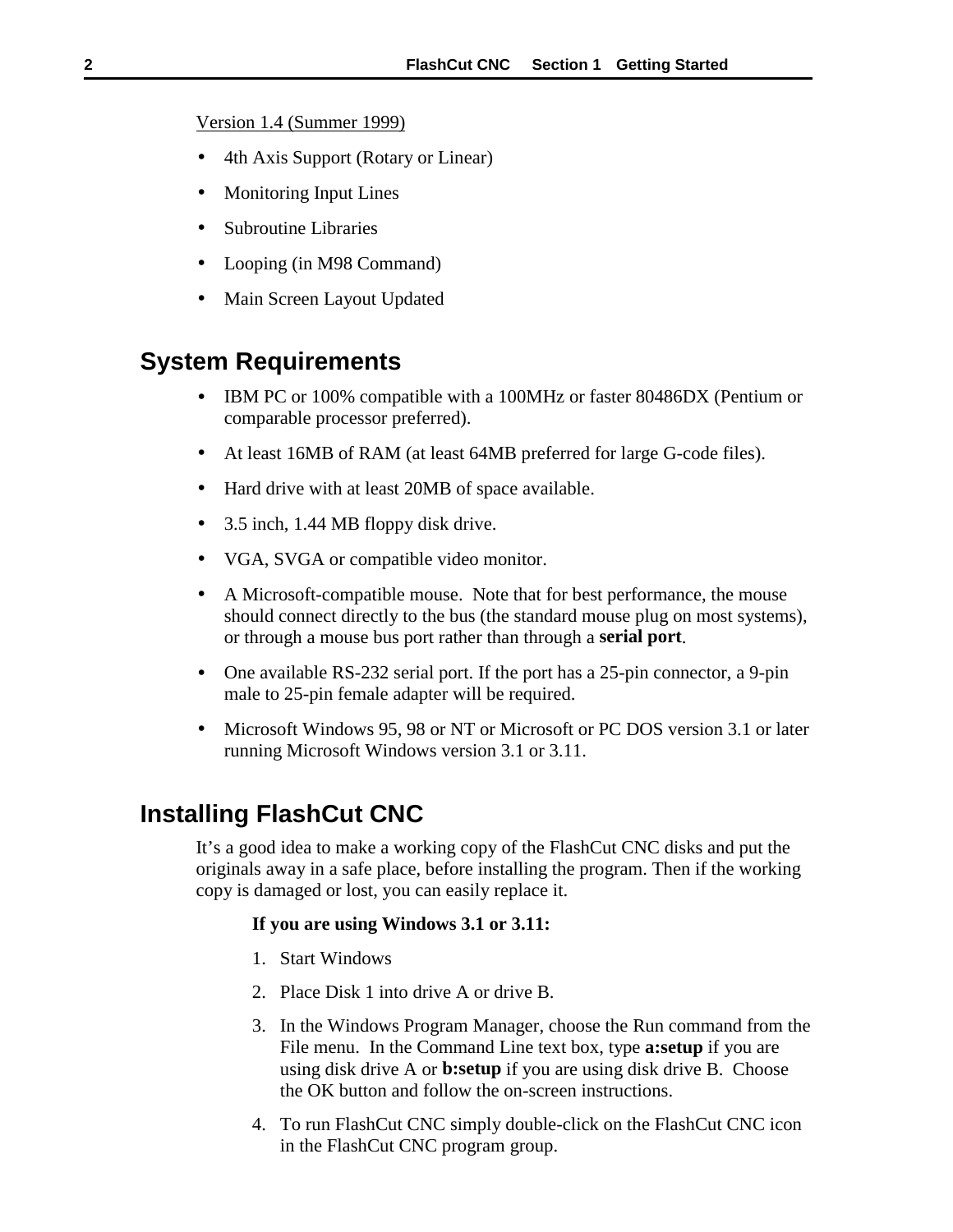#### <span id="page-6-0"></span>**If you are using Windows 95, 98 or NT:**

- 1. Start Windows
- 2. Place Disk 1 into Drive A or Drive B.
- 3. From the Start menu, choose the Run option. In the Open text box, type **a:setup** if you are using disk drive A or **b:setup** if you are using disk drive B. Choose the OK button and follow the on-screen instructions.
- 4. To Run FlashCut CNC, choose the Programs option from the Start menu, then choose the FlashCut CNC program group, then choose the FlashCut CNC program icon.

# **Using the Mouse**

Most mice have two buttons. When using FlashCut CNC, always use the left mouse button unless specifically instructed otherwise. The following table explains basic terms associated with using the mouse.

| To    | Do this                                                                                                                      |
|-------|------------------------------------------------------------------------------------------------------------------------------|
| Point | Position the pointer (arrow) on an item.                                                                                     |
| Click | Point to an item, and then quickly press and release the mouse<br>button.                                                    |
|       | Double-click Point to an item and then quickly press and release the mouse<br>button twice.                                  |
| Drag  | Point to an item, press and hold the mouse button as you move the<br>mouse to a new location. Then release the mouse button. |
| Hold  | Point to an item, press and hold the mouse button.                                                                           |

# **Choosing Commands**

A command is an instruction that tells FlashCut to perform a task. You can choose a command by:

- 1. Choosing a command from a menu with your mouse.
- 2. Choosing a command from a menu with your keyboard.
- 3. Using shortcut keys.
- 4. Using the TAB and ARROW keys.

#### **Choosing a Command by Using the Mouse**

Click the name of a menu item on the menu bar, then click the command name. To close the menu without choosing a command, click outside the menu.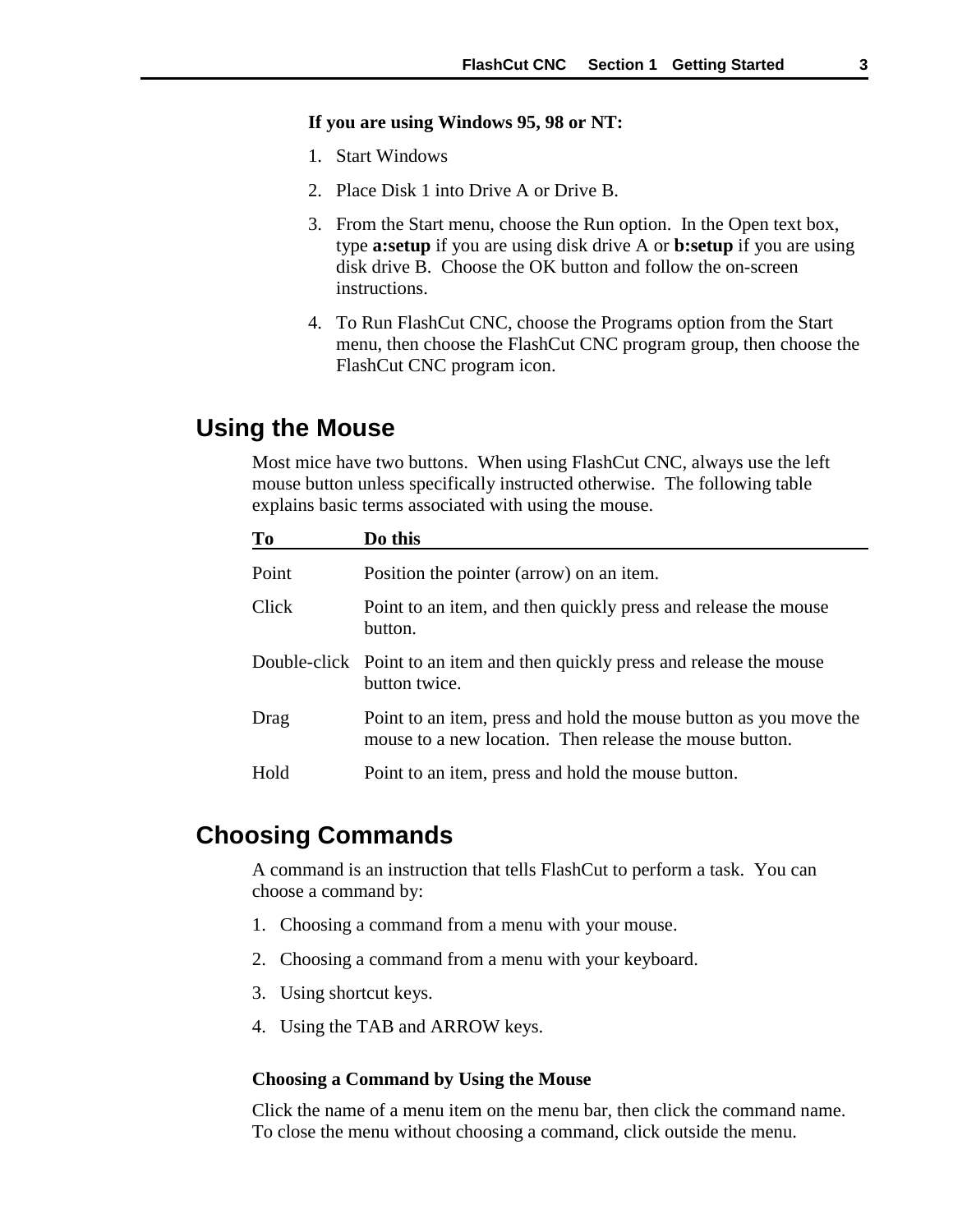#### <span id="page-7-0"></span>**Choosing a Command by Using the Keyboard**

Press ALT or F10 to make the menu bar active, and then press the key corresponding to underlined letter in the menu name. To choose a command, press the key corresponding to the underlined letter in the command name. To close a menu without choosing a command, press ESC.

### **Using Shortcut Keys**

Some of the FlashCut commands have shortcut keys associated with them. You can choose these commands by pressing the shortcut keys listed on the menu to the right of the command.

#### **Using the TAB and ARROW Keys**

The TAB key and ARROW keys can be used to navigate through the currently active screen selections. Once the selection that you want is highlighted, use the RETURN key to select it.

# **Using Standard Windows Controls**

FlashCut uses several standard Windows controls: **radio buttons**, **pull-down menus**, **text boxes** and **command buttons**.

## **Radio Buttons**

Radio buttons represent a group of options, of which only one can be selected at a time.



# **Pull-Down Menus**

A pull-down menu is a list of commands that appears when you select either a menu or a down-arrow icon.

#### **Text Boxes**

Text boxes are areas in which you type either a name or a value.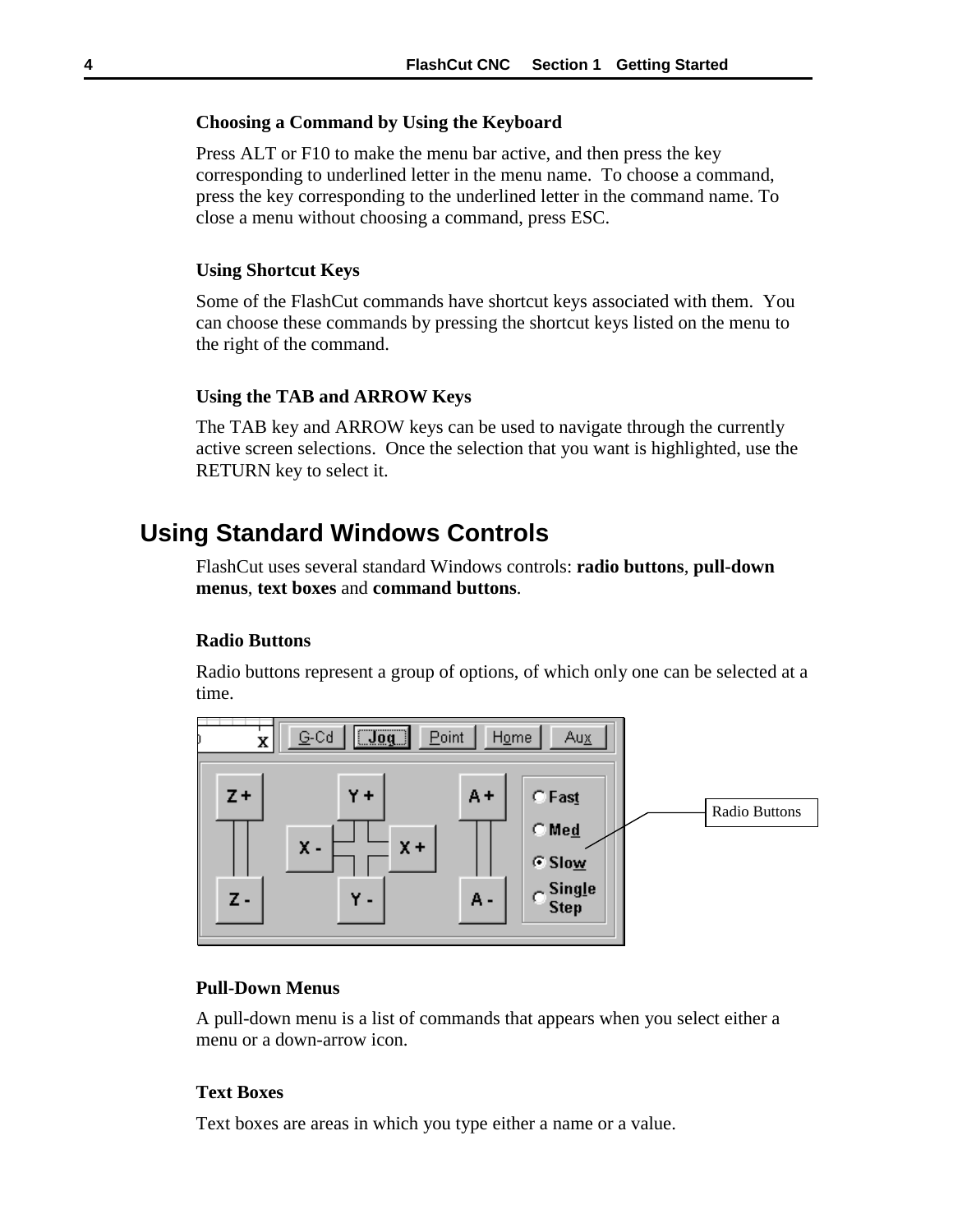# <span id="page-8-0"></span>**Command Buttons**

Command buttons perform a specific task when selected.

| G-Cd<br>х                           | <b>Point</b><br>$\sqrt{\log x}$ | Home<br>Aux               | Pull-Down Menu        |
|-------------------------------------|---------------------------------|---------------------------|-----------------------|
| <b>Any Point</b>                    | Incremental                     | Feedrate                  | <b>Text Box</b>       |
| Program Zero<br><b>Machine Zero</b> | 10,0000<br>in                   | 100.00<br>in/min          |                       |
| Relative Zero<br>Tool Change        | 0.0000 <br>in<br>Y              | 720.0.<br>$\gamma_{\min}$ | <b>Command Button</b> |
| Program Start <br>Curr. Line Start  | 0.0000 <br>in                   | Move                      |                       |
| Last Feed Hold                      | 10,000<br>۰<br>А                | <b>Feed Hold</b>          |                       |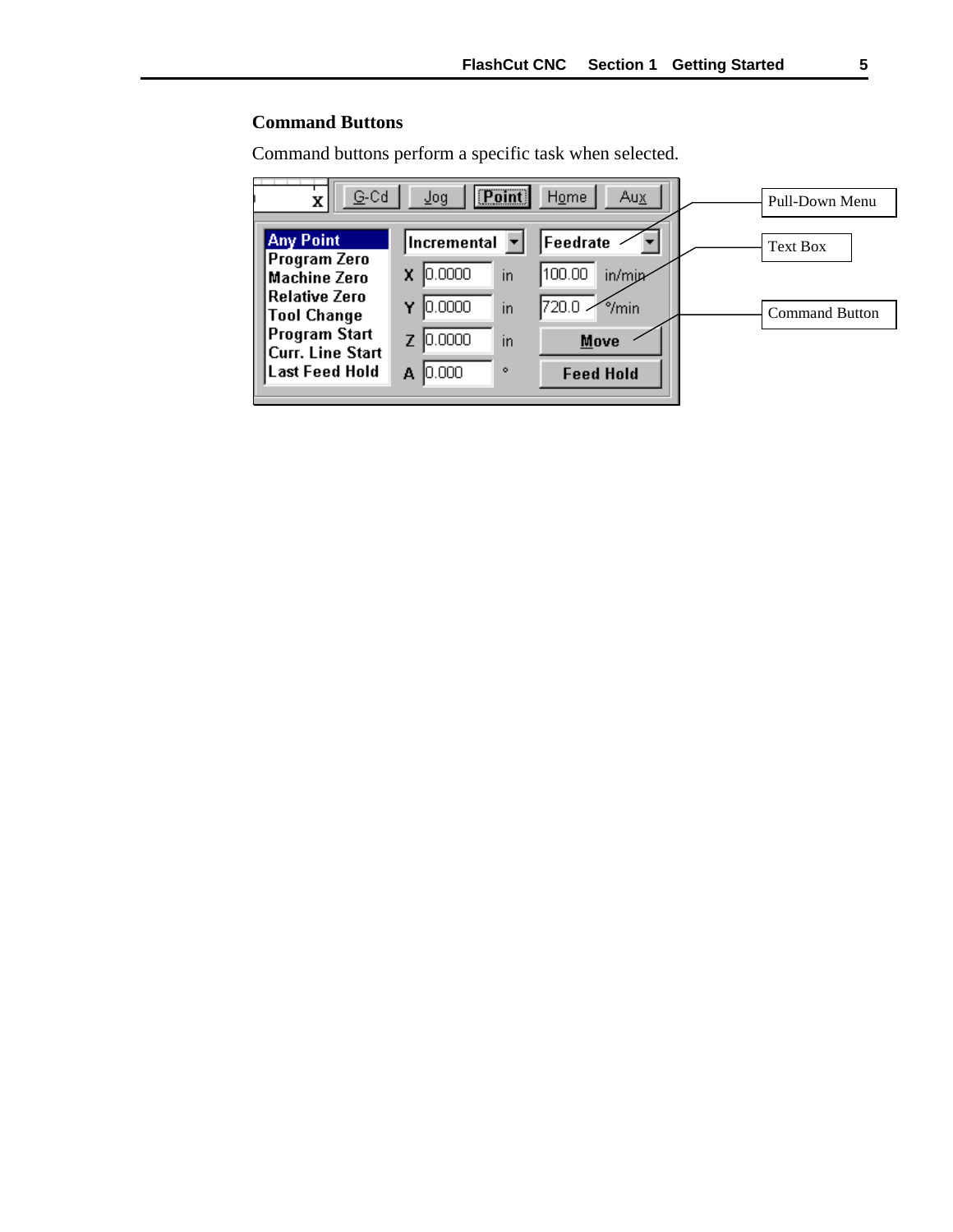# <span id="page-9-0"></span>**Safety and Usage Guidelines**

**When running an automated machine tool, safety is of utmost importance. For proper and safe use of the FlashCut CNC program and your CNC machine, the following safety guidelines must be followed:**

- **1. Never let the machine tool run unattended.**
- **2. Require any person in the same room as a running machine tool to wear safety goggles, and to stay a safe distance from the machine.**
- **3. Allow only trained operators to run the machine tool. Any operator must have:**

**Knowledge of machine tool operation.**

**Knowledge of personal computer operation.**

**Knowledge of Microsoft Windows.**

**Good common sense.**

- **4. Place safety guards around the machine to prevent injury from flying objects. It is highly recommended that you build a safety shield around the entire tool envelope.**
- **5. Never place any part of your body within the tool envelope while the machine is online, since unexpected machine movement can occur at any time.**
- **6. Always keep the tool envelope tidy and free of any loose objects.**
- **7. Be on alert for computer crashes at all times.**

**WPI, Inc. is not responsible for the safe installation and use of this product. You and only you are responsible for the safety of yourself and others during the operation of your CNC machine tool. WPI supplies this product but has no control over how it is installed or used. Always be careful!**

**WPI, Inc. is not responsible for damage to any equipment or workpiece resulting from use of this product.**

**If you do not understand and agree with all of the above, please do not use this product.**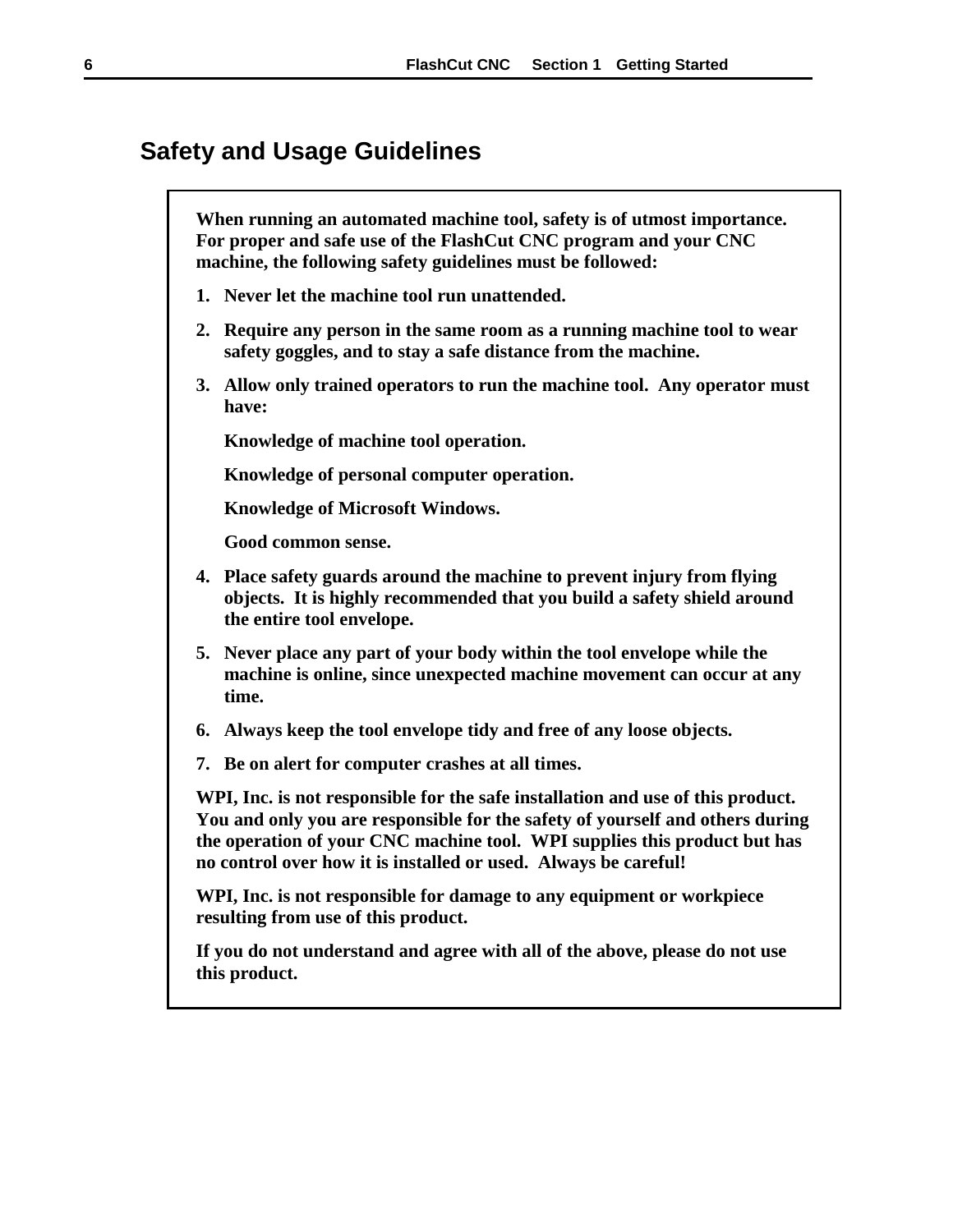# <span id="page-10-0"></span>**About this Manual**

FlashCut CNC is a unique Windows application, so you'll need some instruction to get started. **Since automated machining is potentially dangerous, please take the time to completely read through this manual to understand operation of the software before running the system.**

Please note that all FlashCut CNC terminology appears in boldface upon first occurrence and is defined in the glossary.

It is assumed that you already have a working knowledge of the PC and Windows. If you are not familiar with either of these, please review your PC or Windows user's guides before you use FlashCut CNC.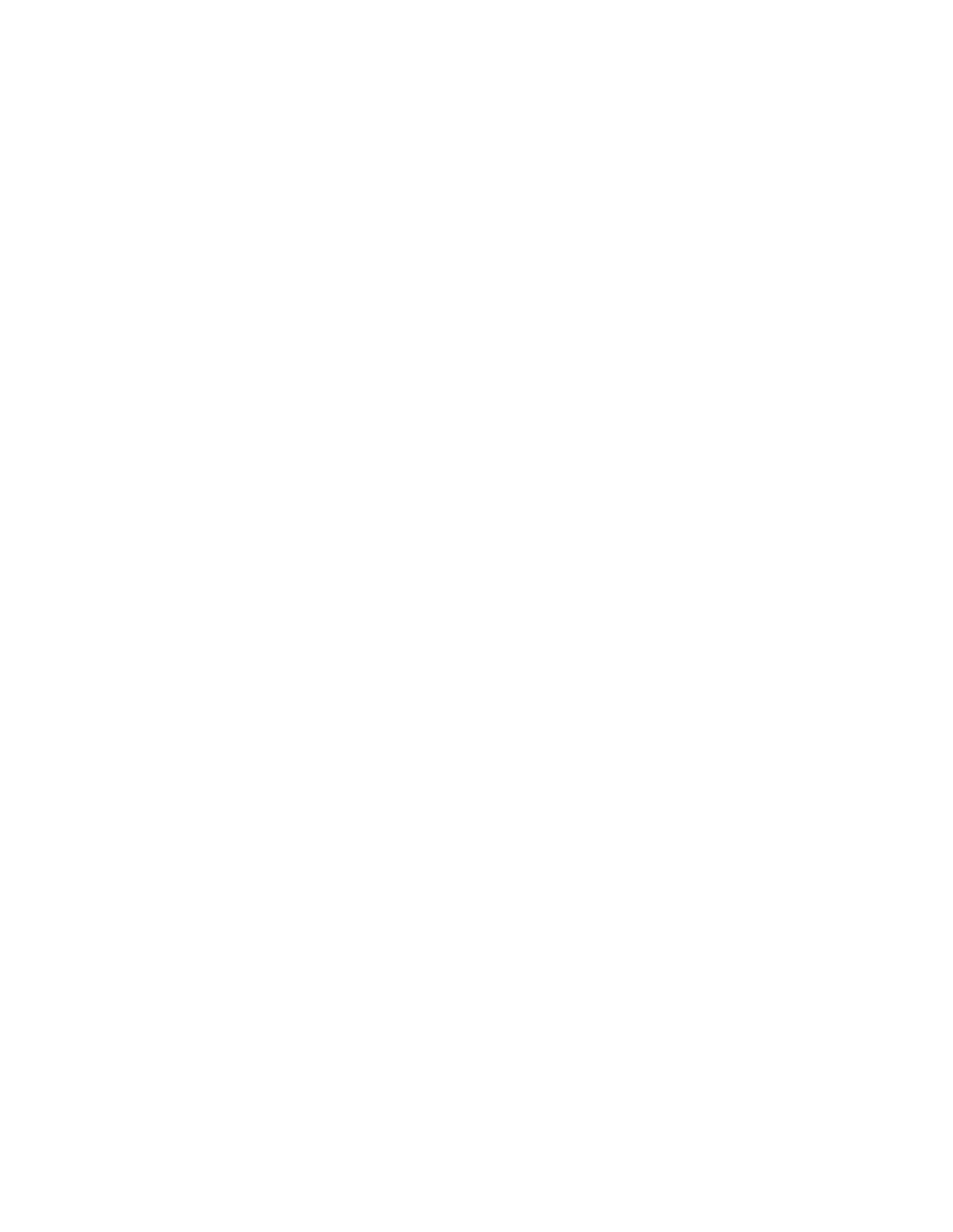#### <span id="page-12-0"></span>**2. Main Screen Features Section**

The main screen is shown below. An explanation of each area of the screen follows.



# **Pull-Down Menu Bar**

This area contains the main menu headings for many system commands.

## **File Menu**

|                                           |        |        | FlashCut CNC - No G-Code File Open - FLA |  |
|-------------------------------------------|--------|--------|------------------------------------------|--|
| File                                      |        |        | Setup Controller View Coordinates Help   |  |
| Open G-Code Ctrl+0<br>Close G-Code        |        |        |                                          |  |
| Editor                                    |        | Ctrl+E |                                          |  |
| Open Setup<br>Save Setup<br>Save Setup As |        |        |                                          |  |
| Import DXF                                | Ctrl+I |        |                                          |  |
| Exit                                      |        |        |                                          |  |

Open G-Code - Opens an existing G-Code file, checks the file for errors and compatibility with FlashCut, draws the **toolpath** in the Toolpath View Port, and displays the program in the Program Listing Box. By default, the dialog box displays files with an ".FGC" extension.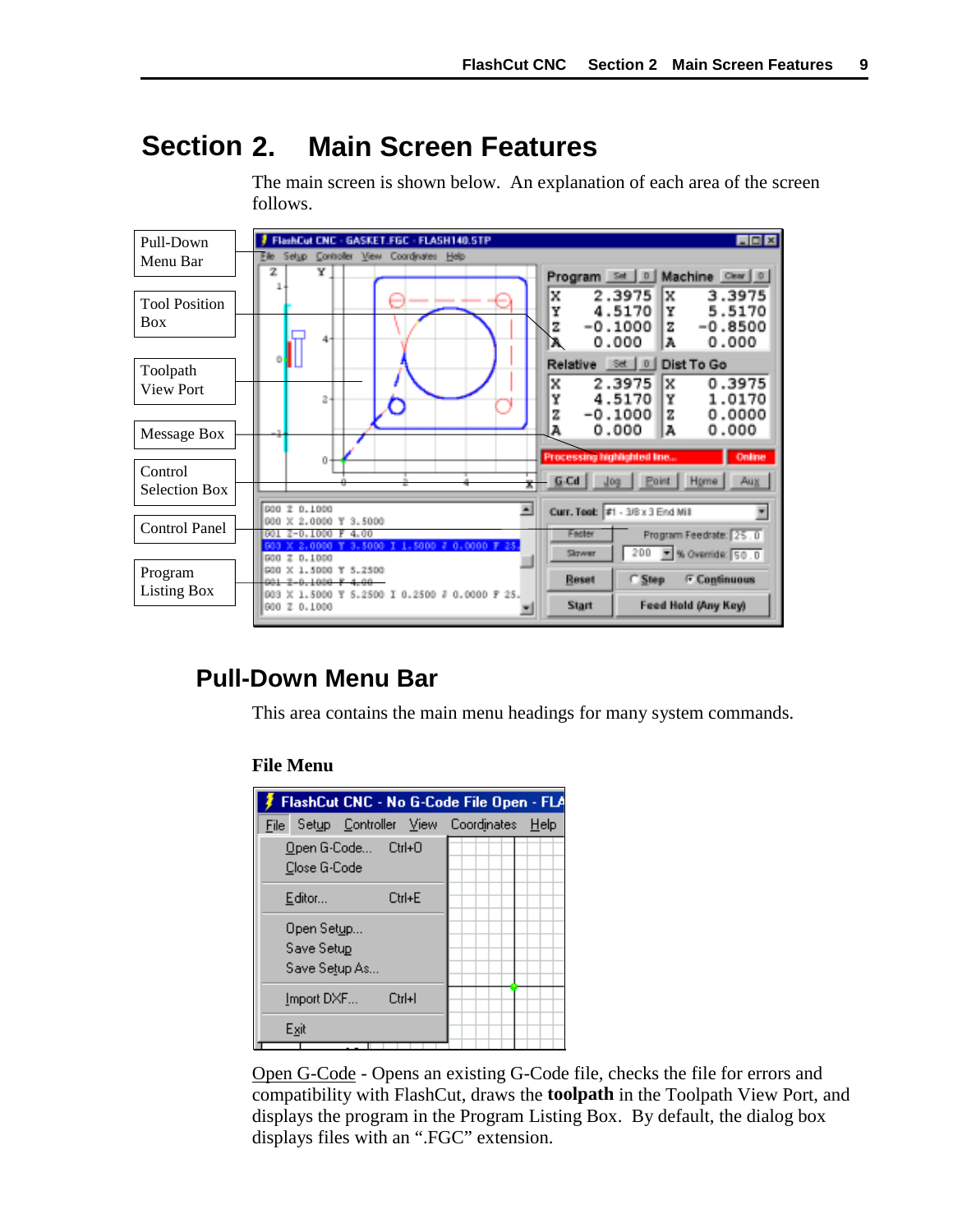<span id="page-13-0"></span>Close G-Code - Closes the open G-Code file.

Editor - Opens the editor dialog box and displays the current G-Code file. Using this feature you can directly edit any G-Code file without leaving FlashCut. Note that you can also double-click the Program Listing Box to open the editor.

Open Setup - Opens a file containing all **CNC setup parameters** for your machine tool. You can set these parameters using commands in the Setup and View menus described below. **Setup file** names have a ".STP" extension by default.

Save Setup - Saves the current CNC setup parameters under any file name in any directory.

Save Setup As - Prompts you for a file name in which to save the current CNC setup parameters.

Import DXF - Directly translates a 2-dimensional **DXF** file into G-Code for use in FlashCut.

Exit - Closes the communications port to the Signal Generator, then exits the program. **This does not automatically turn off the Signal Generator, motor driver or other electronics in your system. You must turn off all electronics separately.**

## **Setup Menu**



Machine Tool, Feedrate/Ramping, Tooling, Input Lines, Output Lines, Motor Signals, G/M Codes, Messages, Import, System Options - Open dialog boxes where you'll enter your CNC setup parameters, such as the size of your machine tool envelope or the configuration of your Signal Generator. These parameters are described in detail later in the manual.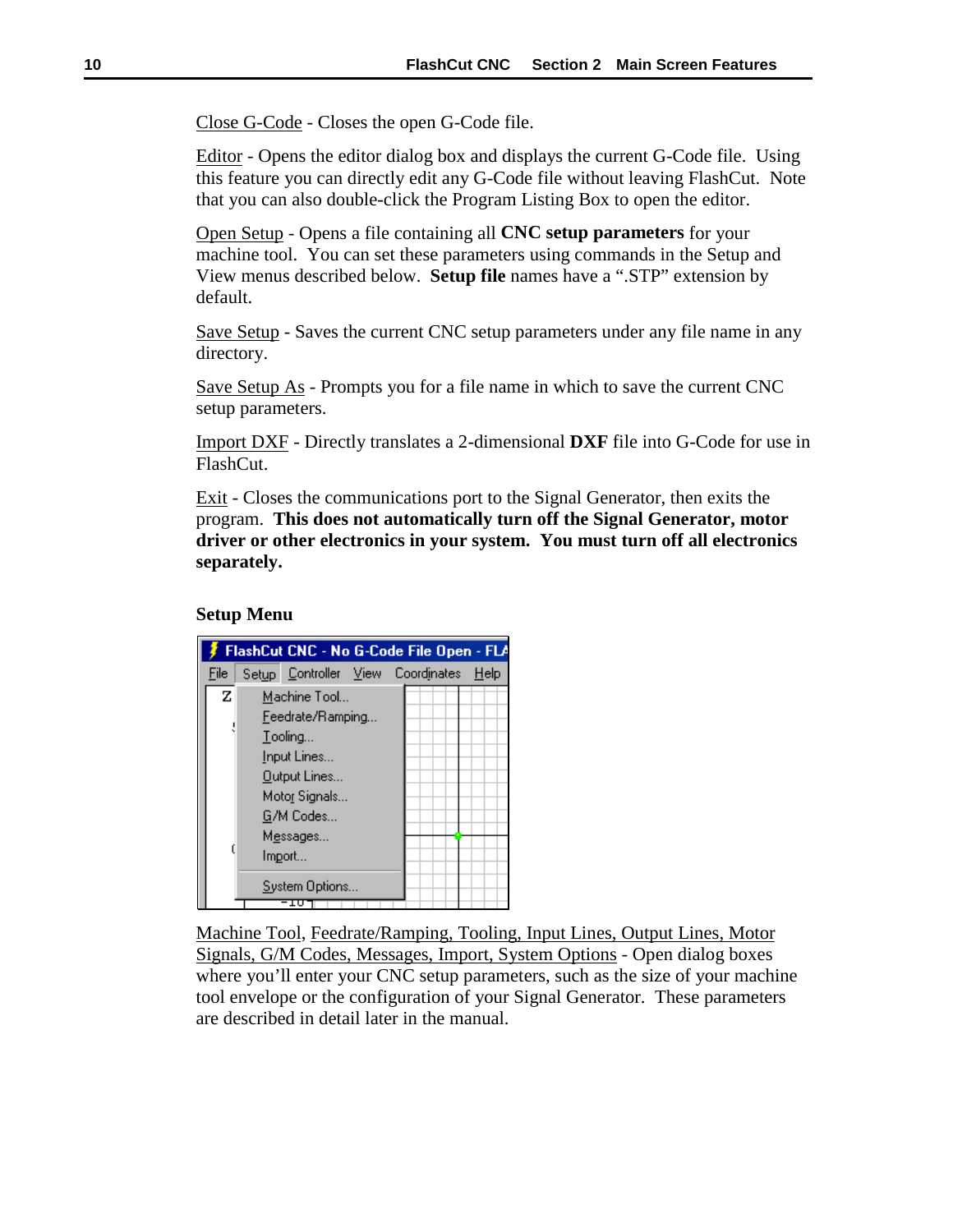|       |                     | FlashCut CNC - No G-Code File Open - FL/        |  |
|-------|---------------------|-------------------------------------------------|--|
| File: |                     | Set <u>u</u> p Controller View Coordinates Help |  |
| z     | Online<br>' Offline |                                                 |  |
|       | Input Status        |                                                 |  |

# <span id="page-14-0"></span>**Controller Menu**

**Online** - Establishes communications with the Signal Generator. Once communications are established, FlashCut places a check mark next to this menu item. When the Signal Generator is online, all move commands will be executed by the machine tool, and the screen will update in real time.

Once the unit goes online, a safety reminder screen appears. It is imperative that you and anyone else near the machine understand, agree and adhere to all of the safety guidelines. If the safety guidelines are not agreed to, the unit will immediately go offline.

| <b>Safety First!</b><br>x                                                                                                                                                                                                                                                           |
|-------------------------------------------------------------------------------------------------------------------------------------------------------------------------------------------------------------------------------------------------------------------------------------|
| <b>Safety First!</b>                                                                                                                                                                                                                                                                |
| FlashCut CNC is now online.  ALL MOVES WILL BE EXECUTED BY THE MACHINE<br>TOOL.                                                                                                                                                                                                     |
| A computer controlled machine tool is potentially dangerous. You are responsible<br>for the safety of yourself and others during the operation of your CNC machine. For<br>safe use of the FlashCut CNC software and your CNC machine, you must follow.<br>these safety quidelines: |
| 1. Never let the machine tool run unattended.                                                                                                                                                                                                                                       |
| 2. Require any person in the same room as a running machine<br>tool to wear safety goggles, and to stay a safe distance from<br>the machine.                                                                                                                                        |
| 3. Allow only trained operators to run the machine tool.<br>Anv<br>operator must have:                                                                                                                                                                                              |
|                                                                                                                                                                                                                                                                                     |
| If you do not understand and agree with all of the above safety guidelines, please<br>choose Go Offline below.                                                                                                                                                                      |
| Go Offline<br>ree                                                                                                                                                                                                                                                                   |

**Offline** - Breaks communication with the Signal Generator. When the Signal Generator is offline, FlashCut places a check mark next to this menu item. In this mode, the screen will update, but the machine tool will not move. This option lets you "animate" a G-Code file, which is useful for debugging before cutting a part.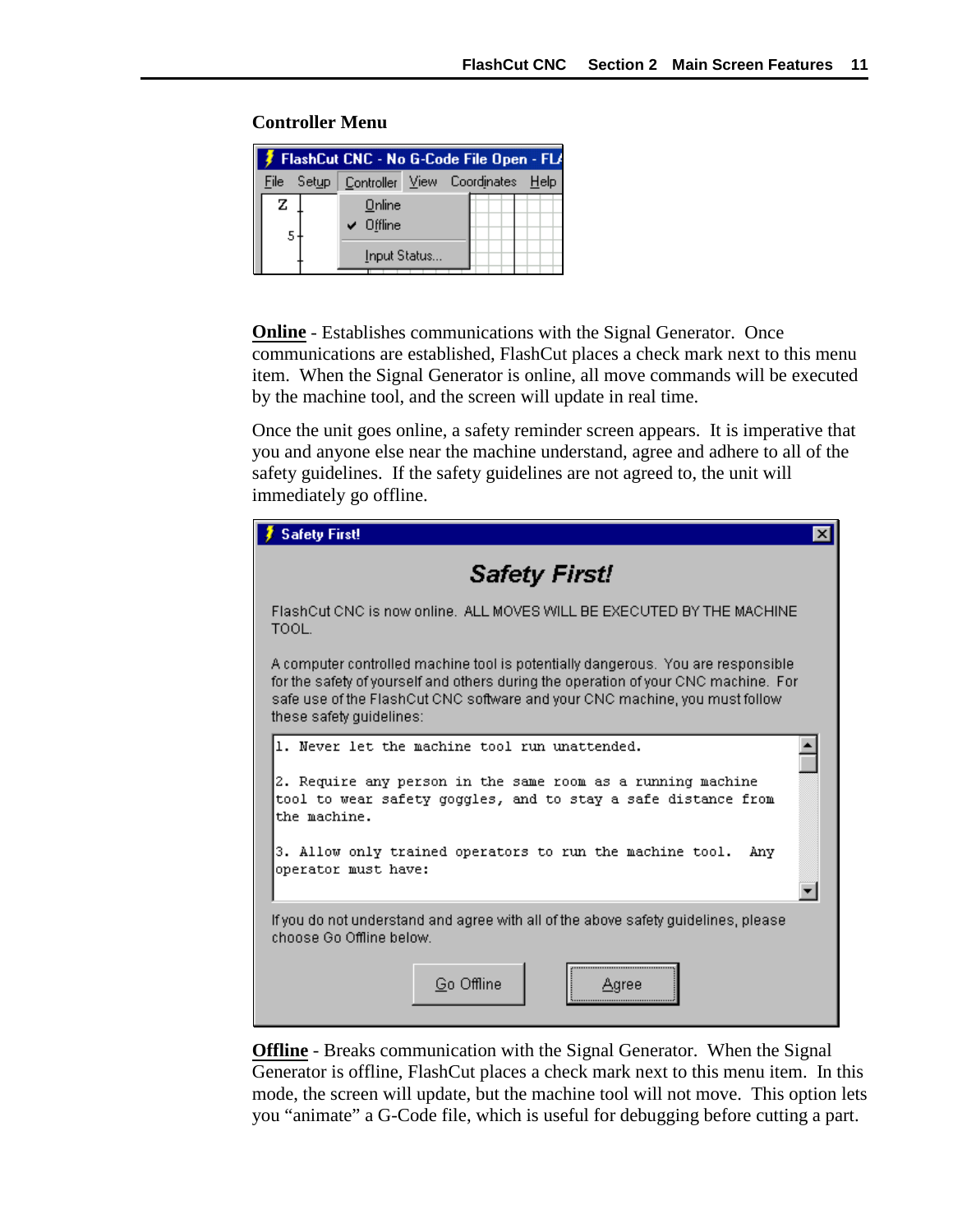| <b>Input Status</b> |                           |               |
|---------------------|---------------------------|---------------|
| <b>Input Lines</b>  |                           |               |
| Line                | Description               | <b>Status</b> |
| 1                   | X- Limit                  | Closed        |
| $\overline{2}$      | X+ Limit                  | Closed        |
| 3                   | Y- Limit                  | Closed        |
| 4                   | Y+ Limit                  | Closed        |
| 5                   | Z+ Limit                  | Closed        |
| 6                   | <b>Enclosure Door</b>     | Closed        |
| 7                   | <b>Indexer Position 1</b> | Closed        |
| 8                   | Indexer Position 2        | Closed        |
|                     | ΟK                        |               |

<span id="page-15-0"></span>Input Status - Shows the current status of the input lines. The following dialog box is displayed:

## **View Menu**

| FlashCut CNC - No G-Code File Open - FLASH141.STP |                   |                                                                                                                                           |  |  |
|---------------------------------------------------|-------------------|-------------------------------------------------------------------------------------------------------------------------------------------|--|--|
| Setup.<br>File                                    | <b>Controller</b> | View Coordinates<br>- Help                                                                                                                |  |  |
| z                                                 |                   | Ctrl+F<br>$\checkmark$ Scale to Fit                                                                                                       |  |  |
|                                                   | $10 -$            | Program Coordinates<br>Machine Coordinates<br>Relative Coordinates<br>Distance To Go Coordinates<br>$\blacktriangleright$ All Coordinates |  |  |

Scale to Fit - Causes the toolpath of the current G-Code File to expand as much as possible within the Toolpath View Port. When this option is not chosen, the Toolpath View Port displays the entire work envelope.

Program, Machine, Relative, Distance To Go, or All Coordinates - Selects the display mode for the Tool Position Box. Choosing either **Program Coordinates, Machine Coordinates, Relative Coordinates,** or **Distance To Go Coordinates** will expand the chosen Coordinate System Display into the entire Tool Position Box as shown below.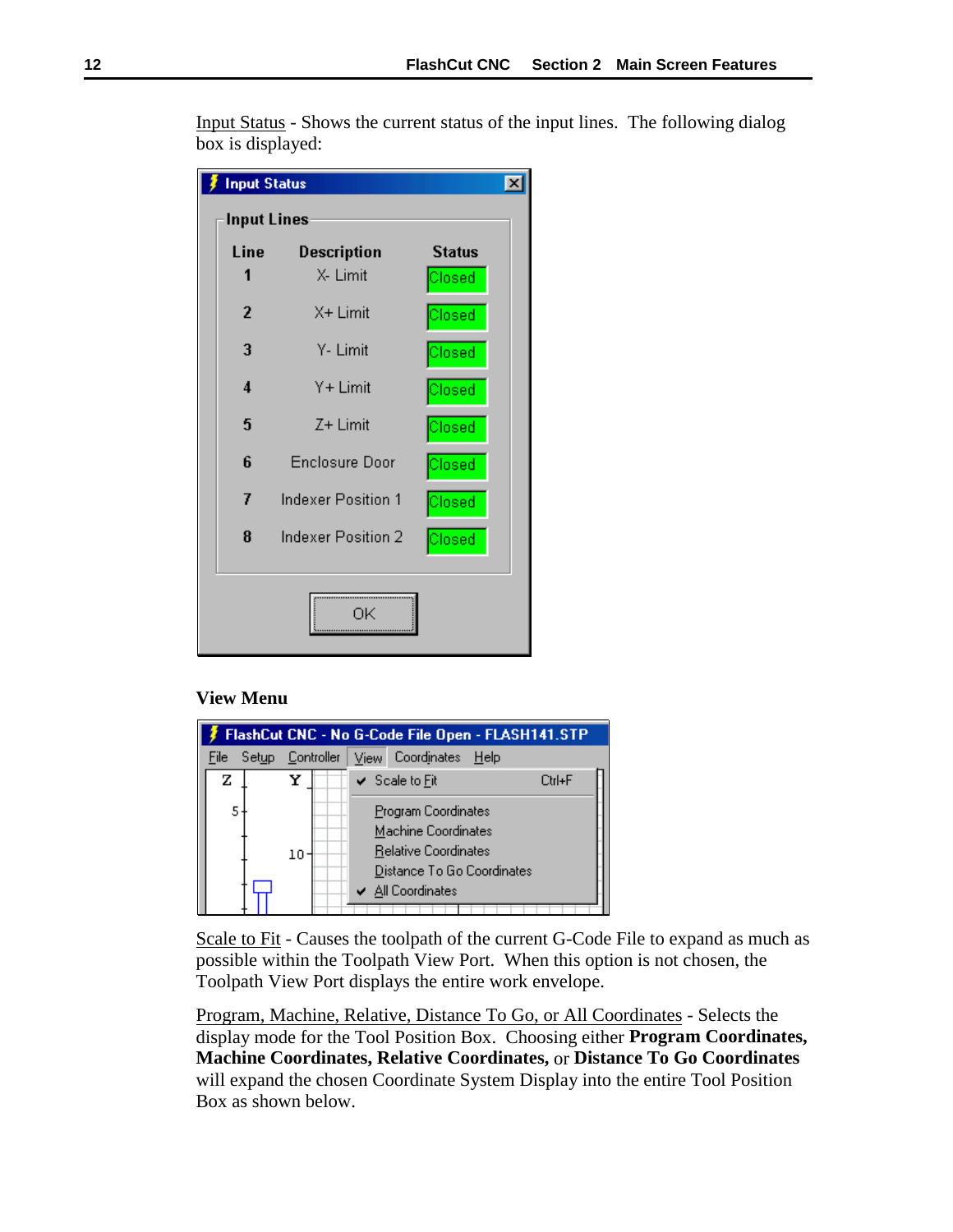<span id="page-16-0"></span>

Choosing All Coordinates will display all four coordinate systems simultaneously in the Tool Position Box. You can also change these view modes by doubleclicking any of the Coordinate System Displays.

# **Coordinates Menu**



The commands in the Coordinates menu exactly match the buttons in the Tool Position Box. The main purpose of this menu is to provide keyboard equivalents and shortcuts for the buttons. See "Tool Position Box" later in this section for a complete explanation of each command.

Zero Program - Same as the Zero (0) button next to the Program coordinates label.

Zero Machine - Same as the Zero (0) button next to the Machine coordinates label.

Zero Relative - Same as the Zero (0) button next to the Relative coordinates label.

Set Program - Same as the Set button next to the Program coordinates label.

Set Relative - Same as the Set button next to the Relative coordinates label.

Clear Machine - Same as the Clear button next to the Machine coordinates label.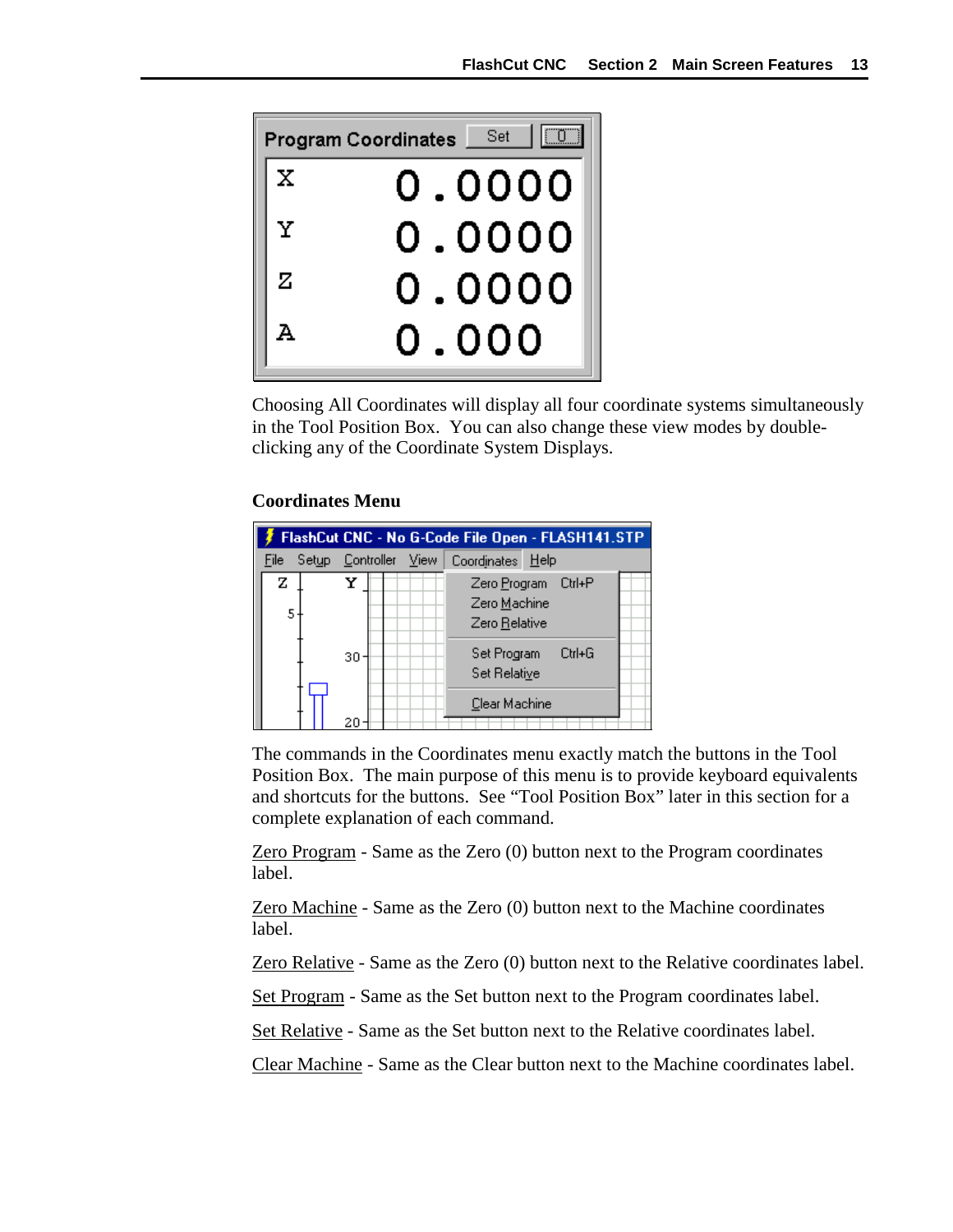# <span id="page-17-0"></span>**Help Menu**

| FlashCut CNC - No G-Code File Open - FLASH141.STP |  |  |  |  |                                             |                    |  |
|---------------------------------------------------|--|--|--|--|---------------------------------------------|--------------------|--|
|                                                   |  |  |  |  | File Setup Controller View Coordinates Help |                    |  |
|                                                   |  |  |  |  |                                             | About FlashCut CNC |  |
|                                                   |  |  |  |  |                                             |                    |  |

About FlashCut CNC - Shows the FlashCut CNC software version number.

# **Tool Position Box**

The tool position box shows the current tool position in terms of Program, Machine, Relative and Distance to Go coordinates. It also has command buttons that affect the coordinate values.

| Program  | Set~     | <b>Nachine</b><br>Clear- |                              |
|----------|----------|--------------------------|------------------------------|
|          | Q.0000   | 6.0000                   | <b>Clear Button</b>          |
|          | ,0000    | 0.0000<br>Y              |                              |
| z        | 0.0000   | ን-0000<br>z              | Zero Button                  |
| А        | 0.000    | 0.000<br>А               | <b>Set Button</b>            |
| Relative | Set<br>0 | Dist To Go               |                              |
| X        | 0.0000   | 0.0000<br>x              | Coordinate System            |
| Υ        | 0.0000   | 0.0000                   | Label                        |
| z        | 0.0000   | 0.0000                   |                              |
| д        | 0.000    | $\sim$ 000<br>А          | Coordinate System<br>Display |

# **Coordinate Systems**

# Program

Displays the coordinates of the current position of the tool relative to **Program Zero**.

# Machine

Displays the coordinates of the current position of the tool relative to **Machine Zero**. This coordinate system is undefined if Machine Zero has not been set (displays "N/A").

# **Relative**

Displays the current **relative coordinates**. The relative coordinate system is general purpose and may be used for anything you choose. For instance, to measure the distance from any point in the program without having to use the Program or Machine coordinates, just zero the relative coordinates at the point from which you want to measure.

# Distance To Go

Displays the distance to the ending position of the current move.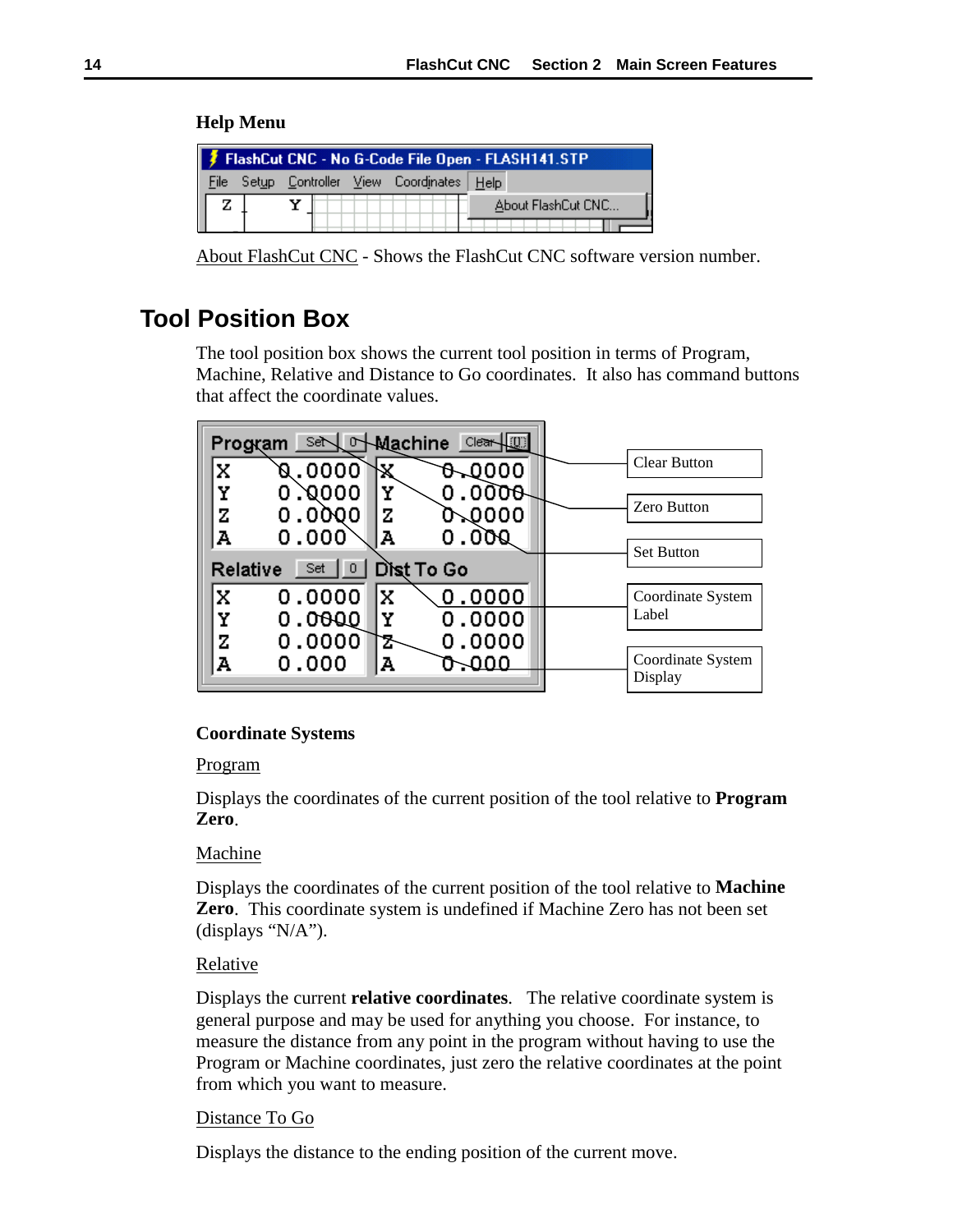<span id="page-18-0"></span>Note that you can double-click any Coordinate System Display to expand it to fill the entire Tool Position Box.

## **Command Buttons**

Zero Button - Sets X, Y, Z and A values of the indicated coordinate system to zero.

Set Button - Allows setting the X,Y Z and A values of either Program or Relative coordinates to any value. When chosen, the following dialog box appears:

| <b>Set Program Coordinates</b> |        |        |
|--------------------------------|--------|--------|
| <b>New Values</b>              |        |        |
| $\chi$ 0.0000                  | inches | Zero X |
| $Y$ 0.0000                     | inches | Zero Y |
| $Z$ 0.0000                     | inches | Zero Z |
| $A$ 0.000                      | ۰      | Zero A |
| Cancel                         |        |        |

- ! **To set new values within a coordinate system**
	- 1. Type in the X, Y, Z and A values for each axis. These coordinates will become the current position of the tool.
	- 2. Choose OK.

## ! **To zero specific axes individually**

- 1. Choose the Zero button for each axis you want to zero.
- 2. Choose OK.

Clear Button - Clears the current Machine Zero setting. This button is useful when you've set Machine Zero manually (using the Machine coordinates Zero Button) and need to make a correction to the Machine Zero location.

# **Toolpath View Port**

The figure below shows the Toolpath View Port. The XY Grid represents an aerial view of the tool envelope. The Z Scale represents the height of the tool during machining. Green and light blue dots represent the origins of the Program and Machine (if used) coordinate systems respectively. The Machine Tool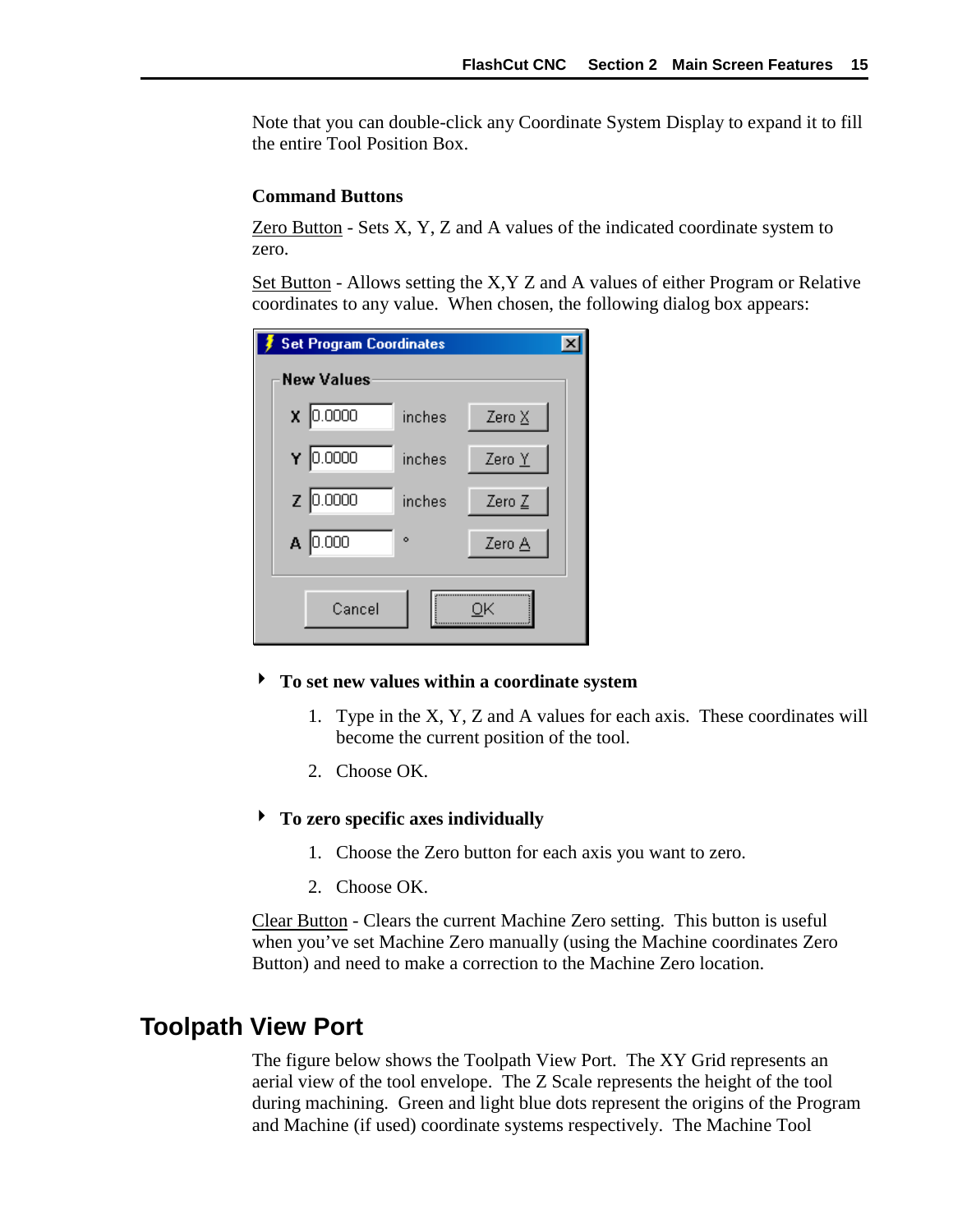



The figure below shows the Toolpath View Port during the machining process. The bottom of the blue tool icon adjacent to the Z scale represents the current Z position of the tool. The yellow dot on the XY Grid represents the current position of the tool. The red outline in the XY Grid represents the toolpath of the entire G-code program. The red bar along the Z Scale represents the total Z travel. Blue represents the portion of the toolpath that has already been cut. Solid lines depict **feedrate** moves while dashed lines represent rapid moves.

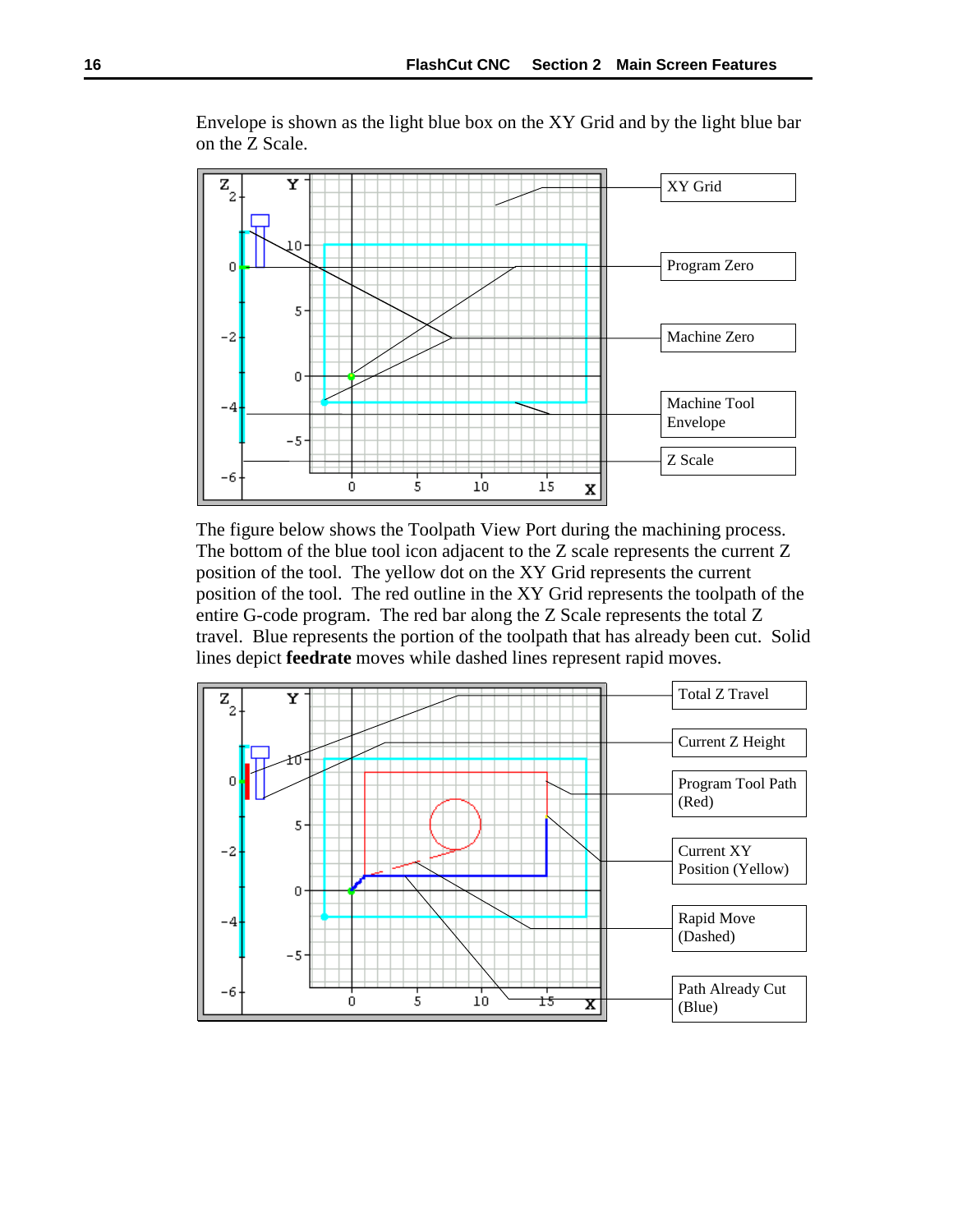# <span id="page-20-0"></span>**Control Selection Box**

The Control Selection Box has buttons to display the five Control Panels.



All of the controls you'll need to run your machine tool are located on these panels as follows:

- G-Cd Controls to move the tool along the toolpath specified by a G-Code program.
- Jog Controls to manually move the tool in all four axes.
- Point Controls to move the tool to any point specified.
- Home Controls to seek the home switches for all four axes.
- Aux Controls for turning auxiliary devices on or off.

To switch between panels, simply click on the appropriate button. Each control panel is described below.

# **G-Code Control Panel**

The G-Code Control Panel provides controls to move the tool as directed by the current G-Code program.



Continuous / Step Radio Buttons - Sets the G-Code file processing mode. In continuous mode, the G-Code program runs non-stop. In Step mode, the G-Code program executes one line at a time. You can switch between step and continuous modes while the machine is moving. When **continuous contouring** is turned on, both buttons are disabled and the system always runs in continuous mode.

Start Button - Begins execution of the current line of the G-Code file. When in Step mode, execution will stop automatically at the end of the current line, or when the Feed Hold button is hit. When in Continuous mode, execution continues until the end of the program, or until the Feed Hold button is hit. If the program has been stopped in the middle of a G-Code line, choosing the Start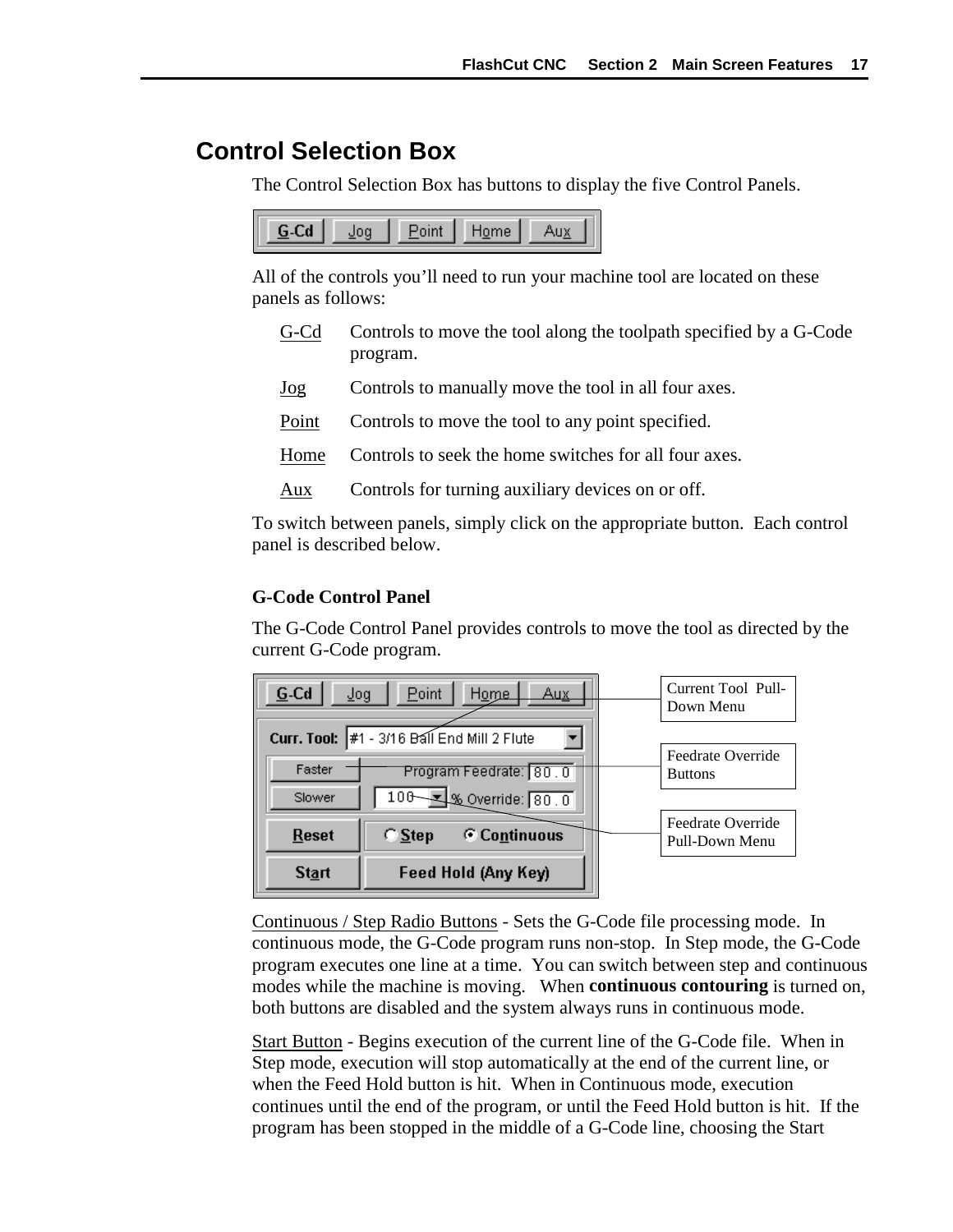<span id="page-21-0"></span>button will begin execution exactly where the program stopped. Note that all moves begin with ramping when necessary.

Feed Hold Button - Stops execution of the G-Code file. The machine tool will stop, ramping down if necessary to avoid loosing steps. The slower the ramping rate, the longer it will take from the time the Feed Hold button is hit to the time the tool comes to a complete stop.

You can also stop the machine tool by hitting any key on the keyboard (except Shift or Ctrl).

Reset Button - Resets the current G-Code file to the first executable line and refreshes the Toolpath View Port.

Current Tool Pull-Down Menu - Displays the current tool loaded in the machine tool. Note that FlashCut uses this setting for tool length compensation (see System Programming for more information).

Feedrate Override Buttons and Pull-Down Menu - Increases or decreases the feedrate on the machine as a percent of the programmed feedrate. During linear interpolation moves (G01) you can gradually change the feedrate using the Faster or Slower buttons. The Faster and Slower buttons are disabled during circular interpolation and rapid moves. When the machine is stopped, you can enter an exact feedrate override percentage by choosing a value from the Feedrate Override pull-down menu (or typing in any value). Both the programmed feedrate and the override feedrate are displayed. Rapid moves are not affected by the feedrate override.

You can use the keyboard instead of the Faster/Slower buttons as follows:

| Faster | $Ctrl + Up Arrow Key$   |
|--------|-------------------------|
| Slower | $Ctrl + Down Arrow Key$ |

When continuous contouring is turned on, the Faster and Slower buttons are disabled, and the Feedrate Override pull-down menu is disabled while a G-Code file is in progress. However, the Feedrate Override pull-down menu is available before running a G-Code file.

## **Jog Control Panel**

The Jog Control Panel provides controls for manually positioning all axes.

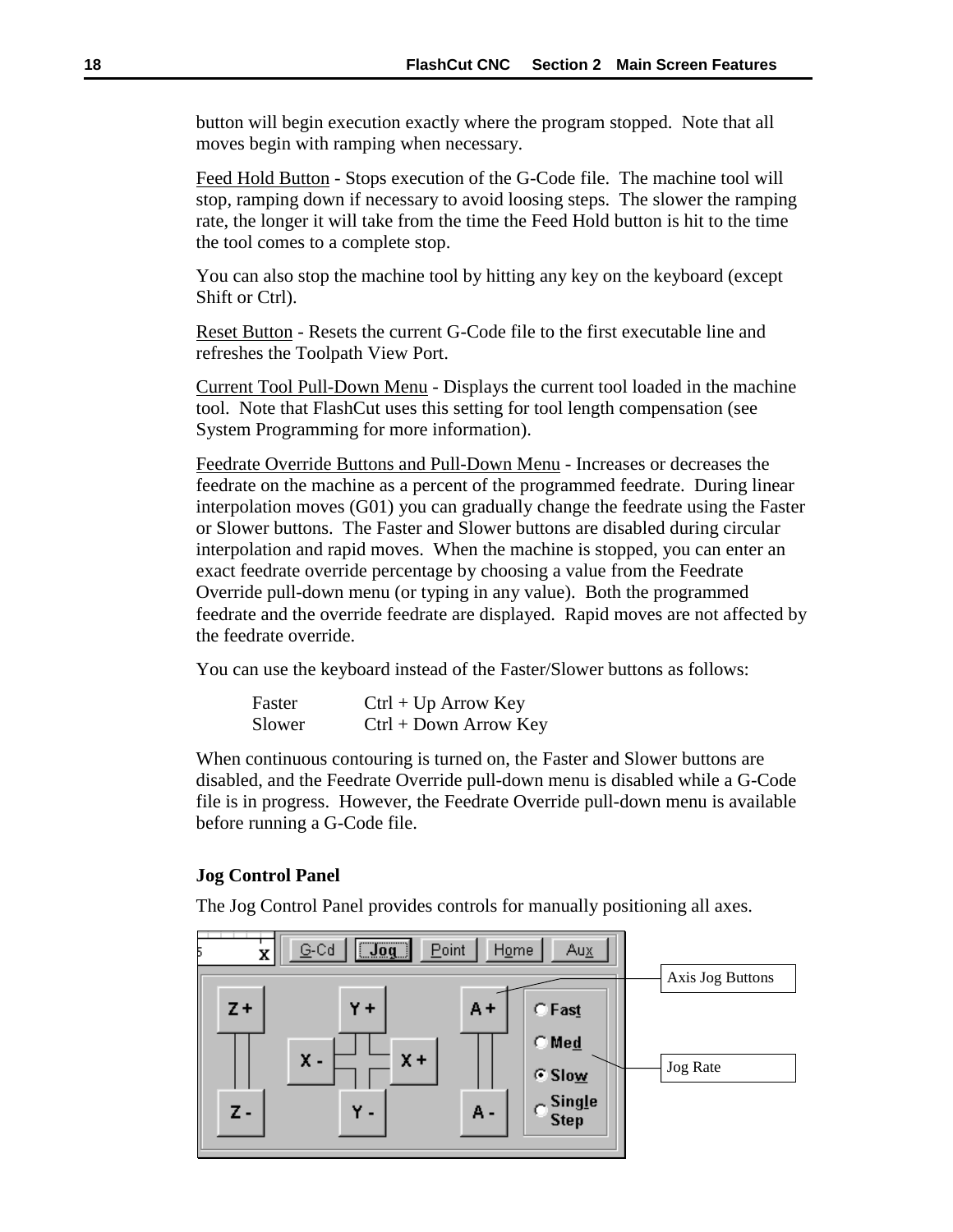## <span id="page-22-0"></span>Axis Jog Buttons

You can move a single axis of your machine tool by pressing and holding an Axis Jog Button. Ramping is used if the jog rate is faster than the maximum unramped feedrate for a given axis. Note that you can also jog the machine using the keyboard. The controls are mapped as follows:

- $X_+$  Ctrl + Right Arrow Key
- X- Ctrl + Left Arrow Key
- $Y_+$  Ctrl + Up Arrow Key
- Y- Ctrl + Down Arrow Key
- $Z^+$  Ctrl + Page Up Key
- $Z$  Ctrl + Page Down Key
- $A+$  Ctrl + Plus (+) Key
- A-  $Ctrl + Minus (-) Key$

## Jog Rate

Single Step - Sets FlashCut to move exactly one **motor step** each time an Axis Jog button is chosen.

Slow, Medium and Fast - Sets the jog rate to the corresponding rate specified in the Feedrate/Ramping Setup dialog box. Note that there are separate jog rates defined for linear and rotary axis types.

#### **Point Control Panel**

The Point Control Panel provides controls for moving the tool to the XYZA position you enter at the feedrate you specify.

The sequence of axis motions follows a general-purpose scheme based on three fields in the Machine Tool Setup dialog box: Home End, Home Order, and Point Move Linear Interpolate. These fields should be configured to allow for safe moves in Point mode, which generally means the tool retracts from the workpiece before any other motion occurs. FlashCut uses the following sequencing rules:

- 1. Do all non-interpolated moves that are towards the Home End, in the Home Order.
- 2. Do the interpolated move, if any.
- 3. Do all non-interpolated moves that are away from the Home End, in reverse Home Order.

By setting the three Machine Tool Setup fields you can make the sequence safe for your machine tool configuration.

In a typical sequence for a 3-axis mill, any move with a positive Z axis element will first move up to the desired Z coordinate and then move across to the desired XY position. Any move with a negative Z axis element will first move across to the desired XY position and then move down to the desired Z position. This is the default behavior in the mill setup files provided with the FlashCut CNC software.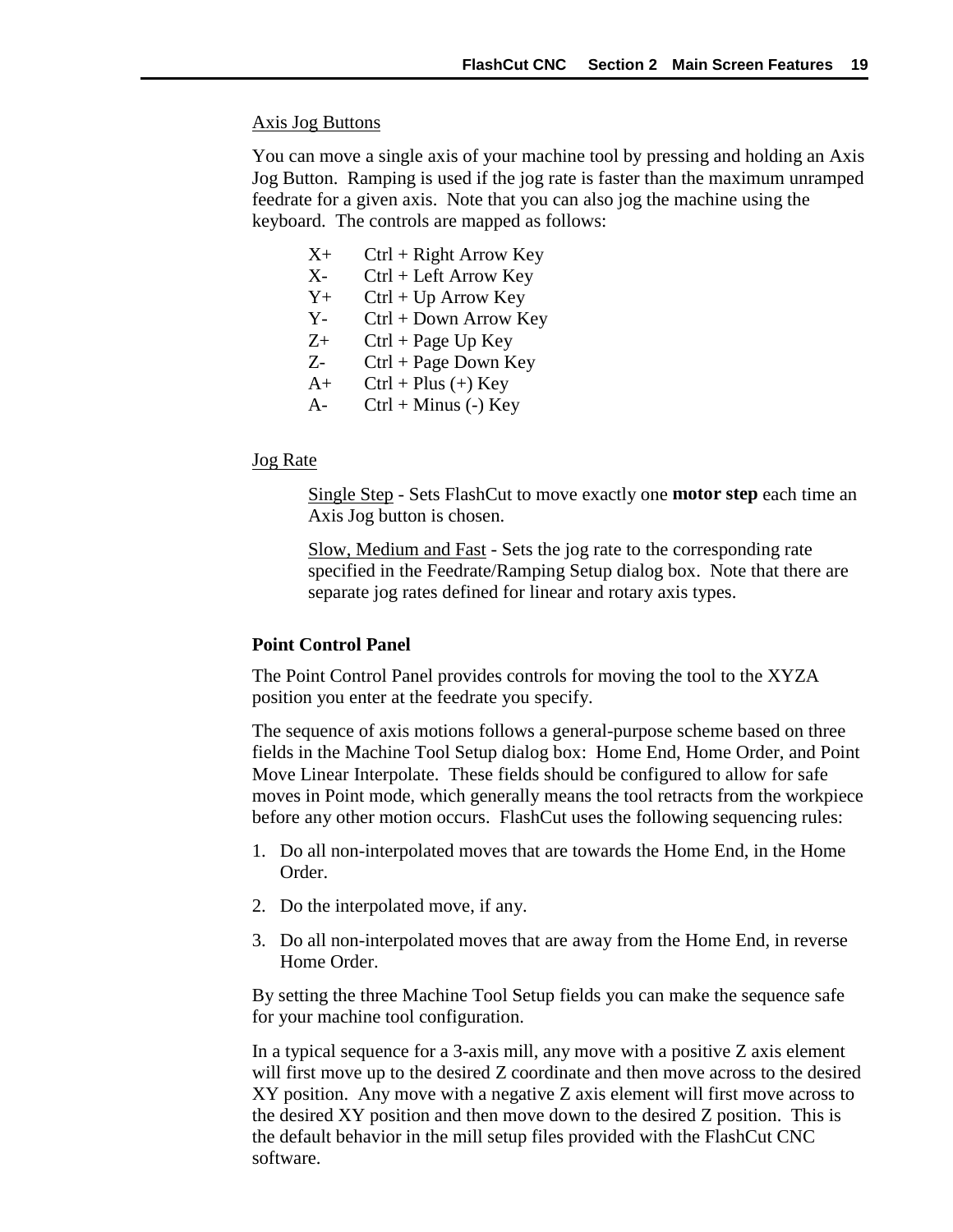The G28 and G29 commands (described later in the System Programming section) follow the same scheme.



Point List

Provides a list of move options as follows:

Any Point - Moves to any XYZA point in the selected coordinate system.

Program Zero - Moves to Program Zero.

Machine Zero - Moves to Machine Zero (if defined).

Relative Zero - Moves to Relative Zero.

Tool Change Position - Moves to the Tool Change Position defined in Machine Coordinates in the Machine Tool Setup dialog box.

Program Start Point - Moves to where the tool was located when the current G-Code program was started.

Current Line Start Point - Moves to where the tool was located when the current G-Code line began execution.

Last Feed Hold Point - Moves to where the tool was located when G-Code execution was stopped by the Feed Hold button.

Note that you can select each item in the Point list using the keyboard as follows:

| Any Point                       | Shift $+1$  |
|---------------------------------|-------------|
| Program Zero                    | Shift $+2$  |
| Machine Zero                    | Shift $+3$  |
| <b>Relative Zero</b>            | Shift $+4$  |
| <b>Tool Change Position</b>     | Shift $+5$  |
| Program Start Point             | $Shift + 6$ |
| <b>Current Line Start Point</b> | $Shift + 7$ |
| Last Feed Hold Point            | $Shift + 8$ |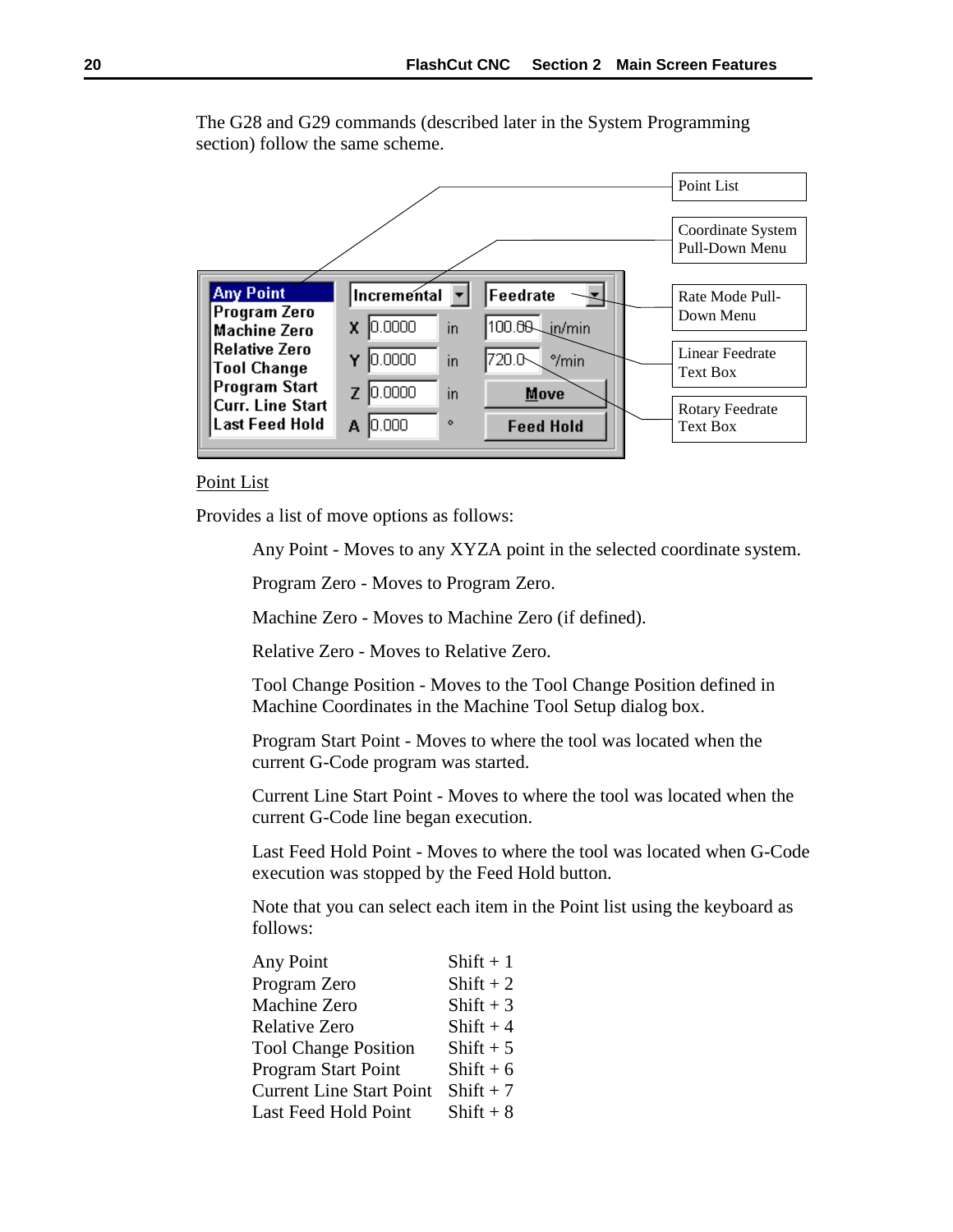<span id="page-24-0"></span>Coordinate System Pull-Down Menu - The tool will move to the XYZA position in program coordinates, machine coordinates, relative coordinates, or incrementally from the current position of the tool, depending on the option you select.

Rate Mode Pull-Down Menu - You can set the travel rate by selecting one of the following:

Rapid - The machine tool moves at the maximum feedrate allowed by your current **maximum feedrate** settings in the Feedrate/Ramping Setup dialog box.

Feedrate - The machine tool moves at the feedrate you enter in one of the feedrate text boxes.

Linear Feedrate Text Box - If Feedrate is selected in the Rate Mode pull-down menu, any moves that involve linear axes only will be done at this feedrate.

Rotary Feedrate Text Box - If Feedrate is selected in the Rate Mode pull-down menu, any moves that involve the A axis will be done at this feedrate.

Move Button - Executes the move.

Feed Hold Button - Stops execution of the move. Hitting any key on the keyboard (except Shift or Ctrl) also stops the move.

# **Home Control Panel**

The Home Control Panel provides controls to seek the limit switches and establish the Machine Zero location.

| $G$ -Cd<br>Jog   | <b>Home</b><br>Point<br>Aux |
|------------------|-----------------------------|
|                  |                             |
|                  |                             |
|                  |                             |
|                  |                             |
| <b>Seek Home</b> | Feed Hold (Any Key)         |

Seek Home - Finds the home switch on up to four axes. To save time, it is recommended that you first jog each axis near the home switch before homing. Once Machine Zero (home) is set, the **machine tool envelope** is redefined.

If Machine Zero was already set before homing, FlashCut displays a dialog showing the discrepancy between the previous Machine Zero and the new Machine Zero just found. This provides a convenient way to check that no steps were lost while cutting a part, within the accuracy limits of the home switch. The home switches supplied as a FlashCut accessory have a repeatability of  $+/-0.001$ ".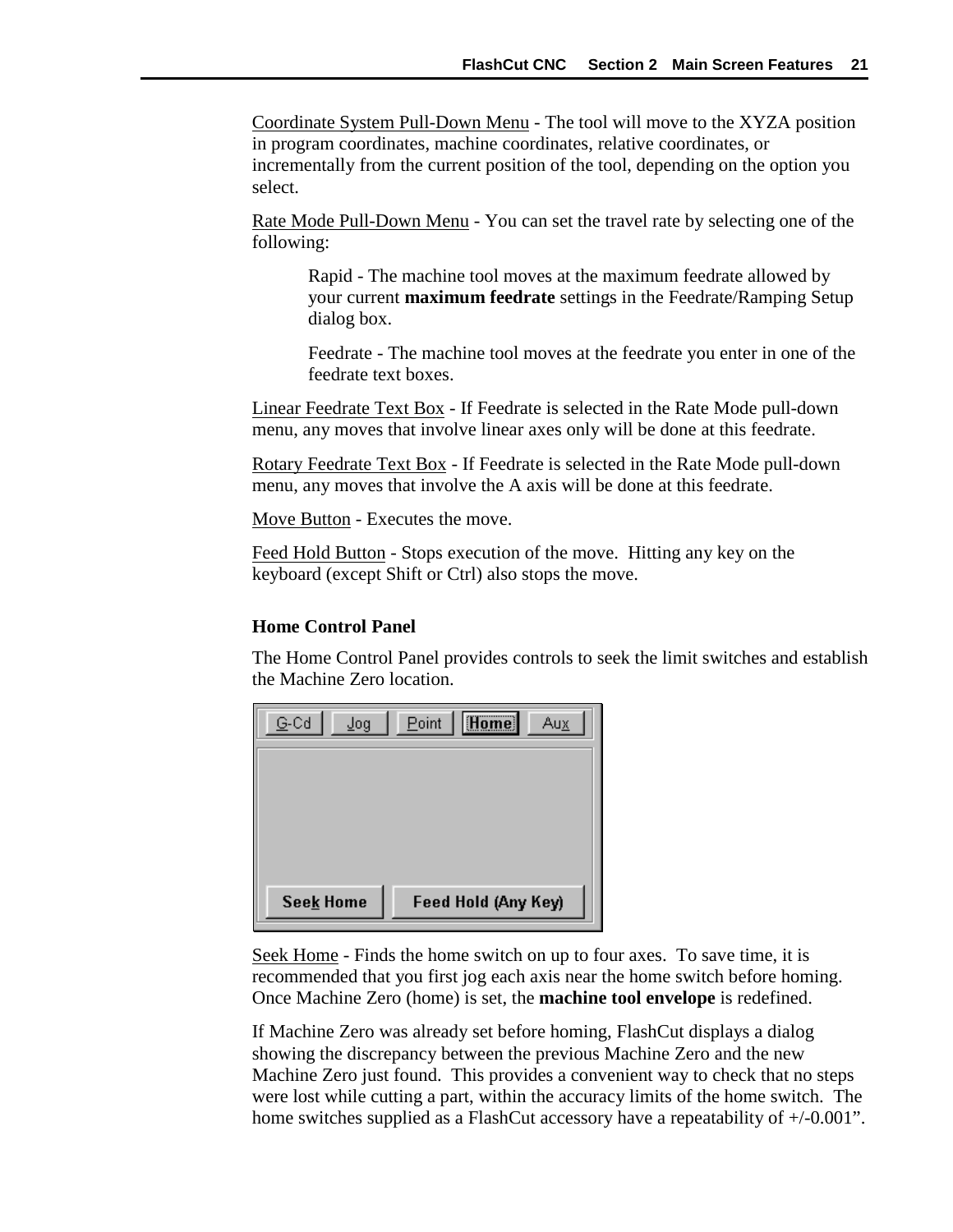<span id="page-25-0"></span>The homing operation can be tailored several ways, to suit the particular machine tool configuration (see "Machine Tool Settings" in the Initial Setup section of this manual.)

Feed Hold Button - Stops the homing operation. Hitting any key on the keyboard (except Shift or Ctrl) also stops the operation.

# **Auxiliary Control Panel**

The Auxiliary Control Panel provides controls for turning on or off any auxiliary devices, such a spindle or coolant pump. Controls are displayed for each output line with a Description entered in the Output Lines Setup dialog box.

| $\sqrt{a}$ ux<br>Point<br>G-Cd<br>Home<br>Tođ |   |               |    |     |  |  |
|-----------------------------------------------|---|---------------|----|-----|--|--|
|                                               | 1 | Spindle       | On | Off |  |  |
|                                               | 2 | Mist Coolant  | On | Off |  |  |
|                                               | 3 | Flood Coolant | On | Off |  |  |
|                                               |   |               |    |     |  |  |

On / Off Buttons - Turns the indicated output line on or off. For safety, FlashCut displays a confirmation dialog when you turn on a device (click OK to proceed).

Note that you can operate the On / Off buttons using the keyboard as follows:

Ctrl + output line number turns ON the line

Alt + output line number turns OFF the line

# **Message Box**

Displays the current status of the Signal Generator and program. **When the Signal Generator is online, the Message Box and the Offline/Online indicator are Red.**

|                             |                | Offline / Online |
|-----------------------------|----------------|------------------|
| File successfully processed | <b>Offline</b> | Indicator        |
|                             |                |                  |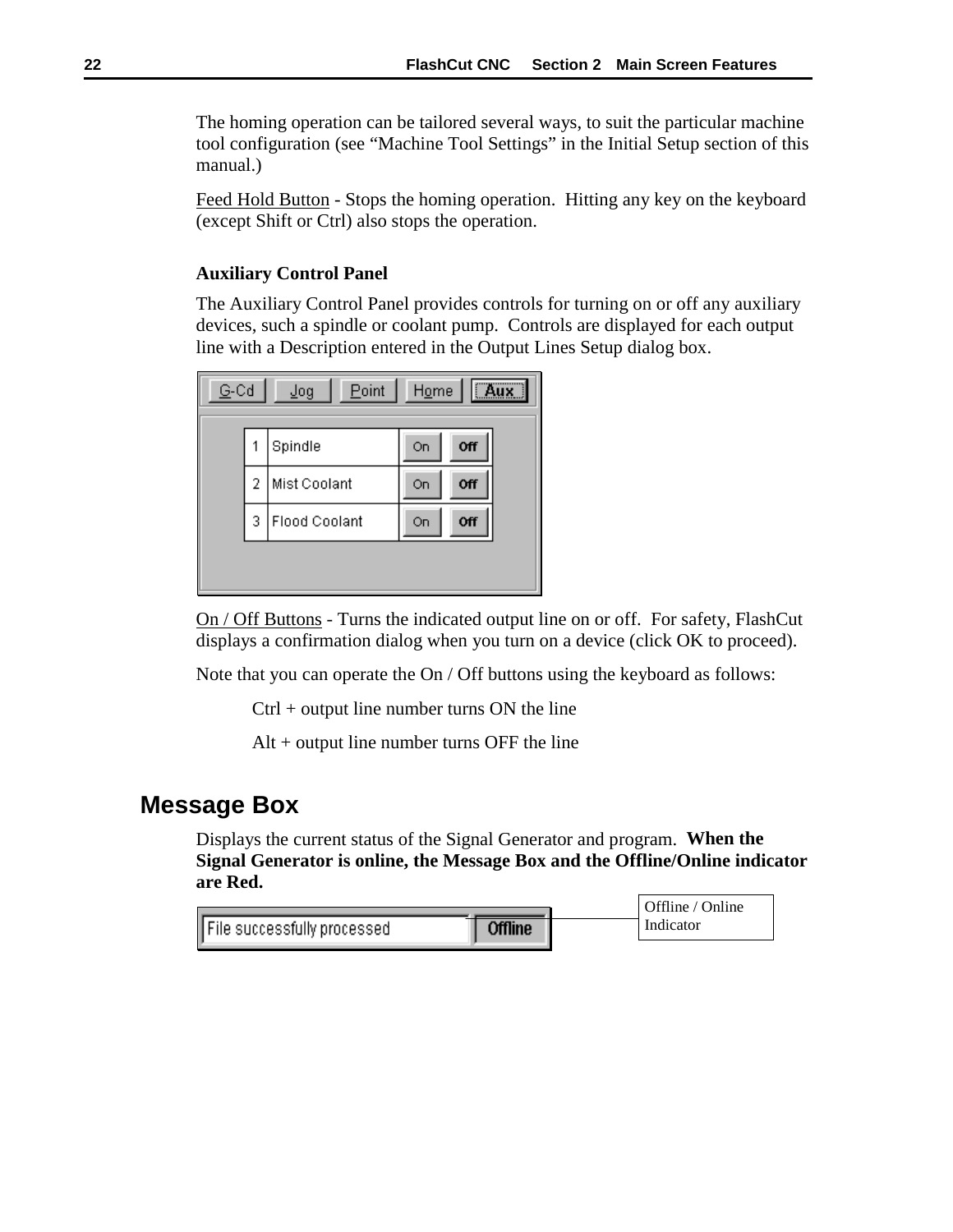# <span id="page-26-0"></span>**Program Listing Box**

The Program Listing box displays the current **G-Code program** and highlights the current line. You can use the scroll bar to view the entire program.



Program Listing - A listing of the current G-Code program.

Current Line - The line currently being executed, or about to be executed by FlashCut.

To improve system performance, the Program Listing Box can be configured to display the current line of G-Code only, or to disappear completely while a G-Code file is running (see "System Settings" in the Initial Setup section of this manual).

Note that you can open the Editor dialog box by double-clicking the Program Listing Box.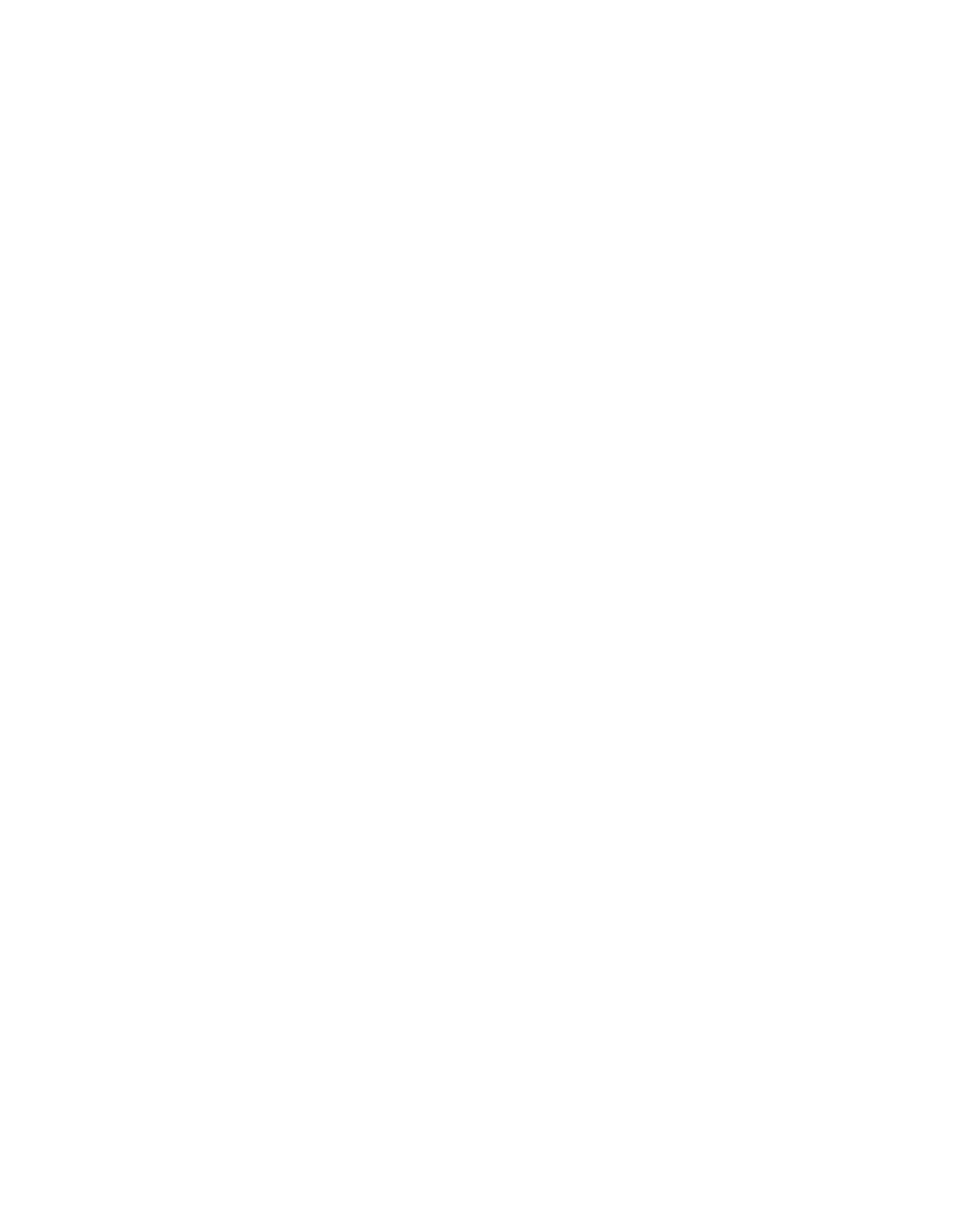#### <span id="page-28-0"></span>**3. Initial Setup Section**

This section describes how to set up FlashCut for use with your machine tool. It's very important that the software and hardware are set up properly. Incorrect setup may cause the machine tool to behave in a potentially dangerous manner. Please read through this section carefully to gain a thorough understanding of how FlashCut controls your machine.

# **Windows Setup**

Since FlashCut is a real time control program, it must have full control of the operating system while running. It is very important that you do the following before running FlashCut:

**Disable all screen savers and power management programs.**

**Make sure there are no background programs running such as back-up software and calendar reminders.**

**Make sure no other programs are open.**

! **To Disable the Screen Saver**

**Windows 95, 98 or NT**

- 1. Choose Settings, then Control Panel from the Start Menu.
- 2. Double-click the Display icon.
- 3. Select the Screen Saver tab.
- 4. Select "(None)" from the Screen Saver pull-down menu.
- 5. Choose the Apply button.
- 6. Choose OK to exit.

#### **Windows 3.1**

- 1. Double-click the Control Panel icon in the Main program group.
- 2. Double-click the Desktop icon.
- 3. Select "(None)" from the Screen Saver Name pull-down menu.
- 4. Choose OK to exit.

# **Software Setup**

#### **The Setup File**

All software settings are stored in a "setup" file, which by default has a ".STP" extension. Before you start, you'll need to open the appropriate setup file for your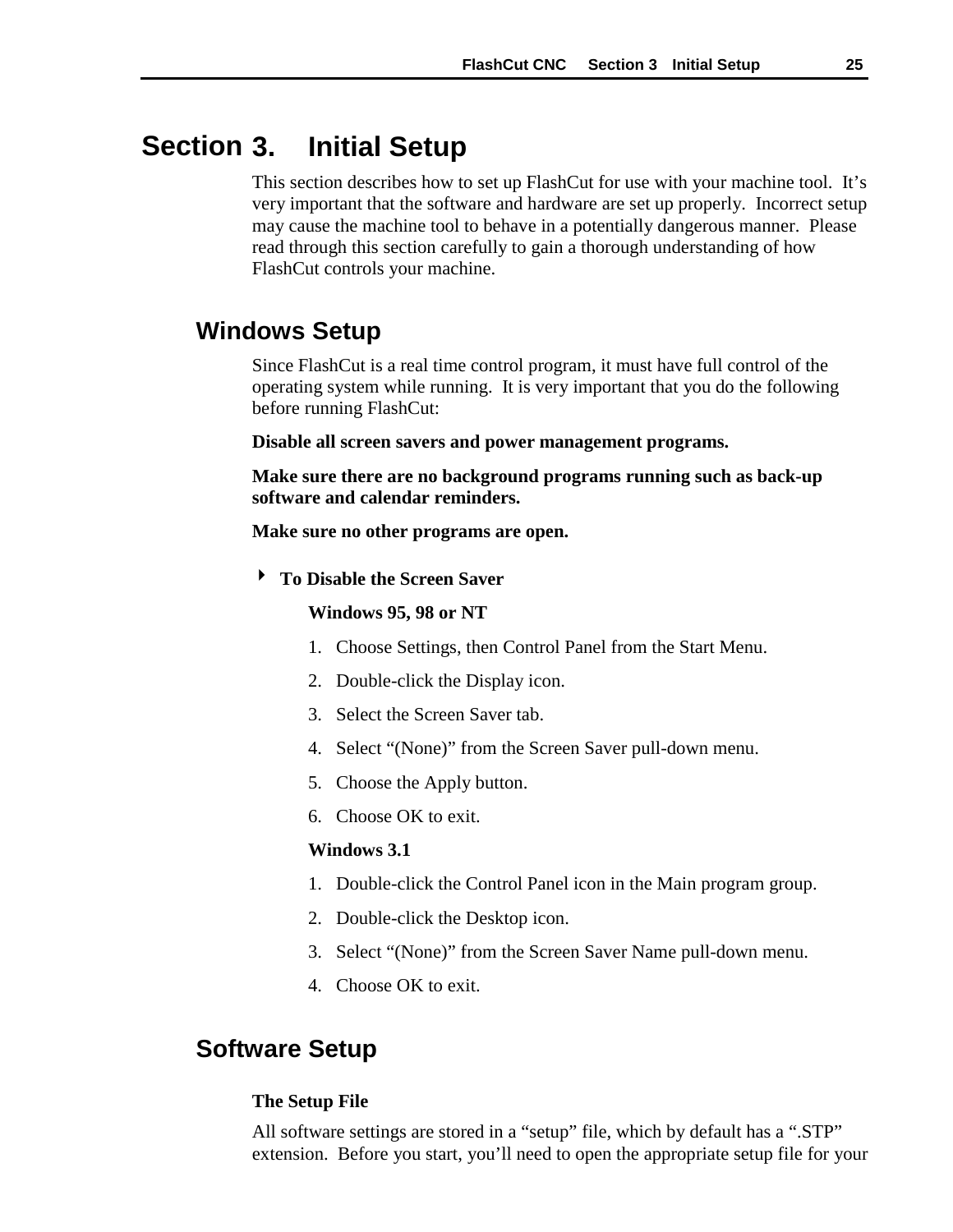<span id="page-29-0"></span>machine tool. Choose Open Setup from the File menu and select the appropriate setup file. Some setup files are supplied for various mills and lathes. If a setup file is not available for your machine, select FLASHXXX.STP, where "XXX" is the current software version (e.g. "FLASH141.STP" for version 1.41). You can configure the setup parameters in this file for your machine tool.

Once you've opened a setup file, choose Save Setup As and follow the dialog boxes to save the setup file under a new name or directory. This lets you go back to the original setup file if necessary. Using this method you can create unique setup files for any number of machine tools.

For machines that operate in more than one mode, such as combination mill-lathe machines, you'll load a separate setup file for each mode of operation.

The last setup file used will be loaded automatically the next time you run FlashCut.

#### **System Settings**

#### ! **To set the System Settings**

1. Choose System Options from the Setup menu. The System Options dialog box will appear.

| <b>System Options</b>                                                                                                                                                                                                                                            | 図                                                                                                                                                                                      |
|------------------------------------------------------------------------------------------------------------------------------------------------------------------------------------------------------------------------------------------------------------------|----------------------------------------------------------------------------------------------------------------------------------------------------------------------------------------|
| Communications<br>Serial Port: <b>BOM1</b><br>Baud Rate: 38400<br>Buffer Time: 0.300<br>$(\sec)$                                                                                                                                                                 | <b>Machine Tool</b><br>$\nabla$ X Axis<br>Machine Type: Mill<br><b>EX Axis</b><br>Lathe Display: X+ Down<br>$\nabla Z$ Axis<br><b>PA</b> Axis<br>4th Axis Type: Rotary                 |
| General<br>Signal Generator: 401A (Inputs N.C.)<br>ш<br>Display Units: English (inch)<br><b>G-Code File Extension: FGC</b><br>G-Code Filter: G-Code Files (*.FGC) ><br>G-Code Display: Program Listing Box<br>$\mathbf{r}$<br><b>▽ Automatic File Draw/Check</b> | Delay / Update<br><b>Start</b><br>Coord<br>Update<br>Delay<br>(sec)<br>(sec)<br>0.250<br>0.100<br><b>G-Code/Point</b><br>0.250<br>$Jog$ $0.100$<br>Advanced<br><b>Timing Factor: 4</b> |
| <b>OK</b>                                                                                                                                                                                                                                                        | Cancel                                                                                                                                                                                 |

- 2. Serial Port The serial port your computer will use to communicate with the Signal Generator. Typically, this can be COM1, COM 2, COM 3, or COM 4 depending on how many serial ports and serial devices you have, such as a modem.
- 3. **Baud Rate** The speed at which FlashCut communicates across the serial port with the Signal Generator. It is measured in bits per second. This is typically set at 38,400. For older PC's exhibiting serial communications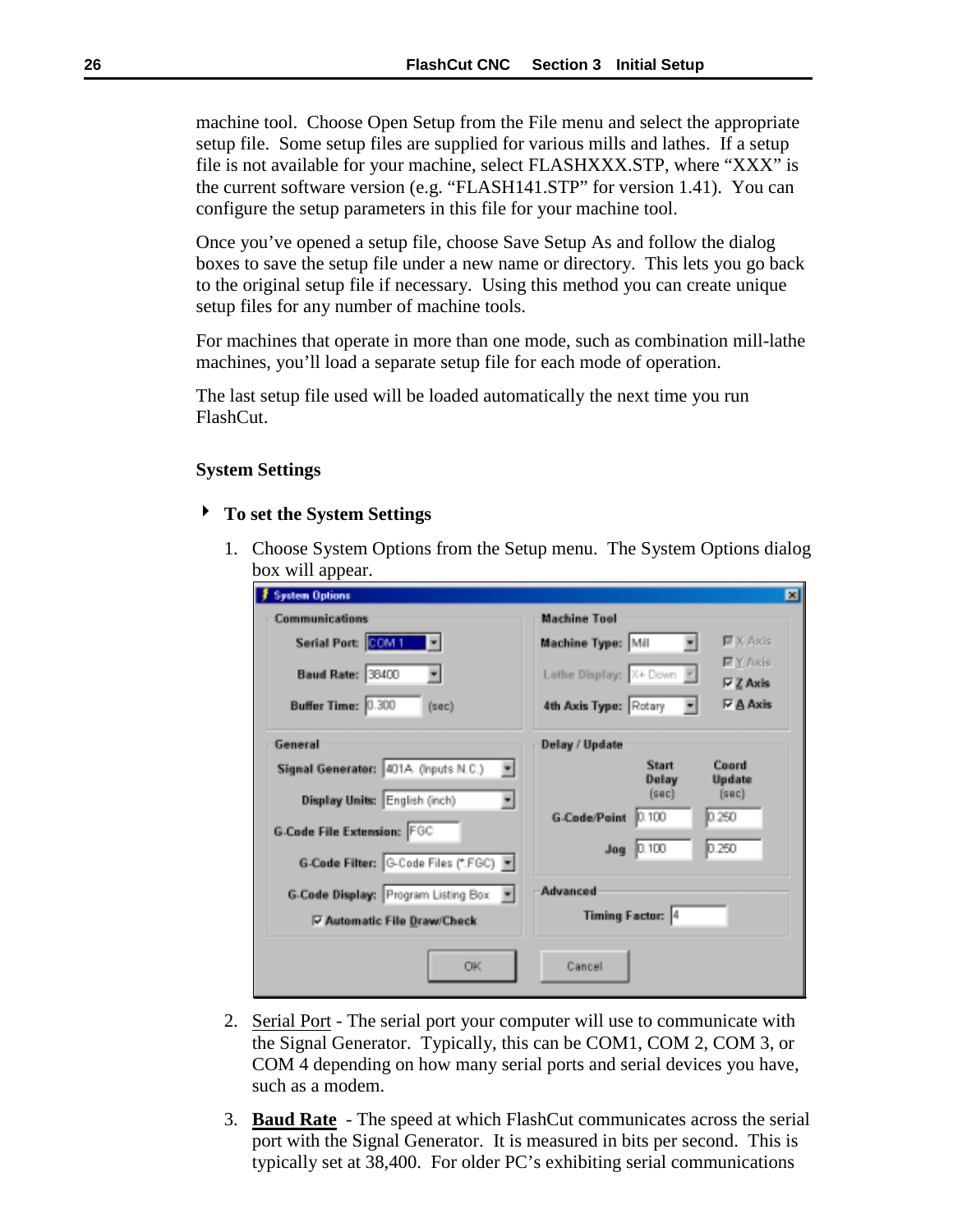problems, set this to a lower speed. For most applications, FlashCut will perform the same at baud rates of 19,200, 38,400 and 57,600. If you change this setting, you must reset the baud rate on the Signal Generator by going Offline and Online from the Controller menu. If there are communication problems, you must turn the Signal Generator off and on before going back online.

- 4. **Buffer Time** Used to prevent system events (such as screen updates) from affecting motor movement on the machine tool. The larger the Buffer Time, the less effect system events have on motor movement. The smaller the Buffer Time, the more responsive the machine tool is to mouse clicks and keyboard commands. In most cases, the lag-time between the PC and the motor movement is imperceptible. The value can range from 0.01 to 1.0 seconds. Slower computers may require a higher value.
- 5. Signal Generator Indicates how the limit switches are wired. Choose 401A if the limit switches are wired normally closed. Choose 401 if the limit switches are be wired normally open. All limit switch kits supplied by FlashCut are wired normally closed.
- 6. Display Units Specifies units (English or Metric) that all screens will display, and the units assumed by default for all G-Code files. If a G-Code file uses units different from this setting, the G20 or G21 command must be included at the top of the G-Code file (see the System Programming section for details).
- 7. G-Code File Extension Sets the file extension used when opening G-Code files. If you normally open files made by the FlashCut DXF import or files you've written in the FlashCut editor, set this to "FGC". If you normally open files made by another CAM program, enter its standard G-Code file extension (such as "NC").
- 8. G-Code Filter Sets the filter used when opening G-Code files. Select "All Files" if you normally open files with a variety of extensions. Select "G-Code Files" if you normally use files with the G-Code File Extension described above.
- 9. G-Code Display Affects how the software displays the Program Listing Box when running a G-Code file in continuous mode. When running Gcode files with many short moves, or when continuous contouring is turned on, the FlashCut software runs faster if you select "Current G-Code Line," and runs fastest if you select "None".
- 10. Automatic File Draw/Check Determines whether FlashCut redraws and rechecks a G-Code file each time you take action that affects processing of the file (such as resetting Program coordinates). If you uncheck this checkbox, FlashCut will not redraw and recheck the G-Code file automatically. You will need to reset the file manually just before running the file (using the Reset button on the G-Code Control Panel).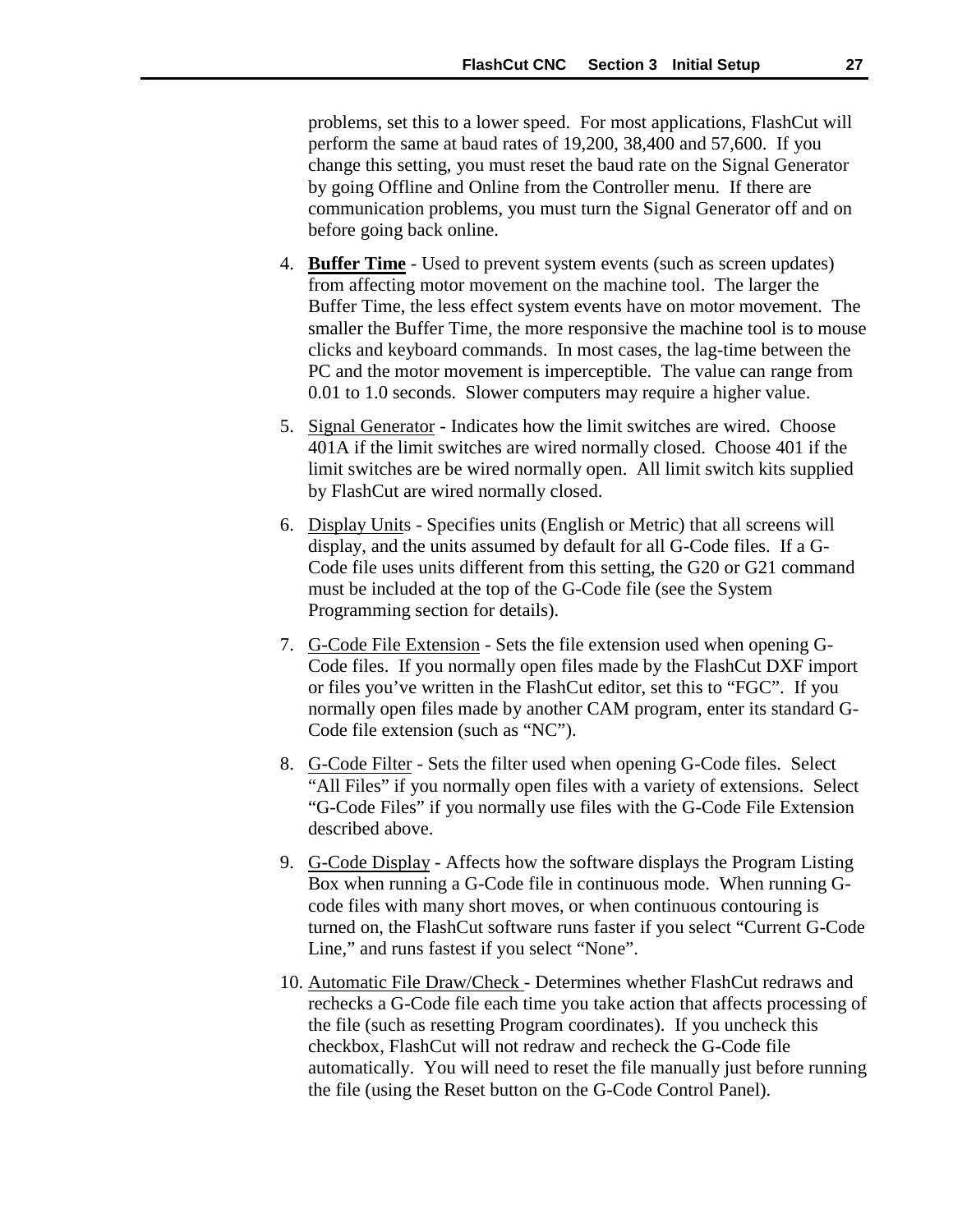- <span id="page-31-0"></span>11. Machine Type - Configures the software for Mill or Lathe mode. Mill mode may be used for any XY or XYZ table including routers, plasma cutters, and so on.
- 12. X, Y, Z, A Axes Sets the axes in use on your machine tool. Check the appropriate check boxes.
- 13. Lathe Display Sets the orientation of the X+ direction in the Toolpath View Port. This setting lets you match the display in the Toolpath View Port to the actual direction of movement of the tool (for lathes only).
- 14.  $4<sup>th</sup> Axis Type$  Sets the  $4<sup>th</sup> axis$  as either linear or rotary. In FlashCut, a rotary  $4<sup>th</sup> axis$  is assigned letter 'A', while a linear  $4<sup>th</sup> axis$  is assigned the letter 'W'. This manual will always refer to the  $4<sup>th</sup>$  axis as the 'A' axis, but the 'W' alternative is always assumed.
- 15. Start Delay Allows the button graphics to fully update after the Start, Move or Axis Jog Buttons are selected, and before the machine tool begins moving. There are separate values for Jog moves and G-Code or Point moves. Slower computers may require a higher value.
- 16. Coordinate Update Determines how often the coordinates are updated in the Tool Position Box while the tool is moving. There are separate values for Jog moves and G-Code or Point moves. Higher values may increase performance on slower computers. Note that coordinates are always updated at the end of every move.
- 17. Timing Factor Sets the precision for timing on interpolated moves. The higher the number, the greater the precision and the lower the system's top speed. For digital servo drivers, set this value to 2. For stepper drivers, set this value between 3 and 8.

## **Motor Signal Settings**

FlashCut provides four signals for motor drivers: step, direction, park and enable. Different manufacturers have different requirements for the polarity and timing of these signals. FlashCut provides the flexibility to tailor the motor signals to run most drivers.

#### ! **To set the Motor Signal Settings**

1. Choose Motor Signals from the Setup menu. The Motor Signal Setup dialog box will appear.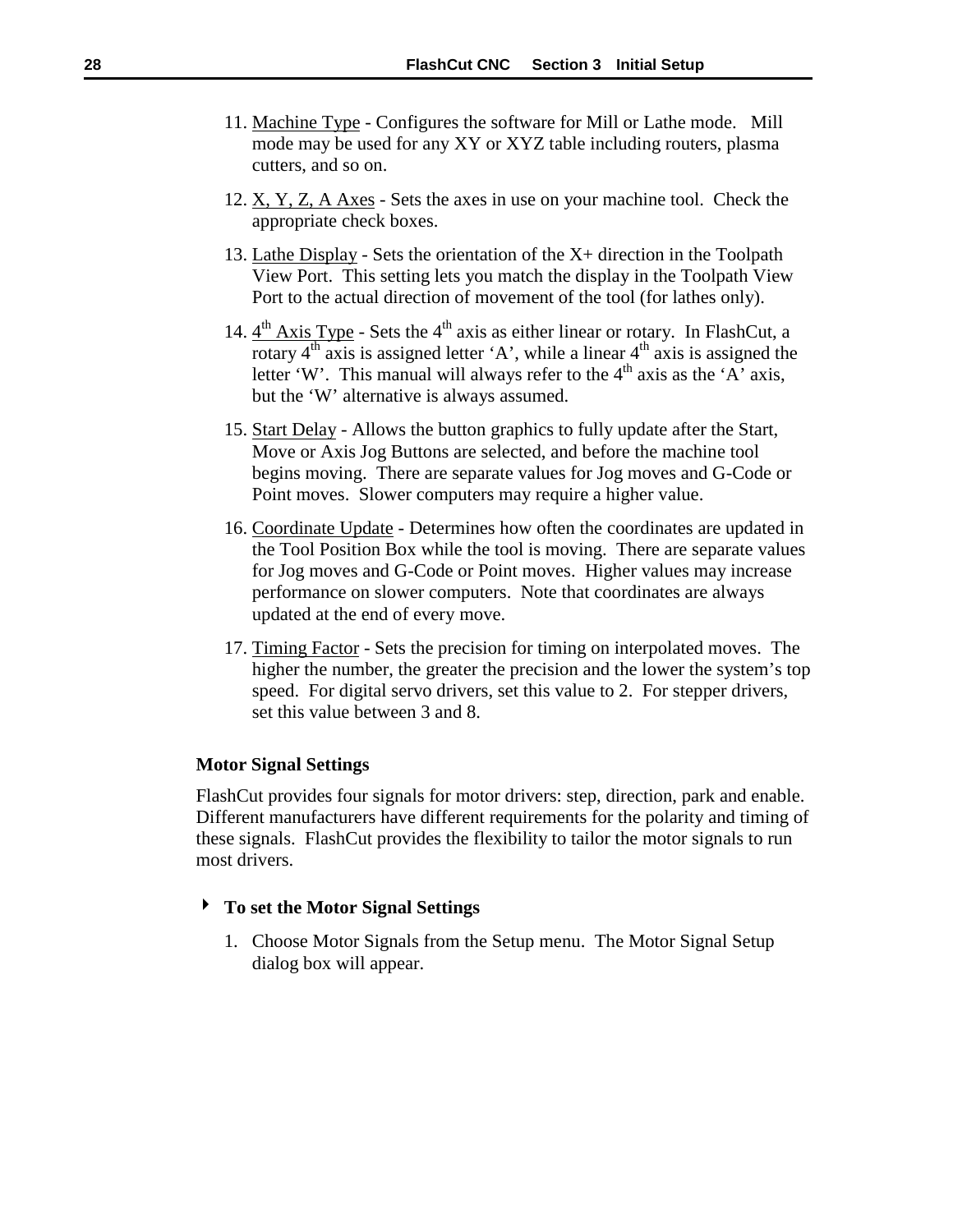| <b>Motor Signal Setup</b><br>-Axis Setup |               |                            | 図<br><b>Signal Setup</b>             |
|------------------------------------------|---------------|----------------------------|--------------------------------------|
|                                          | Motor<br>Line | Motor<br>Polarity          | Step Pulse: Low                      |
| X Axis                                   |               | Positive                   | Step Pulse Width: 3<br>$($ usec $)$  |
| Y Axis                                   |               | Positive                   | Enable Signal: Low<br>$\overline{ }$ |
| <b>Z</b> Axis                            | з<br>۰        | Positive<br>ш              | Park Signal: High<br>ш               |
| A Axis                                   | 4<br>۳        | Positive<br>$\overline{ }$ | <b>Dynamic Enable Line</b>           |
|                                          |               | <b>OK</b>                  | Cancel                               |

- 2. Motor Line Sets the Signal Generator channel used for the axis. This setting lets you map any axis letter to any channel in the Signal Generator. This is particularly useful when the axes on a machine tool require different axis letters depending on the mode of operation (e.g. combination mill-lathe machines).
- 3. **Motor Polarity**  Sets the direction of rotation for the motor. Depending on how a motor is wired, the same signal from the motor driver can turn it clockwise or counter clockwise. Use the jog buttons to make sure that a positive move in each axis on the screen corresponds to a positive move in each axis on the machine tool. *Note that the direction of movement is defined as the direction of the tool relative to the workpiece. For example, on a typical milling machine, a positive X move (tool movement to the right) requires table movement to the left*. If any direction is incorrect, change the Motor Polarity from Positive to Negative (or vice-versa) to reverse the correspondence between the software and machine tool.
- 4. Step Pulse Sets the polarity of the step signal. Choose High or Low based the diagram below.



- 5. Step Pulse Width Sets the duration of the step pulse in microseconds.
- 6. Enable Signal Sets the polarity of the enable signal. Choose High if the motor driver is enabled by a high signal, or Low if the motor driver is enabled by a low signal.
- 7. Park Signal Sets the polarity of the park signal. Choose High if a high signal to the park (low power) line puts the driver into a reduced power mode. Choose Low if the opposite is true. Note that most motor drivers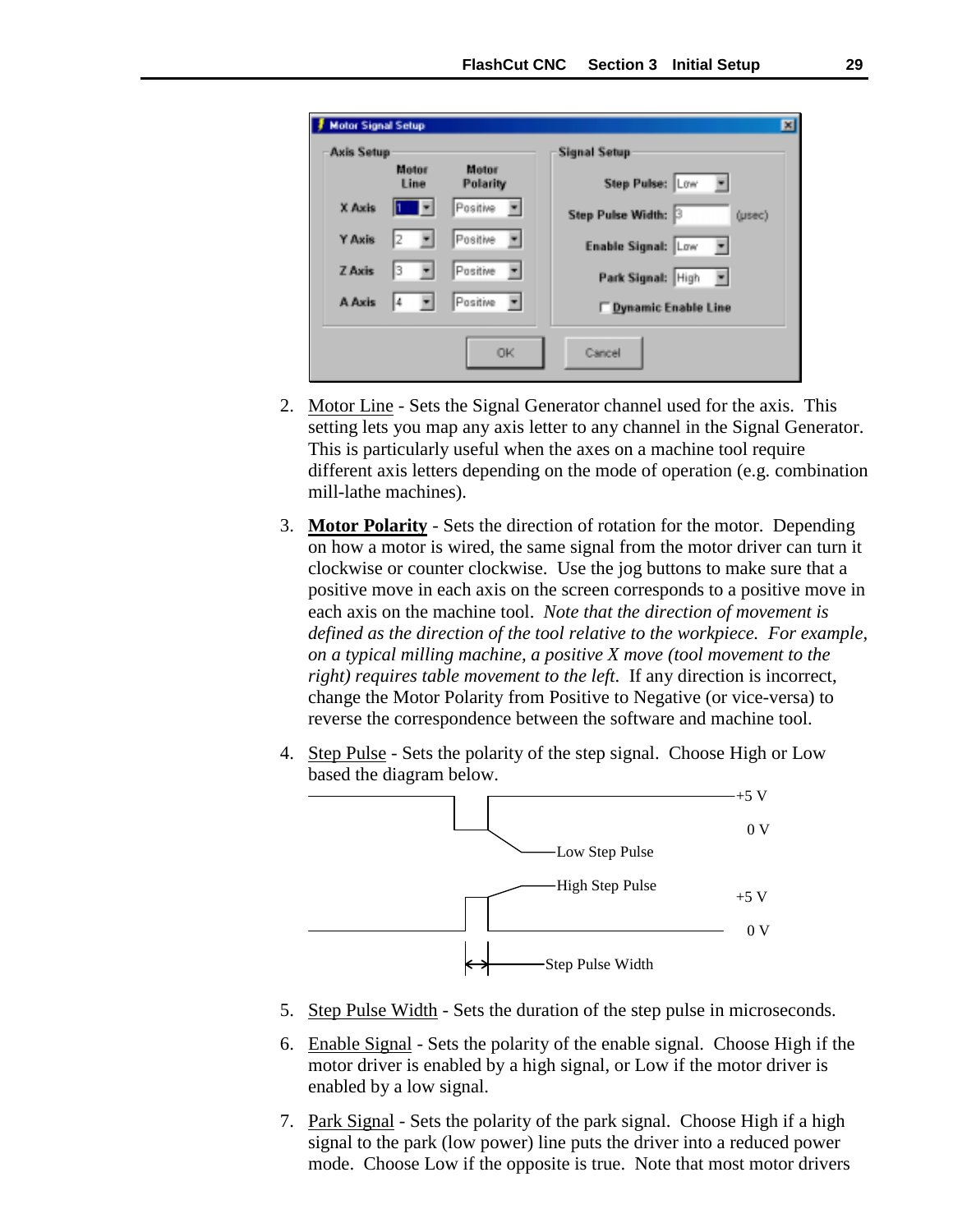<span id="page-33-0"></span>do not have a separate line to control the power level. In this case the setting isn't applicable.

8. Dynamic Enable Line - Sets the behavior of the enable line. When checked, the enable line turns on when any axis is in motion, and turns off when all axes are idle.

The recommended motor signal settings for FlashCut CNC Motor Driver Boxes are:

| <b>Motor Driver Type</b>      | <b>Stepper</b>         | <b>Servo</b>           |
|-------------------------------|------------------------|------------------------|
| <b>Step Pulse</b>             | Low                    | Low                    |
| <b>Step Pulse Width</b>       | 3                      | 4                      |
| <b>Enable Signal</b>          | Low                    | High                   |
| <b>Park Signal</b>            | Not Used (Low or High) | Not Used (Low or High) |
| <b>Dynamic Enable</b><br>Line | Unchecked              | Checked                |

# **Machine Tool Settings**

# ! **To set the Machine Tool Settings**

1. Choose Machine Tool from the Setup menu. The Machine Tool Setup dialog box will appear.

| Resolution      |                                       |                                | Motor Res.                 |         | <b>Gear Ratio</b>            | Screw<br><b>Thread</b> |                           | <b>Tool Positioning</b><br>Resolution |
|-----------------|---------------------------------------|--------------------------------|----------------------------|---------|------------------------------|------------------------|---------------------------|---------------------------------------|
|                 | <b>Step Mode</b><br>(steps/full step) |                                | ffull steps/<br>motor rev) |         | (motor/axis)                 | (tums/inch)            |                           | (inches, calculated)                  |
| X Axis          |                                       |                                | 200                        |         | 1,00000                      | 5.00000                | 0.000500000000            |                                       |
| Y Axis          | 12                                    |                                | 200                        |         | 1,00000                      | 5.00000                |                           | 0.000500000000                        |
| <b>Z</b> Axis   | 12                                    |                                | 200                        |         | 1,00000                      | 5.00000                | 0.00060000000             |                                       |
| A Axis          | 12                                    |                                | 200                        |         | 7200000                      | N/A                    | 0.012500000000            |                                       |
| General         |                                       |                                |                            |         |                              |                        |                           |                                       |
|                 | Axis                                  | Home                           | Home                       | Home    | <b>Home Switch</b><br>Offset | Pt. Move<br>Linear     | $\Gamma$ Comp<br>Backlash | <b>Tool Chg.</b><br>Position          |
|                 | Length<br>(inches)                    | End                            | Order                      | Axis    | (inches)                     | Interp.                | (inches)                  | (inches)                              |
| X Axis 2000     |                                       | χ.                             |                            | Yes =   | 1000<br>In.                  | Yes                    | 0.0000                    | 0.0000                                |
| Y Axis 1200     |                                       | γ.                             | 3                          | Yes -   | 0.1000                       | Yes                    | 0.0000                    | 0.0000                                |
| $Z$ Axis $6.00$ |                                       | Z+<br>$\overline{\phantom{a}}$ | ٠                          | Yes -   | 0.1000                       | No<br>٠                | 0.0000                    | 0.0000                                |
| A Axis   N/A    |                                       | д.<br>×                        | l4<br>۰                    | No<br>× | 2.000                        | No<br>٠                | 0.000                     | 0.000                                 |
|                 |                                       |                                |                            |         |                              |                        |                           |                                       |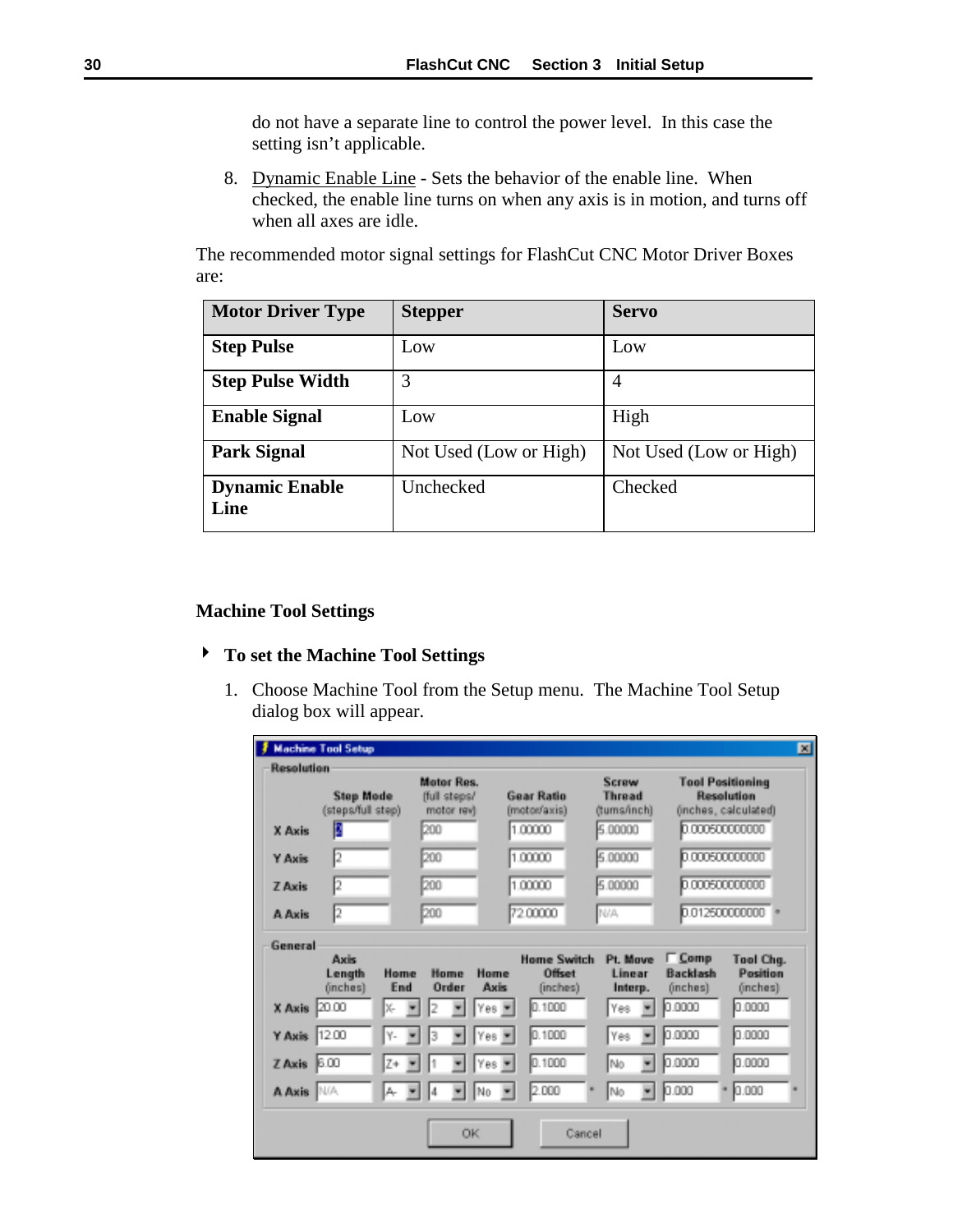- 1. **Step Mode** The number of micro steps between each full motor step. Note that this is a characteristic of the motor driver and cannot be changed without servicing the driver. Enter "1" for **full-step**, "2" for **half-step**, "8" for eighth-step, and so on.
- 2. **Motor Resolution** The number of full motor steps for one revolution of the motor. For example, a 1.8° **stepper motor** has 200 full steps per revolution, a 0.9° stepper motor has 400 full steps per revolution, and so on. This number is a characteristic of the stepper motor and is independent of the motor driver or the Step Mode.
- 3. **Gear Ratio**  The ratio of the number of stepper motor revolutions to drive screw revolutions due to any gears or pulleys between them. For direct drive, enter 1 in this box.
- 4. **Screw Thread** The number of *turns* per unit length of the helical drive screw for each axis. For example, a single threaded, 0.05" pitch screw would have 20 turns per inch. For other types of drive mechanisms, enter the number of motor or pulley turns per unit length traveled by the axis.
- 5. **Tool Positioning Resolution** The length of axis movement per motor step), automatically calculated from the Step Mode, Motor Resolution, Gear Ratio and Screw Thread.
- 6. Axis Length Sets the length of travel of each axis of your machine tool. You may want to define the axis length slightly smaller than the values published by the machine tool manufacturer. This will leave some room for error.
- 7. Home End The end of the axis at Machine Zero (Home).
- 8. Home Order The axis order for the homing operation. For safety, set the order so the initial homing move retracts the cutting tool away from the workpiece.
- 9. Home Axis Determines whether or not an axis is included in the homing operation.
- 10. Home Switch Offset The distance each axis backs away from the home switch after the switch is tripped during homing.
- 11. Point Move Linear Interpolate Determines if the motion for the axis will be included in the interpolated move for a Point move or G28/G29 command (see "Point Control Panel" in the Main Screen Features section of this manual).
- 12. Backlash Sets the amount of backlash for each axis. See the ["Setting Up](#page-41-0) [Backlash"](#page-41-0) section below for more information.
- 13. Comp Determines whether or not FlashCut will use backlash compensation for all direction changes. Leave this check box unchecked for now. It's discussed in the "[Setting Up Backlash"](#page-41-0) section below.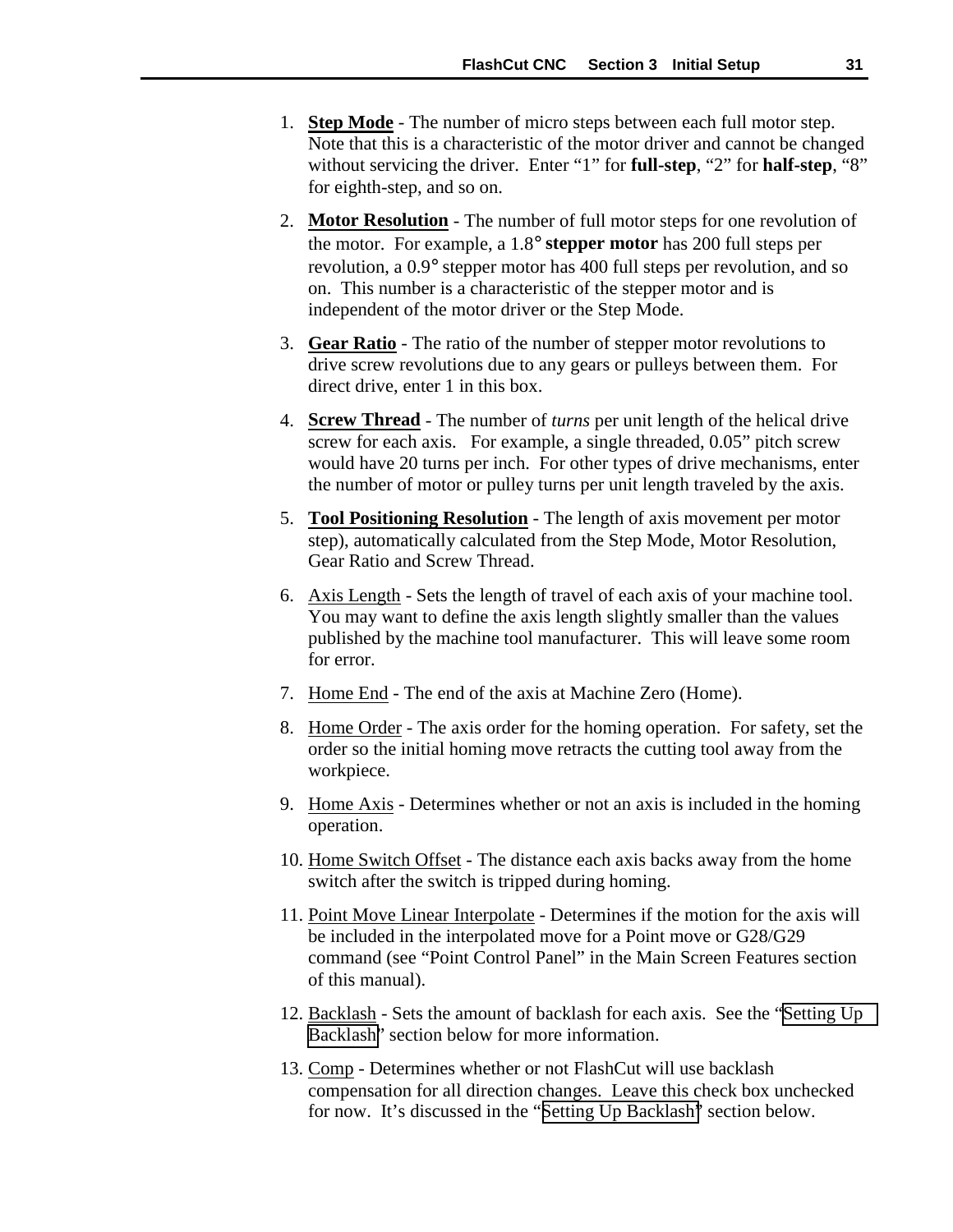<span id="page-35-0"></span>14. Tool Change Position - The position to which FlashCut moves the machine tool when processing a G28 command in a G-Code program. You must specify these values in Machine Coordinates. Machine Zero is the most common choice for this position.

## **Feedrate and Ramping Settings**

Every machine tool will vary as to how fast it can move each axis without losing steps. Losing steps means that even though the stepper motor gets the signal to move a step, it isn't able to move the step, and accuracy is lost. The usual cause is insufficient torque at a given motor RPM. Since most stepper motors are **open loop** systems, there is no way of telling when a step is lost without physically measuring the movement of the axis and comparing that to the amount it should have moved. However, when not "over torqued", a stepper motor is very reliable and accurate. For that reason, we highly recommend finding the maximum rates at which steps are not lost, both with and without ramping, and then limiting the maximum rates for each axis to about 70% of those values. Due to variations in the drive mechanism for each axis, make sure you do the following tests in all directions, and at several positions along each axis.

## ! **To Set the Maximum Unramped Feedrates**

| 1. Choose Feedrate/Ramping from the Setup menu. The Feedrate/Ramping |  |
|----------------------------------------------------------------------|--|
| Setup dialog box will appear.                                        |  |
|                                                                      |  |

|                       | Feedrate/Ramping Setup                  |                             |                                                                               |                                 | 図                                                     |
|-----------------------|-----------------------------------------|-----------------------------|-------------------------------------------------------------------------------|---------------------------------|-------------------------------------------------------|
| <b>Axis Setup</b>     |                                         |                             |                                                                               |                                 |                                                       |
|                       | Max<br>Unramped<br>Feedrate<br>(in/min) |                             | Ramping<br>Maximum<br>Rate<br>Feedrate<br>dull steps/<br>(in/min)<br>sec/sec) |                                 | Continuous<br>Contouring<br>Feedrate Tol.<br>(in/min) |
| X Axis                | 15.00                                   | 150.00                      | 5000                                                                          | 0.100                           | 15.00                                                 |
| Y Axis                | 15.00                                   | 150.00                      | 5000                                                                          | 0.100                           | 15.00                                                 |
| <b>ZAxis</b>          | 15.00                                   | 150.00                      | 5000                                                                          | 0.100                           | 15.00                                                 |
| A Axis                | 360.0<br>"/min                          | 1440.0<br><sup>9</sup> /min | 5000                                                                          | 0.100                           | 360.0<br><sup>9</sup> /min                            |
| <b>Jog Rate Setup</b> |                                         |                             | General                                                                       |                                 |                                                       |
|                       | Linear                                  | Rotary                      |                                                                               | Max Arc Feedrate: 100.00        | (in/min)                                              |
| 2.00<br>Slow          | (in/min)                                | 360.0<br>('Ymin)            |                                                                               | Pt. Feedrate - Linear: 100.00   | (in/min)                                              |
| 50.00<br>Med          | (in/min)                                | 720.0<br>('Tmin)            |                                                                               | Pt. Feedrate - Rotary: 720.0    | ("/min)                                               |
| Fast                  | 150.00<br>(in/min)                      | 1440.0<br>('Tmin)           |                                                                               | <b>Continuous Contouring On</b> |                                                       |
|                       |                                         | <b>OK</b>                   | Cancel                                                                        |                                 |                                                       |

- 2. Enter 499 for the X axis Max Unramped Feedrate, and 500 for the Maximum Feedrate, then choose OK.
- 3. Choose the Point button in the Control Selection Box. Select Any Point in the Point list and Incremental from the Coordinate System pull-down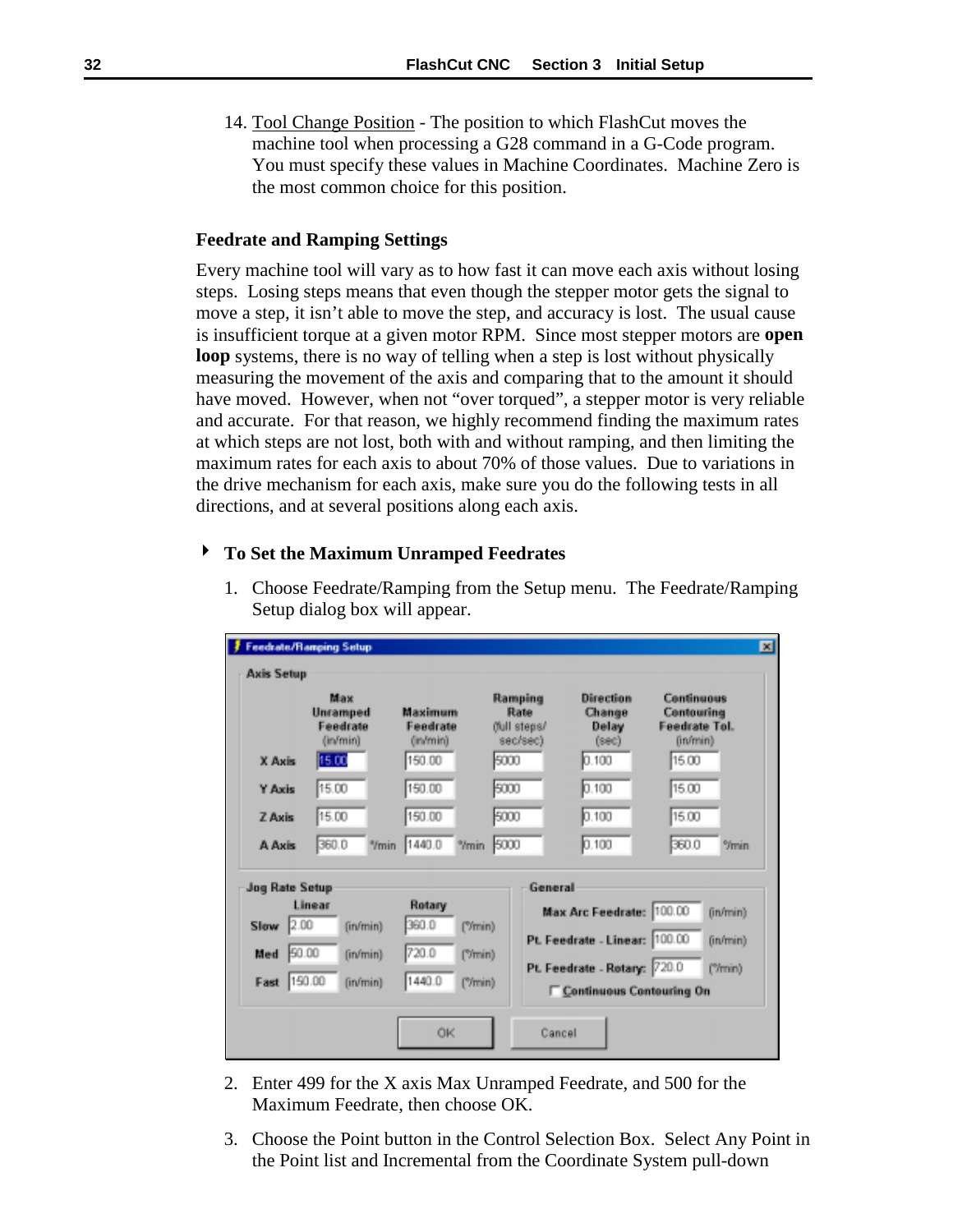menu. Enter 1.0 in the X text box. Choose Feedrate from the Rate Mode pull-down menu and enter a relatively slow feedrate (such as 5) in the Linear Feedrate text box. Make sure you have room to move the X axis 1 inch, then choose Move.

- 4. If the motor slips, repeat this process with a slower feedrate. If the motor doesn't slip, try a faster feedrate. Note that slight slippage can be detected by reading the values on the table feed hand-wheel or using a dial indicator.
- 5. Repeat this process until you find the highest feedrate that doesn't cause motor slippage.
- 6. Now run the entire length of the X axis in both directions to make sure there is no slippage at any point on the entire axis.
- 7. Choose Feedrate/Ramping from the Setup menu.
- 8. Enter **70%** of the value you found in the Max Unramped Feedrate text box for the X axis, then choose OK.
- 9. Repeat this process for all axes.

# ! **To Set the Maximum Feedrates**

After finding the maximum unramped feedrates, you're ready to find the maximum feedrates achievable with ramping.

- 1. Choose Feedrate/Ramping from the Setup menu. The Feedrate/Ramping Setup dialog box will appear.
- 2. Enter 5000 full steps/sec/sec in the Ramping Rate text box for the X axis. (This is an average ramping rate.)
- 3. Leave the Max Unramped Feedrates at the values you found earlier. Leave the Maximum Feedrates at the very high number (500 in/min) and choose OK.
- 4. Choose the Point button on the Control Selection Box. Select Any Point in the Point list and Incremental from the Coordinate System pull-down menu. Enter 1.0 in the X text box. Choose Feedrate from the Rate Mode pull-down menu and enter a feedrate that is double the Max Unramped Feedrate for the X axis. Make sure you have room to move the X axis 1 inch, then choose Move.
- 5. If the motor slips, repeat this process with a slower feedrate. If the motor doesn't slip, try a faster feedrate. Note that slight slippage can be detected by reading the values on the table feed hand-wheel or using a dial indicator.
- 6. Repeat this process until you find the highest feedrate that doesn't cause motor slippage.
- 7. Now run the entire length of the X axis in both directions to make sure there is no slippage at any point on the entire axis.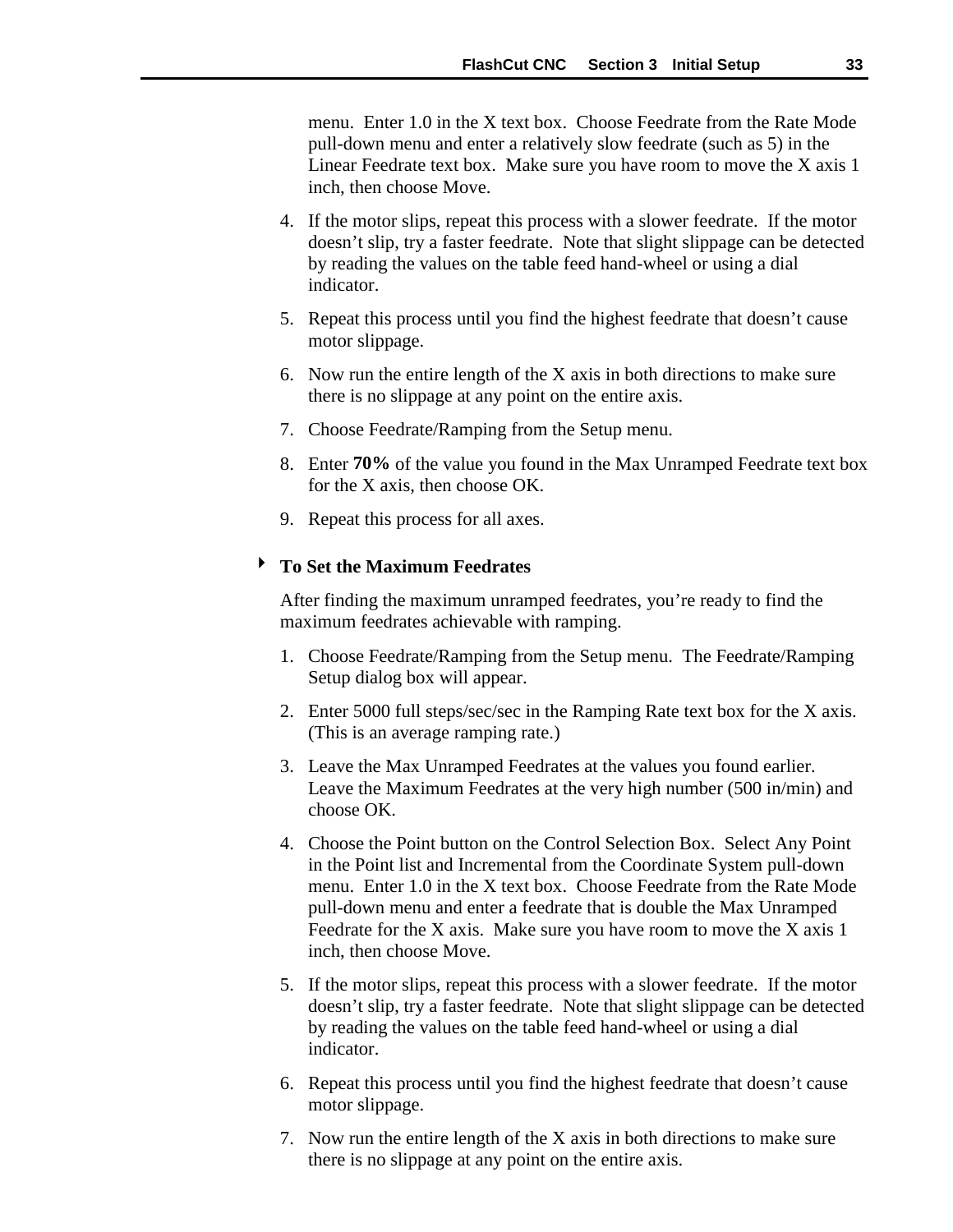- 8. Choose Feedrate/Ramping from the Setup Menu.
- 9. Enter **70%** of the highest no-slip feedrate you found in the X axis Maximum Feedrate text box.
- 10. Repeat this process for all axes.

# ! **To Set the Ramping Rate**

Ramping Rates typically range from 1000 to 100000 full steps/sec/sec. Slower ramping rates require more time to ramp up to the maximum feedrate and to ramp down to a stop. This may become a potentially dangerous situation when using the Feed Hold button or jogging since the machine will take longer to come to a complete stop. The goal is to choose a fast ramping rate that will start and stop the tool responsively without losing steps. Fast ramping rates can also allow acceleration past **resonant speeds** of a stepper motor.

- 1. Choose Feedrate/Ramping from the Setup menu. The Feedrate/Ramping Setup dialog box will appear.
- 2. Enter 5000 full steps/sec/sec in the Ramping Rate text box for the X axis. (This is an average ramping rate.)
- 3. Leave the Max Unramped Feedrates and Maximum Feedrates at the values you found earlier and choose OK.
- 4. Choose the Point button on the Control Selection Box. Select Any Point in the Point list and Incremental from the Coordinate System pull-down menu. Enter 1.0 in the X text box. Choose Rapid from the Rate Mode pull-down menu. Make sure you have room to move the X axis 1 inch, then choose Move. If the table doesn't reach a continuous speed before ramping down to a stop, there isn't enough room to fully ramp up and down, and you should increase the length of the move.
- 5. If the motor slips, repeat this process with a lower Ramping Rate. If the motor doesn't slip, try a higher Ramping Rate. Note that slight slippage can be detected by reading the values on the table feed hand-wheel or using a dial indicator.
- 6. Repeat the above steps until you determine an optimal Ramping Rate for the X axis.
- 7. Choose Feedrate/Ramping from the Setup menu.
- 8. Enter **70%** of the highest no-slip ramping rate you found in the X axis Ramping Rate text box.
- 9. Repeat this process for all axes.
- 10. Note that once the optimal ramping rate is determined for each axis, you may want to re-test the Maximum Feedrates to see if they can be set any higher.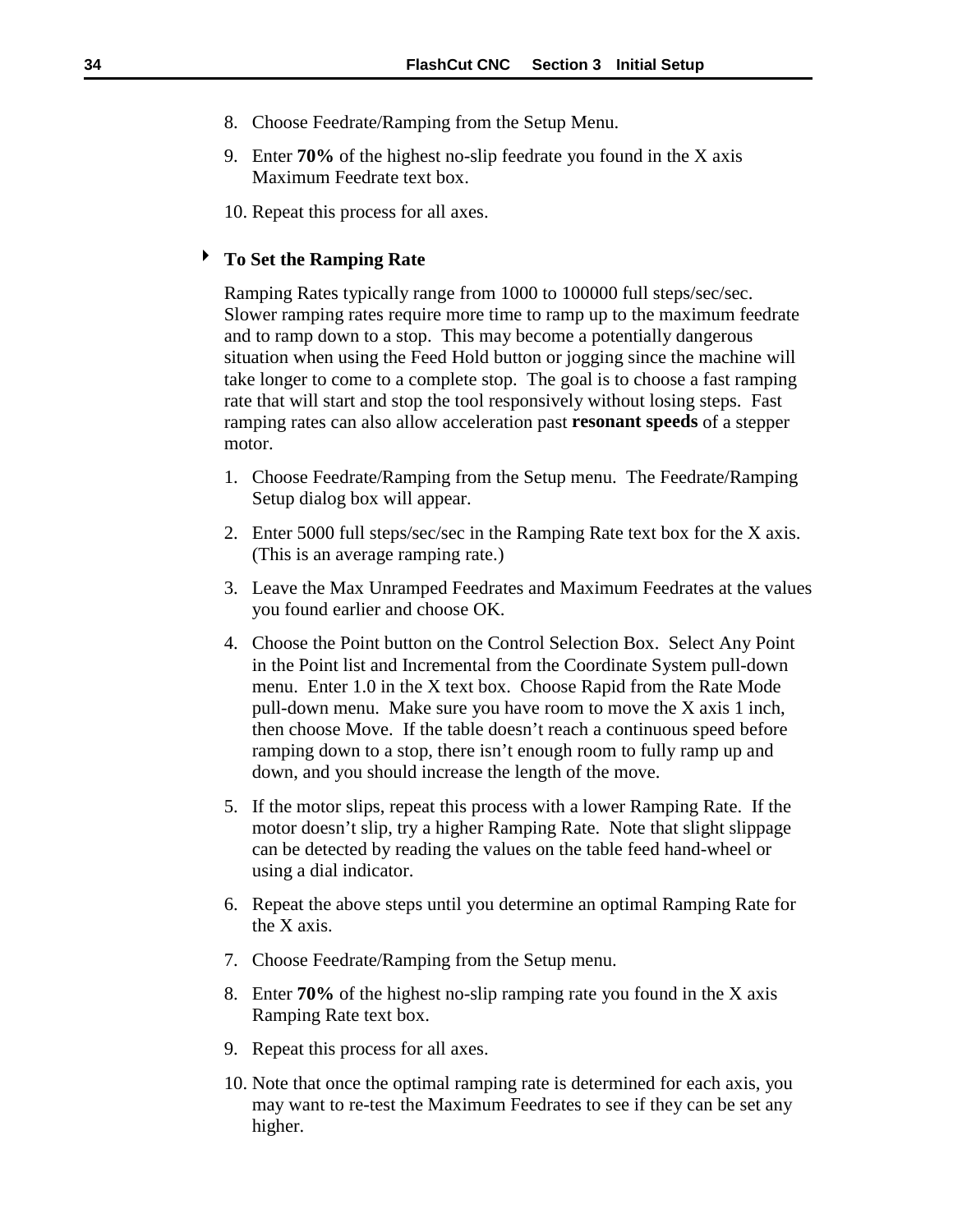#### ! **To Set the Direction Change Delay**

The direction change delay is a brief pause that occurs when a motor changes direction. It gives the stepper motor time to settle and come to a complete rest before moving in the opposite direction. Note that the direction change delay is not used when a motor changes direction during circular interpolation or during a continuous contouring motion.

1. Write a G-Code file that goes back and forth on a given axis at the maximum unramped feedrate. For example, if the maximum unramped feedrate were 8:

```
G01 X2 F8
X0
X2
X0
```
- 2. Set the Direction Change Delay to 0.1 seconds for the given axis.
- 3. Run the program and notice if the motor loses steps. If so, increase the Direction Change Delay. Otherwise decrease the value.
- 4. Repeat the above process until you reach a reasonable delay time that eliminates any motor slippage. Note that this number is typically between 0.0 and 0.1 seconds. If you do not see any slippage at a delay of 0 seconds, it is recommended you enter at least 0.01 seconds.
- 5. Repeat the above process for all axes.

#### ! **To Set the Continuous Contouring Feedrate Tolerance**

- 1. Choose Feedrate/Ramping from the Setup menu.
- 2. For each axis, enter the Maximum Unramped Feedrate value as a starting point. Refining this setting is explained later in this section.

### ! **To Set the Jog Rates**

- 1. Choose Feedrate/Ramping from the Setup menu.
- 2. Fill in the Slow, Medium and Fast Linear Jog Rates (and the corresponding Rotary Jog Rates if your machine tool includes a rotary axis). Choose a Slow Jog Rate that will allow fine positioning of the machine tool (typically about 2-5 in/min). Choose a Fast Jog Rate that will move the tool quickly, yet allow you to remain in complete control without creating a dangerous situation. Note that the machine tool will not jog any faster than the Maximum Feedrate for each axis.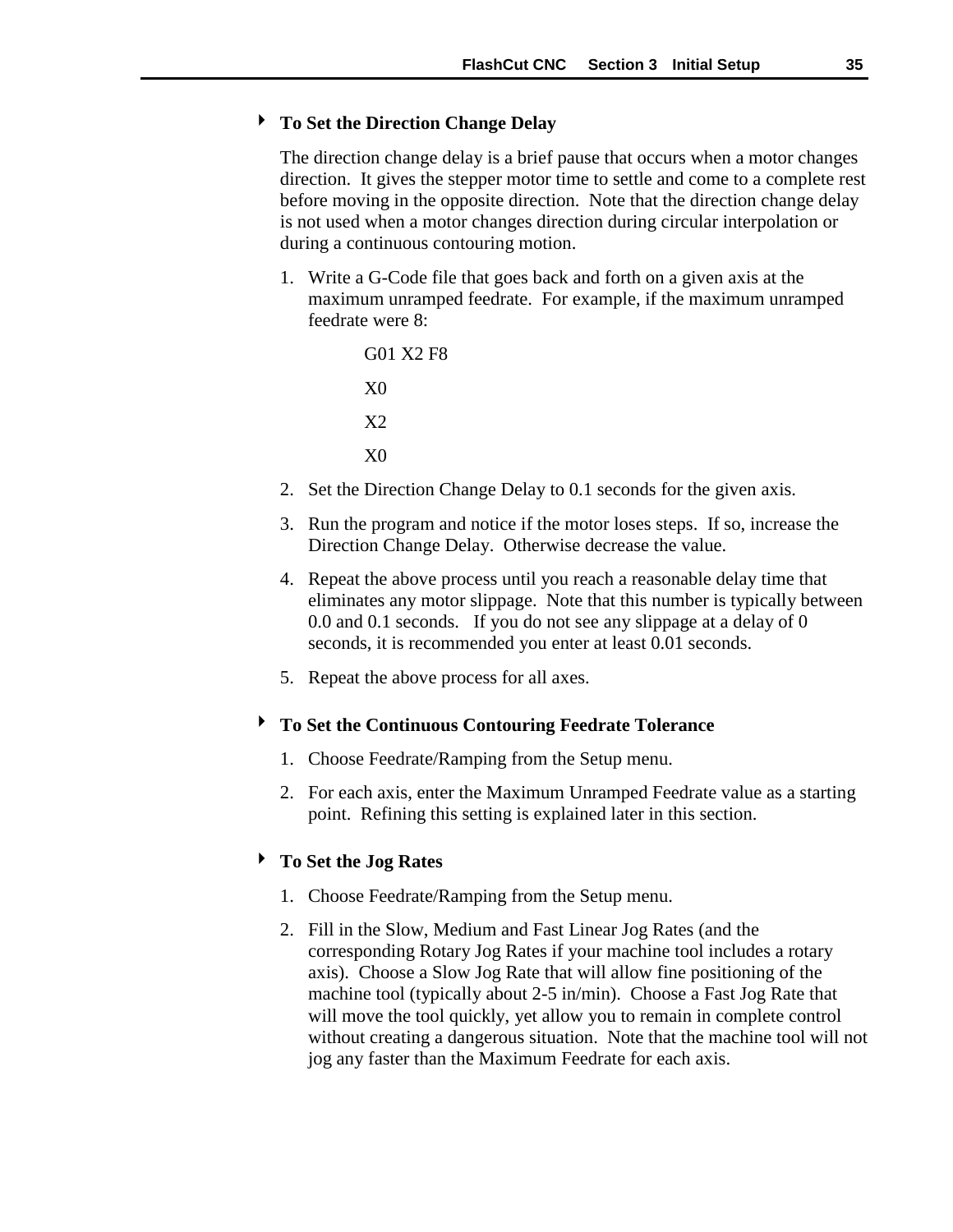### ! **To Set the Maximum Arc Feedrate**

Due to the computations involved during circular interpolation, an arc cannot be executed as fast as a line. For this reason, there is a user-configurable limitation for the maximum arc feedrate.

1. Write a G-Code program that moves in a circle at the Maximum Feedrate. For example, if the Maximum Feedrate were 100:

G00 X2 Y2

G02 X2 Y2 I1 J1 F100

- 2. Run the program and notice if either of the motors loses steps. If so, decrease the feedrate in the program.
- 3. Repeat the above process until neither motor loses any steps. Then enter the final feedrate from the program into the Maximum Arc Feedrate text box. If there was no loss of steps when the Maximum Feedrate was used, enter the Maximum Feedrate into the text box.

#### ! **To Set the Point Feedrates - Linear and Rotary**

The value entered in the Pt. Feedrate - Linear and Pt. Feedrate - Rotary text boxes will appear in the Linear Feedrate and Rotary Feedrate text boxes on the Point Control Panel, whenever you start the FlashCut program. Enter the feedrates you most commonly use for Point moves. A good starting point is the medium jog rate.

#### ! **To Set the Continuous Contouring On Check Box**

Continuous contouring (also called "Look-ahead") is a high performance operating mode that lets FlashCut run G-code files smoother and faster. The advantages of using continuous contouring are:

- 1. Smooth transitions from one G-code line to the next if the two moves are in line with one another. There is no ramp down period and subsequent ramp up period. This minimizes witness marks, burning, melting and other quality problems sometimes encountered in machining. It also provides smooth, high speed motion for any other control application that requires it.
- 2. High speed machining of point-to-point type G-Code files (composed of many short moves), used in complex 2D profiling and 3D surfacing. These G-Codes files can be executed much faster with continuous contouring turned on.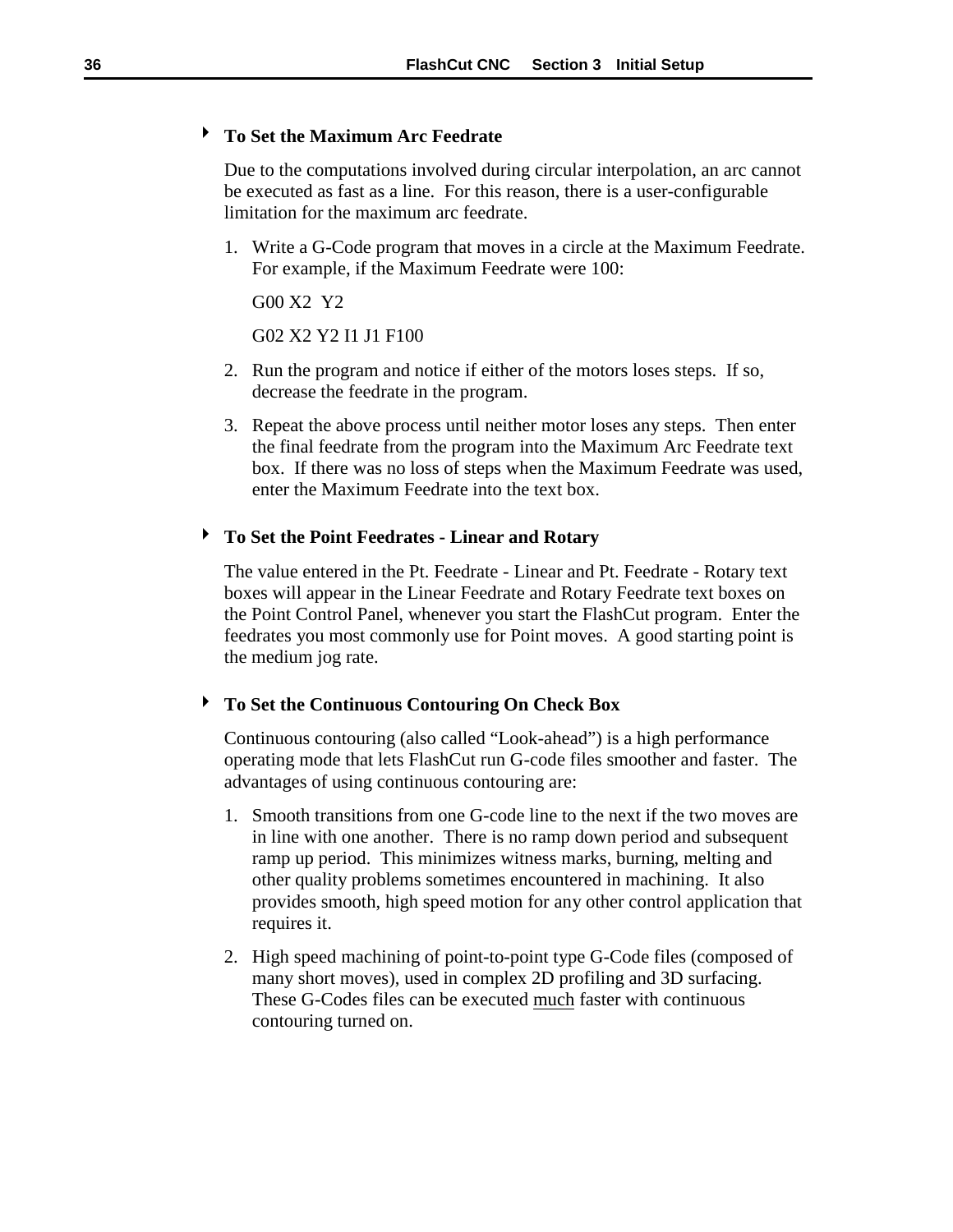In FlashCut, the differences between continuous contouring turned on and off are as follows:

#### Continuous Contouring Off

FlashCut handles all moves individually, independent of the prior and subsequent moves.

The feedrate override controls on the G-Code Control Panel are always available.

You can choose between Step and Continuous modes (radio buttons on the G-Code Control Panel).

#### Continuous Contouring On

FlashCut handles all moves as segments of smooth motions. A smooth motion may span hundreds or thousands of G-code lines (there is no limitation).

The feedrate override controls are not available while a G-Code file run is in progress.

Step mode is not available.

To determine if two moves are lined up enough to allow a smooth transition without ramping, FlashCut calculates the speed of each motor before and after the transition, and compares that to the setting for Continuous Contouring Feedrate Tolerance. If the difference in speeds for each motor is less than the tolerance, FlashCut executes the two moves as part of the same smooth motion. Otherwise, FlashCut ramps down to end one motion and ramps up to begin another.

Any command that breaks the continuity of motion causes the machine tool to ramp down to a stop (such as any M code to control an auxiliary device, a G04 command for dwell, and so on).

A typical default setting for the Continuous Contouring Feedrate Tolerance is the Maximum Unramped Feedrate value. The higher you set the tolerance, the smoother a G-Code file will be executed (i.e., more moves will be linked together into smooth motions). If the values are set too high, loss of steps (stepper motor drivers) or servo errors (digital servo drivers) can occur. The best way to find an optimal setting is through trial and error. Incrementally raise the values and run demanding test files, checking for lost steps or servo errors.

Since Step mode and the feedrate override controls aren't available when continuous contouring is turned on, it's sometimes helpful to run a few lines of a new program with continuous contouring turned off, to allow adjustment of the feedrate override setting. Note that these controls will be made available in continuous contouring mode in a future upgrade to FlashCut.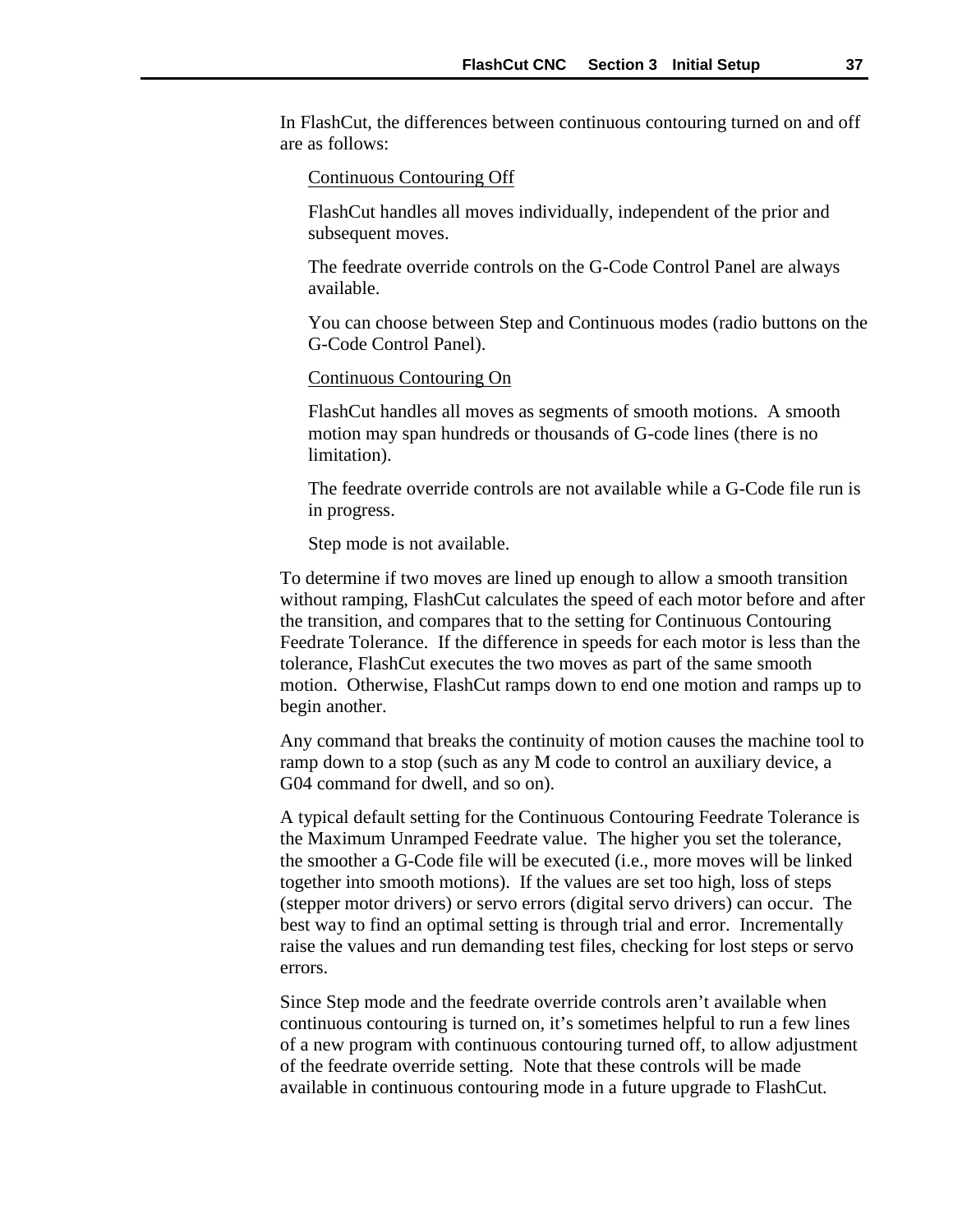#### **Setting Up Backlash Compensation**

CNC control works best if there is little or no backlash on the machine tool. However, if your machine doesn't have a zero-backlash drive mechanism (such as ball screws or anti-backlash nuts), FlashCut can compensate for the backlash.

#### ! **To Set Backlash**

- 1. Choose Machine Tool from the Setup menu. The Machine Tool Setup dialog box will appear.
- 2. Make sure the Comp checkbox is unchecked, then choose OK.
- 3. Choose the Jog button on the Control Selection Box.
- 4. Drive the X axis in either direction at least 0.25" (to take out any backlash in that direction).
- 5. Zero the Relative coordinates by choosing the Zero button next to the Relative label.
- 6. Choose the Single Step radio button. Jog the axis step by step in the opposite direction until you detect table movement (using a dial indicator).
- 7. The Relative coordinate X axis value is the amount of X axis backlash on your machine tool.
- 8. Write down this number and repeat the above process at different places along the X axis.
- 9. Choose Machine Tool from the Setup menu. The Machine Tool Setup dialog box will appear.
- 10. Record the average of all backlash values in the X axis Backlash text box. If you have no backlash on an axis, or if you don't want backlash compensation on an axis, enter zero.
- 11. Repeat the above steps for each axis. When you're finished, select the Comp checkbox and make sure there **is** a check in it.

#### **Tooling Settings**

FlashCut provides for a tool library of up to 100 tools. Each tool has an associated tool number, description and length offset. The length offset is used when tool length compensation (G43 or G44) is used in a G-Code program.

# ! **To Set Up the Tool Library**

1. Choose Tooling from the Setup menu. The Tooling Setup dialog box will appear.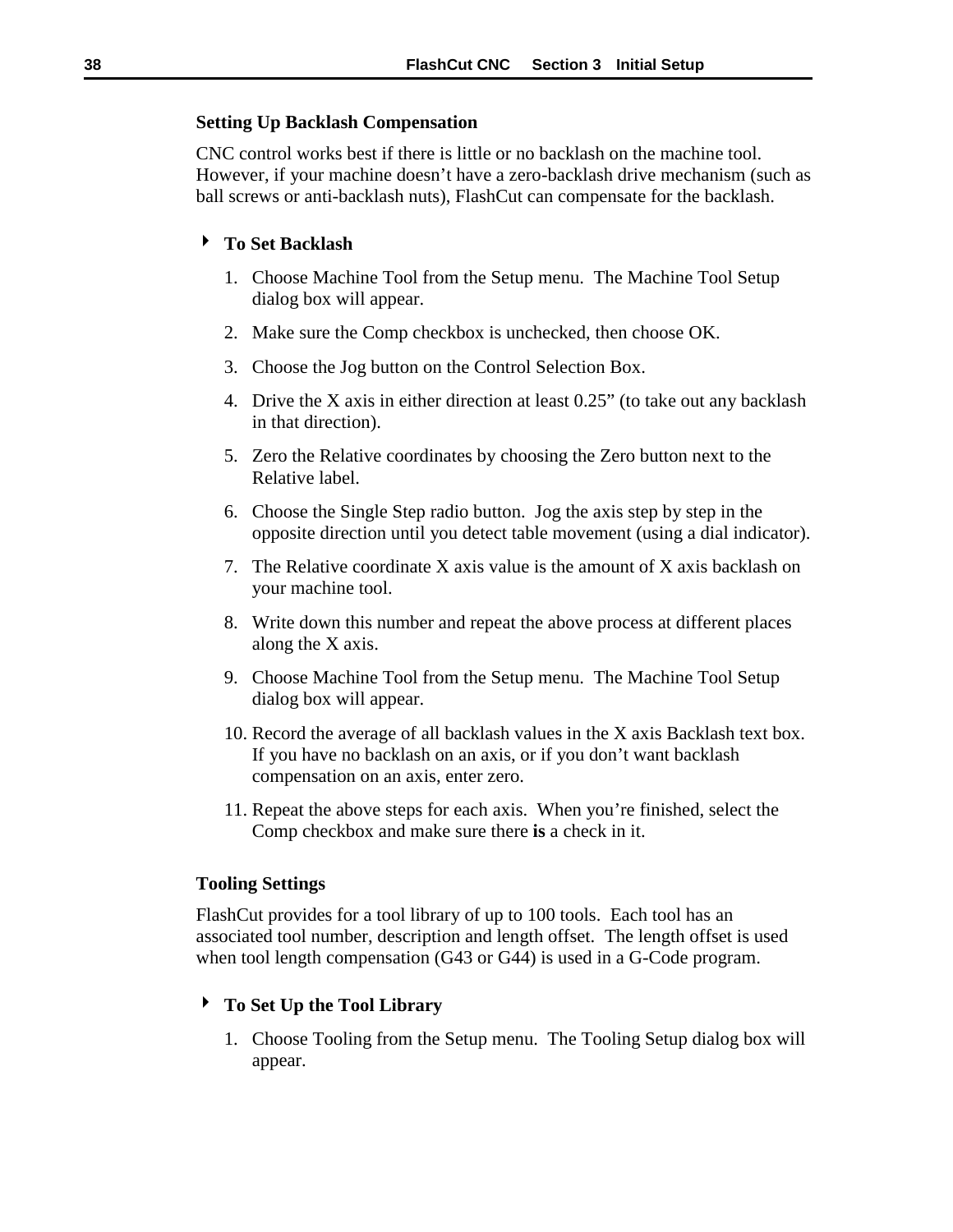| No.            |                           | <b>Length Offset</b> |           |
|----------------|---------------------------|----------------------|-----------|
|                | <b>Description</b>        | (inches)             |           |
| 1              | 1/4" Ball Endmill 4 Flute | 1.5000               | ۰         |
| $\overline{2}$ | 1/2" EndMill              | 2.2530               |           |
| 3              |                           | 0.0000               |           |
| 4              |                           | 0.0000               |           |
| 5              |                           | 0.0000               |           |
| 6              |                           | 0.0000               |           |
| 7              |                           | 0.0000               |           |
| 8              |                           | 0.0000               |           |
| 9              |                           | 0.0000               |           |
| 10             |                           | 0.0000               |           |
| 11             |                           | 0.0000               |           |
| 12             |                           | 0.0000               |           |
| 13             |                           | 0.0000               |           |
| 14             |                           | 0.0000               |           |
| 15             |                           | 0.0000               |           |
| 16             |                           | 0.0000               | <b>OK</b> |
| 17             |                           | 0.0000               |           |
| 18             |                           | 0.0000               |           |
| 19             |                           | 0.0000               | Cancell   |

- 2. Enter the tool description for each tool next to the appropriate tool number. The program will use this description when referring to a given tool.
- 3. Enter the length of the tool relative to a common reference point. For example, if there is a locating feature on a tool holder that can be used to maintain a repeatable location between the tool holder and the spindle, enter the axial distance between the tip of the tool and the tool holder's locating feature. Note that this method assumes each tool has its own tool holder.



4. Repeat the above for each tool in your library.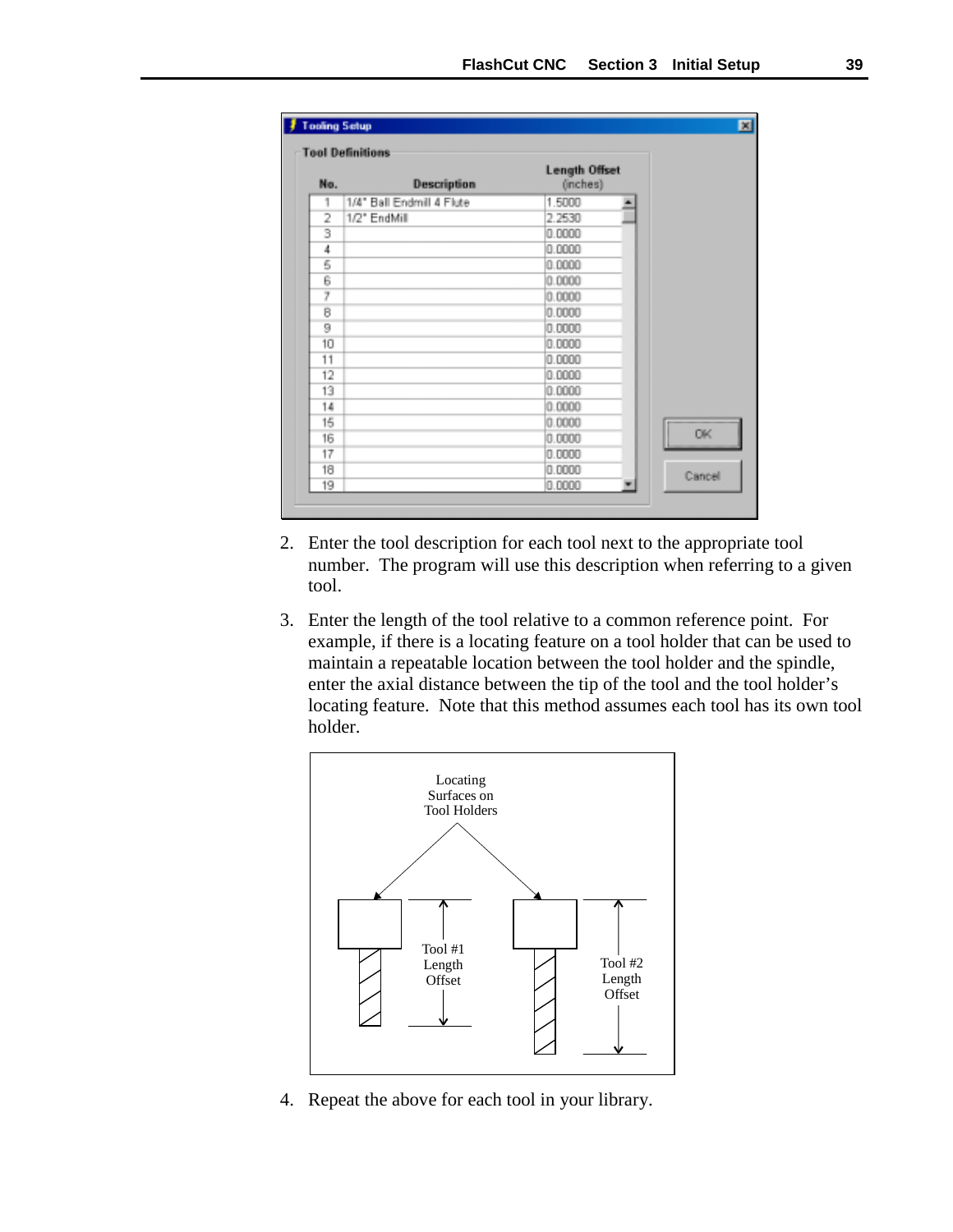### **Input Line Settings**

FlashCut can read up to 8 input lines wired to switches with various functions:

- Limit/home sensing
- General safety (such as a door switch on a safety enclosure or a servo error line)
- Control (such as a switch that detects completed motion of an air cylinder or other device).

You can use each of the 8 input lines however you choose, but all must be wired the same, either all normally open or all normally closed. If you're using the Model 401A Signal Generator, you may choose between normally open (N.O.) and normally closed (N.C.) wiring. If you're using the Model 401 Signal Generator, you must wire all input lines normally open. Make sure the Signal Generator setting in the System Options dialog box matches your wiring scheme.

Please see the FlashCut CNC Hardware Guide for more hardware details, including the pin layout of the input line connector.

When FlashCut detects a tripped limit or safety switch, it immediately stops all tool movement without ramping. The accuracy of the tool position will most likely be lost at that point.

If a limit switch has been tripped, FlashCut will only allow you to jog away from the switch that was tripped. Once you move the table off the limit switch, normal operation will resume.

If a safety switch is tripped, FlashCut will not allow any machine movement until you clear the switch.

For information on how FlashCut handles control switches, please see "M100, M101 Wait for Input Line" in the System Programming section of this manual.

# ! **To Configure the Input Lines**

1. Choose Input Lines from the Setup menu. The Input Lines Setup dialog box will appear.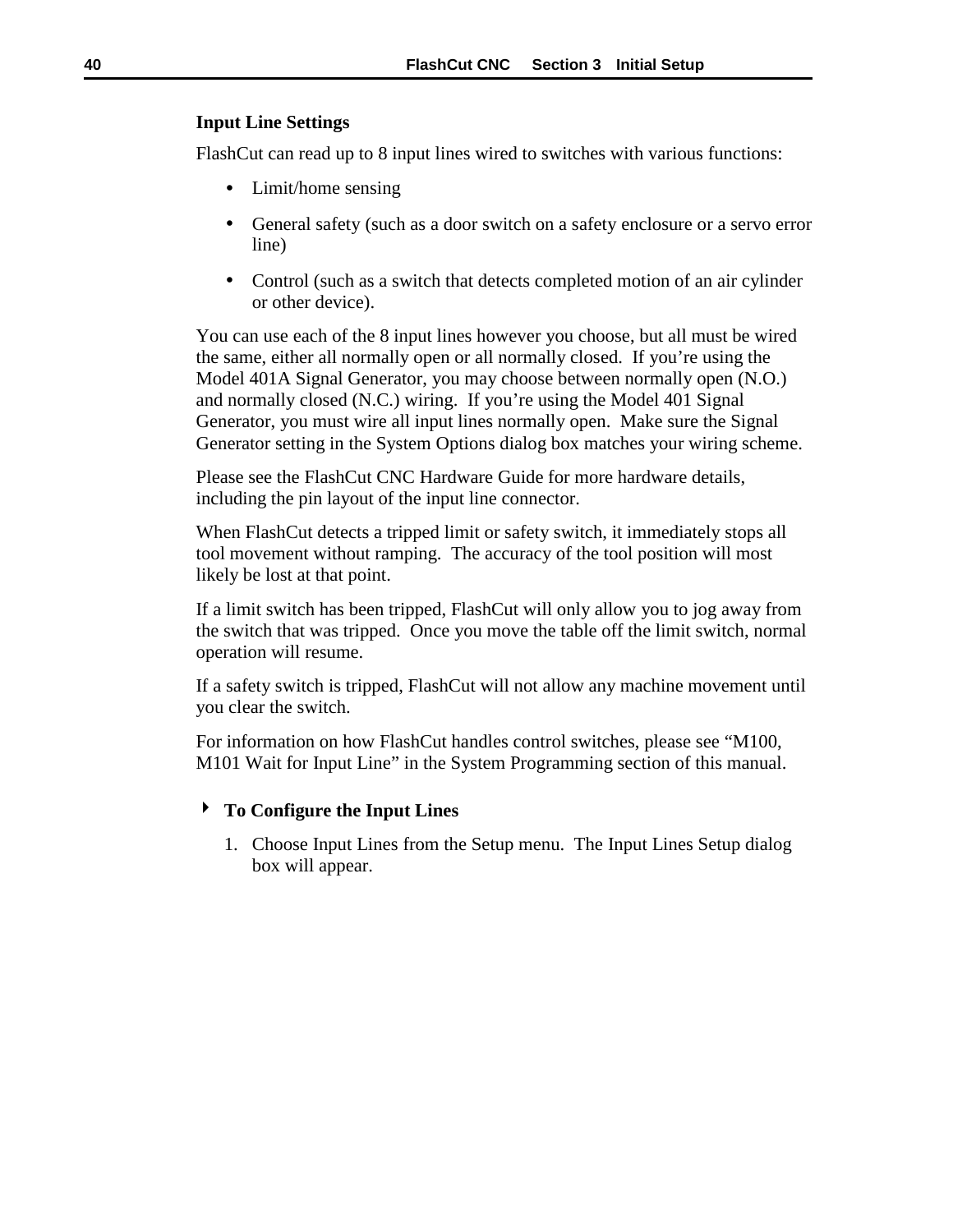<span id="page-44-0"></span>

|                | <b>Input Lines Setup</b>  |             | ⊠ |
|----------------|---------------------------|-------------|---|
|                | <b>Line Definitions</b>   |             |   |
| Line           | Switch<br><b>Function</b> | Description |   |
| 1              | Unused <sup>1</sup>       |             |   |
| $\overline{z}$ | Unused =                  |             |   |
| 3              | Unused =                  |             |   |
| 4              | Unused -                  |             |   |
| 5              | Unused F                  |             |   |
| 6              | Unused <b>F</b>           |             |   |
| 7              | Unused =                  |             |   |
| 8              | Unused <b>F</b>           |             |   |
|                | 0K                        | Cancel      |   |

- 2. For input line 1, choose the appropriate option from the Switch Function pull-down menu. For example, if the line is wired to a limit switch on the negative end of the X axis, choose X-. If the line is wired to a generalpurpose safety switch (including a servo error line), choose Safety and enter a Description. If the line is wired to a switch used for control purposes, choose Control and enter a Description (see "M100 / M101" in the System Programming section for more details on use of control switches). If the line is not used, choose Unused.
- 3. Repeat for all 8 input lines.

#### **Output Line Settings**

FlashCut can control up to 8 output lines to activate devices such as a spindle or coolant pump. You can control any or all of the output lines with user defined M codes. Please see the FlashCut CNC Hardware Guide for more hardware details including the pin layout of the output line connector.

#### ! **To Configure the Output Lines**

1. Choose Output Lines from the Setup menu. The Output Lines Setup dialog box will appear.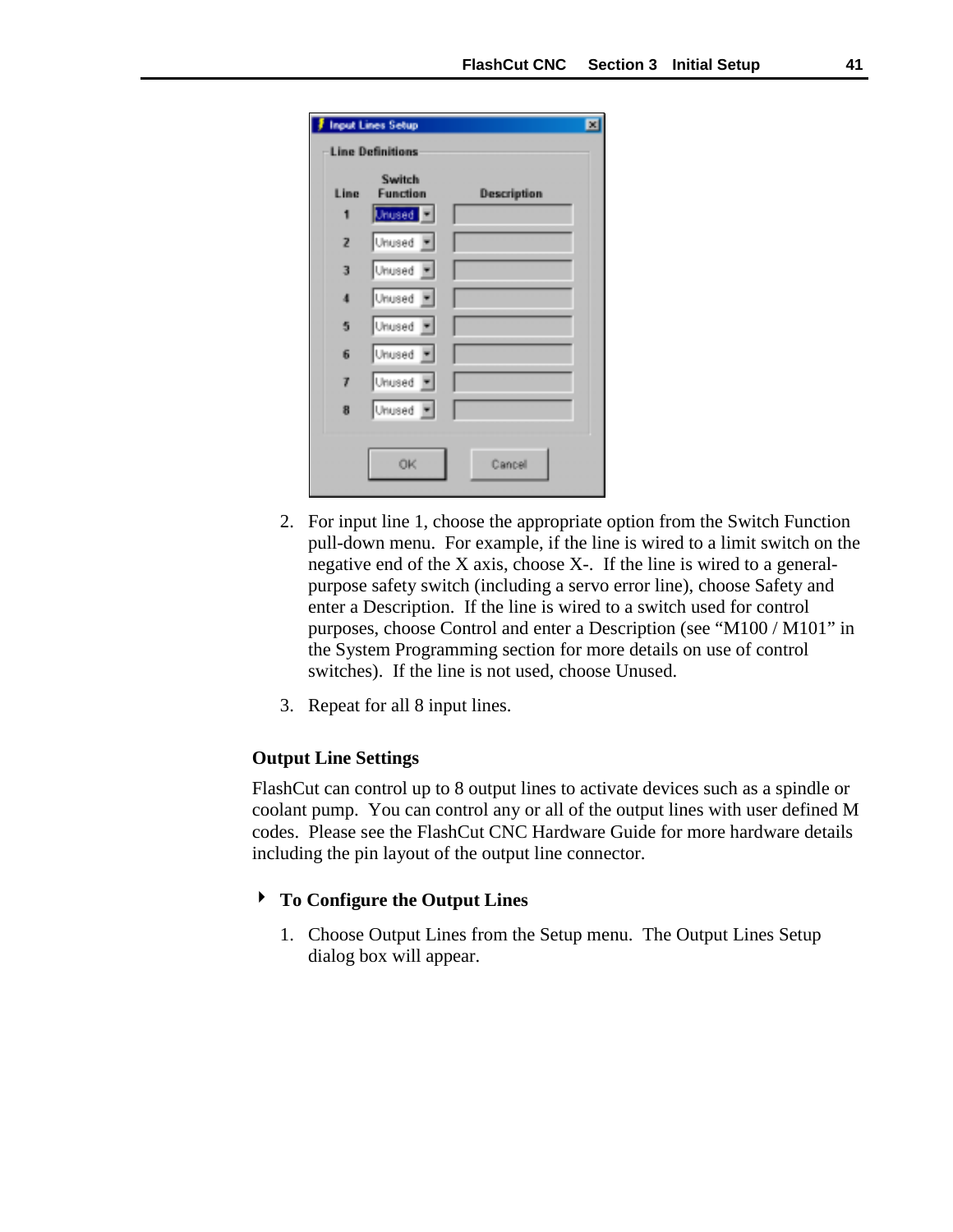|                                                                  | <b>Output Lines</b> |     |                         |      |                          |                           |   |                          |    |               |                |  |
|------------------------------------------------------------------|---------------------|-----|-------------------------|------|--------------------------|---------------------------|---|--------------------------|----|---------------|----------------|--|
| Line                                                             | <b>Description</b>  |     |                         | Line |                          | <b>Description</b>        |   |                          |    |               |                |  |
| 1                                                                | Spindle             |     |                         | 5    |                          |                           |   |                          |    | <b>OK</b>     |                |  |
| $\overline{z}$                                                   | Mist Coolant        |     |                         | 6    |                          |                           |   |                          |    |               |                |  |
| 3                                                                | Flood Coolant       |     |                         | 7    |                          |                           |   |                          |    | Cancel        |                |  |
| 4                                                                |                     |     |                         | 8    |                          |                           |   |                          |    |               |                |  |
|                                                                  |                     |     |                         |      |                          |                           |   |                          |    |               |                |  |
| <b>M</b> Codes                                                   |                     |     |                         |      |                          |                           |   |                          |    |               |                |  |
|                                                                  |                     |     |                         |      |                          | <b>Output Line Action</b> |   |                          |    | Before/       |                |  |
| м                                                                | Description         | 1   | $\overline{\mathbf{z}}$ | 3    |                          | 5                         | 6 | 7                        | 8  | After<br>Move | Delay<br>(sec) |  |
|                                                                  | Spindle On          | Οn  | ×.                      |      | $\sim$                   | w                         |   | ä,                       |    | Before        | 5.000          |  |
|                                                                  | Spindle Off         | Off |                         |      | $\sim$                   | i.                        |   | $\overline{a}$           |    | After         | 0.000          |  |
|                                                                  | Mist Coolant On     |     | Οn                      |      | $\overline{\phantom{a}}$ | ı.                        |   | ı.                       |    | Before        | 3.000          |  |
|                                                                  | Flood Coolant On    |     |                         | On   | $\sim$                   | ı.                        |   | $\overline{a}$           |    | Before        | 3.000          |  |
|                                                                  | Coolant Off         | ×.  | Off                     | Оf   | $\sim$                   | ı.                        |   | $\overline{\phantom{a}}$ |    | After         | 0.000          |  |
|                                                                  | Tool Change         | Of  | Off                     | Off  | $\sim$                   | m                         | w | $\sim$                   | u  | Before        | 0.000          |  |
| Code<br>ÛЗ<br>ÛŚ<br>Ū7<br>08<br>D <sub>®</sub><br>D <sub>6</sub> |                     | ×   | $\sim$                  | i.   | $\sim$                   | in.                       | w | $\sim$                   | ı. | Before        | 0.000          |  |

2. In the Description text boxes, type descriptions for each device connected to the output lines. Any line with a Description entered will appear on the Auxiliary Control Panel.

### ! **To define an M-code to control output lines**

- 1. In the M Code text box type the number for the M-code that you want to define.
- 2. In the Description text box type a phrase that best describes the action taken when this M-code is executed.
- 3. In the Output Line Action pull-down menus, choose the action for each line upon execution of the M-code. The choices are On, Off, or '-', where '-' indicates the state of the line remains unchanged.
- 4. Choose Before or After from the Before/After Move pull-down menu. If you choose Before and there is a machine tool move command on the same program line as the M-Code, FlashCut will execute the M-code before the move. If you chose After, FlashCut will execute the M-code after the move.
- 5. In the Delay text box, enter the amount of delay between execution of the M-Code and execution of the next G-Code command. For example, if the spindle motor takes about 3 seconds to reach full speed, this value should be at least 3. For safety reasons, the maximum value for this delay is 5 seconds.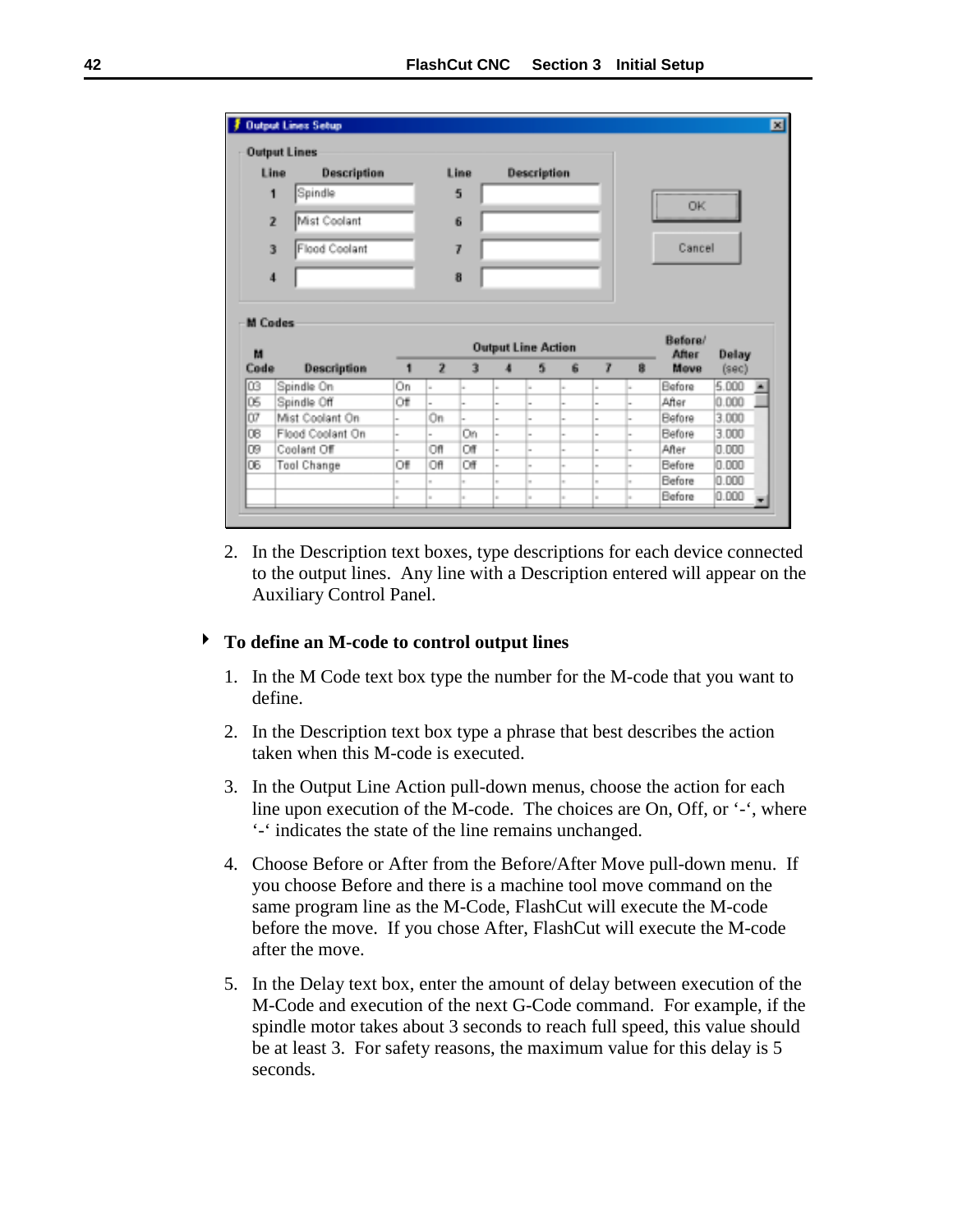#### **G and M Code Settings**

FlashCut lets you customize handling of some G and M codes.

#### ! **To Configure G and M Code Handling**

1. Choose G/M Codes from the Setup menu. The G/M Code Setup dialog box will appear.

| <b>G/M Code Setup</b>                        |  |
|----------------------------------------------|--|
| <b>G/M Code Options</b>                      |  |
| <b>Flanore G54</b>                           |  |
| <b>▽ Message On M00 Program Pause</b>        |  |
| G73/G83 Retract Distance: 0.0400<br>(inches) |  |
| M100/M101 Debounce: 0.200<br>[sec]           |  |
| M100/M101 Timeout: 600.00<br>[sec]           |  |
| OK<br>Cancel                                 |  |

- 2. Ignore G54 Directs FlashCut to ignore the G54 command in a G-Code program. If you select this option, make certain any G-Code program you run does not rely on G54 to position the machine tool. FlashCut does not currently support the G54 command.
- 3. Message on M00 Program Pause Directs FlashCut to display a message dialog whenever it encounters an M00 command in a G-Code program. If you uncheck this option, FlashCut will still pause processing of the G-Code program on M00, but will not display a message to the operator.
- 4. G73/G83 Retract Distance Sets the 'D' distance for canned drilling cycles. See "G73, G80, G81, G83, G98, G99 Canned Cycles" in the System Programming section for details.
- 5. M100/M101 Debounce and Timeout Sets the debounce and timeout duration for the M100 and M101 commands. See "M100, M101 Wait for Input Line" in the System Programming section for details.

#### **Message Settings**

FlashCut lets you turn off some warning messages. This is a convenience feature intended for experienced FlashCut users only. Please do not turn off any warning messages until you're very familiar with operation of the software and your machine tool.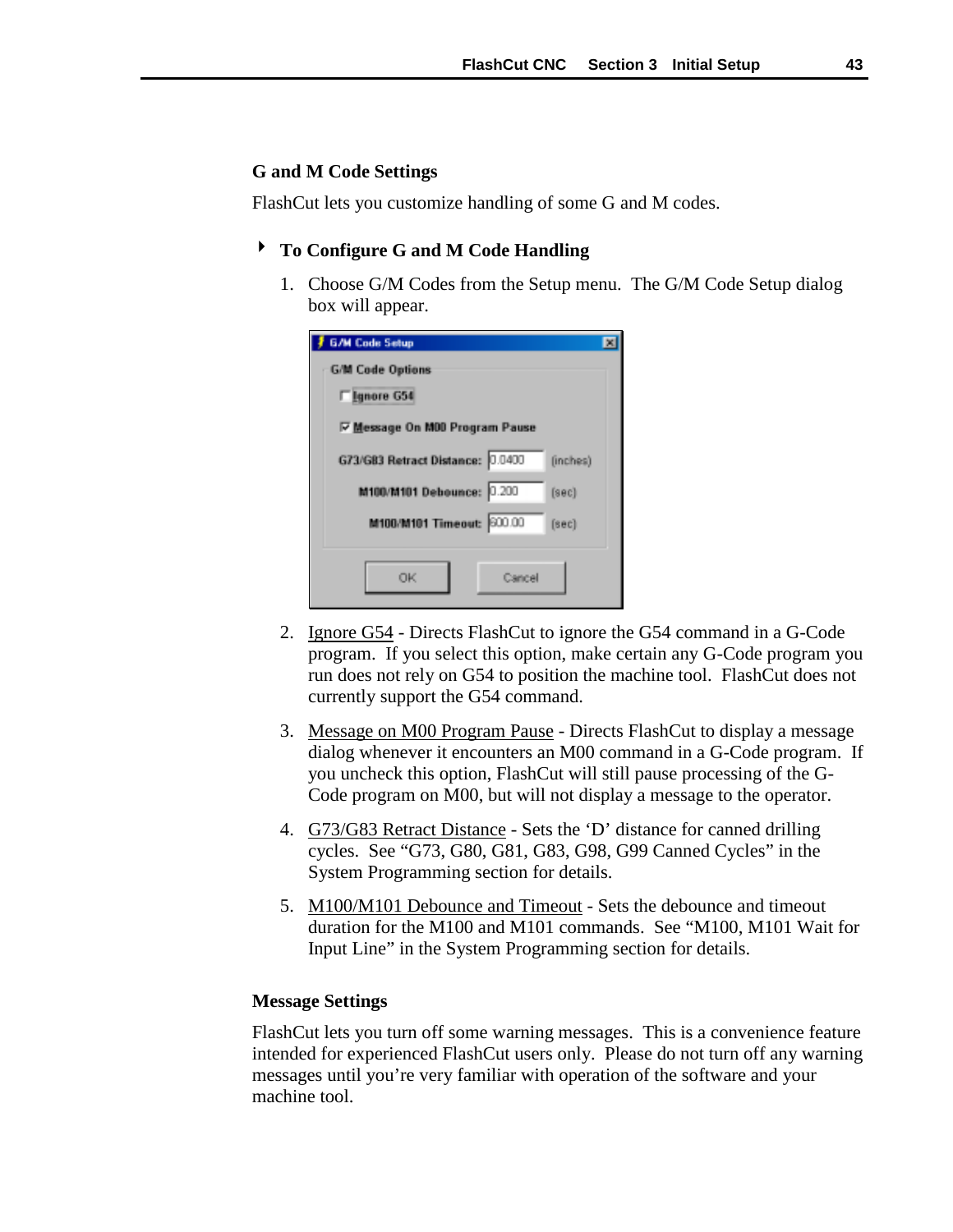# ! **To Configure Warning Messages**

1. Choose Messages from the Setup menu. The Message Setup dialog box will appear.

| <b>Message Setup</b>              |  |  |
|-----------------------------------|--|--|
| <b>Warning Messages</b>           |  |  |
| <b>▽ Reset Program</b>            |  |  |
| Mot Starting at Zero              |  |  |
| <b>▽ Zero Program Coordinates</b> |  |  |
| <b>▽ Zero Machine Coordinates</b> |  |  |
| Zero Relative Coordinates         |  |  |
| Cancel<br>ΩК                      |  |  |

- 2. Reset Program Directs FlashCut to display a warning message whenever you choose Reset on the G-Code Control Panel.
- 3. Not Starting at Zero Directs FlashCut to display a warning message whenever you choose Start on the G-Code Control Panel, and the Program coordinates have not been zeroed.
- 4. Zero Program Coordinates, Zero Machine Coordinates, Zero Relative Coordinates - Directs FlashCut to display a warning message whenever you choose the Zero button for the associated coordinate system.

#### **Setting Machine Zero**

FlashCut lets you set Machine Zero two ways: Using limit switches or using the Zero button. Either method establishes the machine tool envelope, which provides these benefits:

- 1. The software will always ramp down the machine tool to a complete stop at the defined limits of the machine tool envelope.
- 2. The software checks each G-Code file before running to make sure the toolpath fits completely within the machine tool envelope.

Its better to use limit switches since they provide these added benefits:

- 1. It's much more convenient, since FlashCut can find Machine Zero automatically.
- 2. You can establish Machine Zero at the same repeatable location anytime you like (within the repeatability tolerance of the switch). A repeatable Machine Zero lets you restart unfinished jobs, and reliably position the tool relative to work-holding fixtures.
- 3. You can use the homing process to check for accuracy of the machine tool's position.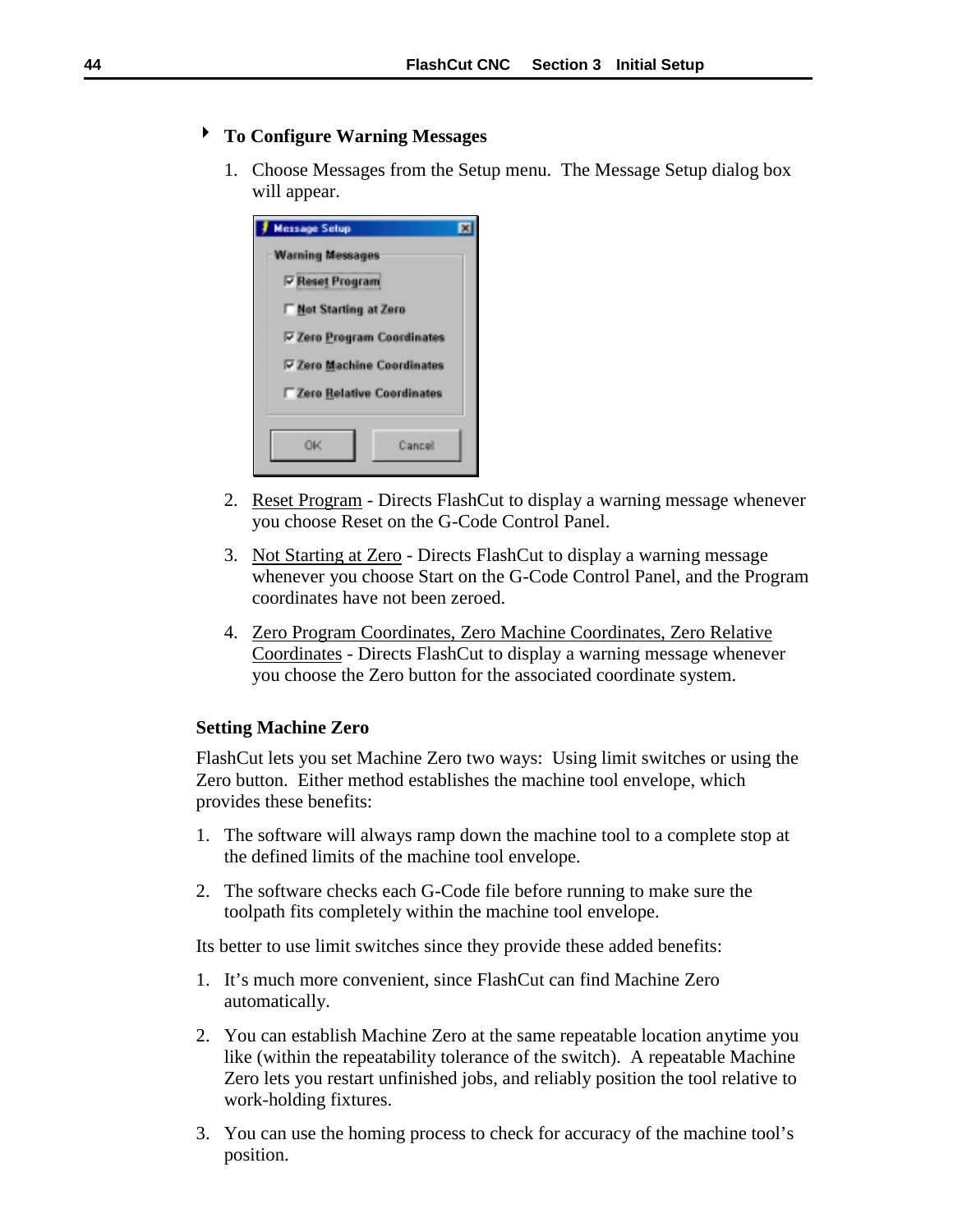#### ! **To Set Machine Zero Using Limit Switches**

- 1. Make sure you've correctly entered the homing-related setup parameters described in the "Machine Tool Settings" and "Input Line Settings" sections above.
- 2. Choose the Home button on the Control Selection Box.
- 3. Choose the Seek Home button. One axis at a time, FlashCut drives the axis until it finds and backs off the switch. To stop the process, choose the Feed Hold button, or hit any key on the keyboard besides Ctrl or Shift.
- 4. If Machine Zero was already set before homing, FlashCut displays a dialog showing the discrepancy between the previous Machine Zero and the new Machine Zero just found. Choose Yes if you want to use the new Machine Zero just found, or No if you want to keep the existing Machine Zero.
- 5. If you chose Yes, FlashCut zeros the Machine Coordinates and displays the Machine Tool Envelope in the Toolpath View Port.

### ! **To Set Machine Zero Using the Zero Button**

- 1. Make sure you've correctly entered the homing-related setup parameters described in the "Machine Tool Settings" section above.
- 2. Choose the Jog button on the Control Selection Box.
- 3. Jog the tool to the home end of each axis (as defined in the Home End column in the Machine Tool Setup dialog box). Move each axis to within a short distance of its physical limit.
- 4. If this is the first time you're setting Machine Zero on your machine, it might be helpful to scratch a reference line or affix a vernier scale between the two relative moving parts on each axis. This will help you find the same home position again in the future.
- 5. Choose the Zero button next to the Machine label in the Tool Position Box. When the confirmation dialog appears, choose Yes (see "Message Settings" above for details on suppressing this dialog if desired).
- 6. If Machine Zero was already set, FlashCut displays a dialog showing the discrepancy between the previous Machine Zero and the new Machine Zero just set. Choose Yes if you want to use the new Machine Zero just set, or No if you want to keep the existing Machine Zero.
- 7. If you chose Yes, FlashCut zeros the Machine Coordinates and displays the Machine Tool Envelope in the Toolpath View Port.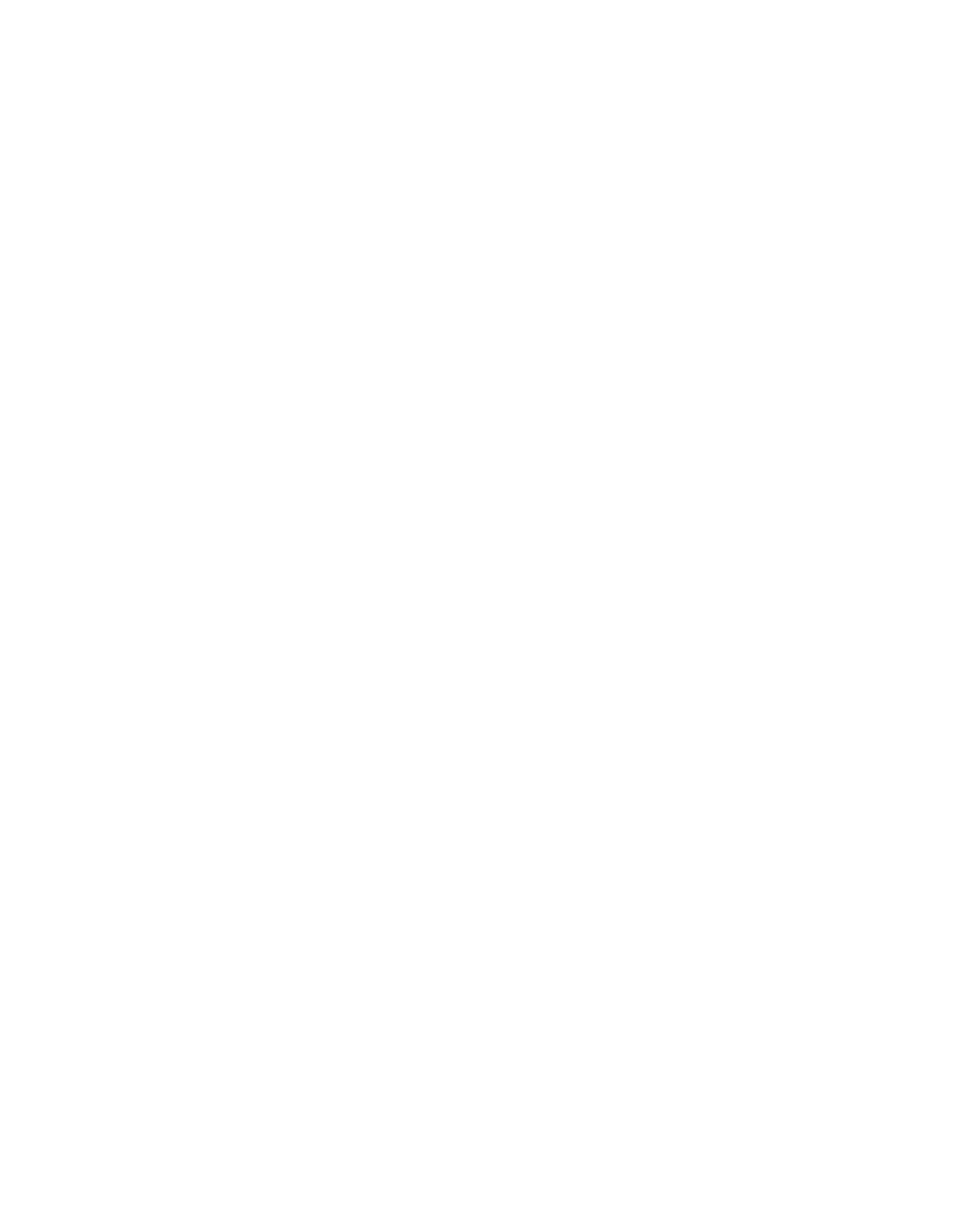#### **4. System Programming Section**

FlashCut reads a subset of ANSI standard G-Code to control machine tool movement. This section describes how to bring a G-Code file into FlashCut, the G-Codes supported, and a brief explanation of their use.

There are three ways you can bring G-Code files into FlashCut:

- Open an existing G-Code file created by a CAM program, FlashCut or any other source.
- Import a DXF file created by a CAD or drawing program.
- Write a G-Code program directly in the FlashCut editor.

# **Opening a G-Code Program**

- ! **To open an existing program**
	- 1. Choose Open G-Code from the File menu. The Open G-Code File dialog box appears.
	- 2. In the "List files of type" pull-down menu, choose the type of file you are looking for. Existing FlashCut files will have an ".FGC" extension. If you are unsure of the file type, choose "All Files (\*.\*)."
	- 3. In the Drives pull-down menu choose the drive that contains the file.
	- 4. In the Folders list box, double-click the name of the folder that contains the file. Continue double-clicking subfolders until you open the subfolder that contains the file.
	- 5. In the box that lists files, double-click the file name, or click on the file name and choose OK.

# **Importing a DXF File**

FlashCut provides a very useful 2D DXF import feature. The DXF import automatically arranges all lines and circles that have common endpoints into features. The entire toolpath is then optimized to reduce total machining time for the part. The DXF import assumes the part surface is at a Z program height of 0.0 and all geometry is to be treated as either holes or cutter paths with no offsets.

### ! **To import a DXF file**

- 1. Choose Import DXF from the File menu. The Import DXF File dialog box appears.
- 2. In the "List files of type" pull-down menu, choose the type of file you are looking for. A DXF file should have a ".DXF" extension.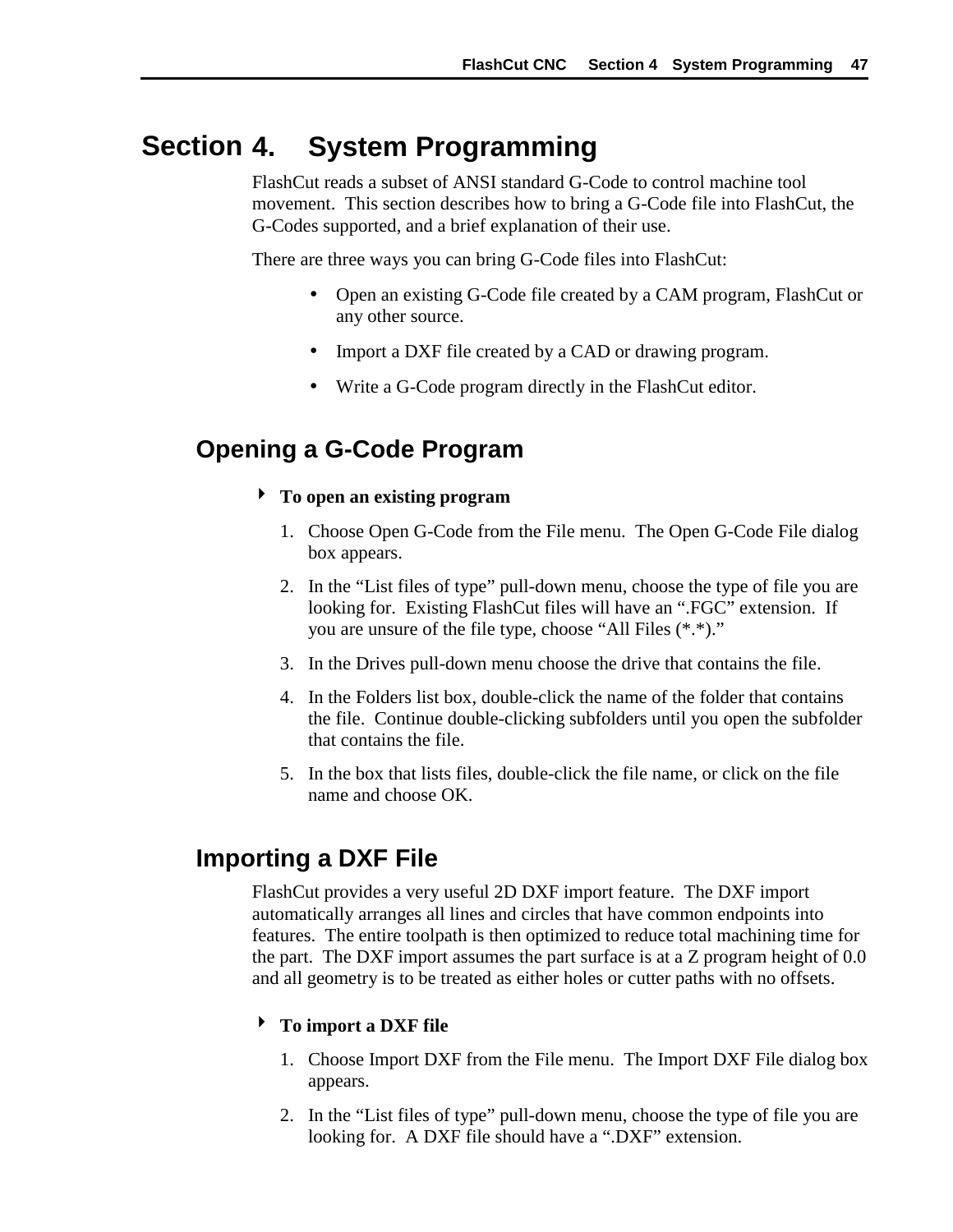- 3. In the Drives pull-down menu choose the drive that contains the file.
- 4. In Folders list box, double-click the name of the folder that contains the file. Continue double-clicking subfolders until you open the subfolder that contains the file.
- 5. In the box that lists files, double-click the file name, or click on the file name and choose OK.
- 6. The Save G-Code File dialog box appears asking you the name of the new G-Code file created by the DXF import. By default, it will use the DXF file name with an ".FGC" extension in the same drive and folder in which the DXF file resides. If this is acceptable, choose OK.

#### ! **To choose a different file name or folder**

- 1. Choose the drive you want from the Drives pull-down menu.
- 2. Click on the folder you want in the Folder box.
- 3. Type the file name in the File name box, or type the entire path in the File name box.
- 4. Choose OK.
- 5. The Import Setup dialog box will appear.

| <b>Import Setup</b>                             | 図                                                                            |
|-------------------------------------------------|------------------------------------------------------------------------------|
| General                                         | <b>Feedrates</b>                                                             |
| Scale: 10000<br>Decimals: 4                     | XY Feedrate: 5.00<br>(in/min)                                                |
| Join Tol: 0.00100<br>(inches)   Line Numbers    | Plunge Feedrate: 1.00<br>(in/min)                                            |
| <b>Z Axis Coordinates</b>                       | Circles                                                                      |
| Tool Up: 0.2500<br>(inches)                     | <b>C Mill All Circles</b>                                                    |
| Incremental Depth of Cut: 0.1000<br>(inches)    | C Drill Circles of Diameter Less Than:                                       |
| Final Tool Down (Milling): - 0.1000<br>(inches) | 0.0000<br>(inches)                                                           |
| Final Tool Down (Holes): -0.1000<br>(inches)    | <b>C</b> Drill Circles of Diameter:<br>0.0000<br>(inches) 0.0000<br>(inches) |
| <b>Program Zero Location</b>                    | 0.0000<br>0.0000<br>(inches)<br>(inches)                                     |
| F.X. Y of Import File: X: 0.0000<br>(inches)    |                                                                              |
| 0.0000<br>Y.<br>(inches)                        | 0K<br>Cancel                                                                 |
| C.Lower Left of Toolpath                        |                                                                              |

- 6. Fill in the values for each of the following fields:
- 7. Scale A multiplication factor for the toolpath in the XY plane only. For example, if you enter a 2 here, the toolpath generated will be double the size of the original geometry defined in the DXF file. Note that the values you enter for positioning the Z axis are unaffected by the scale factor.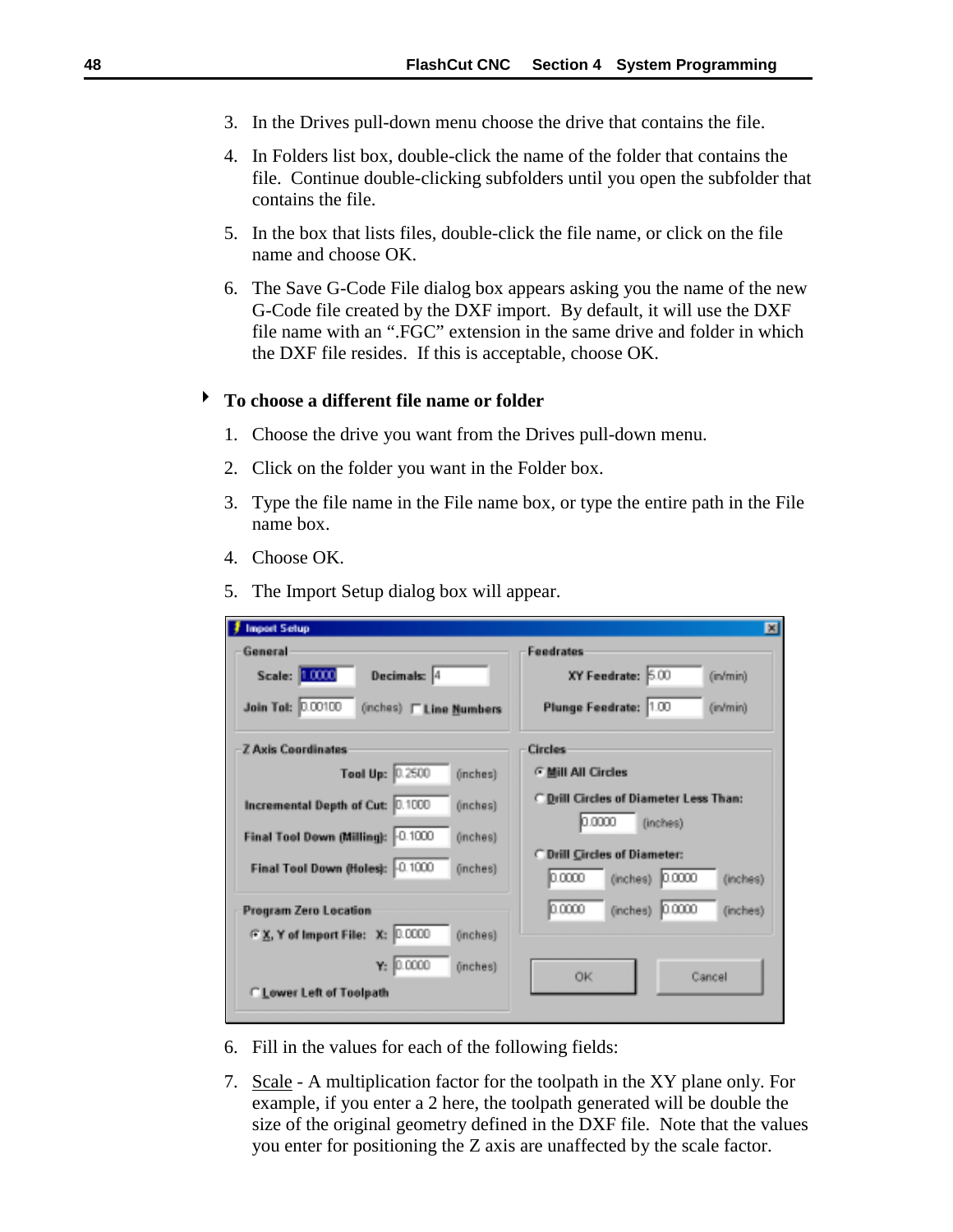- 8. Decimals The number of decimal places to use for all coordinates. A higher number can help eliminate extra backlash compensation moves caused by rounding error.
- 9. Join Tolerance If two drawing entities, such as two lines, are touching end to end, FlashCut treats them as a single feature to machine without lifting the tool. Due to rounding or drawing error, two entities that are meant to be joined may not actually touch end to end. The DXF import will automatically join any entities whose endpoints are less than the Join Tolerance apart.
- 10. Line Numbers Check this box if you want the DXF import to number all of the G-Code lines in the program it creates.
- 11. Tool Up The height (program coordinates) to which the tool will move before rapid moves between two features.
- 12. Incremental Depth of Cut The incremental depth for each milling pass. For example if the final tool down is -0.2500" and the incremental depth of cut is 0.0625" then four passes would be cut on each feature to get to the final depth of cut. (-0.0625, -0.1250, -0.1875, -0.2500). If the final tool down is -0.3000" and the incremental depth of cut is 0.0625" then five passes would be cut on each feature to get to the final depth of cut (- 0.0625, -0.1250, -0.1875, -0.2500, -0.3000).
- 13. Final Tool Down (Milling) The final depth (Program coordinates) to which the tool will cut each feature.
- 14. Final Tool Down (Holes) The final depth (Program coordinates) to which the tool will cut each hole.
- 15. Program Zero Location Determines where FlashCut will place Program Zero relative to the coordinate system of the import file. There are two options:

X, Y of Import File - You specify the X and Y location in the DXF file's coordinate system that FlashCut will place at Program Zero in the G-Code file.

Lower Left of Toolpath - FlashCut sets Program Zero at the lower left corner of the imaginary box that envelopes all geometry contained in the DXF file.

- 16. XY Feedrate The feedrate for cutting moves in the XY plane.
- 17. Plunge Feedrate The feedrate for all downward Z axis moves.
- 18. Circles Defines diameters for circles that will be drilled (at the center point) instead of milled along the perimeter.
- 19. Choose OK.
- 20. FlashCut generates the G-Code file, displays it in the Program Listing Box, and displays the toolpath in the Toolpath View Port.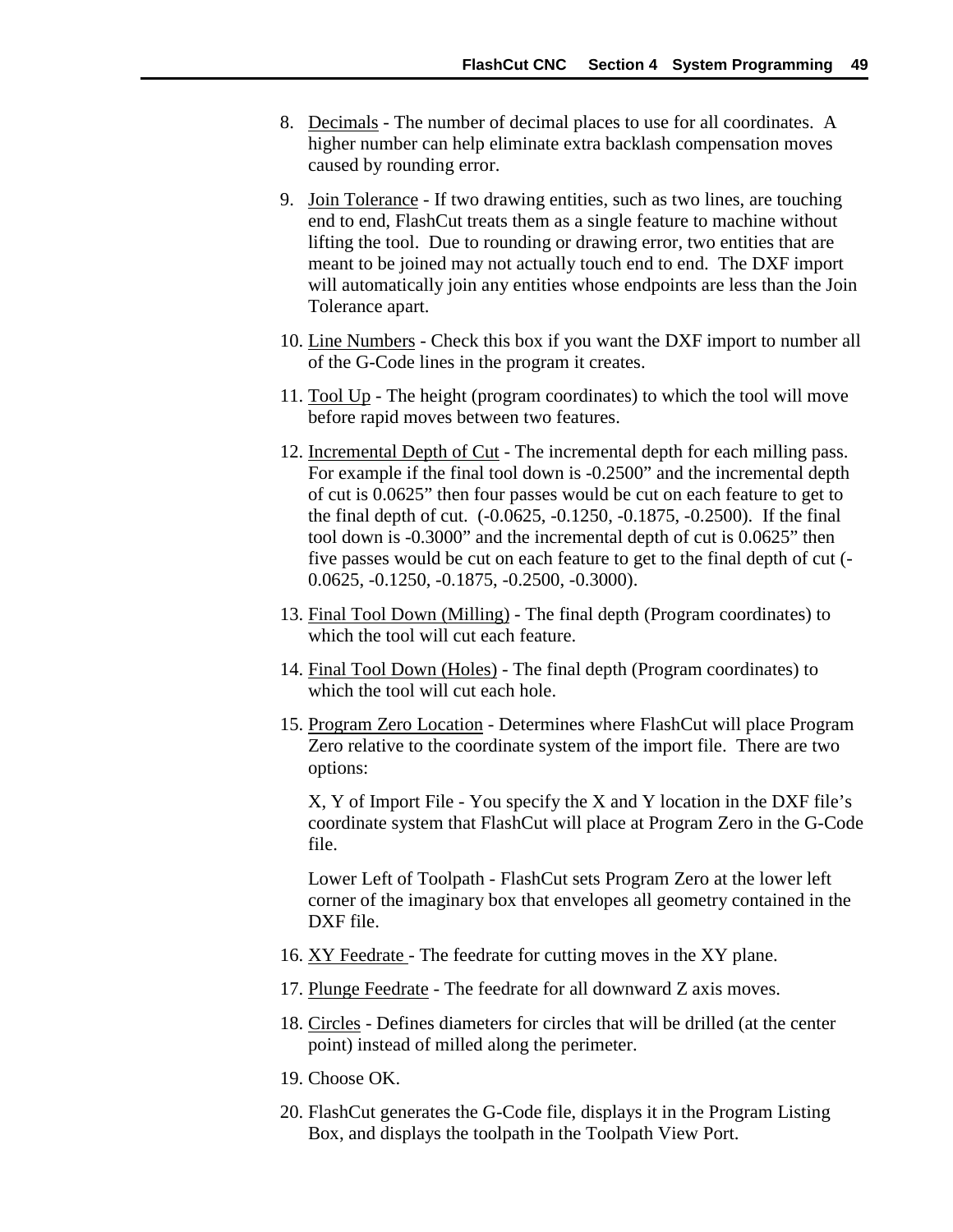# **Using the Program Editor**

FlashCut provides a simple editor for creating or modifying G-Code Programs. You can also use your own editor such as WordPad (which comes standard with Windows 95/98), Microsoft Word, and so on. If you use a different editor, make sure you save the file as Text Only and use an ".FGC" extension in the file name.

### ! **To open the editor**

1. Choose Editor from the File menu, or double-click the Program Listing Box. The editor dialog box will appear.

|      | Edit UNTITLED.FGC |                        | $\vert x \vert$ |
|------|-------------------|------------------------|-----------------|
| Eile |                   |                        |                 |
|      |                   |                        |                 |
|      |                   |                        |                 |
|      |                   |                        |                 |
|      |                   |                        |                 |
|      |                   |                        |                 |
|      |                   |                        |                 |
|      |                   |                        |                 |
|      |                   |                        |                 |
|      |                   |                        |                 |
|      |                   |                        |                 |
|      |                   |                        |                 |
|      |                   |                        |                 |
|      |                   |                        |                 |
|      |                   |                        |                 |
|      | Update Tool Path  | $E_{\underline{X}}$ it |                 |

2. Type or edit your program in the scrolling text box. Refer to the "[G and](#page-58-0) [M Code Reference"](#page-58-0) section below to learn more about using G-Code.

# ! **To edit a new program**

1. Choose New Program from the editor's File menu.

### ! **To open an existing program**

1. Choose Open G-Code from the editor's File menu. The Open G-Code File dialog box appears.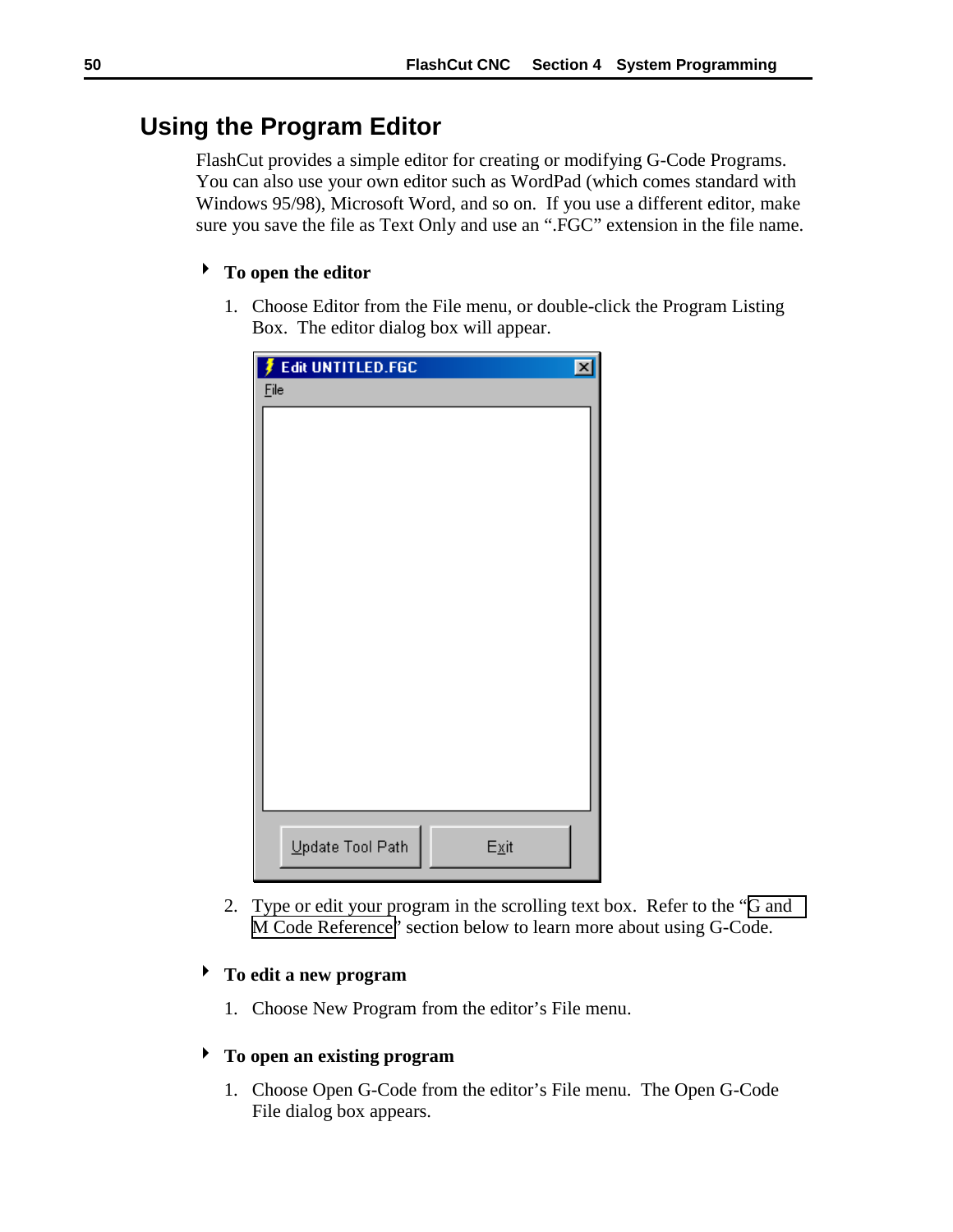- 2. In the "List files of type" pull-down menu, choose the type of file you are looking for. Existing FlashCut files will have an ".FGC" extension. If you are unsure of the file type, choose "All Files (\*.\*)."
- 3. In the Drives pull-down menu choose the drive that contains the file.
- 4. In Folders list box, double-click the name of the folder that contains the file. Continue double-clicking subfolders until you open the subfolder that contains the file.
- 5. In the box that lists files, double-click the file name, or click on the file name and choose OK.
- ! **To see your new toolpath updated in the Toolpath View Port without leaving the editor**
	- 1. Choose Update Tool Path.
- ! **To copy and paste text within the editor, or between the editor and other programs**
	- 1. Use the standard Windows keyboard shortcuts as follows:

| Copy  | $Ctrl + C$ |
|-------|------------|
| Paste | $Ctrl + V$ |

### ! **To save your program using the same file name**

- 1. Choose Save G-Code from the editor's File menu.
- 2. If you're saving a new file, a Save G-Code File dialog box will appear. Follow the directions "To save a new program…" below starting with step 2.

# ! **To save a new program created by the editor, or to save an edited file under a different file name**

- 1. Choose Save G-Code As from the editor's File menu.
- 2. Choose the drive you want from the Drives pull-down menu.
- 3. Click on the folder you want in the Folder box.
- 4. Type the file name in the File name box, or type the entire path in the File name box.
- 5. Choose OK.
- ! **To close the editor**
	- 1. Choose Exit.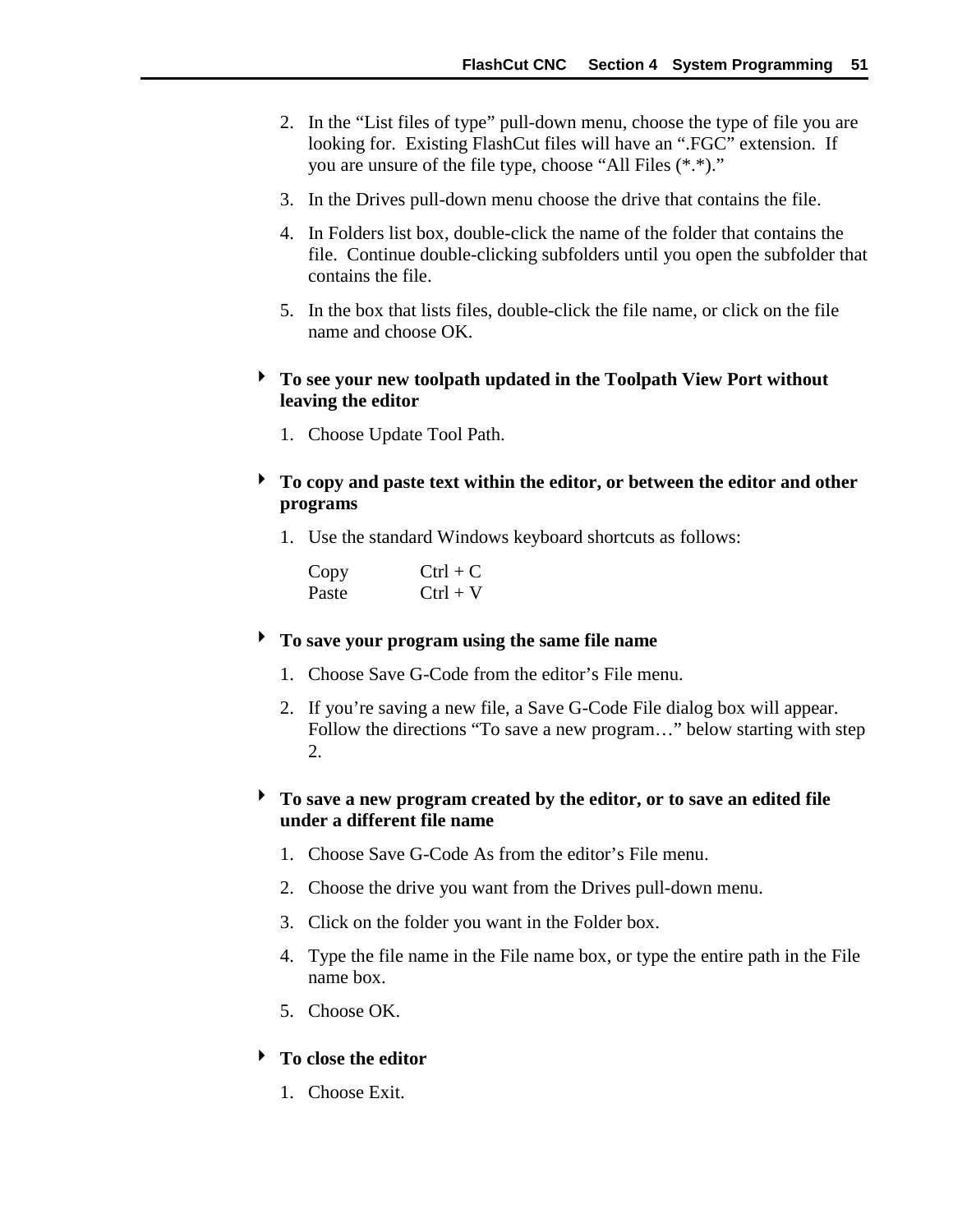# **G Codes Supported**

- G00 Rapid Tool Positioning
- G01 Linear Interpolated Feedrate Move
- G02 Clockwise Circular Feedrate Move
- G03 Counter Clockwise Circular Feedrate Move
- G04 Dwell
- G17 XY Plane Selection
- G18 XZ Plane Selection
- G19 YZ Plane Selection
- G20 Inch Units (same as G70)
- G21 Metric Units (same as G71)
- G28 Return to Reference Point
- G29 Return from Reference Point
- G43 Tool Length Compensation (Plus)
- G44 Tool Length Compensation (Minus)
- G49 Cancel Tool Length Compensation
- G52 Use Local Coordinate System
- G70 Inch Units (same as G20)
- G71 Metric Units (same as G21)
- G73 High Speed Peck Drilling Cycle
- G80 Cancel Canned Cycle
- G81 Drilling Cycle
- G83 Peck Drilling Cycle
- G90 Absolute Positioning Mode
- G91 Incremental Positioning Mode
- G98 Return to Initial Level (Canned Cycles)
- G99 Return to Rapid Level (Canned Cycles)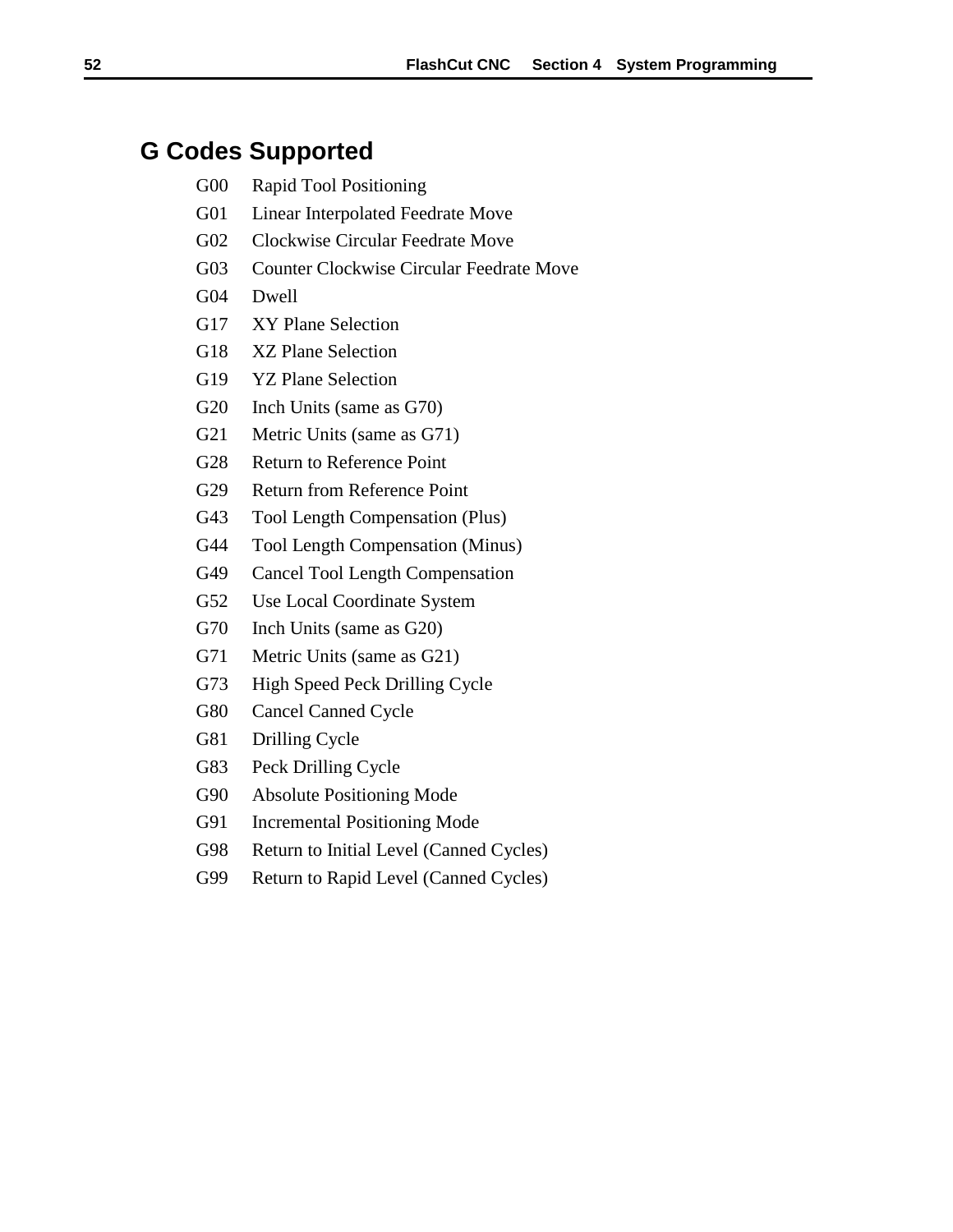# **M Codes Supported**

- M00 Program Pause
- M02 End of Program
- M03 Spindle On
- M05 Spindle Off
- M06 Tool Change
- M07 Mist Coolant On
- M08 Flood Coolant On
- M09 Coolant Off
- MXX Custom Programmable (See ["Output Line Settings"](#page-44-0) in the [Software Setup](#page-28-0) section of this manual)
- M30 End of Program (Reset)
- M98 Subroutine Call
- M99 Return From Subroutine
- M100 Wait for Input Line (Normal State)
- M101 Wait for Input Line (Tripped State)

# **Other Commands Supported**

- F Feedrate
- ( ) Comment

# **Key Programming Concepts**

There are two basic programming concepts you should understand before learning the G and M codes - Mode and Absolute vs. Incremental.

#### **Mode**

Most G-code commands supported by FlashCut are **modal**, meaning they put the system into a particular mode of operation and need not be repeated on every program line. A modal command stays in effect until another command changes the mode. Related modal commands that affect one aspect of program execution are called a mode group.

The following list shows the mode groups supported by FlashCut.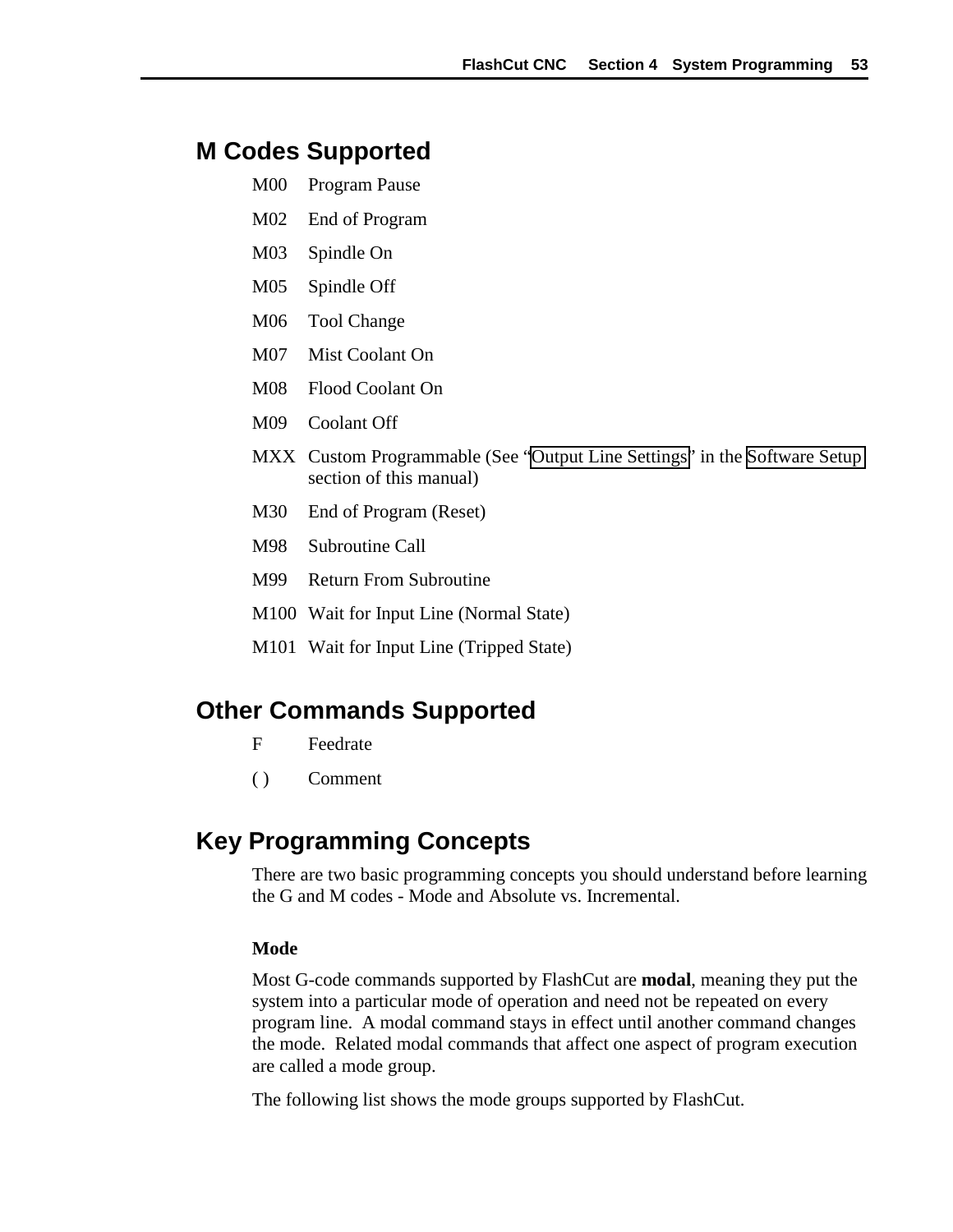#### *Movement*

- G00 Rapid Tool Positioning
- G01 Linear Interpolated Feedrate Move
- G02 Clockwise Circular Feedrate Move
- G03 Counter Clockwise Circular Feedrate Move

#### *Circular Interpolation*

- G17 XY Plane Selection
- G18 XZ Plane Selection
- G19 YZ Plane Selection

#### *Units*

- G20 Inch Units (also G70)
- G21 Metric Units (also G71)

#### *Tool Length Compensation*

- G43 Tool Length Compensation (Plus)
- G44 Tool Length Compensation (Minus)
- G49 Cancel Tool Length Compensation

#### *Canned Cycles*

- G73 High Speed Peck Drilling Cycle
- G80 Cancel Canned Cycle
- G81 Drilling Cycle
- G83 Peck Drilling Cycle

#### *Canned Cycle Return*

- G98 Return to Initial Level
- G99 Return to Rapid Level

#### *Positioning*

- G90 Absolute Positioning Mode
- G91 Incremental Positioning Mode

### *Independent Modal Commands*

- G52 Use Local Coordinate System
- F Feedrate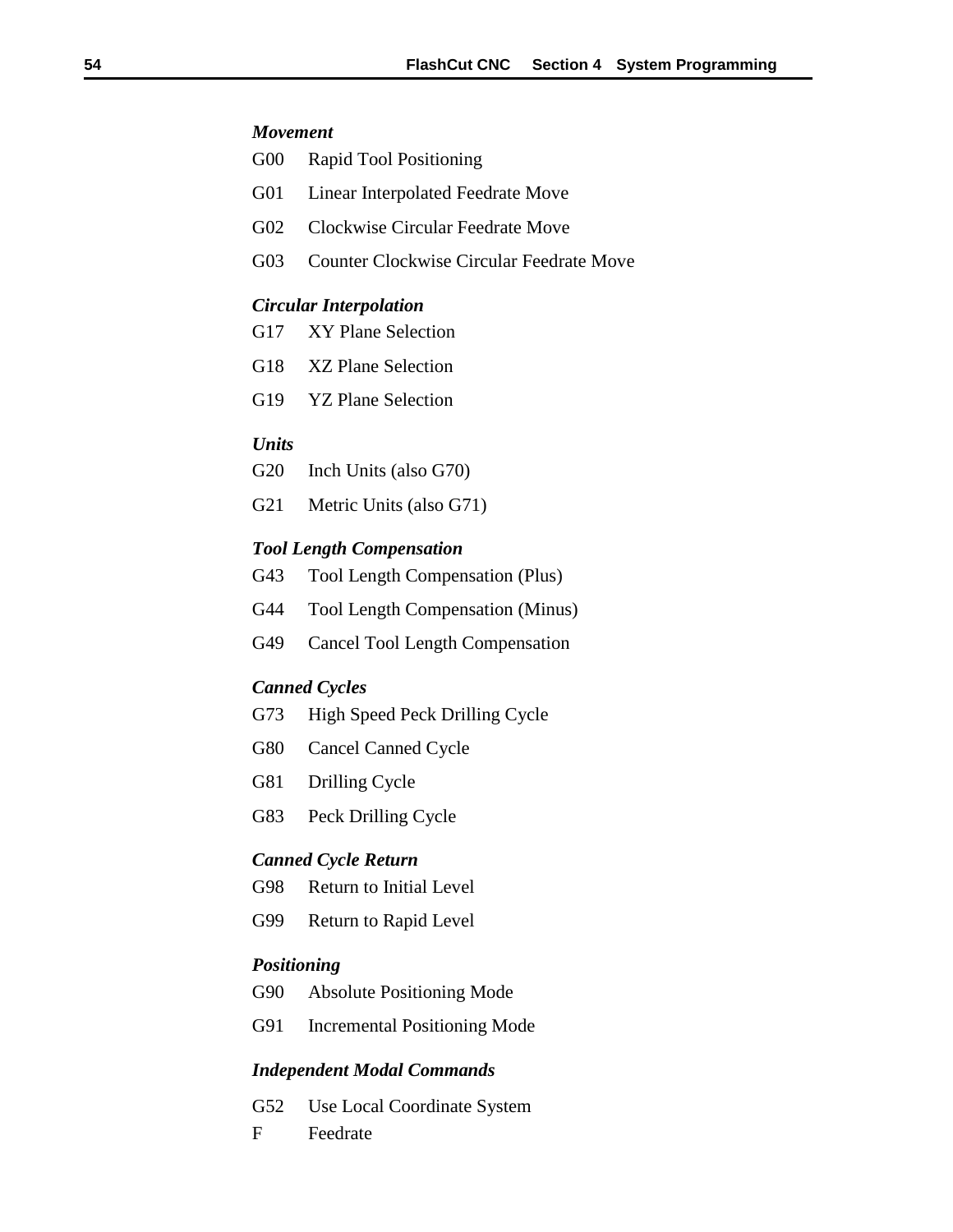### <span id="page-58-0"></span>**Absolute vs. Incremental**

All moves are either absolute or incremental. In an absolute move, the ending point is defined relative to Program Zero. In an incremental move, the ending point is defined relative to the current tool location. The G90/G91 commands tell the system which of these two modes to use (described below).

While there will be cases where incremental programming is useful, generally you should define your moves as absolute since it is a less error prone method of programming. All of the examples in the following section use absolute positioning unless otherwise noted.

# **G and M Code Reference**

#### **G00 Rapid Tool Positioning**

The G00 command moves the tool to the designated coordinate at the rapid rate using 3-axis linear interpolation. The rapid rate is calculated from the Maximum Feedrates defined in the Feedrate/Ramping Setup dialog box.

Example:

G00 X1.0 Y2.0 Z1.5 Moves the tool to Program coordinates  $X=1.0$ ,  $Y=2.0$ ,  $Z=1.5$  at the rapid rate

When using G00, there are several things to keep in mind:

- While FlashCut supports machine tools with up to four axes, you may specify at most three coordinates for a G00 move. If you need to move all four axes, use two G00 commands.
- You do not need to specify three coordinates, only the ones for which you want movement.

Example:

G00 X4.0 Y3.0 Moves the tool to Program coordinates  $X=4.0$ ,  $Y=3.0$ , leaving the Z position unchanged

• This is a modal command, meaning that all successive moves will be treated as rapid moves until another modal move command (G01, G02 or G03) occurs.

Example:

| G00 X1.0 Y2.0 Z1.5 | Rapid Move           |
|--------------------|----------------------|
| X4.0 Y6.5 Z1.0     | Rapid Move           |
| G01 X3.0 Y3.0 Z1.4 | <b>Feedrate Move</b> |
| X2.8 Y1.4 Z0       | <b>Feedrate Move</b> |

• The interpretation of the coordinates depends on the G90/G91 command in effect.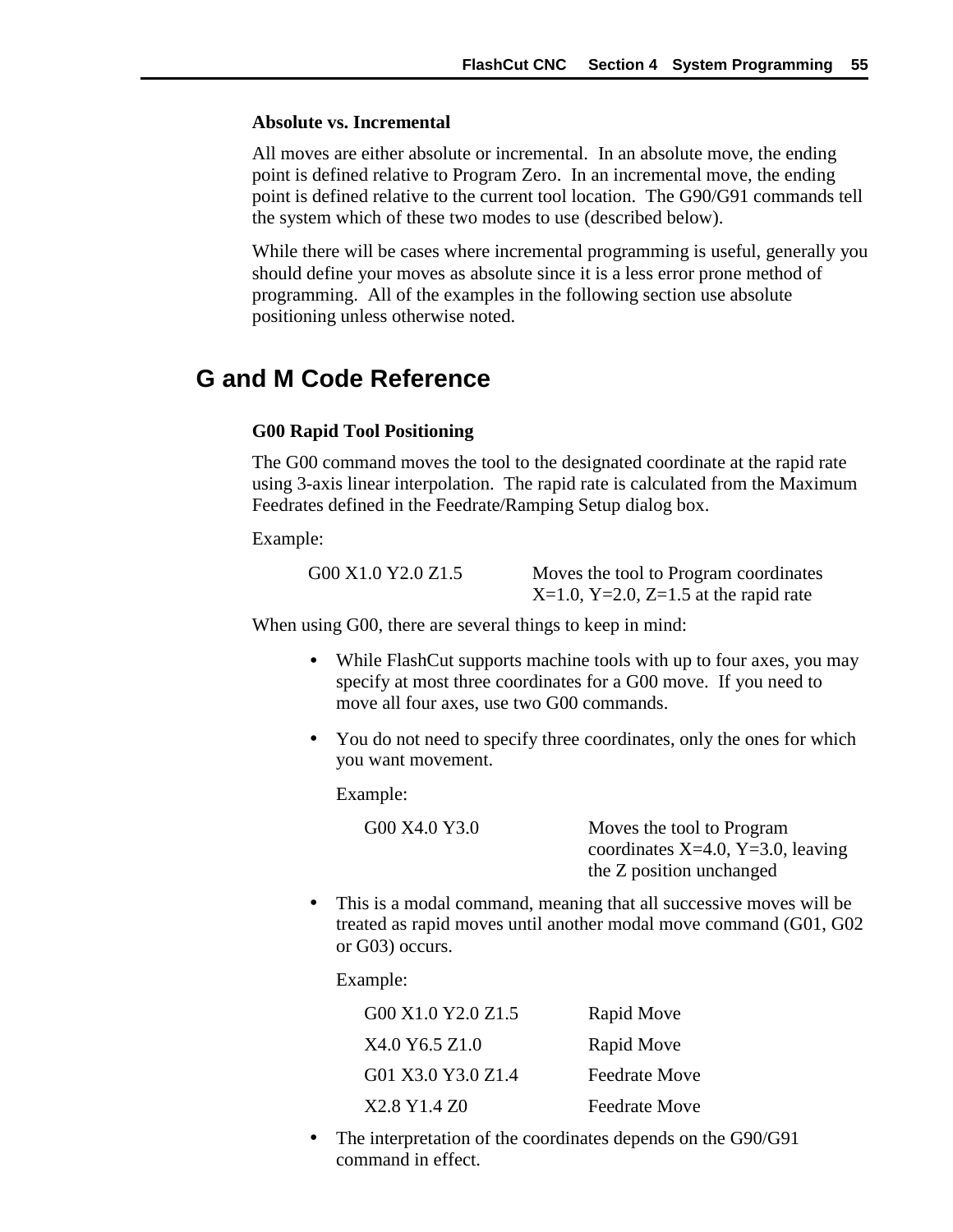#### **G01 Linear Interpolated Feedrate Move**

The G01 command moves the tool to the designated Program coordinate at the specified feedrate using 3-axis linear interpolation.

Example:

G01 X2.0 Y1.0 Z-1.5 F2.0 Moves the tool to Program coordinates  $X=2.0$ ,  $Y=1.0$ ,  $Z=-1.5$  at a feedrate of 2.0 in/min

When using G01, there are several things to keep in mind:

- While FlashCut supports machine tools with up to four axes, you may specify at most three coordinates for a G01 move.
- You do not need to specify three coordinates, only the ones for which you want movement.

Example:

| G01 X4.0 Y3.0 F2.0 | Moves the tool to Program         |
|--------------------|-----------------------------------|
|                    | coordinates X=4.0, Y=3.0, leaving |
|                    | the Z position unchanged          |
|                    |                                   |

- This is a modal command, meaning that all successive moves will be treated as linear feedrate moves until another modal move command (G00, G02 or G03) occurs.
- The interpretation of the coordinates depends on the G90/G91 command in effect.
- The F command is used to designate a feedrate. The feedrate set with the F command is modal (stays in effect until another F command occurs).

Example:

| G01 X4.0 Y3.0 Z1.0 F7.0 | Moves the tool to Program<br>coordinates X=4.0, Y=3.0, Z=1.0 at<br>a feedrate of 7.0 in/min                                             |
|-------------------------|-----------------------------------------------------------------------------------------------------------------------------------------|
| X2.0 Y2.5               | Moves the tool to Program<br>coordinates $X=2.0$ Y=2.5, leaving<br>the Z axis unchanged at $Z=1.0$ (the<br>feedrate remains 7.0 in/min) |

• For any move that includes the A (rotary) axis, the A axis always controls the timing. The F parameter is interpreted as degrees/minute.

Example:

G01 X1 A90 F360

The A axis turns 90 degrees while the X axis moves 1 inch. The A axis turns at exactly 360 degrees/minute. The timing for the X axis is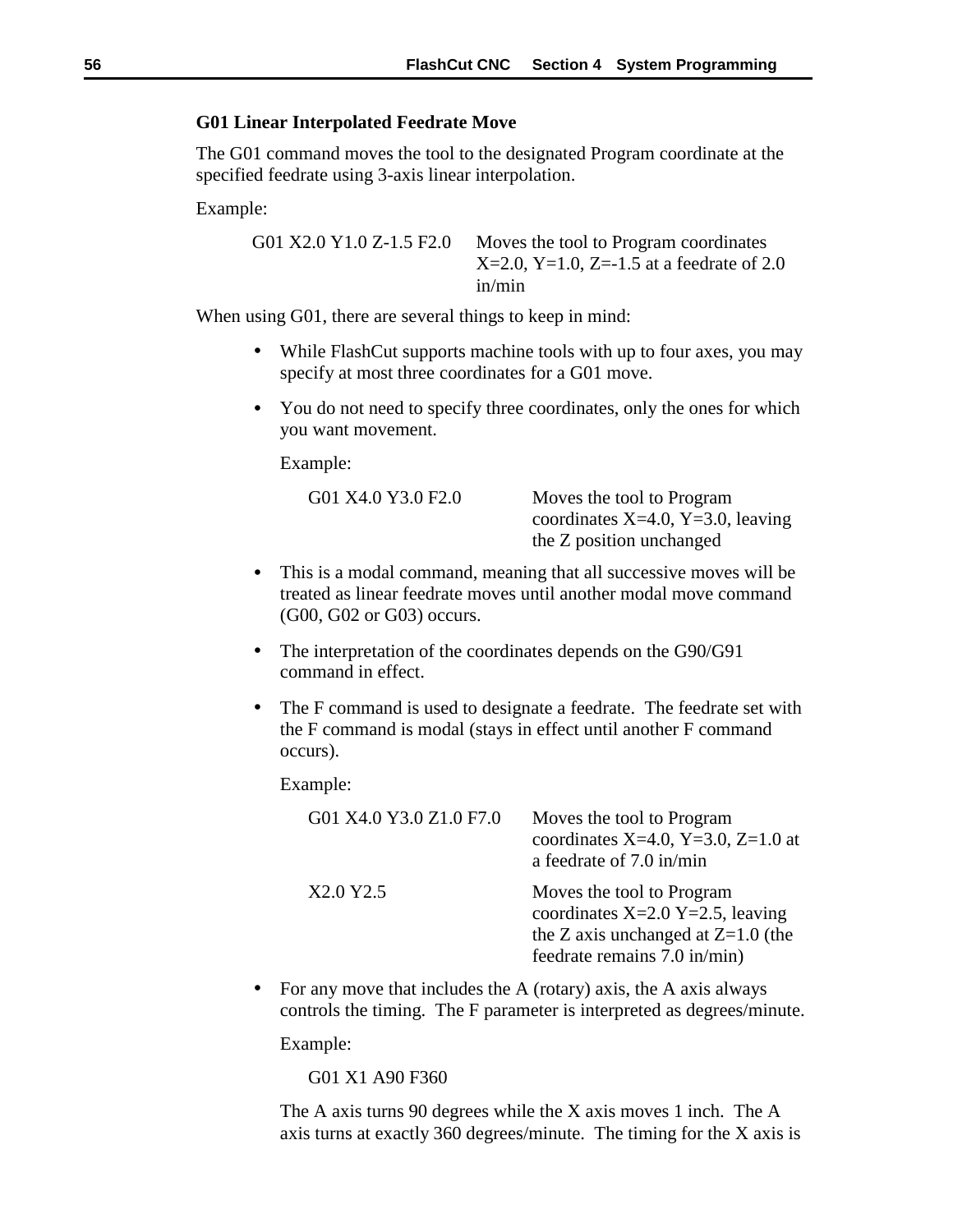based on the A axis motion and is not explicitly listed in the G-code file.

Note that the F feedrate in use is always interpreted as degrees/minute for any move that contains motion on the A axis. For all other moves, it's interpreted as inches/minute (or mm/min). Therefore, you must be very careful to reset F every time you switch between pure linear and rotary-included moves.

#### **G02 Clockwise Circular Feedrate Move**

The G02 command moves the tool in a clockwise path from the starting point (the current tool position) to the designated ending point in the currently selected plane (see G17-G19). The I , J, and K parameters represent the relative X, Y, and Z distances (respectively) from the starting point of the arc to the center point of the arc.

Example:

G01 X1.0 Y1.0 F3.0 Moves the tool to Program coordinates  $X=1.0$ ,  $Y=1.0$  at a feedrate of 3.0 in/min

G02 X3.0 Y3.0 I1.0 J1.0 Moves the tool using clockwise circular interpolation to Program coordinates X=3.0,  $Y=3.0$  with a center point of  $X=2.0$ ,  $Y=2.0$ at a feedrate of 3.0 in/min

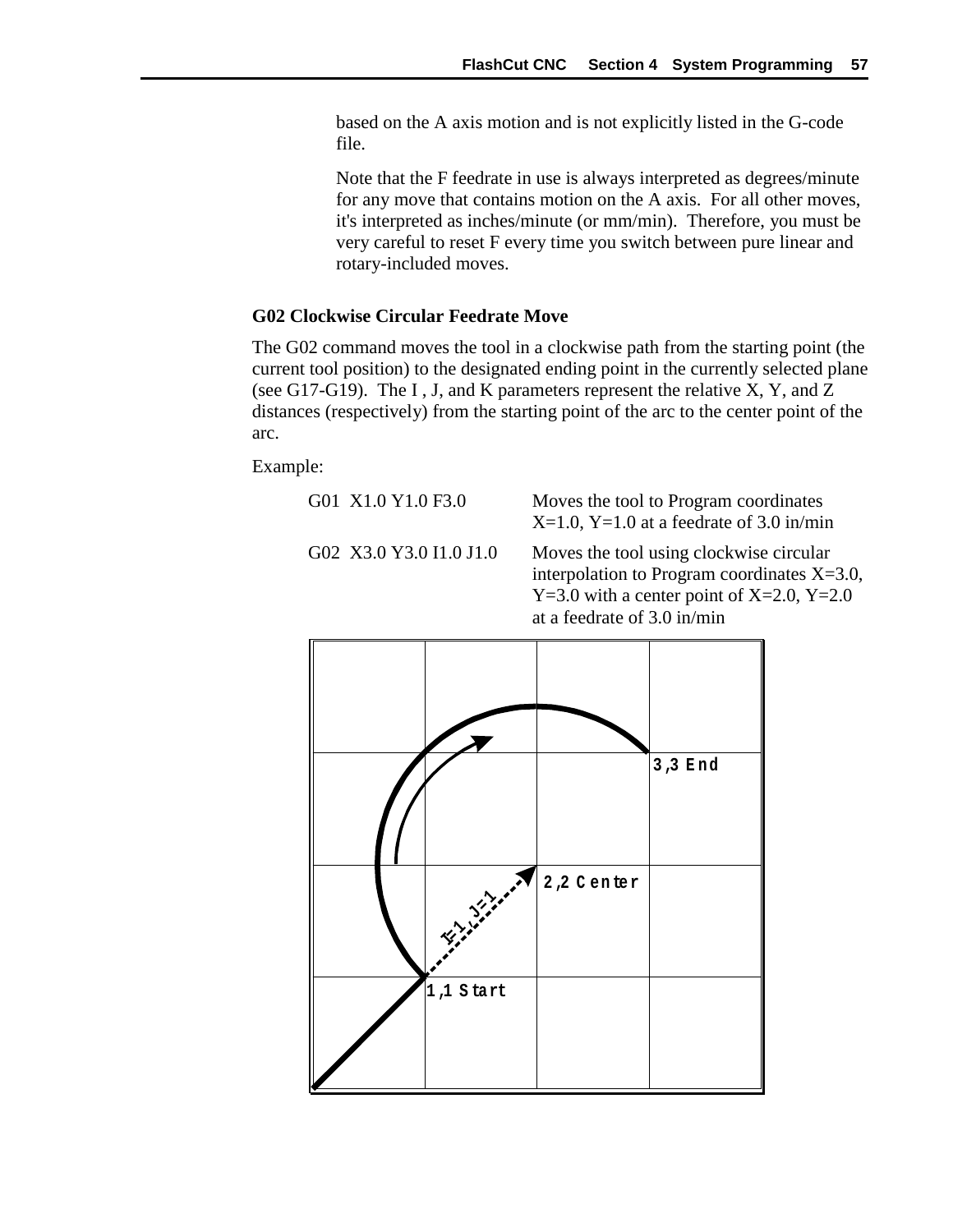When using G02, there are several things to keep in mind:

- This is a modal command, meaning that all successive moves will be treated as clockwise circular feedrate moves until another modal move command (G00, G01 or G03) occurs.
- The interpretation of the X, Y and Z coordinates depends on the G90/G91 command in effect. The I, J and K values are unaffected by G90/G91.
- The tool will move at the current feedrate set by the last F command.
- Only XY arcs can be cut when G17 is active, only XZ arcs can be cut when G18 is active and only YZ arcs can be cut when G19 is active. Arcs cannot be specified for the A or W axes.
- The clockwise direction of rotation is as viewed from the positive end of the unused axis (the axis not in the plane of motion). For example, a G02 arc move in the XY plane is clockwise as viewed from the positive end of the Z axis (i.e. from above). The following diagram illustrates this behavior:



#### **G03 Counter Clockwise Circular Feedrate Move**

The G03 command is identical to the G02 command, but it moves the tool in a counter clockwise arc instead of a clockwise arc.

Example:

| G01 X2.0 Y1.0 F8.0       | Moves the tool to Program coordinates<br>$X=2.0$ , Y=1.0 at a feedrate of 8.0 in/min                                                                                                   |
|--------------------------|----------------------------------------------------------------------------------------------------------------------------------------------------------------------------------------|
| G03 X0.0 Y3.0 I-1.0 J1.0 | Moves the tool using counter clockwise<br>circular interpolation to the Program<br>coordinates $X=0.0$ , $Y=3.0$ with a center<br>point of X=1.0, Y=2.0 at a feedrate of 8.0<br>in/min |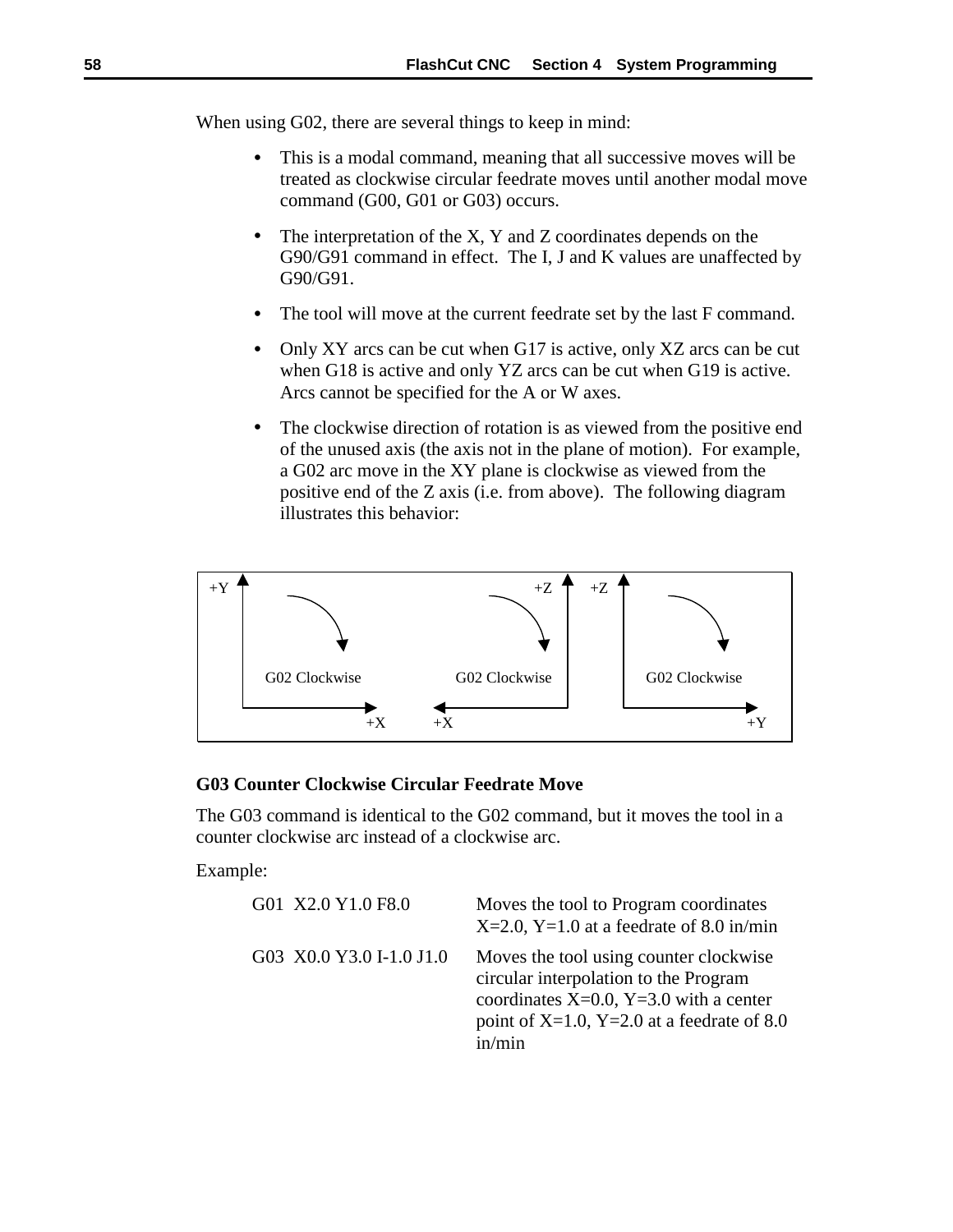

#### **G04 Dwell**

The G04 command causes the program to dwell for a specified amount of time. The command format is:

G04 Xn

where n is the number of seconds to wait. For safety reasons there is a maximum time allowed for each dwell command.

Example:

G04 X1.5 Program pauses for 1.5 seconds before moving on to the next line of G-Code

#### **G17, G18, G19 Arc Plane Selection**

These commands specify the plane used for circular interpolation as follows:

G17 XY plane G18 XZ plane G19 YZ plane

When using G17-G19, there are several things to keep in mind:

• Unless you explicitly use the G18 or G19 command, FlashCut assumes G17 as the default.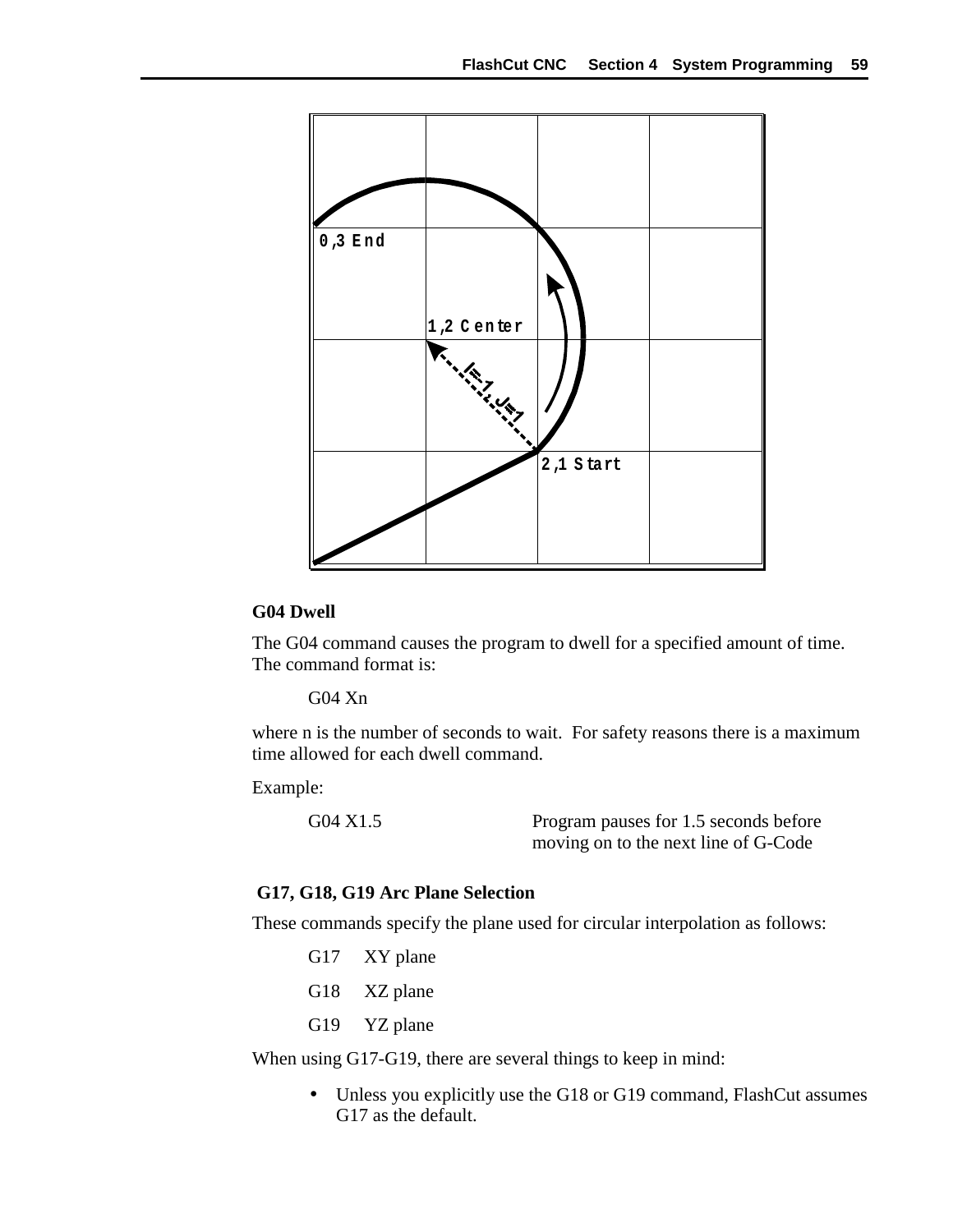The three commands are modal, *i.e.* one command remains in effect until another in the set is used.

#### **G20, G21 Inch Units and Metric Units**

The G20 command indicates that all G-Code commands are in inch units. FlashCut then assumes all distances are in inches and all feedrates are in inches/minute. For compatibility reasons, FlashCut accepts G70 as equivalent to G20.

The G21 command indicates that all G-Code commands are in metric units. FlashCut then assumes all distances are in millimeters and all feedrates are in millimeters/minute. For compatibility reasons, FlashCut accepts G71 as equivalent to G21.

When using G20 or G21, there are several things to keep in mind:

- If you don't use either command, FlashCut assumes all program values are consistent with the Display Units setting in the System Options dialog box.
- You may only use one of these two commands in any G-Code program, so all values in a G-Code file must use the same unit system.

#### **G28 Return to Reference Point**

The G28 command moves the tool at the rapid rate to the Tool Change Position defined in the Machine Tool Setup dialog box. This position is defined in Machine Coordinates, so Machine Zero must be set for this command to be used.

The sequence of axis motions follows a general-purpose scheme that's described under "Point Control Panel" in the Main Screen Features section of this manual.

If you want the G28 command to move only some of the axes on your machine tool, you can limit the movement to those axes by adding the parameters "X0", "Y0", "Z0" or "A0" after the G28 command. Then, FlashCut moves only the indicated axes to their Tool Change Position coordinates. A typical use is to only raise the Z axis for a manual tool change ("G28 Z0").

#### Example:

The Tool Change Position is defined as Machine Coordinate  $X=1$ ,  $Y=1$ ,  $Z=-1$ .

| G01 X1.5 Y2.5 Z-3 F10 | Linear move to the Program coordinates<br>$X=1.5$ , $Y=2.5$ , $Z=-3$ |
|-----------------------|----------------------------------------------------------------------|
| G28 Z0                | Rapid move in the Z axis only to Machine<br>coordinate $Z=1$         |
| G01 X1.5 Y2.5 Z-3 F10 | Linear move to the Program coordinates<br>$X=1.5$ , $Y=2.5$ , $Z=-3$ |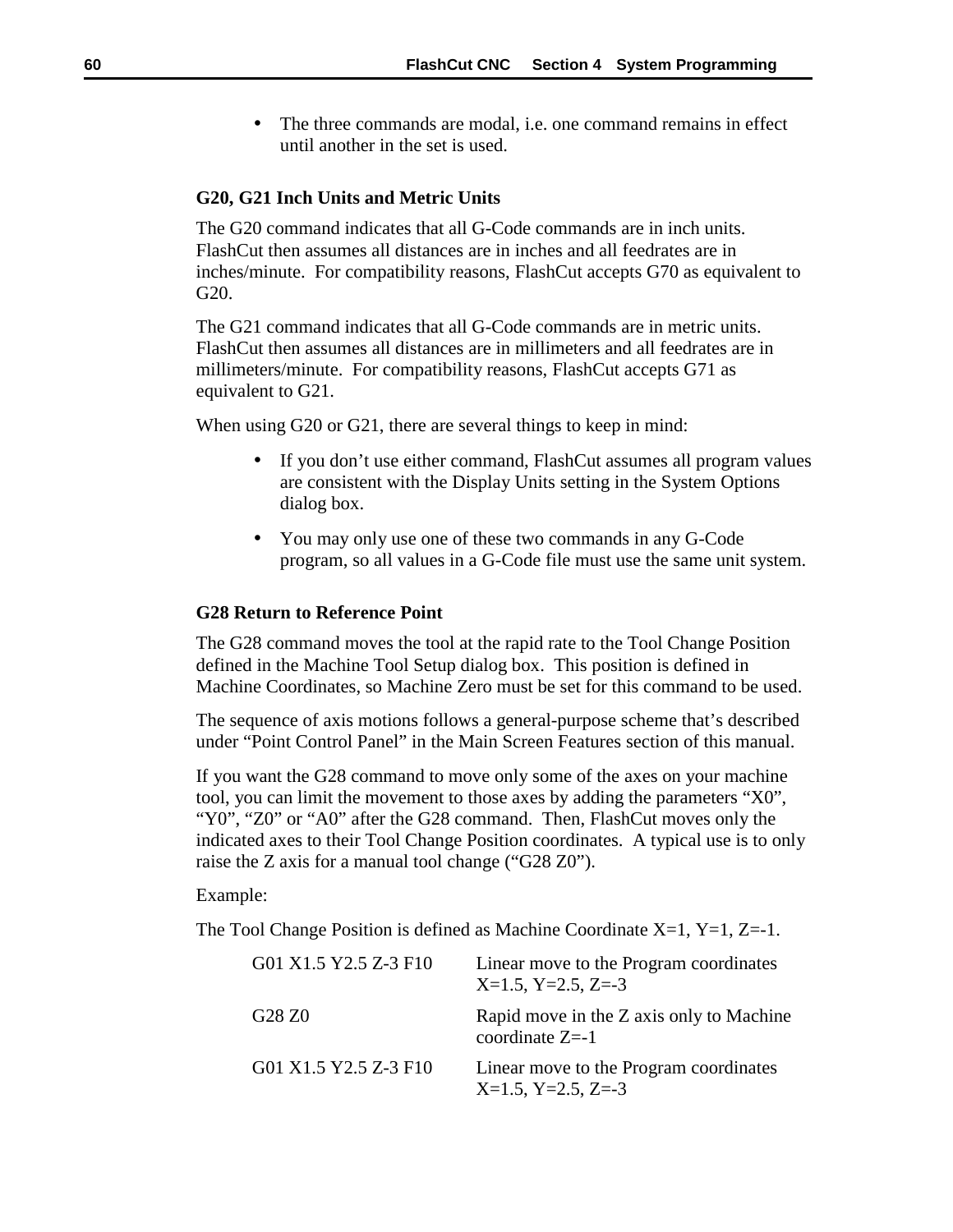| G28                   | Rapid move in the Z axis to Machine<br>coordinate $Z = -1$ followed by a rapid move<br>in the XY plane to Machine coordinates<br>$X=1, Y=1$                                                              |
|-----------------------|----------------------------------------------------------------------------------------------------------------------------------------------------------------------------------------------------------|
| G01 X1.5 Y2.5 Z-3 F10 | Linear move to the Program coordinates<br>$X=1.5$ , $Y=2.5$ , $Z=-3$                                                                                                                                     |
| G28 X0 Y0 Z0          | Rapid move in the Z axis to Machine<br>coordinate $Z=1$ followed by a rapid move<br>in the XY plane to Machine coordinates<br>$X=1$ , Y=1 (identical to the G28 command<br>with no parameters specified) |

### **G29 Return from Reference Point**

The G29 command moves the tool to the designated XYZA coordinate at the rapid rate.

The sequence of axis motions follows a general-purpose scheme that's described under "Point Control Panel" in the Main Screen Features section of this manual.

Example:

The Tool Change Position is defined as Machine Coordinate  $X=1$ ,  $Y=1$ ,  $Z=-1$ .

| G01 X1.5 Y2.5 Z-3 F10 | Linear move to the Program coordinates<br>$X=1.5$ , $Y=2.5$ , $Z=-3$                                                                           |
|-----------------------|------------------------------------------------------------------------------------------------------------------------------------------------|
| G <sub>28</sub>       | Rapid move in the Z axis to Machine<br>coordinate $Z = -1$ followed by a rapid move<br>in the XY plane to Machine coordinates<br>$X=1, Y=1$    |
| G29 X2 Y3 Z-2         | Rapid move in the XY plane to Program<br>coordinates $X=2$ , $Y=3$ followed by a rapid<br>move in the Z axis to Program coordinate<br>$7 = -2$ |

When using G29, there are several things to keep in mind:

• You do not need to specify coordinates for all machine tool axes, only the ones for which you want movement.

Example:

| G29 X4.0 Y3.0 |  |  |
|---------------|--|--|
|               |  |  |

G29 X4.0 Y3.0 Moves the tool to Program coordinates X=4.0, Y=3.0, leaving the Z position unchanged

• The interpretation of the coordinates depends on the G90/G91 command in effect.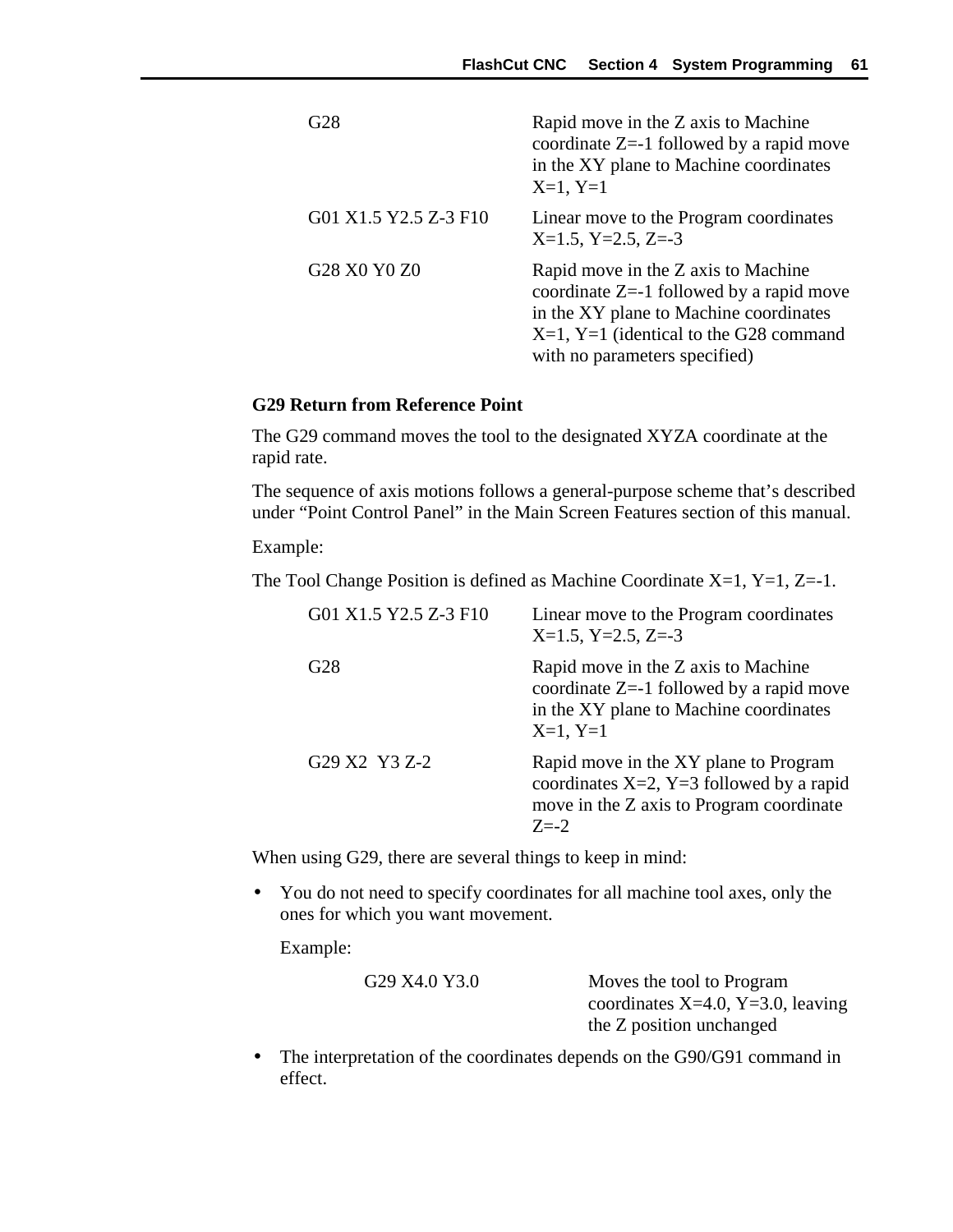### **G43, G44, G49, M06 Tool Change and Tool Length Compensation Commands**

FlashCut supports tool changes and tool length compensation. Tool length compensation lets FlashCut account for differences in tool lengths, so the G-Code program can be created without regard to specific tool lengths (except for possible interference problems).

THESE COMMANDS ARE NOT FOR THE NOVICE CNC USER. WHEN NOT PROPERLY USED, TOOL LENGTH COMPENSATION CAN CRASH THE MACHINE TOOL, CAUSING SERIOUS DAMAGE TO YOUR WORKPIECE OR MACHINE TOOL.

When applying tool length compensation, FlashCut uses the Length Offsets defined in the Tooling Setup dialog box. See "Tooling Settings" in the Initial Setup section for more information on defining your tools.

For tool length compensation to work properly, FlashCut must know what tool is in use at all times, including the tool that's loaded when you start running a G-Code file. Therefore, before you run a G-Code file that uses tool length compensation, you must first choose your starting tool from the Current Tool pull-down menu on the main screen.

To indicate tool changes in the G-Code file, use the M06 command as follows:

M06 Tn

where n is the tool number in the Tooling Setup dialog box.

Example:

| M06 T3 | Pauses program, displays dialog informing |
|--------|-------------------------------------------|
|        | operator to change to tool number 3       |

Note: For compatibility reasons, the T command can be used on any line prior to the M06 command; it does not need to be on the same line as M06.

Once the M06 command has set the current tool, the G43 command applies the proper offset to account for the current tool's length as follows:

G43 Hn

where n is the tool number for the current tool.

The G43 command tells FlashCut to shift all subsequent Z axis moves away from the workpiece (in the positive Z direction) by an offset amount. The offset amount is equal to the difference in lengths between the current tool when the G43 command is executed and the previous tool. FlashCut uses the Length Offset values in the Tooling Setup dialog box to calculate the difference in lengths between two tools.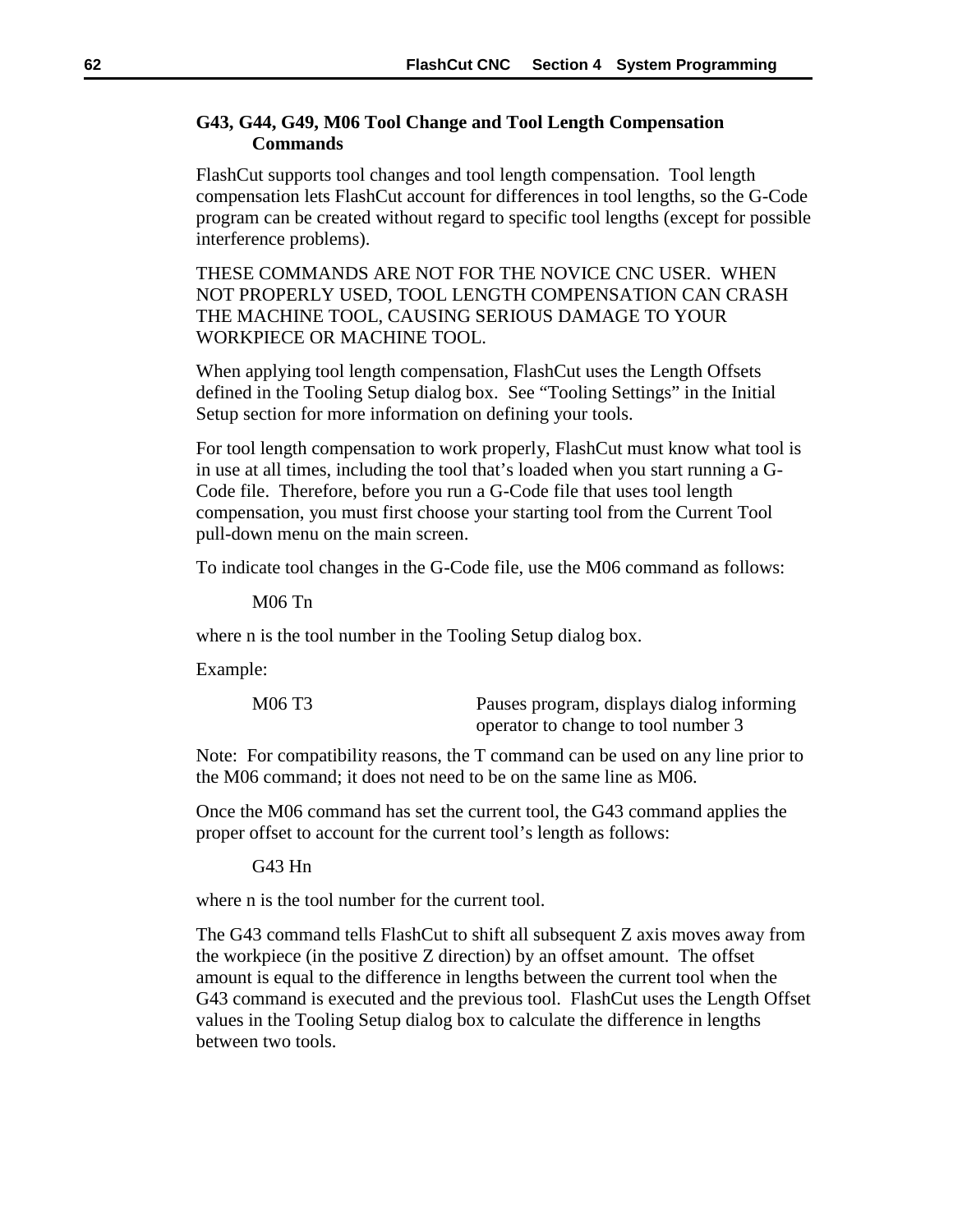Example:

G43 H3 Shifts all subsequent Z axis moves away from the workpiece (in the positive Z direction) by the difference in lengths between tool number 3 and the previous tool

The G44 command is identical to the G43 command, except that it shifts all Z axis moves in the direction opposite from G43. Unless you are an experienced CNC programmer and know how to use G44 correctly, G43 is the preferred command.

The G49 command cancels tool length compensation. It removes any offset that FlashCut has applied since the G-Code program began running.

When using tool length compensation there are several important things to keep in mind:

- You must predefine all tools and tool lengths in the Tooling Setup dialog box.
- It's good practice to include an M06 tool change and a G43 compensation command for the first tool used, near the beginning of the G-Code program.
- FlashCut automatically cancels tool offset when it finishes processing a G-Code file, or during any operation that ends the current run of the G-Code file (such as resetting the program, opening a new program, and so on.) TO AVOID CRASHING THE MACHINE TOOL, IT IS VERY IMPORTANT THAT YOU REMOVE THE CURRENT TOOL FROM THE SPINDLE WHENEVER FLASHCUT CNC CANCELS TOOL OFFSET.
- The G43, G44 and G49 commands are modal, so the current tool offset remains active until FlashCut executes another tool offset command, or until FlashCut cancels tool offset as described above. Note that you may only use one type of tool length compensation (G43 or G44) in a G-Code program.
- The M06 command does not move the machine tool to the Tool Change Position. This is done using the G28 command described above. It's good practice to place the G28 command in the line directly preceding the M06 command.
- It's good practice to use the G43 command in the line directly following the M06 command.

The following example illustrates proper use of the tool change and tool length compensation commands.

Example:

The tool library is shown below.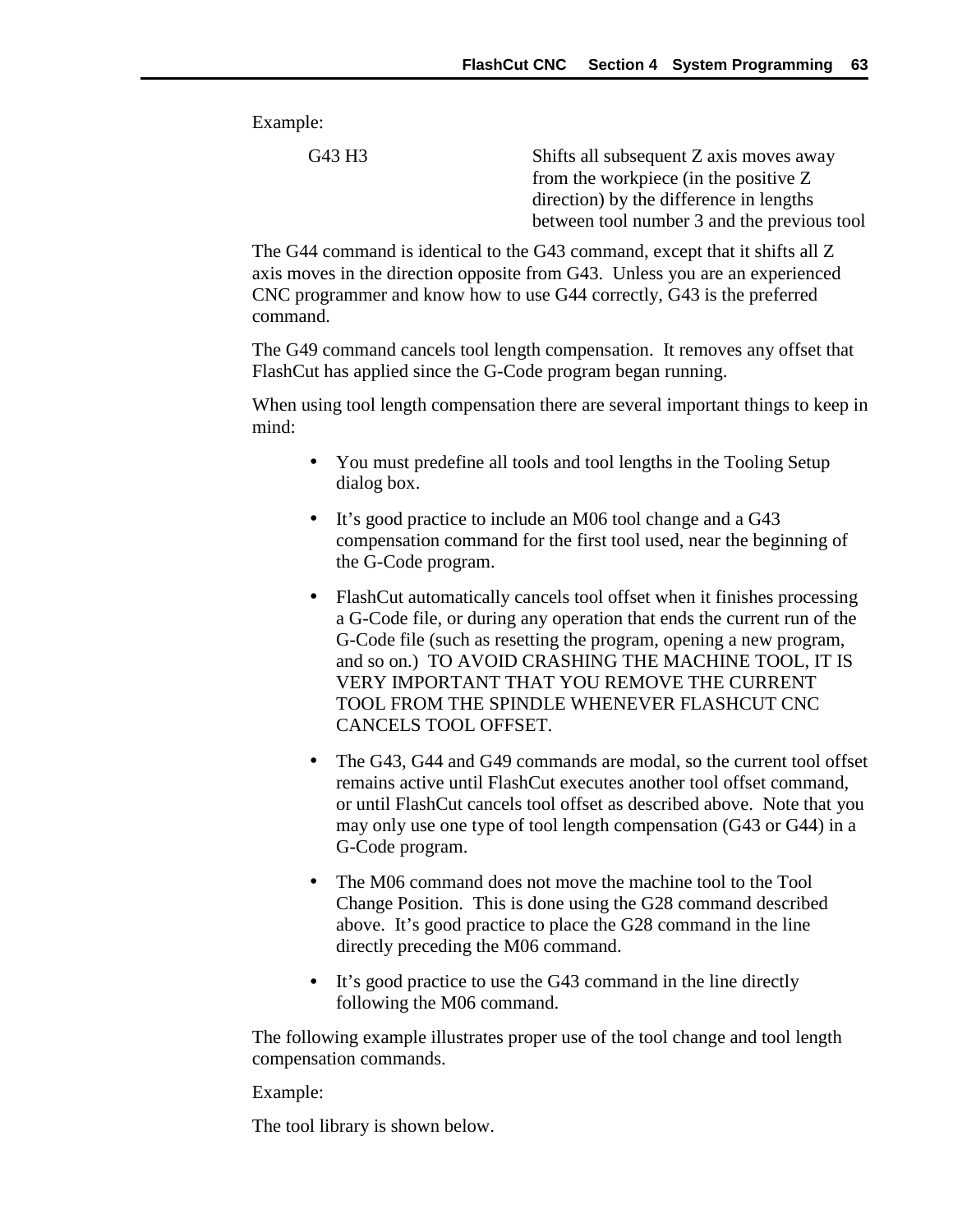|     | <b>Setup Tooling</b><br><b>Tool Definitions</b> |                                  |        |
|-----|-------------------------------------------------|----------------------------------|--------|
| No. | <b>Description</b>                              | <b>Length Offset</b><br>(inches) |        |
| 1   | 1/4" Ball Endmill 4 Flute                       | 1.5000                           |        |
| 2   | 1/2" EndMill                                    | 2.2500                           |        |
| 3   | 1/8 Ball Endmill TiN coated                     | 1.0000                           |        |
| 4   |                                                 | 0.0000                           |        |
| 5   |                                                 | 0.0000                           |        |
| 6   |                                                 | 0.0000                           |        |
| 7   |                                                 | 0.0000                           |        |
| 8   |                                                 | 0.0000                           |        |
| 9   |                                                 | 0.0000                           |        |
| 10  |                                                 | 0.0000                           |        |
| 11  |                                                 | 0.0000                           |        |
| 12  |                                                 | 0.0000                           |        |
| 13  |                                                 | 0.0000                           |        |
| 14  |                                                 | 0.0000                           |        |
| 15  |                                                 | 0.0000                           |        |
| 16  |                                                 | 0.0000                           | 0K     |
| 17  |                                                 | 0.0000                           |        |
| 18  |                                                 | 0.0000                           | Cancel |
| 19  |                                                 | 0.0000                           |        |

The first tool used in the program is tool #1, so it is selected in the Current Tool pull-down menu on the main screen. The tool change position is defined as Machine Coordinates X=2, Y=2, Z=0. Tool #1 is loaded in the machine tool. Program zero has been set using tool #1. Program zero is set at Machine Coordinates  $X=0$ ,  $Y=0$ ,  $Z=-4$ . The machine tool is moved to Program Coordinates X=0, Y=0, Z=1 before the G-Code file is run.

| M <sub>03</sub> | Turns on the spindle                                                                                                                                                     |
|-----------------|--------------------------------------------------------------------------------------------------------------------------------------------------------------------------|
| G00 Z.25        | Move the Z axis down to Program<br>coordinates $X=0$ , $Y=0$ , $Z=0.25$ , Machine<br>coordinates X=0, Y=0, Z=-3.75                                                       |
| G01 Z-1.0 F10   | Move the Z axis down to Program<br>coordinates $X=0$ , $Y=0$ , $Z=-1$ , Machine<br>coordinates X=0, Y=0, Z=-5                                                            |
| G00 Z.25        | Move the Z axis up to Program coordinates<br>$X=0$ , $Y=0$ , $Z=0.25$ , Machine coordinates<br>$X=0$ , $Y=0$ , $Z=-3.75$                                                 |
| G28             | Move the $Z$ axis up and the $X$ and $Y$ axes<br>across to the Tool Change Position, Program<br>coordinates $X=2$ , $Y=2$ , $Z=4$ , Machine<br>coordinates X=2, Y=2, Z=0 |
| M06 T2          | Change the tool to Tool #2 (all coordinates<br>remain unchanged, and the spindle is turned<br>off)                                                                       |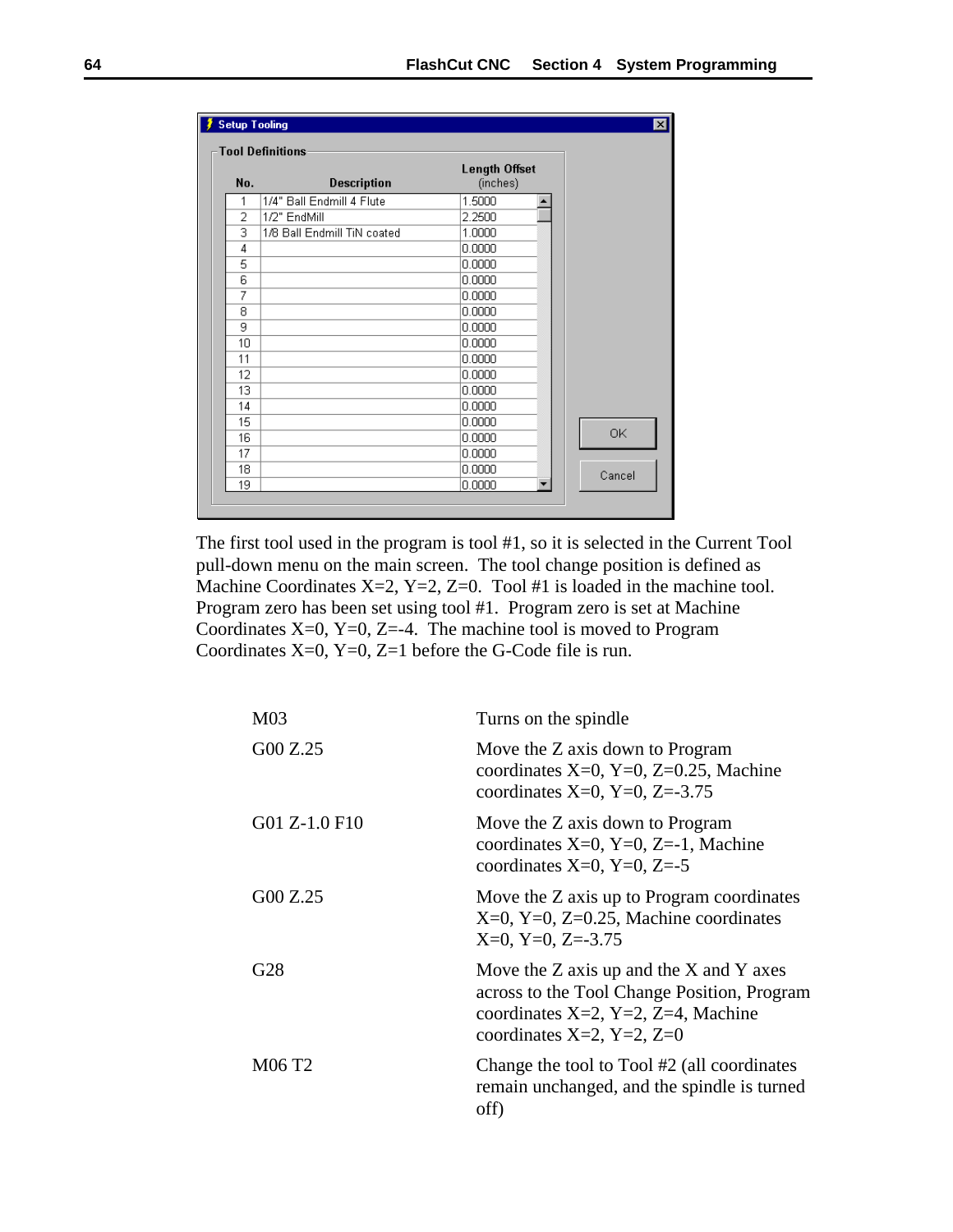| G43 H <sub>2</sub> | Apply the tool length compensation for tool<br>#2. The offset amount is $0.750$ (2.250-<br>1.500). The tool does not move. However,<br>the Program coordinates change to $X=2$ ,<br>$Y=2$ , $Z=3.25$ . The Machine coordinates<br>remain unchanged at X=2, Y=2, Z=0         |
|--------------------|-----------------------------------------------------------------------------------------------------------------------------------------------------------------------------------------------------------------------------------------------------------------------------|
| M <sub>03</sub>    | Turns on the spindle                                                                                                                                                                                                                                                        |
| G29 X1 Y1 Z0.25    | Move the X and Y axes across and the Z<br>axis down to Program coordinates $X=1$ ,<br>$Y=1$ , Z=0.25, Machine coordinates X=1,<br>$Y=1, Z=-3.0$                                                                                                                             |
| G01 X3 Y3 Z-1 F20  | Linear interpolation to Program coordinates<br>$X=3$ , $Y=3$ , $Z=-1$ , Machine coordinates $X=3$ ,<br>$Y=3$ , Z=-4.25                                                                                                                                                      |
| G28 Z0             | Rapid move in the Z axis only to Program<br>coordinates $X=3$ , $Y=3$ , $Z=3.25$ , Machine<br>coordinates X=3, Y=3, Z=0                                                                                                                                                     |
| M06 T3             | Change the tool to tool #3 (all coordinates<br>remain unchanged, and the spindle is turned<br>off)                                                                                                                                                                          |
| G43 H3             | Apply the tool length compensation for tool<br>#3. The offset amount is $-1.250$ (1.000-<br>2.250). The tool does not move. However,<br>the Program coordinates change to $X=3$ ,<br>$Y=3$ , $Z=4.5$ . The Machine coordinates<br>remain unchanged at $X=3$ , $Y=3$ , $Z=0$ |
| M <sub>03</sub>    | Turns on the spindle                                                                                                                                                                                                                                                        |
| G29 X4 Y4 Z0       | Move the X and Y axes across and the Z<br>axis down to Program coordinates $X=4$ .<br>Y=4, Z=0, Machine coordinates X=4, Y=4,<br>$Z = -4.5$                                                                                                                                 |
| G01 X5 Z-1         | Linear interpolation to Program coordinates<br>$X=5$ , Y=4, Z=-1, Machine coordinates X=5,<br>$Y=4$ , $Z=-5.5$                                                                                                                                                              |
| G28                | Move the $Z$ axis up and the $X$ and $Y$ axes<br>across to the Tool Change Position, Program<br>coordinates $X=2$ , $Y=2$ , $Z=4.5$ , Machine<br>coordinates X=2, Y=2, Z=0                                                                                                  |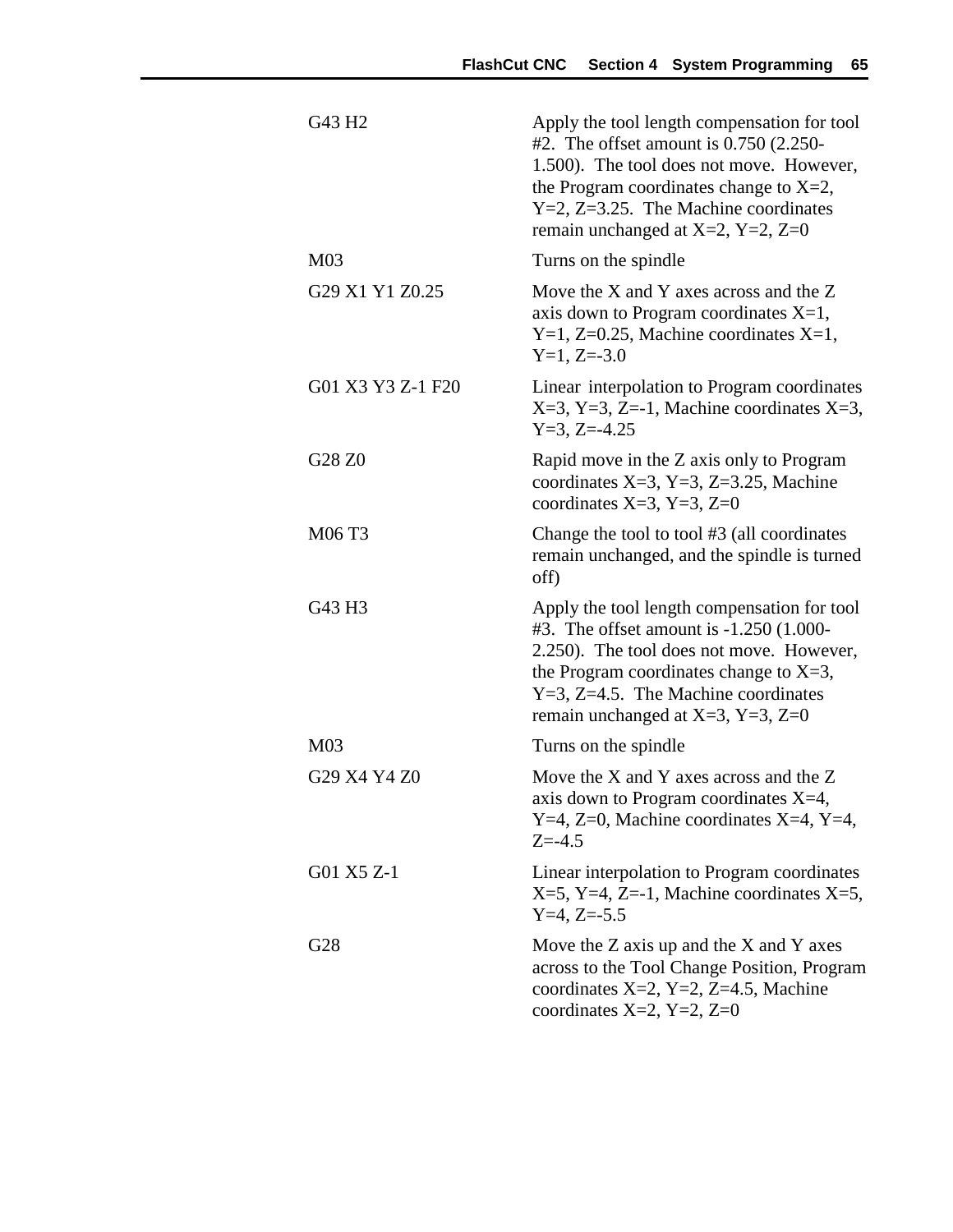G49 Cancel Tool Length Compensation. The Z axis Program coordinate changes by -0.500, the difference in Length Offset between the current tool (#3: 1.000) and the tool displayed in the Current Tool pull-down menu when the program first began (#1: 1.500). The new Program coordinates are X=2, Y=2, Z=4. The Machine coordinates remain unchanged at  $X=2$ ,  $Y=2$ ,  $Z=0$ . At this point the current tool should be removed from the spindle

#### **G52 Local Coordinate System**

The G52 command defines and activates a local coordinate system that FlashCut uses in place of your original Program coordinates for all absolute positioning moves. The X, Y, Z and A parameters indicate the offset from your original Program Zero location to the origin for the local coordinate system.

For example, "G52 X1 Y2 Z-4" would activate a local coordinate system whose origin is at a distance of 1, 2, -4 from the original Program Zero.

All absolute moves are made relative to the new local coordinate system. To cancel use of the local coordinate system in the middle of a G-code file, use the command "G52 X0 Y0 Z0 A0" (using only the letters for axes used on your machine).

When FlashCut reads a G52 command, it displays a magenta dot in the Toolpath View Port showing the origin of the local coordinate system.

Note that the local coordinate system only applies to the G-code file being executed. The G52 command has no effect on the Program Zero you set before running the G-code file. FlashCut automatically cancels the local coordinate system when it completes execution of a G-code file.

Example:

| G01 X1.0 Y3.0 Z-1.5 F12 | Moves the tool to Program coordinates<br>$X=1.0$ , $Y=3.0$ , $Z=-1.5$                                                                        |
|-------------------------|----------------------------------------------------------------------------------------------------------------------------------------------|
| G52 X3 Y-7 Z0           | Activates a local coordinate system with<br>origin at $X=3$ , $Y=-7$ , $Z=0$ relative to<br>Program Zero (the machine tool does not<br>move) |
| G01 X1.0 Y10.0 Z2.0     | Moves the tool to the point $X=1.0$ , $Y=10.0$ ,<br>$Z=2.0$ relative to the local coordinate system<br>as defined by the G52 command above   |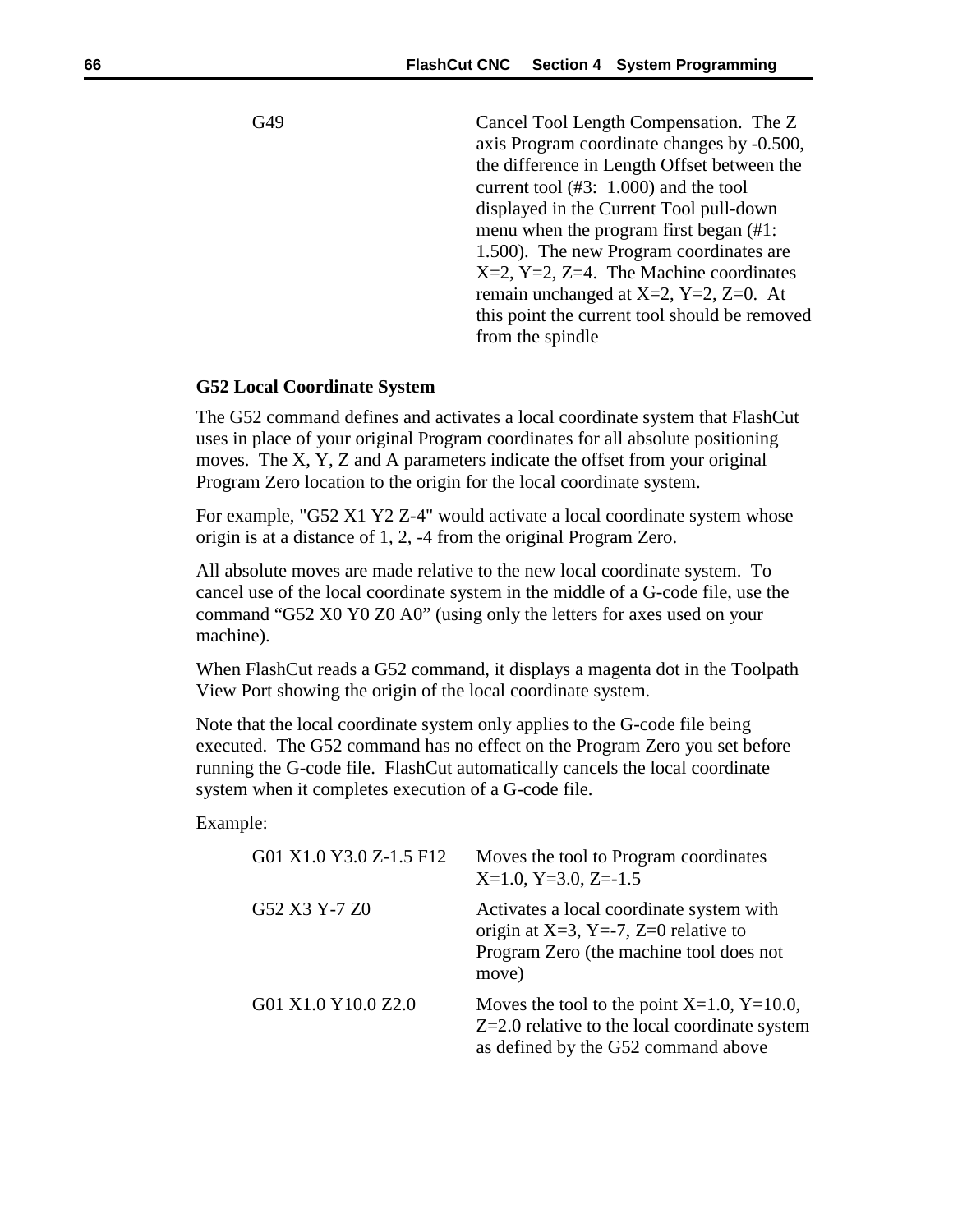G52 X0 Y0 Z0 Cancels use of the local coordinate system. All absolute moves are again relative to Program Zero as you set it before running the program

#### **G73, G80, G81, G83, G98, G99 Canned Cycle Commands**

Canned cycles simplify programming by letting you specify standard machining operations with a single command. FlashCut currently supports the following canned cycle commands:

- G73 High Speed Peck Drilling Cycle
- G80 Cancel Canned Cycle
- G81 Drilling Cycle
- G83 Peck Drilling Cycle

The following diagrams illustrate the sequence of moves for the three drilling cycles. The rest of this section refers to these diagrams.

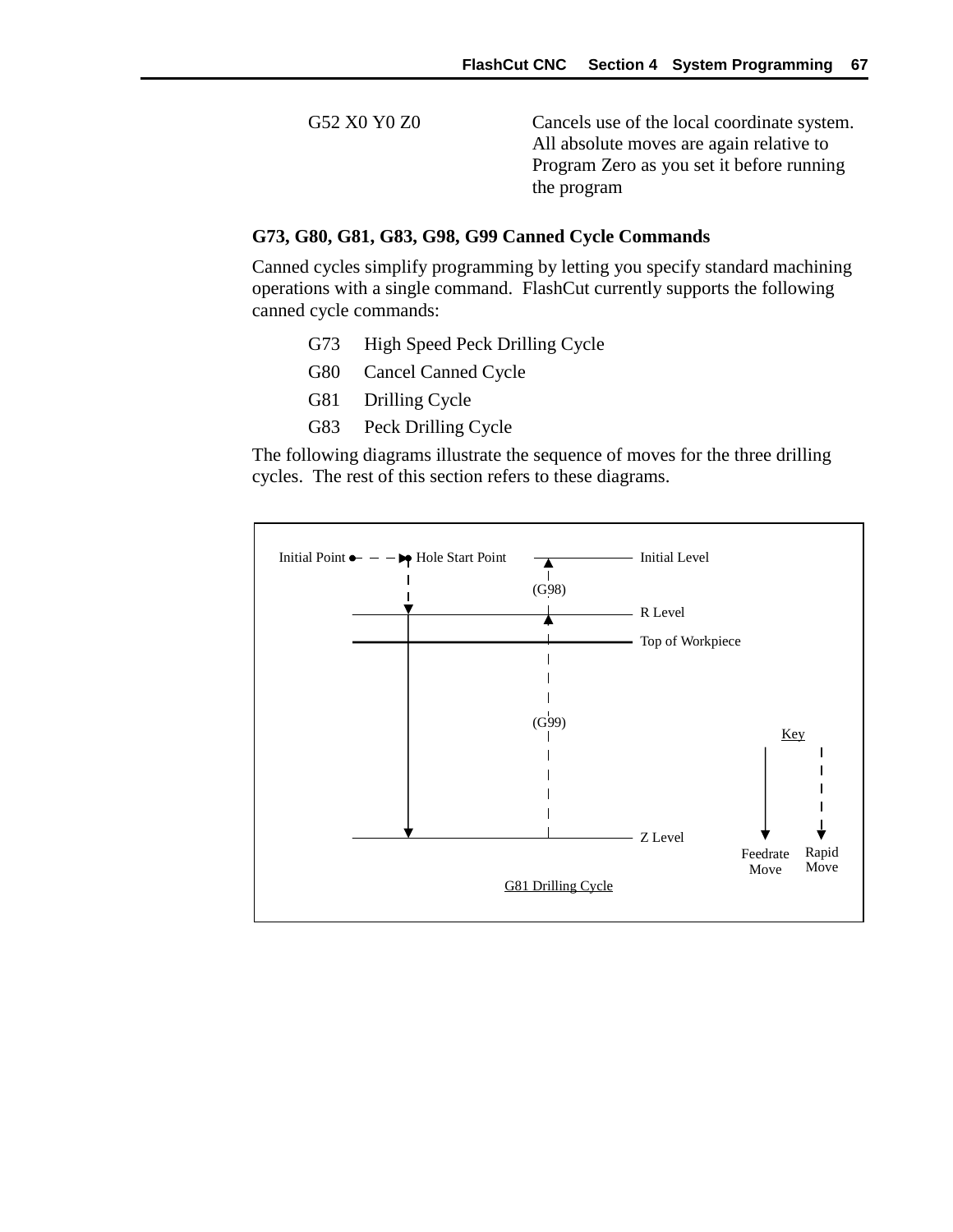

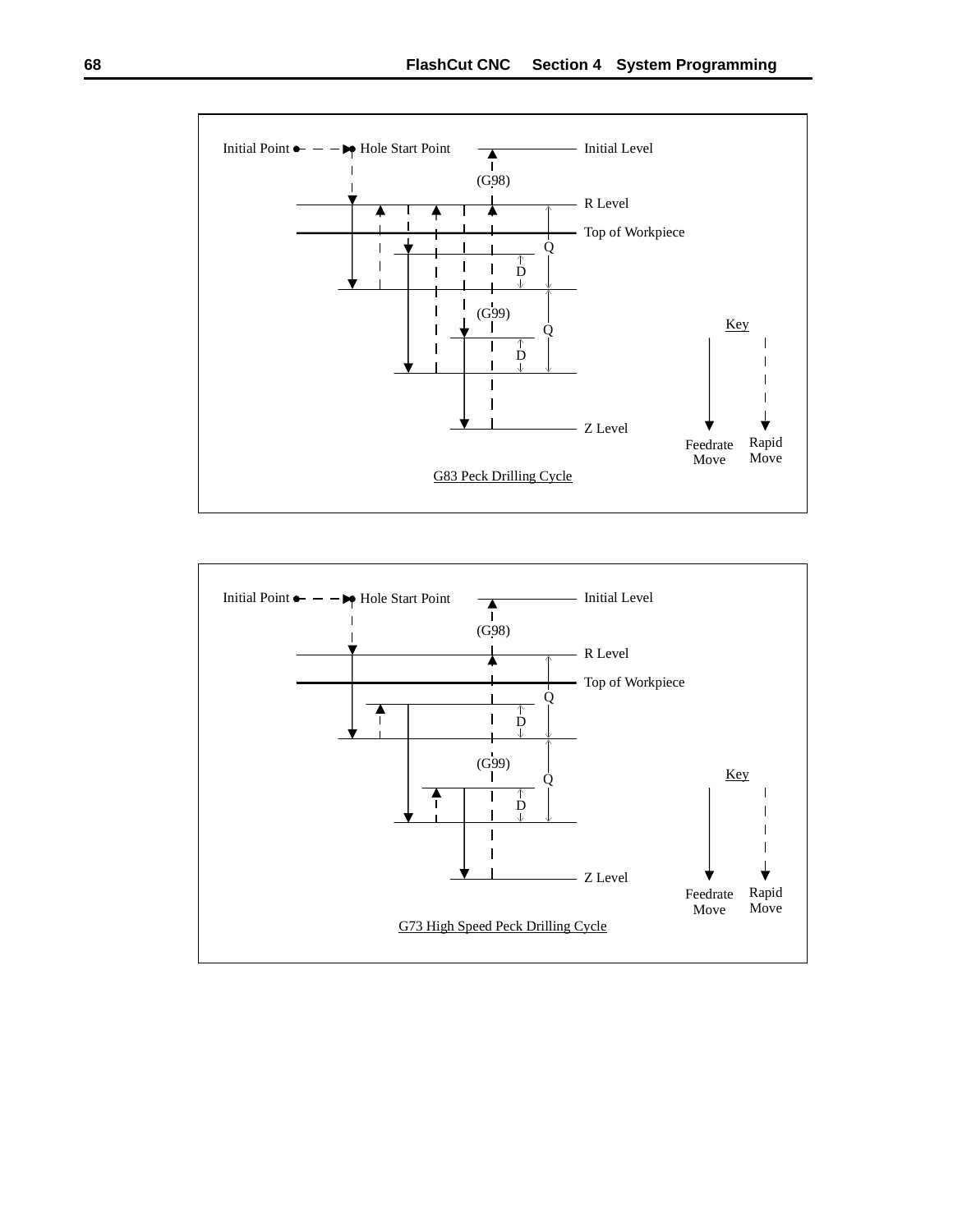The general command syntax is as follows:

Gn Xx Yy Rr Zz Qq Ff Ll

where the parameters are

- n: Canned cycle number (73, 81 or 83)
- x: X coordinate of Hole Start Point (G90 mode) or distance for rapid move from Initial Point to Hole Start Point (G91 mode)
- y: Y coordinate of Hole Start Point (G90 mode) or distance for rapid move from Initial Point to Hole Start Point (G91 mode)
- r: Z coordinate of R Level (G90 mode) or distance for rapid move from Hole Start Point to R Level (G91 mode)
- z: Z coordinate of Z Level (G90 mode) or distance from R Level to Z Level (G91 mode)
- q: Depth of cut for each downward cutting move (G73/G83 only)
- f: Feedrate for each downward cutting move
- l: Number of times to repeat the canned cycle (G91 mode only)

The required parameters are R, Z, F and Q (G73/G83 only).

The G98 and G99 commands affect the final Z axis rapid move, upward out of the completed hole (rightmost move in each diagram), as follows:

G98: Z axis moves up to the Initial Level

G99: Z axis moves up to the R Level

G98 and G99 compose a mode group, with G98 being the default if neither is specified in the G-Code file. You can include either command on the same line as the canned cycle command (before or after the canned cycle command and all parameters).

The D distance is specified in the G73/G83 Retract Distance field in the G/M Code Setup dialog box.

Example (assumes D is 0.050 in.):

G98 Optional G00 X0.0 Y0.0 Z1.0 Moves the tool to the Initial Point, Program coordinate X=0.0, Y=0.0, Z=1.0 (not required, for illustration only)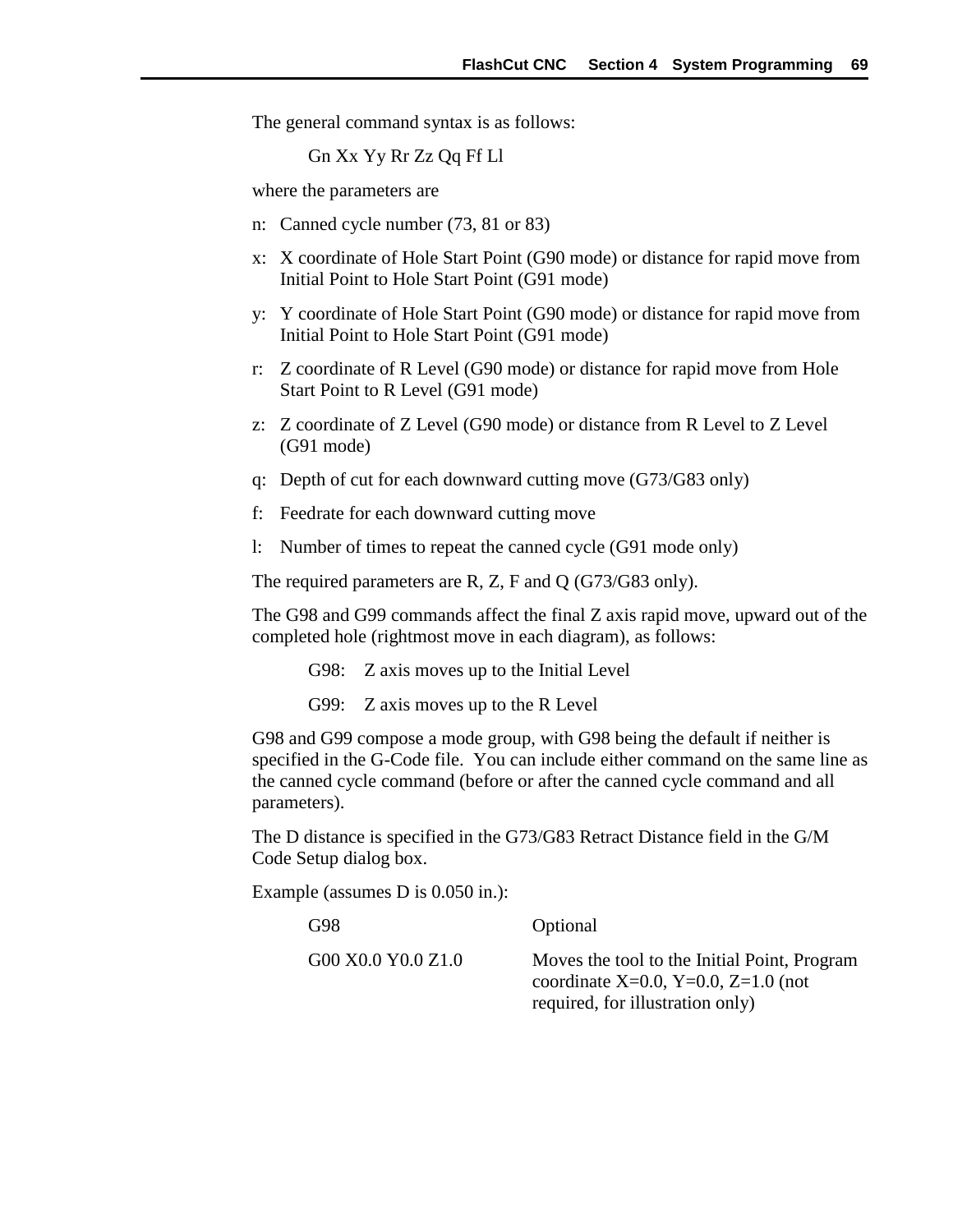### G83 X1.0 Y2.0 R0.1 Z-1.0 Q0.5 F8.0

First moves the tool to the Hole Start Point, Program coordinates  $X=1.0$ ,  $Y=2.0$ ,  $Z=1.0$ . Then peck drills a 1.0" deep hole (rapid down to 0.1, feedrate down to -0.4, rapid up to 0.1, rapid down to -0.350, feedrate down to -0.9, rapid up to 0.1, rapid down to -0.850, feedrate down to -1.0, rapid up to 1.0)

When using the canned cycle commands, there are several things to keep in mind:

- G73, G80, G81and G83 compose a mode group.
- G80 cancels the active canned cycle command. The G00, G01, G02 and G03 commands also cancel the active canned cycle command.
- While a canned cycle command is active, the command and its R, Z, Q, F, and L parameters do not need to be repeated on every G-Code line. However, the X and/or Y positioning parameters must be included, and must start the G-code line for the line to be interpreted as a canned cycle command.

Example (drills 3 holes in a row along the X axis using the G81 cycle):

G81 X1.0 Y2.0 R0.25 Z-0.5 F5 X2.0

X3.0

- When you switch to a new command in the mode group, you must include all parameters required for the command.
- The feedrate set by the F parameter for any canned cycle command remains as the current feedrate for subsequent G01, G02 or G03 moves, unless you explicitly set F to another value for the next move.

### **G90 Absolute Positioning Mode**

The G90 command puts the system into absolute positioning mode. All XYZA coordinates are treated as points relative to Program Zero (or a local coordinate system set by the G52 command). This command stays in effect until a G91 command occurs.

Note that absolute positioning is the default positioning mode for FlashCut. It is not necessary to include this command in your G-code file if all your moves are absolute.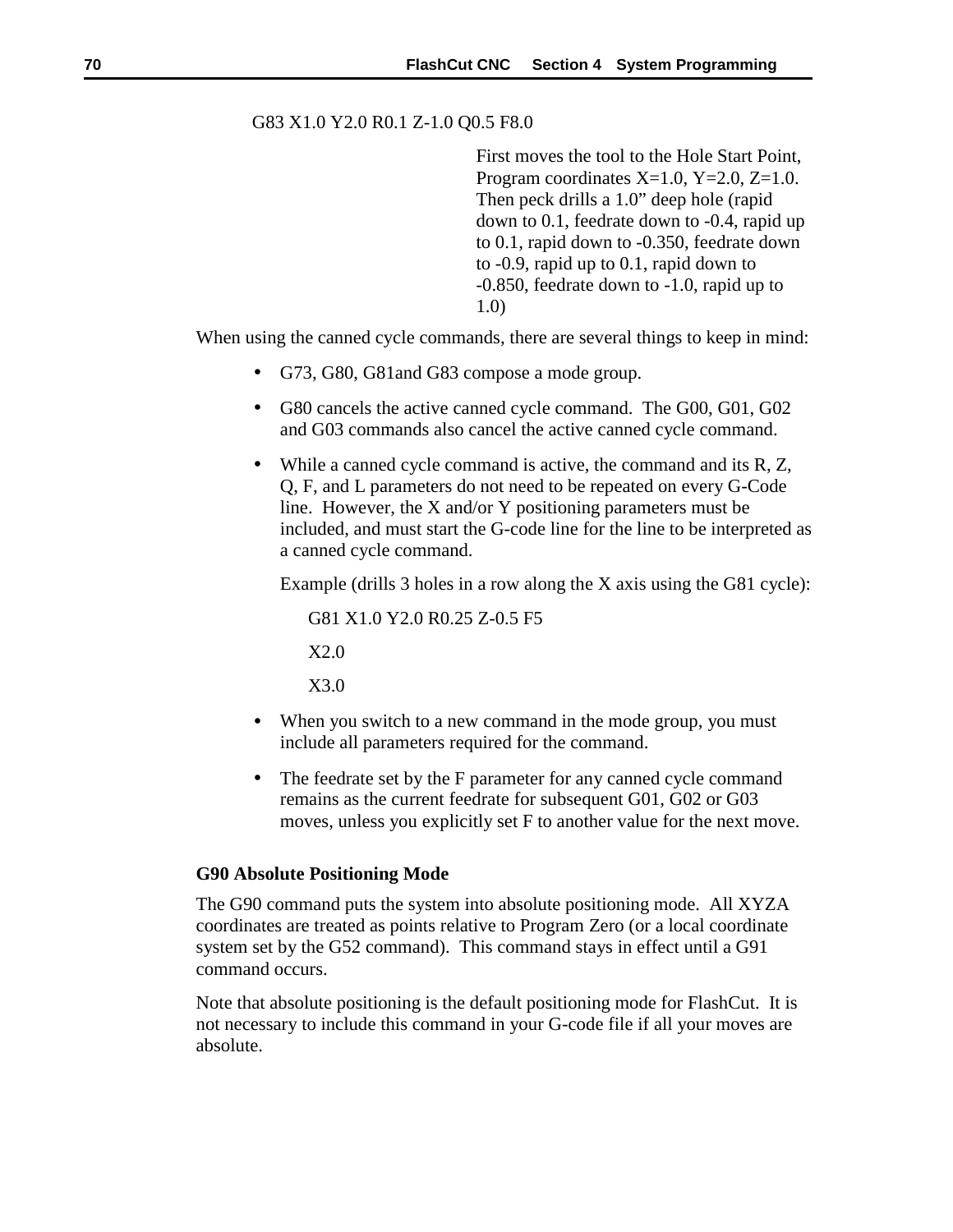#### **G91 Incremental Positioning Mode**

The G91 command puts the system into incremental positioning mode. All XYZA coordinates are treated as incremental move distances. This command stays in effect until a G90 command occurs.

Example:

| G01 X1.0 Y3.0 Z-1.5 F12   | Moves the tool to Program coordinates<br>$X=1.0$ , Y=3.0, Z=-1.5 (G90 is assumed)                                                                                                               |
|---------------------------|-------------------------------------------------------------------------------------------------------------------------------------------------------------------------------------------------|
| G91                       | All XYZA coordinates after this command<br>will be interpreted as incremental distances.                                                                                                        |
| G01 X1.0 Y2.0 Z-0.5       | Moves the tool a distance of X=1.0, Y=2.0,<br>$Z=0.5$ from the current tool location (this<br>corresponds to the Program coordinates<br>$X=2.0$ , $Y=5.0$ Z=-2.0)                               |
| G02 X1.0 Y-1.0 I0.5 J-0.5 | Moves the tool using counter-clockwise<br>circular interpolation to the Program<br>coordinates X=3.0, Y=4.0, Z=-2.0 with a<br>center point at Program coordinates $X=2.5$ ,<br>$Y=4.5, Z=-2.0.$ |
| G90                       | All XYZA coordinates after this command<br>will be interpreted as Program coordinates                                                                                                           |
| G01 X1.0 Y2.0 Z-0.5       | Moves the tool to Program coordinates<br>$X=1.0$ , $Y=2.0$ , $Z=-0.5$                                                                                                                           |

### **M00 Program Pause**

The M00 command pauses processing of the G-Code program. By default, FlashCut displays a dialog box to inform you that it has paused processing. You can control whether or not this dialog box appears using the Message on M00 Program Pause checkbox in the G/M Code Setup dialog box.

### **M30 End of Program**

The M30 command ends processing of the G-Code program and automatically resets the program to the first line.

### **M98, M99, M02 Subroutine Commands**

Subroutines allow you to eliminate repetitive programming. FlashCut supports the use of subroutines with the M98, M99, and M02 (or M30) commands. Use of these commands is best explained through a simple example. The following Gcode program uses one subroutine called "mysub":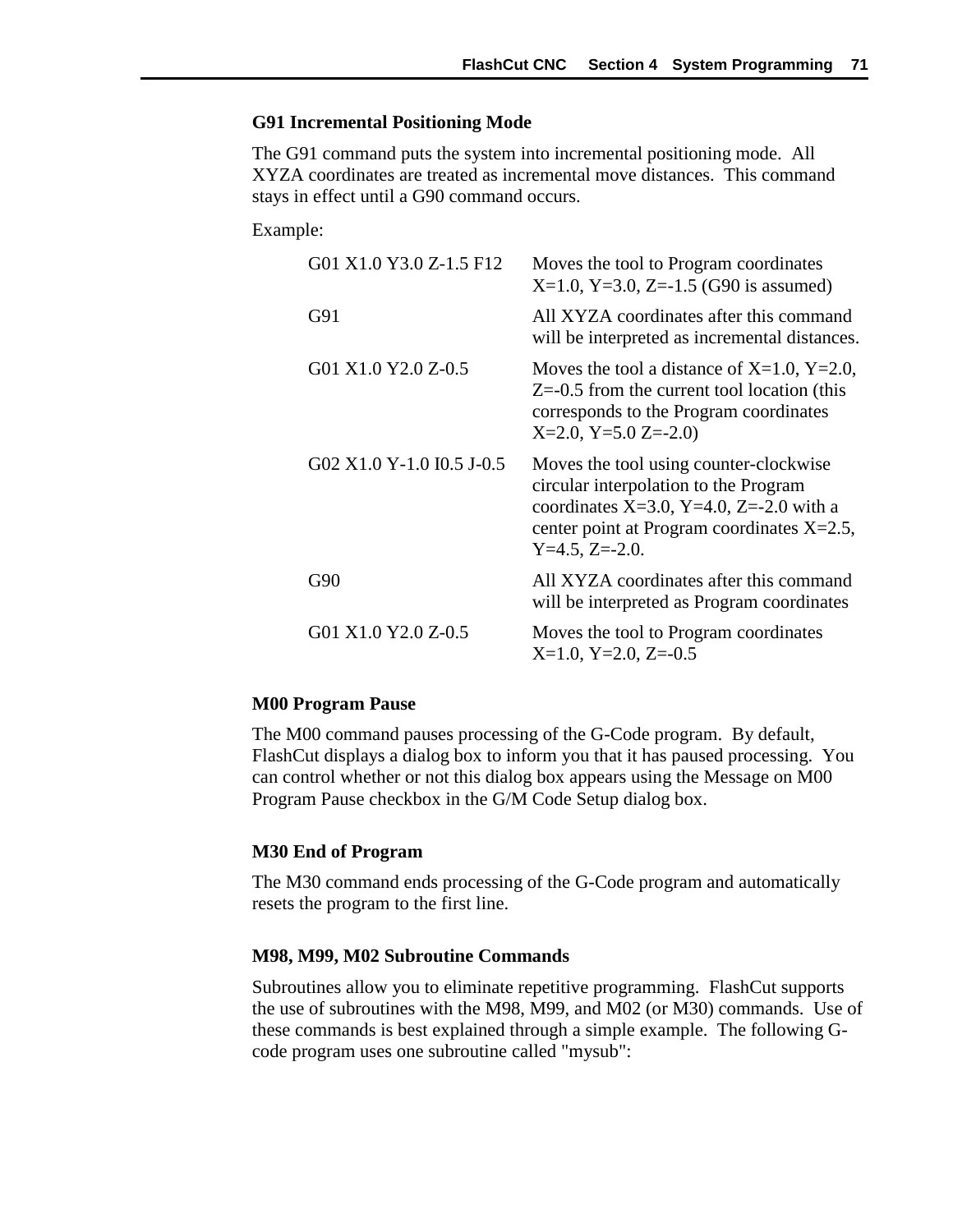Example:

| G01 X1 Y1 F10   | First line of main program                  |
|-----------------|---------------------------------------------|
| M98 Pmysub      | Jump to subroutine "mysub"                  |
| G01 X0 Y0       | Continued execution after "mysub" ends      |
| M <sub>02</sub> | End of main program                         |
|                 |                                             |
| Omysub          | First line of the subroutine called "mysub" |
| G01 X2 Y2       | Continued execution within the subroutine   |
| M99             | End of subroutine "mysub"                   |

In the main program, the M98 command causes program execution to jump to the first line of the subroutine named "mysub". Notice that the letter "P" must immediately precede the name of the subroutine with no spaces.

The subroutine definition begins with the letter "O" followed immediately by the subroutine name with no spaces. The subroutine must end with the M99 command as shown. M99 causes program execution to jump back to the main program, continuing with the line immediately following the M98 line (G01 X0 Y0 above).

When subroutines are used, the main program must end with M02 or M30, the "End of Program" commands. Subroutine names may include up to 10 alphanumeric characters. You can "nest" subroutines as much as you like, meaning one subroutine may call another subroutine, which in turn may call another subroutine, and so on.

To call the same subroutine multiple times, include the L parameter as shown below.

Example:

M98 Pmysub L10 Execute subroutine "mysub" 10 times

This feature provides a simple means to repetitively loop through any block of G-Code. Just place the G-Code in a subroutine, then call the subroutine with the L parameter set to the number of loops required.

It's sometimes convenient to place subroutines in files separate from the main G-Code file. These files are called **included files**, and you may use as many as you like. You must list each included file at the top of the main G-Code file using the following syntax:

#[file path and name]

Once a file has been included in the main G-Code file, FlashCut treats the included file's subroutines the same as if they were listed at the bottom of the main G-Code file. If you leave out the path, FlashCut will look for the file in the same folder as the main G-Code file.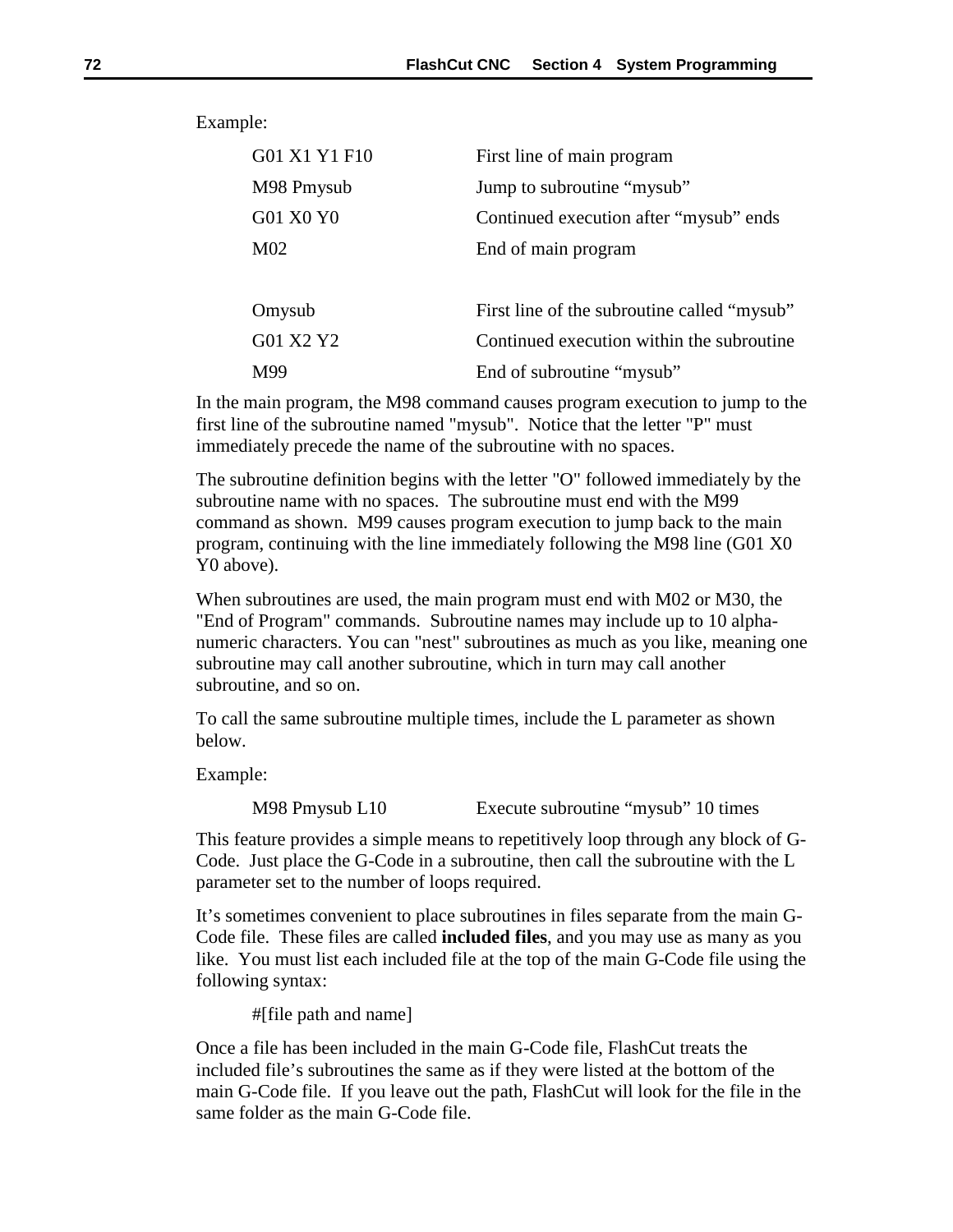Example:

Main G-Code File (Engraves "A B") #C:\GCODE\ALPHABET.FGC G00 X0 Y0 M98 PmakeA G00 X1 Y0 M98 PmakeB M02 ALPHABET.FGC File OmakeA G91 [Incremental G-Code to cut the letter "A"] G90 M99

OmakeB G91 [Incremental G-Code to cut the letter "B"] G90 M99

Notice that the syntax for calling the included subroutines is the same as for calling subroutines listed in the main G-Code file.

You may create as many subroutines as you like in the main G-Code file and all included files, but each must have a unique name.

Flashcut's support for included files lets you create a library of reusable subroutines that you can apply to various projects and jobs.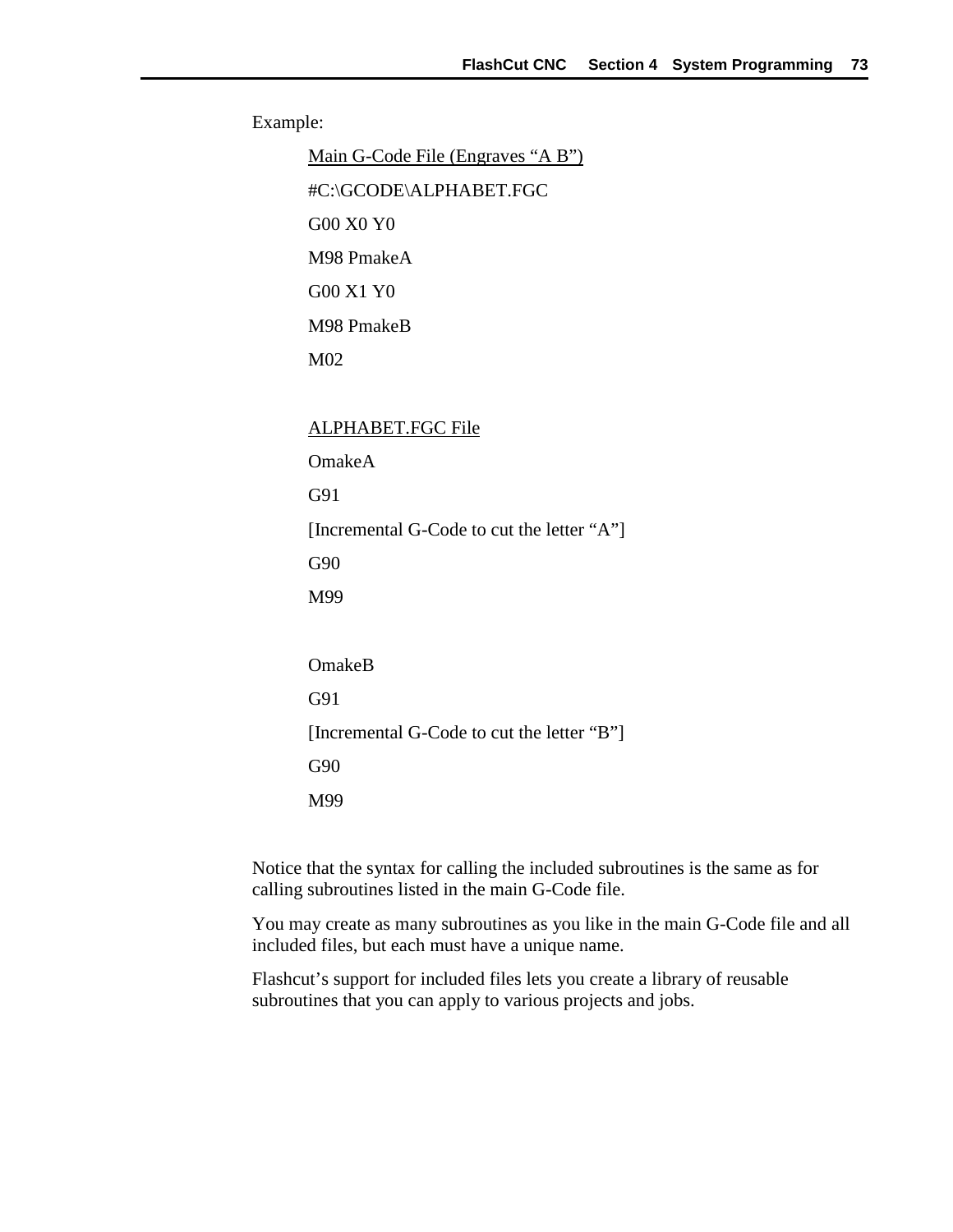#### **M100, M101 Wait for Input Line**

The M100 and M101 commands wait for an input line to reach a desired state as follows:

M100 Wait for normal state

M101 Wait for tripped state

The Signal Generator setting in the System Options dialog box determines the wiring required for these commands as shown below.

| <b>Signal Generator Setting</b>  | 401A (Inputs<br>Normally Closed) | 401 (Inputs)<br>Normally Open) |
|----------------------------------|----------------------------------|--------------------------------|
| <b>M100 Waits For Input Line</b> | Closed                           | Open                           |
| <b>M101 Waits For Input Line</b> | Open                             | Closed                         |

The command syntax is as follows:

M100 Ix

#### M101 Ix

where x is the number of the input line to monitor.

Examples:

| M <sub>100</sub> I <sub>2</sub> | System waits for input line 2 to reach the<br>normal state |
|---------------------------------|------------------------------------------------------------|
| M <sub>101</sub> I <sub>7</sub> | System waits for input line 7 to become<br>tripped         |

You must define the specified input line as "Control" in the Switch Function pulldown menu, in the Input Lines Setup dialog box (see "Input Line Settings" in the Initial Setup section for more details).

FlashCut uses debounce for these commands. For a switch to successfully reach a desired state, it must hold that state continuously for the debounce duration. You can set the M100/M101 Debounce time in the G/M Code Setup dialog box.

The M100 and M101 commands time out once the maximum allowable time has passed and the input line has not reached the desired state. When the commands time out, FlashCut halts processing of the G-Code program and displays a message to the operator. You can set the M100/M101 Timeout duration in the G/M Code Setup dialog box.

A typical use for these commands is detecting completed motion of an auxiliary device, such as an indexer.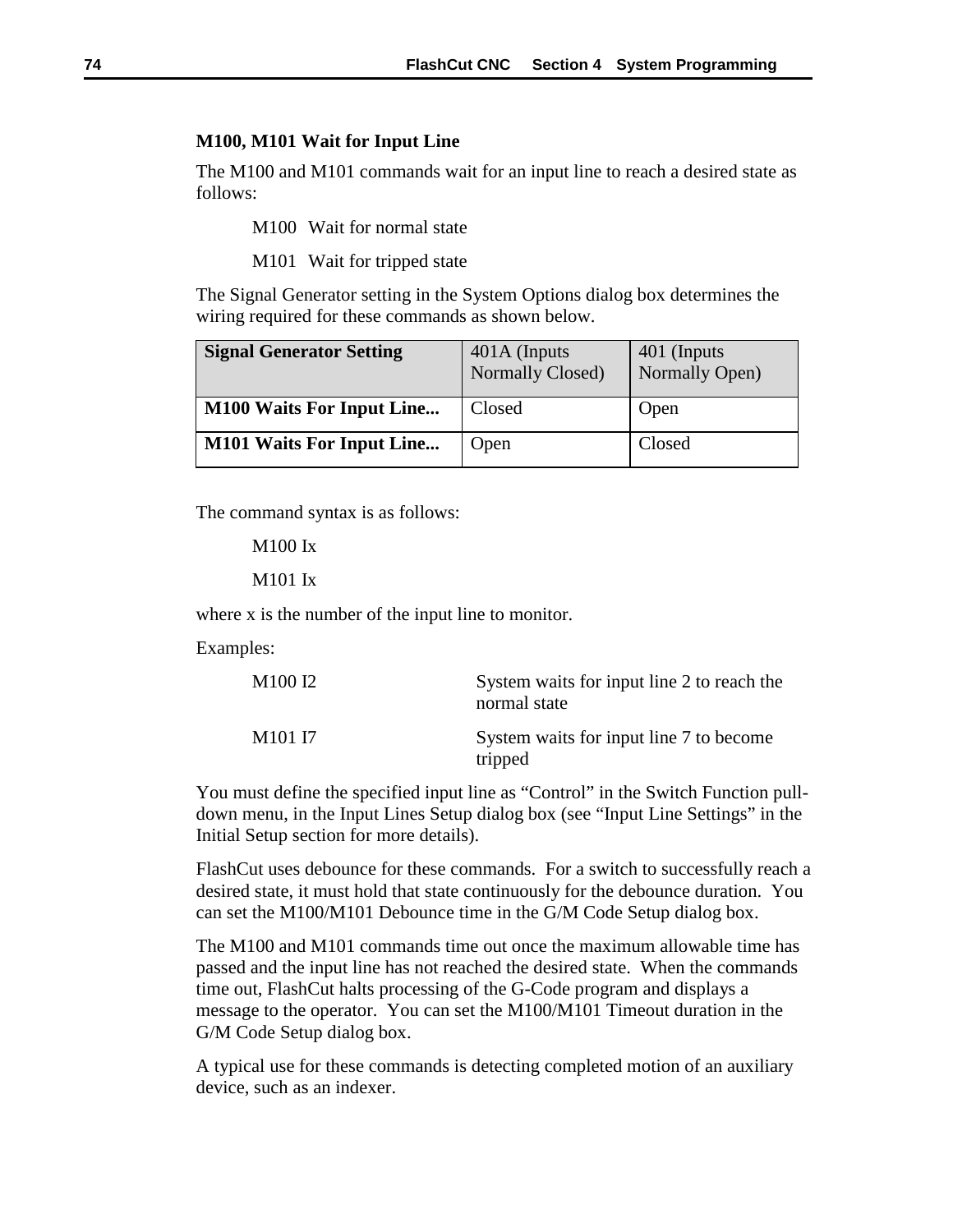#### **M03, M05, M07, M08, M09, MXX Miscellaneous Device Control**

Using the Output Lines Setup dialog box you can define up to 16 M codes to turn on or off different devices through the output lines. M Codes can also be used for digital control of devices by turning on or off a group of output lines to be used as digital input into the control lines of the device. See "Output Lines Settings" in the Initial Setup section for details on how to set up the M codes.

Typical M codes include:

- M03 Spindle On
- M05 Spindle Off
- M07 Mist Coolant On
- M08 Flood Coolant On
- M09 Coolant Off

### **F Feedrate Command**

The F command is used to designate a feedrate. The feedrate set with the F command is modal (stays in effect until another F command occurs).

For all linear moves, specify the feedrate in inches/minute for English units and millimeters/minute for Metric units.

Example:

G01 X4.0 Y3.0 Z1.0 F7.0 Moves the tool to Program coordinates  $X=4.0$ ,  $Y=3.0$ ,  $Z=1.0$  at a feedrate of 7.0 in/min

For any move that includes the A (rotary) axis, specify the feedrate in degrees/minute. Please see the detailed explanation of rotary feedrates under "G01 Linear Interpolated Feedrate Move" above.

### **Program Comments**

You can add comments to your program by enclosing them in parentheses. FlashCut ignores anything enclosed in parentheses as shown below.

Example:

(Move to beginning of the next feature) G00 X1.0 Y3.0 (Ready to move Z axis down) G00 Z-1.5 (Begin next feature) G01 Z-1.6 F8 G01 X3.0 Y7.5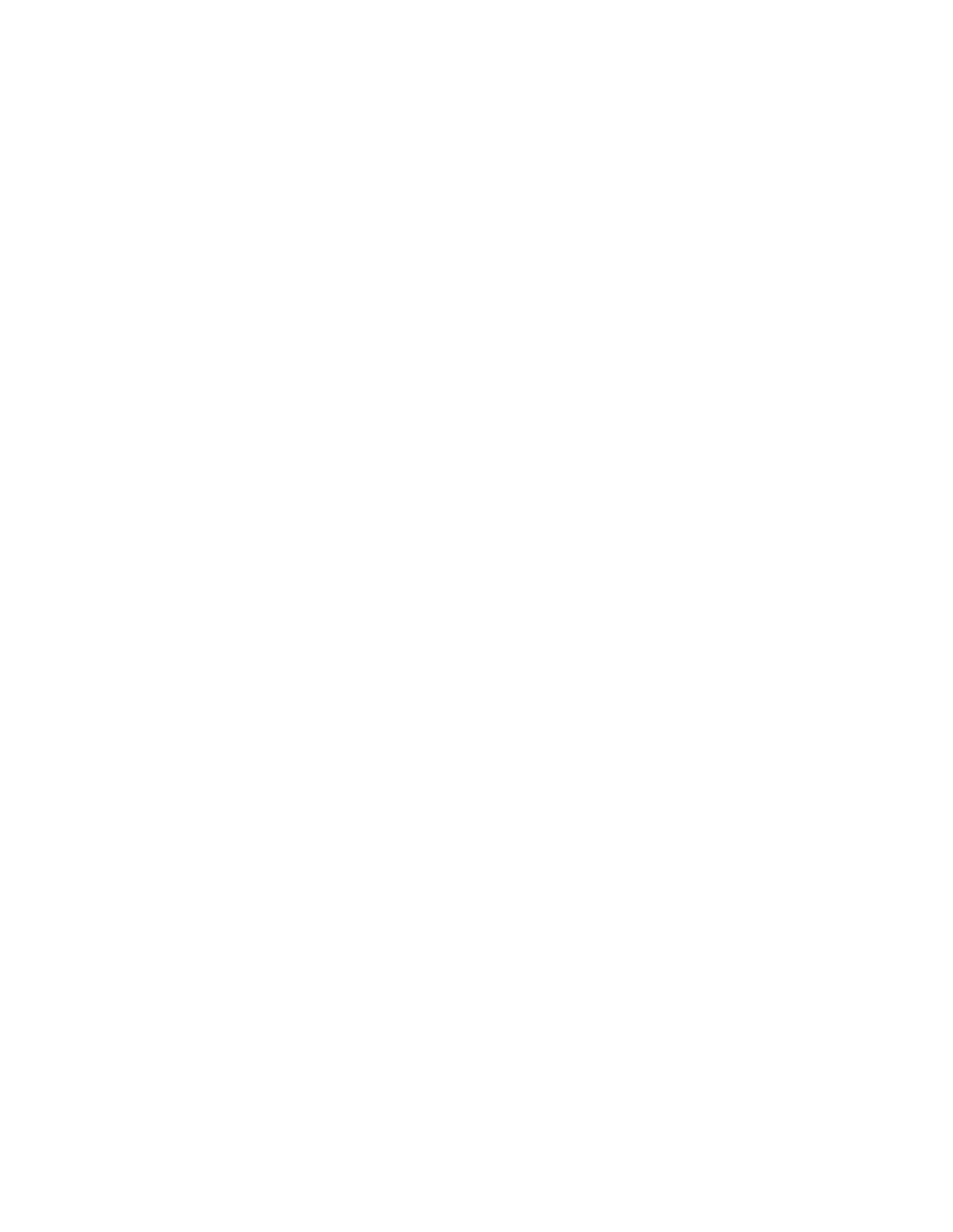# **5. Tutorial Section**

## **Starting FlashCut CNC**

### **Windows 3.1 or 3.11**

To start FlashCut CNC, double-click on the FlashCut CNC icon in the FlashCut CNC Program Group.

A dialog will appear asking you if you want to start with the Signal Generator online or offline. Choose the No, Start Offline button. If you're running the Demo version, choose Continue.

### **Windows 95, 98 or NT**

To start FlashCut CNC, click on the Start button, select Programs, select FlashCut CNC, and then select the FlashCut CNC icon.

A dialog will appear asking you if you want to start with the Signal Generator Online. Choose the No, Start Offline button. If you're running the Demo version, choose Continue.

| elcome                                                                     |  |  |  |  |
|----------------------------------------------------------------------------|--|--|--|--|
| ТM<br><b>FLASHCUT CNC</b>                                                  |  |  |  |  |
| <b>Version 1.41</b>                                                        |  |  |  |  |
| Should FlashCut CNC establish a<br>connection to the Signal Generator now? |  |  |  |  |
| <b>Yes, Start Online</b><br>No, Start Offline                              |  |  |  |  |
| Copyright © 1997-1999 WPI, Inc. All rights reserved.                       |  |  |  |  |

## **Configuring FlashCut CNC**

1. Refer to the [Initial Setup](#page-28-0) section of this manual to properly configure FlashCut and your Signal Generator. If you've already made a setup file, or want to use a predefined setup file do the following: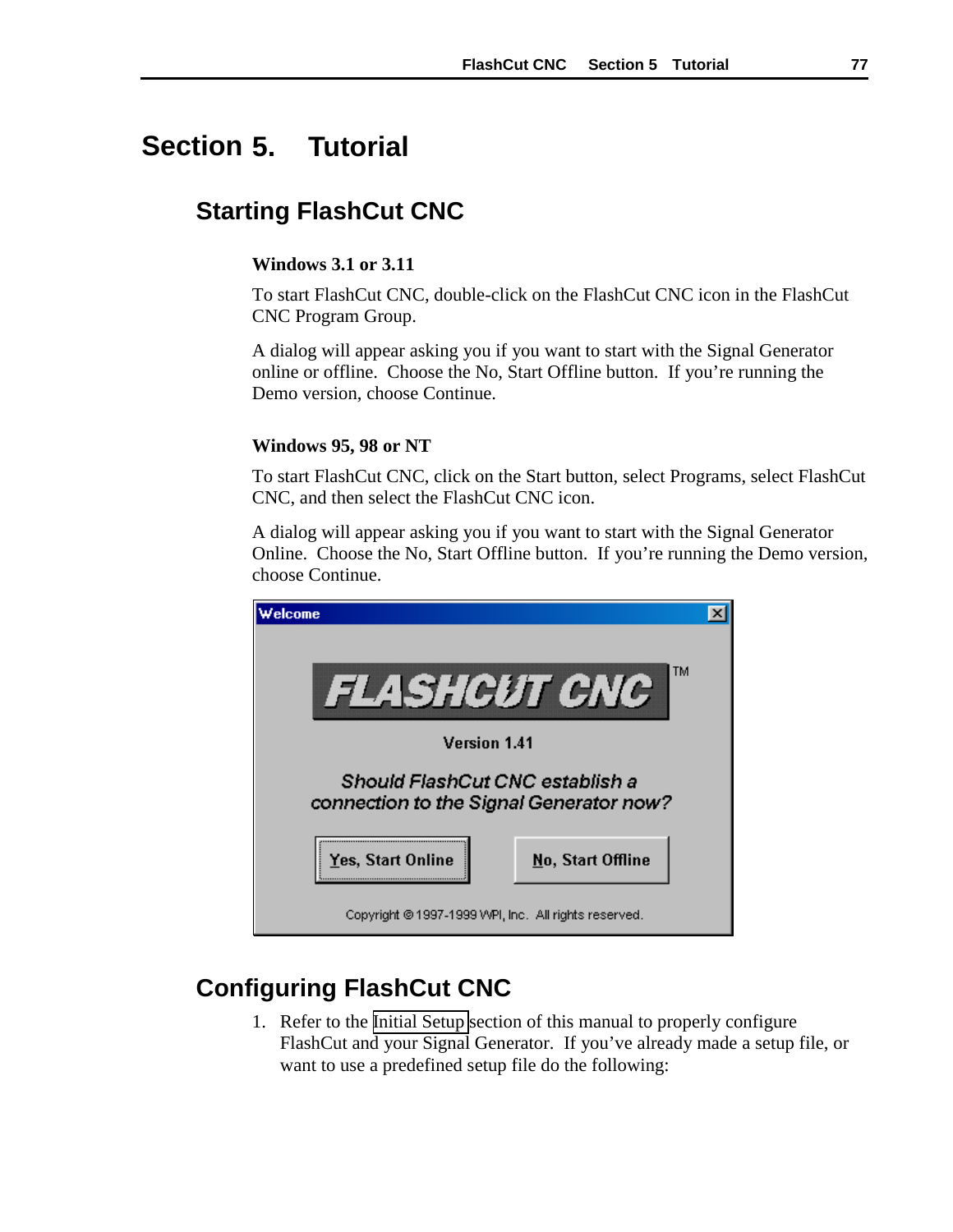2. Choose Open Setup from the File menu.



- 3. Select the drive and directory where the setup file is located, then select the file and choose OK. Some setup files are supplied for various mills and lathes. If a setup file is not available for your machine, select FLASHXXX.STP, where "XXX" is the current software version (e.g. "FLASH141.STP" for version 1.41). You can easily configure the setup parameters in this file for your machine tool. If you're running the Demo version, you can use the default parameters.
- 4. Go through the Setup dialog boxes as described in the [Initial Setup s](#page-28-0)ection.
- 5. Choose All Coordinates from the View menu to make sure all four coordinate systems are displayed.

## **Loading a G-Code File**

1. Choose Open G-Code from the File menu.



2. Go to the directory where FlashCut is installed and double-click on the file TUTOR.FGC.

FlashCut will load TUTOR.FGC and the screen should now look like this: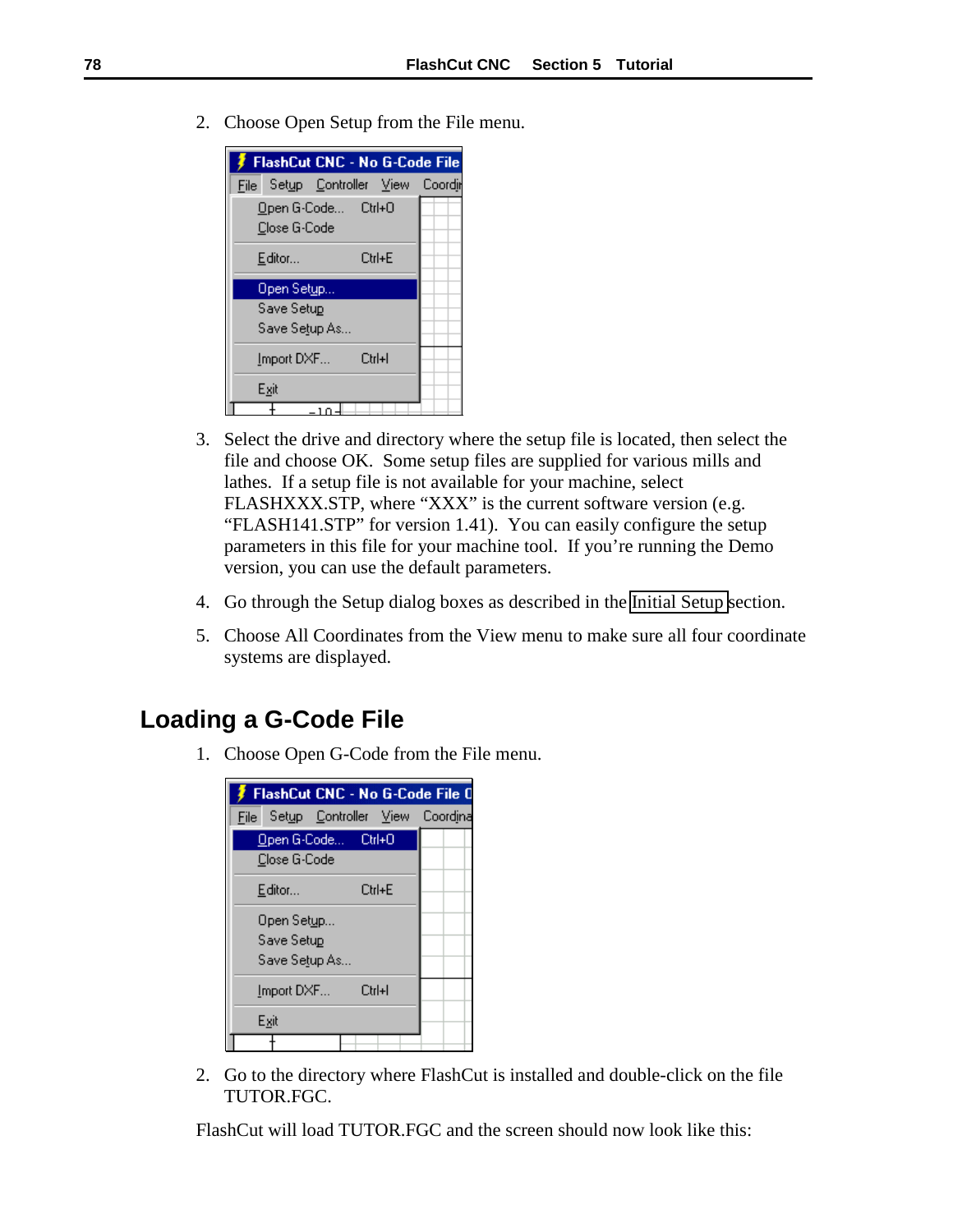

Notice how the G-Code listing appeared in the Program Listing Box and a red outline of the toolpath appeared in the Toolpath View Port.

## **Viewing the Tool Path**

Before examining the toolpath display let's zero the Machine coordinates. To do this:

1. Choose the Zero (0) button to the right of the Machine label in the Tool Position Box. Choose Yes in the confirmation dialog that follows.

The Machine coordinates, previously shown as N/A, will now be zeroed and a light blue box will outline the tool envelope in the Toolpath View Port. Because Scale to Fit is checked in the View menu, you'll only see a portion of the tool envelope boundary, as shown below.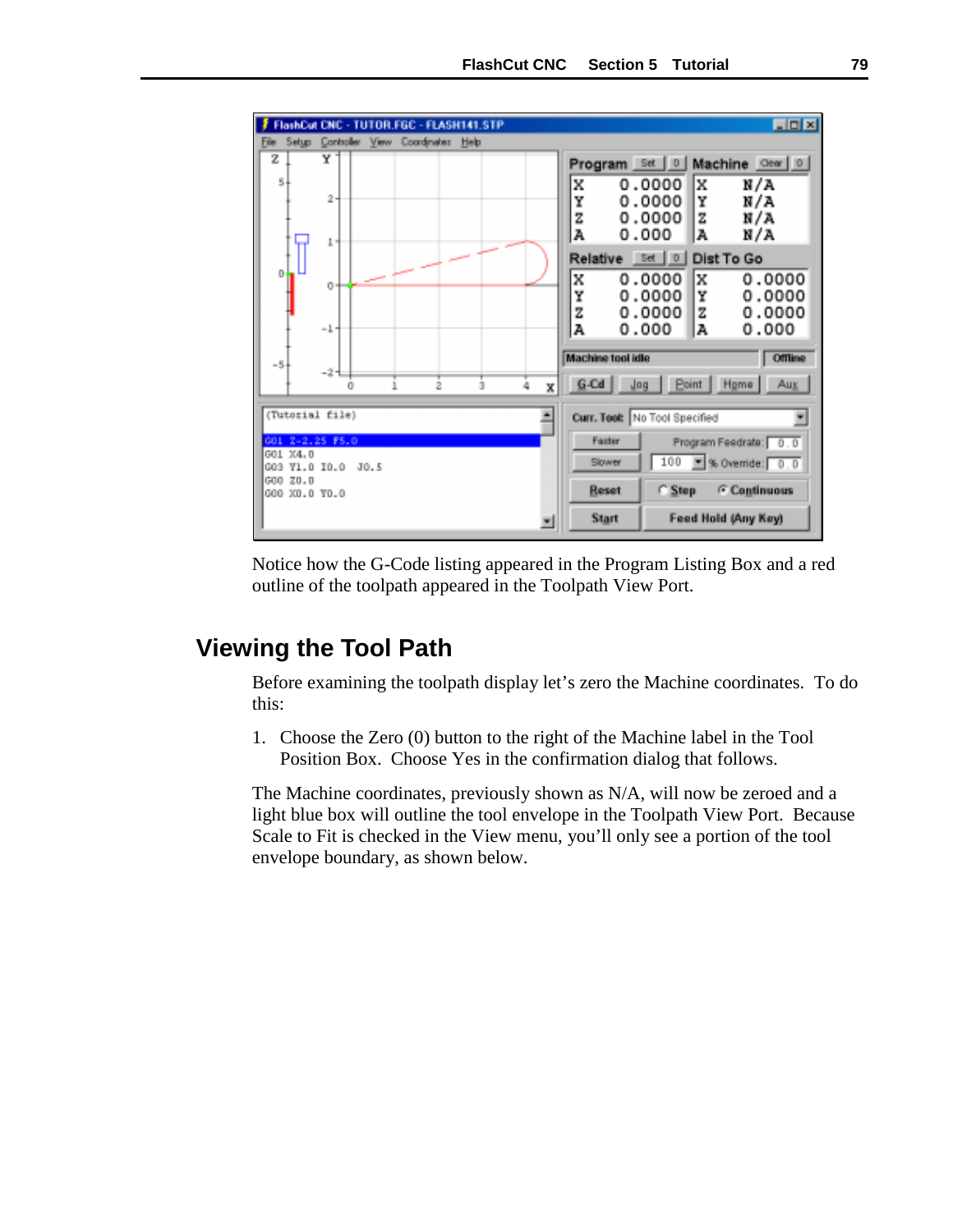

To see the entire machine tool envelope, choose Scale to Fit from the View menu, which removes the checkmark from the Scale to Fit command. The screen will then appear like this:

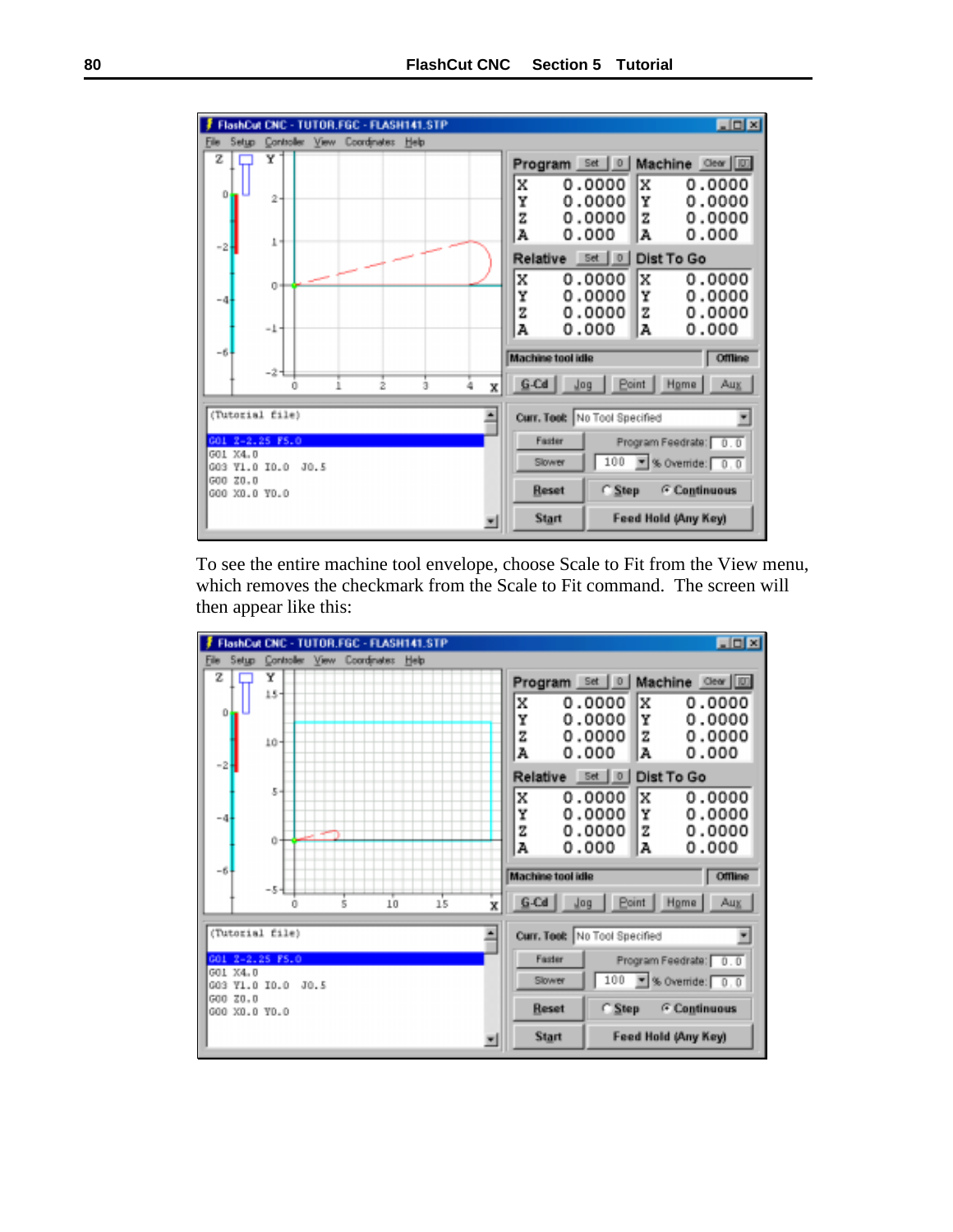Choose Scale to Fit from the View menu again, to see the largest possible image of the toolpath.

Now let's get familiar with the Toolpath View Port. Here are some important features:

Red Lines - Represent the toolpath for the G-Code program.

Green Dot - Represents Program Zero, the origin of any G-Code program.

Light Blue Dot - Represents Machine Zero, also called Home.

Yellow Dot (not shown here) - Represents the current XY position of the machine tool during the cutting operation.

Dark Blue Lines (not shown here) - Represent the portion of the toolpath already cut.

Dotted Lines - Represent a rapid move.

Solid Lines - Represent a feedrate move.

Blue Tool Icon - Represents the current Z axis position (bottom of icon).

Light Blue Lines - Represent the borders of the machine tool envelope.

## **Animating the G-Code File**

Now we're ready to animate and verify the toolpath on the screen.

- 1. Choose the Zero (0) button next to the Program label, then choose OK in the confirmation dialog box that follows. FlashCut sets all four Program coordinates to 0. This simulates the tool being in the correct position before the G-Code program begins.
- 2. Choose the G-Cd button in the Control Selection Box to make sure the G-Code Control Panel is displayed.
- 3. Select the Step radio button so FlashCut will execute the G-Code program one line at a time.
- 4. Choose the Start button and watch the blue tool move down the Z axis scale. Notice that FlashCut has highlighted the next line in the Program Listing Box, indicating it has fully executed the first line.
- 5. Choose the Start button again. Notice the yellow dot, which represents the current position of the tool, and the solid blue line, which represents the cutting move just executed.
- 6. Select the Continuous radio button, then choose the Start button again. The yellow dot quickly moves along the toolpath to completion, and the path is traced in blue as it's cut. At the end of the G-Code program, the computer will beep, indicating the file was successfully processed.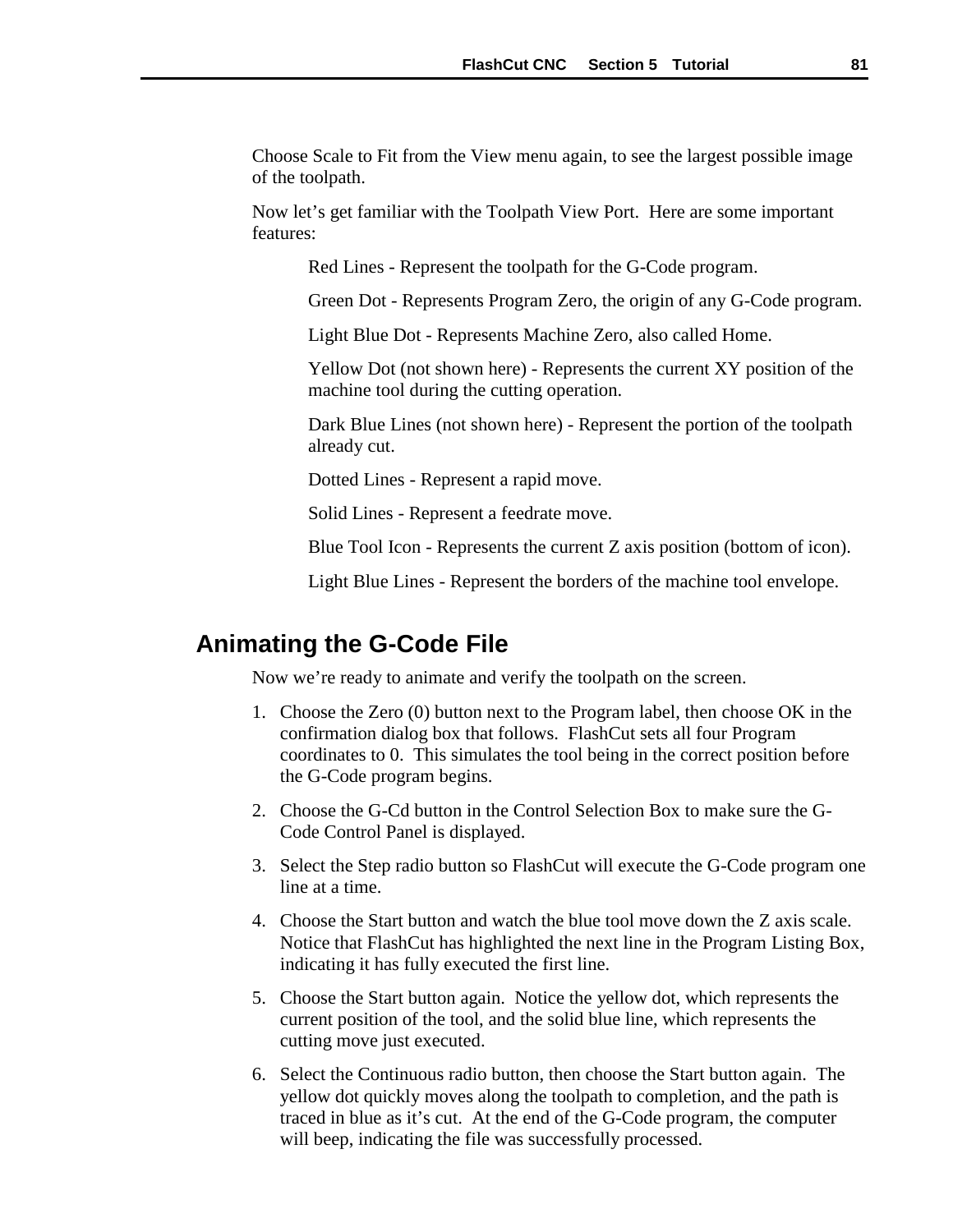## **Editing a G-Code File**

Now let's get familiar with using the FlashCut editor.

1. Choose Editor from the File menu. The editor dialog box will appear.

| <b>Fedit TUTOR FGC</b><br>$\boldsymbol{\mathsf{x}}$ |
|-----------------------------------------------------|
| Eile                                                |
| (Tutorial file)                                     |
| GO1 Z-2.25 F5.0                                     |
| GO1 X4.0                                            |
| GO3 Y1.O IO.O JO.5                                  |
| GOO ZO.O                                            |
| GOO XO.O YO.O                                       |
|                                                     |
|                                                     |
|                                                     |
|                                                     |
|                                                     |
|                                                     |
|                                                     |
|                                                     |
|                                                     |
|                                                     |
|                                                     |
|                                                     |
|                                                     |
| Update Tool Path<br>Exit                            |
|                                                     |

- 2. First, let's reduce the cutting depth from 2.25" to 0.25". With your mouse or your arrow keys, move the cursor to the first line of G-Code that reads: G01 Z-2.25 F5.0. Change it to read: G01 Z-0.25 F5.0. Then choose Update Tool Path at the bottom of the editor dialog box. Notice how the red line along the Z Scale, which shows the total length of Z travel, shrinks down to 0.25" long.
- 3. Now, let's change the diameter of the arc we're cutting. Move the cursor to the line of G-Code that reads: G03 Y1.0 I0.0 J0.5. Change it to read: G03 Y2.0 I0.0 J1.0.
- 4. To save your changes:
	- 1. Choose Save G-Code As from the editor's File menu.
	- 2. Choose the drive you want from the Drives pull-down menu.
	- 3. Click on the folder you want in the Folder box.
	- 4. Type "TUTOR2.FGC" in the File name box.
	- 5. Choose OK.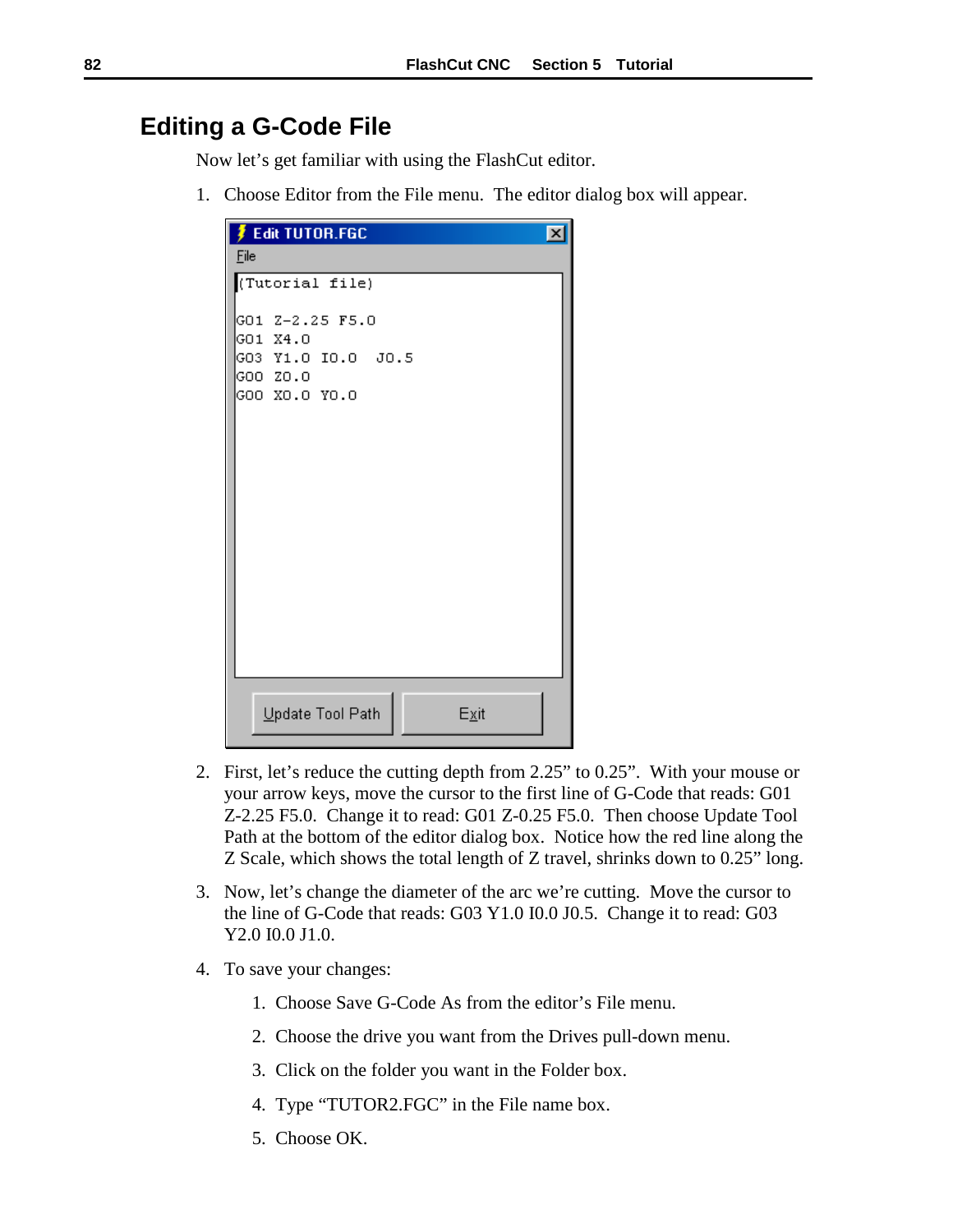5. To close the editor, choose Exit.

## **Going Online**

Now you're ready to have FlashCut establish communications with the Signal Generator. This will put FlashCut into Online mode. Note that when the Signal Generator is online, all moves will be performed by the machine tool. If you're running the Demo version of FlashCut or do not have the means to go online at this time, ignore this section and continue with "Using the Jog Controls" below.

- 1. Make sure that Signal Generator is securely connected via serial cable to the correct serial port, as described in the [Initial Setup](#page-28-0) section of this manual.
- 2. Turn on the Signal Generator.
- 3. Choose Online from the Controller menu.



4. After a short wait, FlashCut will display the Safety First message. Please read the message carefully. If you agree with the safety guidelines, click Agree.

## **Using the Jog Controls**

The jog controls let you manually position the tool anywhere within the machine tool envelope.

- 1. Choose the Jog button in the Control Selection Box. FlashCut displays the Jog Control Panel.
- 2. Select the Slow radio button. The machine tool will move at the Slow Jog Rate defined in the Feedrate/Ramping Setup dialog box. If you are offline and/or running the Demo software, the jog rate on the screen will be very fast (determined by the speed of your computer).
- 3. Check the machine tool to make sure there's enough room to move the tool in the Z+ direction. If there is enough room, click down, hold and then release the Z+ Axis Jog button. Notice how the tool moved up and the Z Program and Relative coordinates changed. Also notice how the machine moved until you released the button. If the tool went down instead of up, change the Motor Polarity for the Z axis in the Motor Signal Setup dialog box. Note that if Machine coordinates are properly set, FlashCut will not let you move beyond the machine tool envelope. Also note that you can jog the machine using the keyboard. The controls are mapped as follows: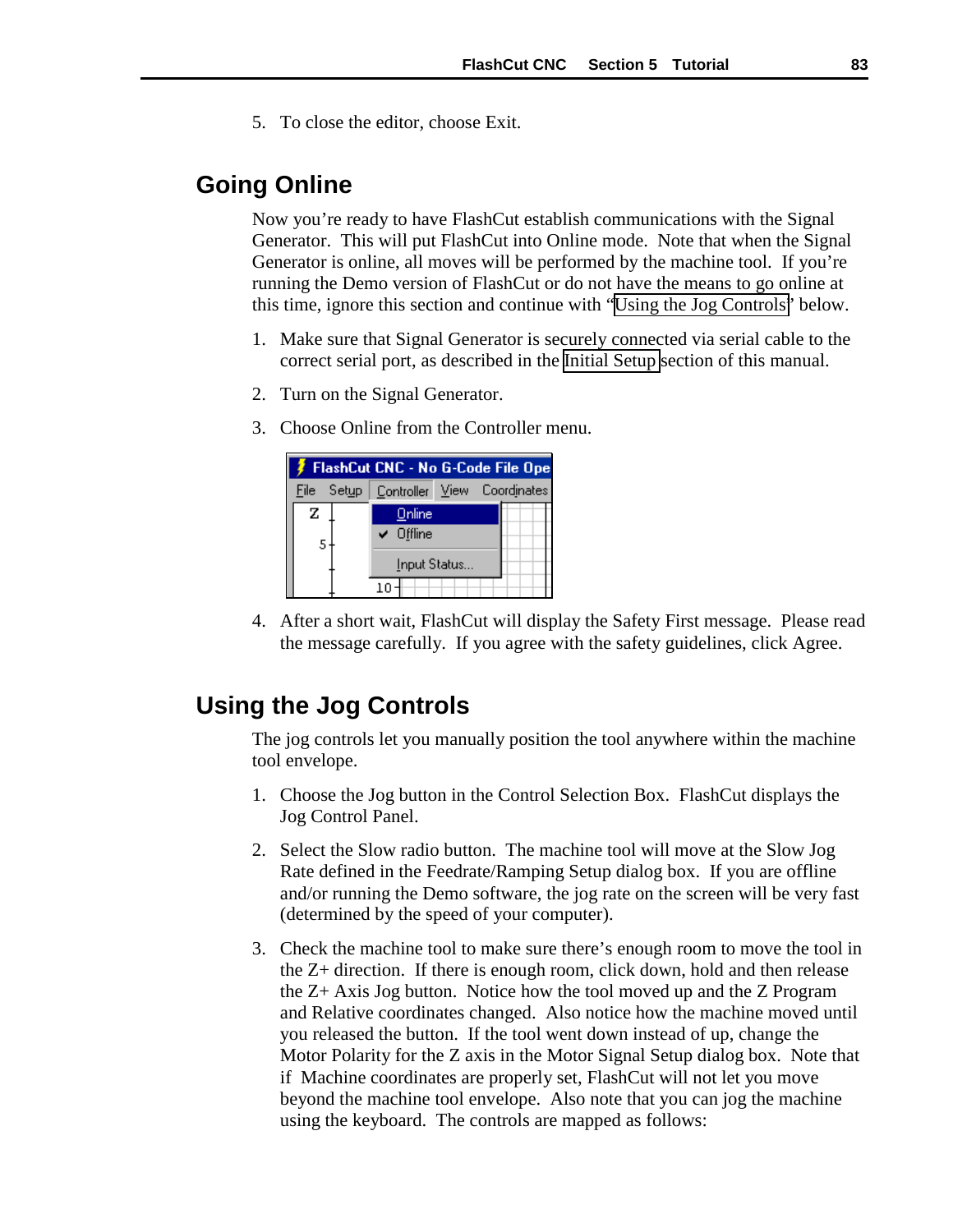- $X_+$  Ctrl + Right Arrow Key
- X- Ctrl + Left Arrow Key
- $Y_+$  Ctrl + Up Arrow Key
- Y- Ctrl + Down Arrow Key
- $Z+$  Ctrl + Page Up Key
- $Z$  Ctrl + Page Down Key
- $A+$  Ctrl + Plus (+) Key
- A-  $Ctrl + Minus (-) Key$
- 4. Try jogging in all directions on all axes, making sure you have enough room in the direction of travel before you choose each Axis Jog button.
- 5. Now select the Fast radio button and repeat the same exercise. The tool will move at the Fast Jog Rate defined in the Feedrate/Ramping Setup dialog box.
- 6. Position the tool so there is at least 1" of room in the positive Z direction.
- 7. Now let's set the current position as Program coordinates  $X=0$ ,  $Y=0$ ,  $Z=1$ . First, choose the Set button next to the Program label in the Tool Position Box. Then choose the Zero X and Zero Y buttons. Finally, enter 1.0000 in the Z text box. Choose OK to exit the dialog.
- 8. Now let's use the Axis Jog buttons to move the tool up exactly 1.0000". It's convenient to use three jog rates to do this: Fast, Slow and Single Step.
- 9. While the jog rate is still set to Fast, move the tool up until the Z axis Program coordinate is close to 2".
- 10. Now change the jog rate to Slow and do the same to get even closer to 2".
- 11. Finally, change the jog rate to Single Step. FlashCut will move the tool exactly one step each time you choose one of the Axis Jog buttons. Repeatedly choose either the  $+Z$  or  $-Z$  Axis Jog button until the tool is exactly at Program coordinate 2.0000 on the Z axis. Depending on the tool positioning resolution of your machine tool, you might not be able to reach 2.0000 exactly.
- 12. Now use the same process to move the tool exactly 0.5000 inches in the +X direction and  $0.2500$  inches in the  $+Y$  direction. The Program coordinates should now read:
	- X: 0.5000 Y: 0.2500 Z: 2.0000

## **Setting Machine Zero**

You can set Machine zero two ways: by jogging the tool to the corner of the machine tool envelope, or using the Seek Home button on the Home Control Panel. In this tutorial we will jog to a point and define it as Machine Zero.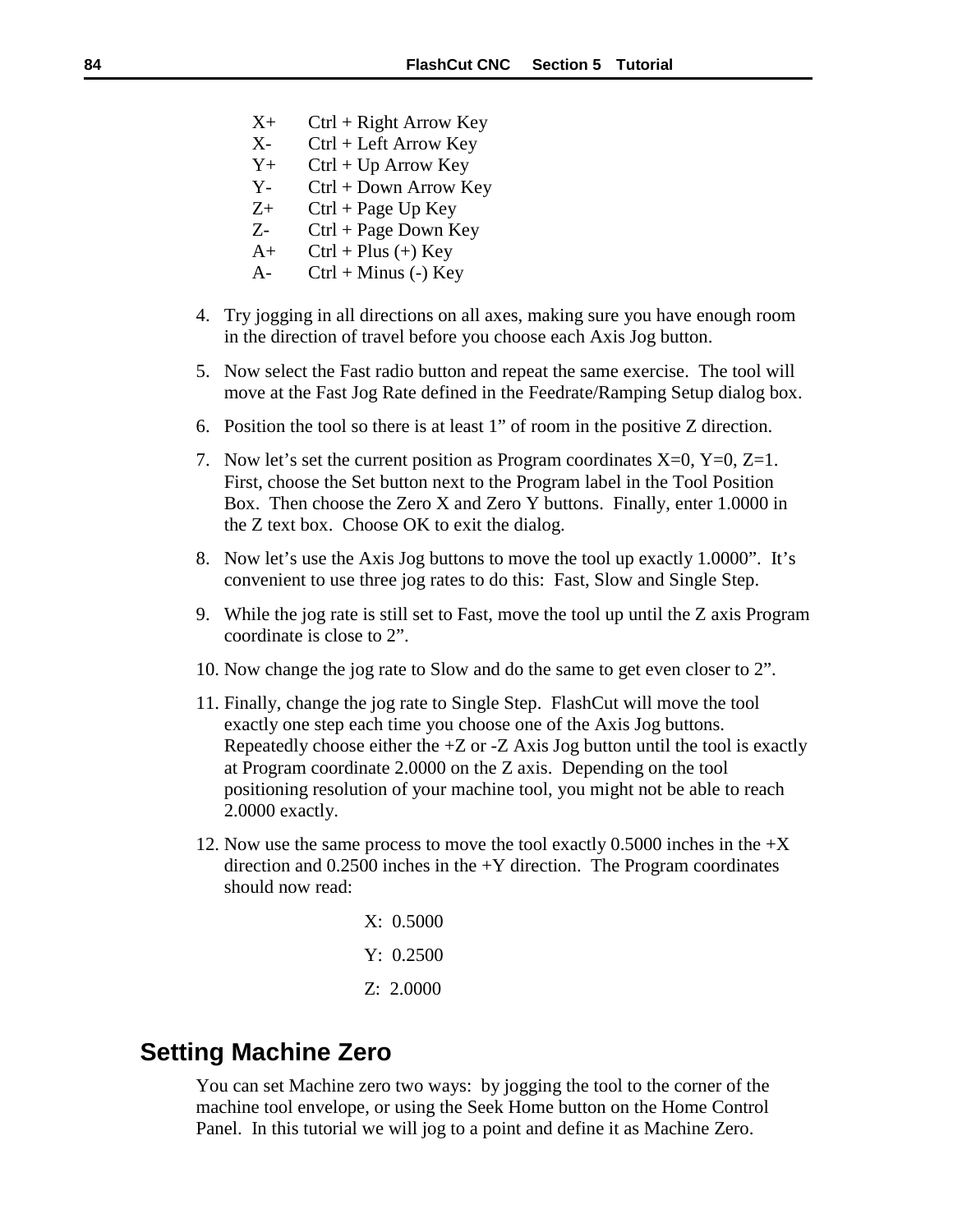- 1. Choose the Clear button next to the Machine coordinate label in the Tool Position Box. This will clear the Machine coordinates and remove the light blue machine tool envelope boundary.
- 2. Choose the Jog button in the Control Selection Box.
- 3. Jog the tool to 1/10" from the top of the Z axis.
- 4. Jog the table in the X- direction to about 1/10" from the end of travel.
- 5. Jog the table in the Y- direction to about 1/10" from the end of travel.
- 6. Choose the Zero (0) button to the right of the Machine coordinate label. Then choose OK in the confirmation dialog box that follows.

## **Using the Point Move**

The Point Control Panel provides an easier way to move the tool to an exact position.

- 1. Choose the Point button in the Control Selection Box.
- 2. Select Any Point in the Point list.
- 3. Select Machine from the coordinate system pull-down menu.
- 4. Fill in the X, Y and Z text boxes to read 1, 2, and -1.
- 5. Enter "4" in the Linear Feedrate text box. Now everything is ready to move to Machine coordinates 1, 2, -1 at a feedrate of 4 inches/minute.



- 6. Choose the Move button. Notice how the machine first performed 2-Axis linear interpolation for the X and Y axis, then moved the Z axis down. This sequence of movement, unique to the Point mode and G28/G29 commands, helps to avoid tool crashes.
- 7. Select Machine Zero in the Point list.
- 8. Select Rapid from the Rate Mode pull-down menu. Everything is set to move the tool to Machine coordinate 0, 0, 0 as quickly as possible.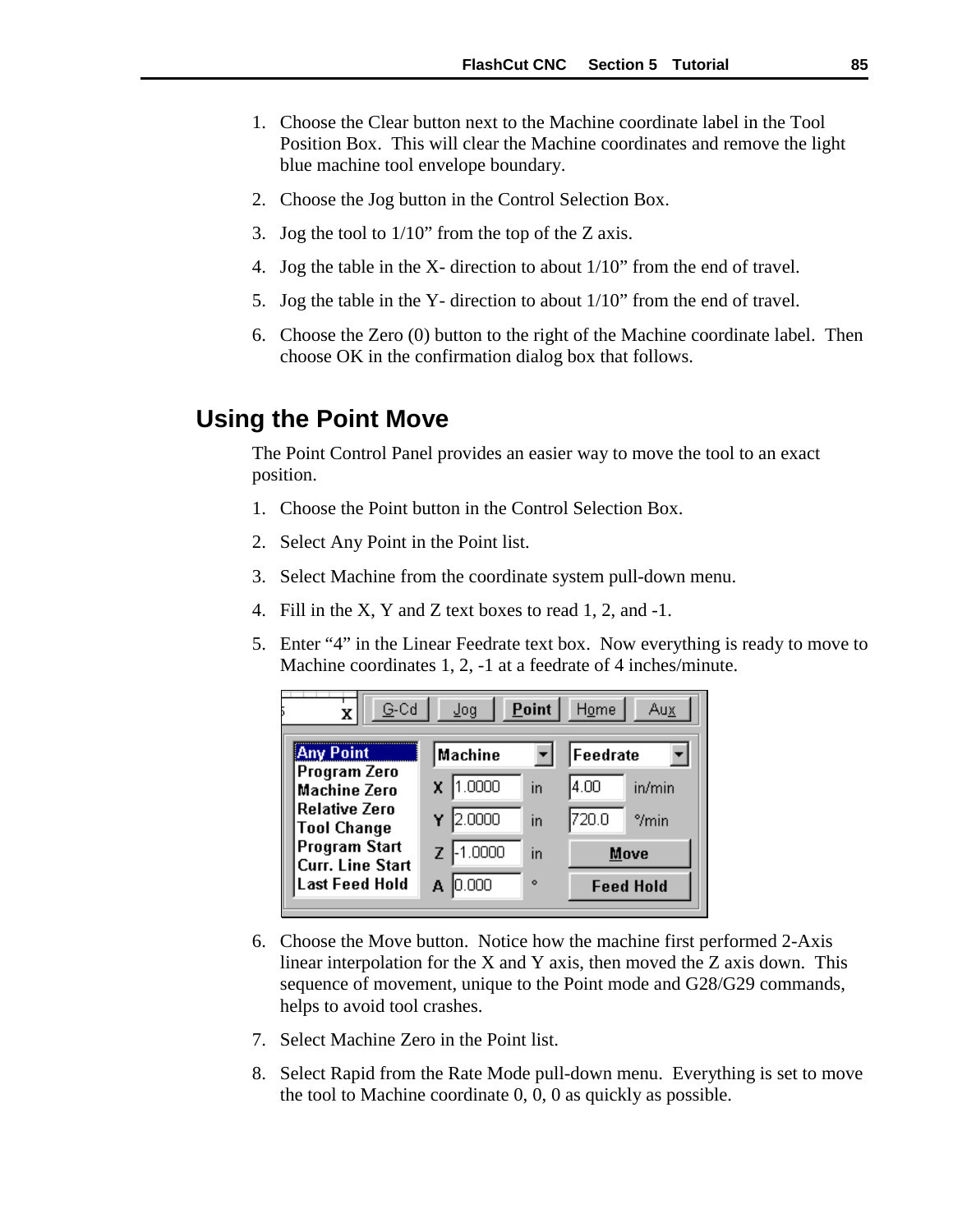<span id="page-89-0"></span>

| $G$ -Cd<br>X                                    | Jog     | Point | Home             | <u>Aux</u> |
|-------------------------------------------------|---------|-------|------------------|------------|
| Any Point                                       | Machine |       | Rapid            |            |
| Program Zero<br><b>Machine Zero</b>             | 0.0000  | in    | 4.00             | in/min     |
| <b>Relative Zero</b><br><b>Tool Change</b>      | 0.0000  | in    | 720.0            | $9/min$    |
| <b>Program Start</b><br><b>Curr. Line Start</b> | 0.0000  | in    | Move             |            |
| <b>Last Feed Hold</b>                           | 000     | ۰     | <b>Feed Hold</b> |            |

9. Choose the Move button. Notice how the machine first moved the Z axis up and then performed 2-axis linear interpolation on the X and Y axes.

## **Setting Program Zero on the Machine Tool**

Program Zero is the origin to which all Program coordinates in the G-Code file are referenced. Before we cut a part, Program Zero must be set correctly relative to the workpiece. For this tutorial we will cut a file called FLASHBLT.FGC.

1. Choose Open G-Code from the File menu and select FLASHBLT.FGC, then choose OK. The screen appears like this:



2. Make sure there is enough room on all axes of the machine to run this G-Code file from the Program Zero point. By observing the toolpath displayed in the Toolpath View Port, you'll see the FLASHBLT.FGC program needs +2.125 inches on the X axis,  $+1.625$  inches on the Y axis,  $+0.5$  and  $-0.05$  inches on the Z axis.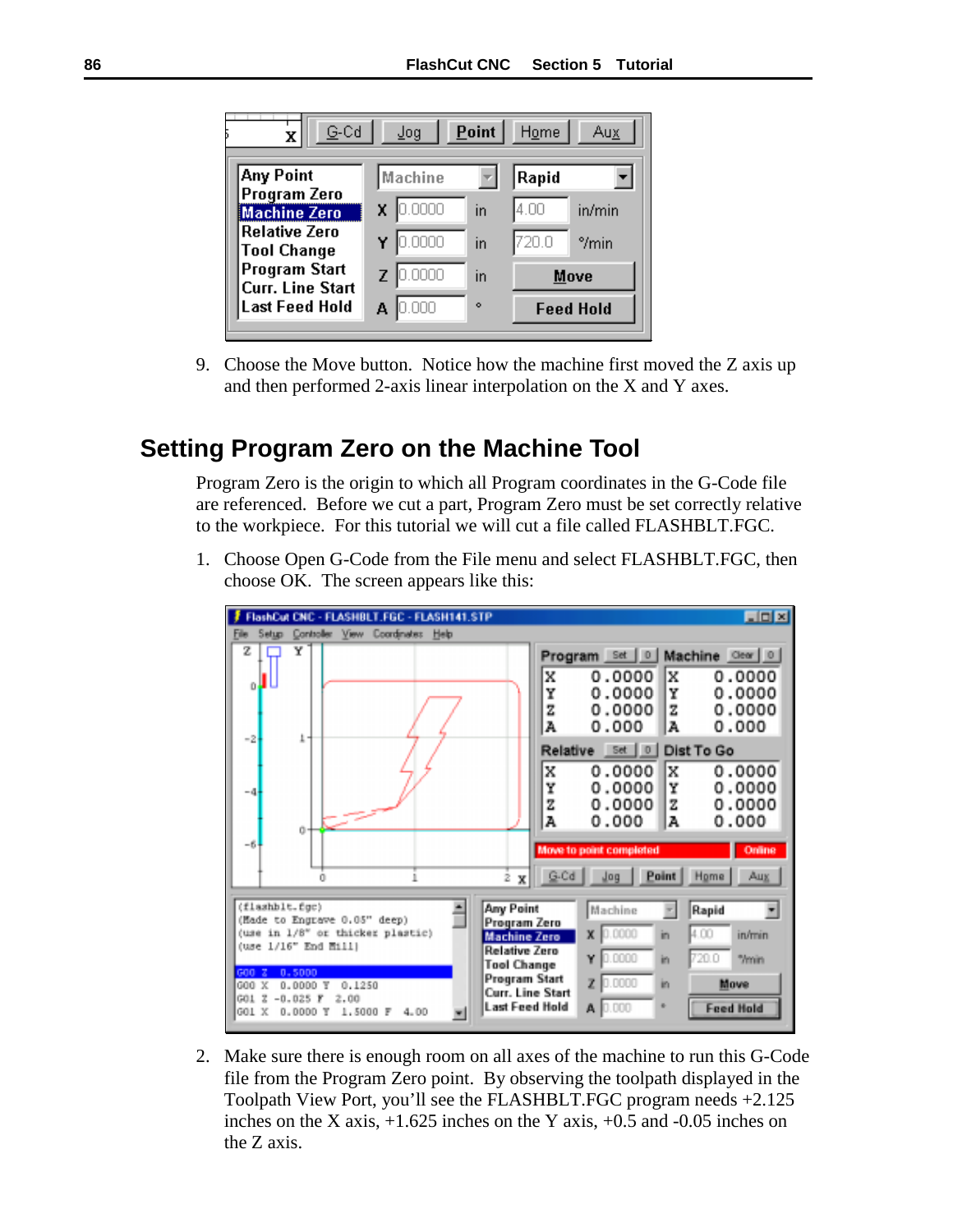- 3. Fixture a sheet of 1/8" or thicker plastic or aluminum at least 2" wide and 4" long onto the XY table of the machine tool. Be sure that all clamps and fixtures are well out of the way of the tool during all parts of the program. This program works best with a 1/16" endmill.
- 4. Jog the tool to the -X, -Y corner of the workpiece using the Jog Control Panel. Then carefully jog the tool down in the Z axis until it just barely touches the top of the workpiece.
- 5. To define this point as Program Zero, choose the Zero (0) button next to the Program label, then choose OK in the dialog that immediately follows.
- 6. Using either the Jog or Point Control Panel, raise the Z axis exactly 1.0" and define this point as Program Zero. Note that this point is exactly 1" above where it needs to be to actually cut the workpiece. The machine is now ready to do a dry run without cutting the workpiece.

### **Testing the Program on the Machine Tool**

It is always a good idea to do a dry run of the G-Code file both in offline and online modes before cutting a part. This lets you check for G-Code programming errors, spot interferences with fixtures, and so on.

Choose the G-Cd button in the Control Selection Box.

- 1. Choose the Reset button to make sure the G-Code program is reset. Choose OK in the dialog that follows.
- 2. Take the Signal Generator offline by choosing Offline from the Controller menu.
- 3. Go into step mode by choosing the Step radio button.
- 4. Repeatedly choose the Start button, watching the screen to make sure the tool behaves properly.
- 5. Once you are satisfied the program will behave properly, re-establish communications with the Signal Generator by choosing Online from the Controller menu. A dialog will ask you if you want to revert to the coordinates used before going offline. Choose Yes.
- 6. Choose the Step radio button.
- 7. Choose the Start button. The machine should move the X and Y axes, then stop.
- 8. Step through the entire program by choosing the Start button for every line of G-Code. If at any time you need to stop the tool, choose the Feed Hold button or hit any key on your keyboard. If you stop the tool in the middle of the program, you can start exactly where you left off by choosing the Start button. You may want to try this for practice.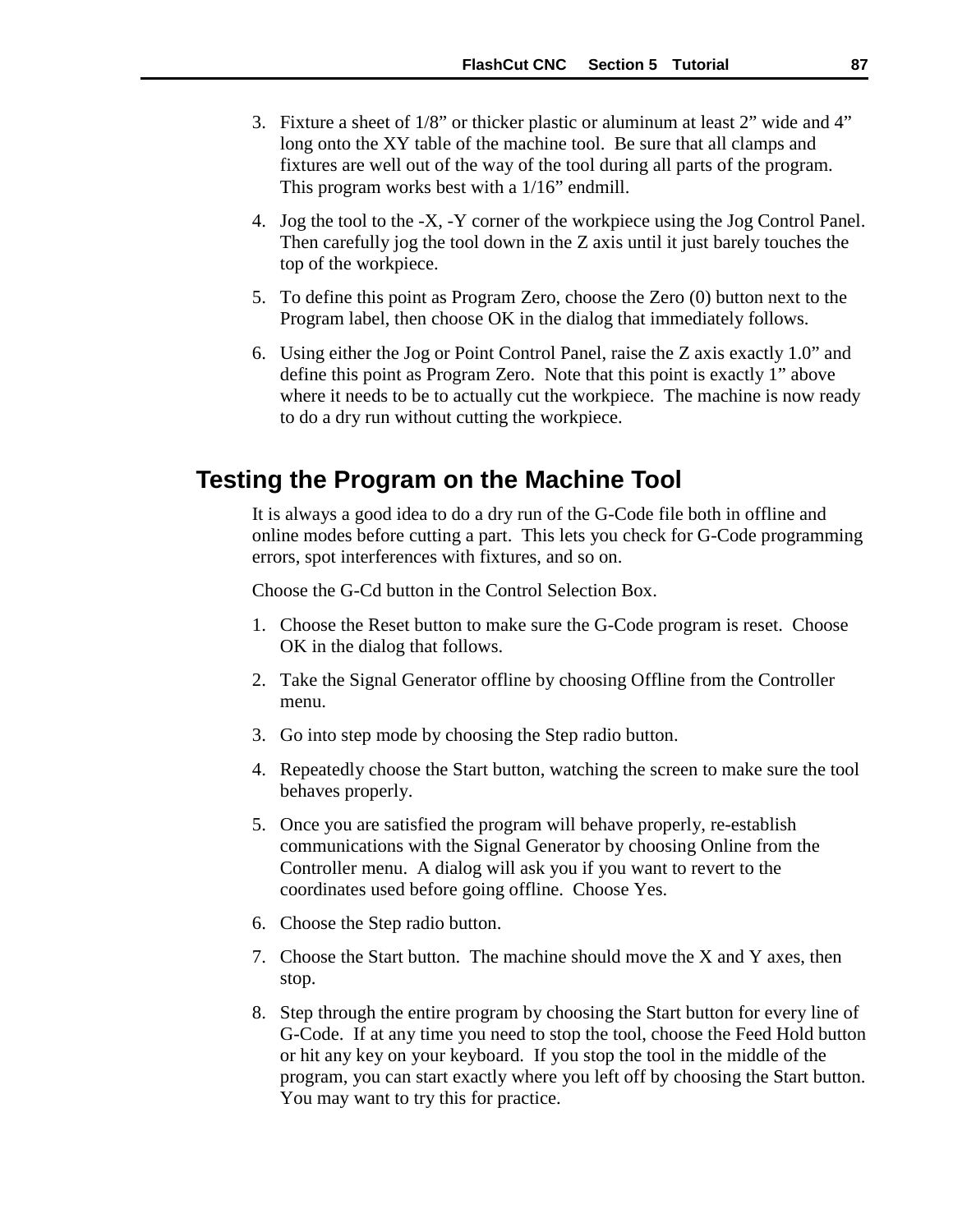## **Cutting the Part**

Assuming everything was fine in the previous step, we're ready to cut a part.

- 1. Check to make sure the Program coordinates are at 0,0,0. If not, go through the "[Setting Program Zero on the Machine Tool"](#page-89-0) section above.
- 2. Go into jog mode and **carefully** move the tool down in the Z- direction to the part surface. This should be at the program coordinate 0,0,-1.
- 3. Set this point as Program Zero by choosing the Zero (0) button next to the Program label and choosing Yes in the dialog that follows.
- 4. Now jog the tool 0.5" **UP** (in the Z+ direction). This places the tool in the correct starting position to begin cutting the workpiece.
- 5. Choose the G-Cd button in the Control Selection Box.
- 6. Choose the Continuous radio button.
- 7. Turn the machine tool spindle on and make sure everything is ready on the machine tool.
- 8. Choose the Start button and the machine tool will begin to cut out your first part. **Always be on alert to choose the Feed Hold button or hit any key in case of emergency.**
- 9. Congratulations! You've successfully cut your first part using FlashCut.

## **Exiting the Program**

To exit FlashCut CNC, choose Exit from the File menu. This terminates communications with the Signal Generator and returns you back to Windows.

## **Turning off the Electronics**

**Always turn off the Signal Generator and Motor Driver when they are not in use.**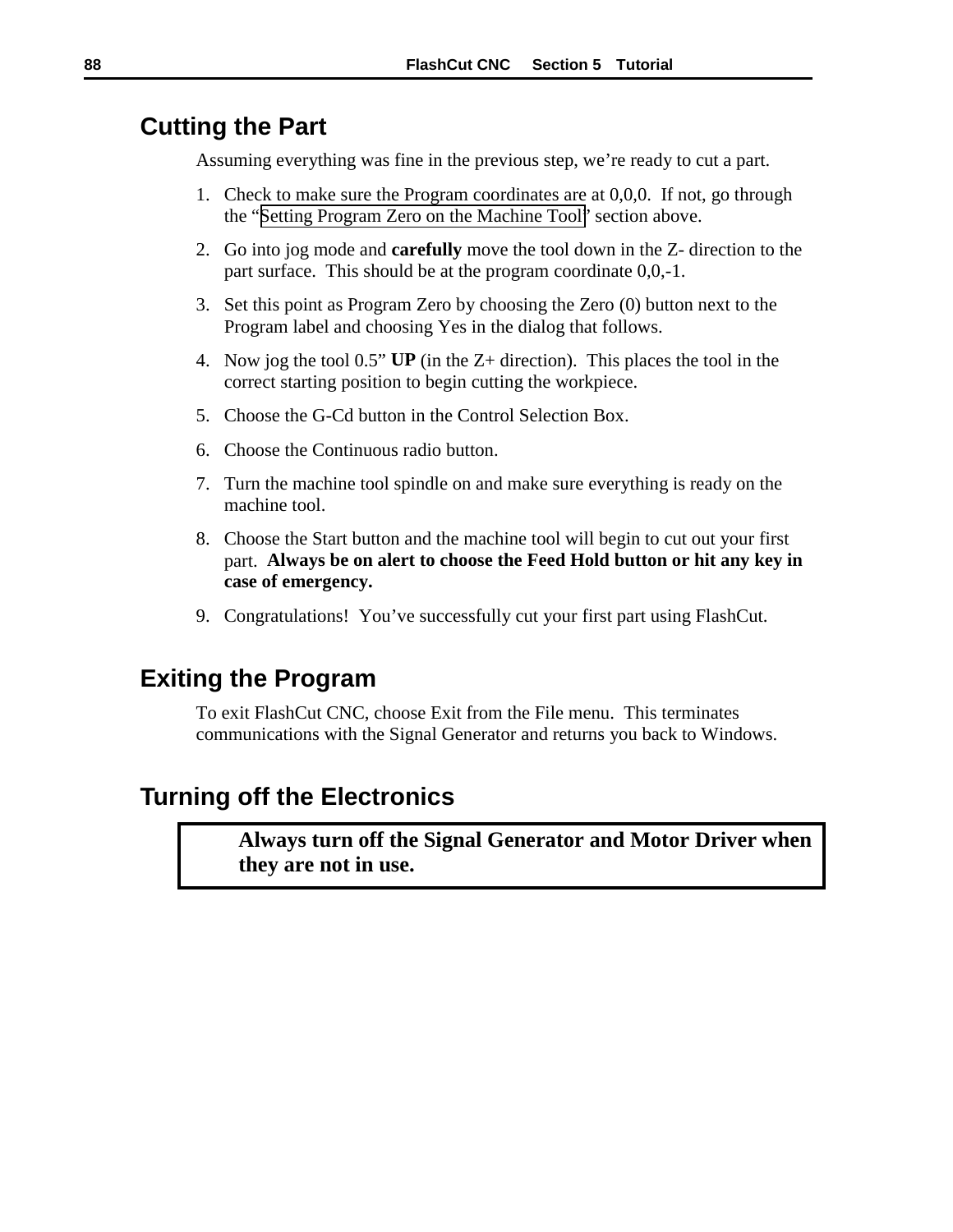#### **6. Glossary Section**

- **Backlash** The amount of motor movement that occurs without table movement when changing directions on an axis. A typical source for backlash is play between the screw and nut in the drive system.
- **Baud Rate -** The speed at which FlashCut communicates across the serial port with the Signal Generator. It's measured in bits per second and is typically set at 38,400.
- **Buffer Time** The Buffer Time is used to prevent system events from affecting motor movement. The larger the Buffer Time, the less effect system events have on motor movement. The smaller the Buffer Time, the more responsive the machine tool is to mouse clicks.
- **CNC Setup Parameters** FlashCut CNC settings that define a machine tool and it's operating limits. All setup parameters are found in dialog boxes available from the Setup menu. The coordinate display mode and the scale to fit setting are also saved in the setup file.
- **Command Buttons** Buttons that perform a task when chosen.
- **Continuous Contouring** A high performance operating mode that lets FlashCut run Gcode files smoother and faster. Smooth transitions from one G-code line to the next allow high speed machining of complex 2D profiles and 3D surfaces. Also called "Look-Ahead" and "Constant Contouring."
- **DXF** Document eXchange Format. Defined by AutoDesk Inc. as a way to exchange design data between CAD, CAM and CAE programs.
- **Feedrate** The linear speed of the cutting tool relative to the workpiece. Defined in G-Code by the F parameter in inches/minute, millimeters/minute or degrees/minute.
- **Full-Step** Step mode where one step from the Signal Generator corresponds to one full step of a stepper motor.
- **G-Code** Standard programming language used to control CNC machines.
- **G-Code Program** Program used to control the movement of the machine tool. G-Code is an industry-standard machine tool programming language.
- **Gear Ratio** The ratio of motor revolutions to drive screw revolutions due to gears, pulleys or other devices.
- **Half-Step** Step mode where two steps from the Signal Generator correspond to one full step of a stepper motor.
- **Included File**  G-Code file containing subroutines that can be called from a main G-Code file. The included file must be listed at the top of the main G-Code file.
- **Jog** Method of manually controlling each axis of the machine tool.
- **Limit Switches**  Switches placed at the travel limits of each axis. When the machine tool travels too far in either direction of any axis, a limit switch is tripped. The control system then stops the machine to prevent damage.
- **Machine Coordinates** The XYZA position of the tool relative to Machine Zero.

**Machine Origin** - Same as Machine Zero.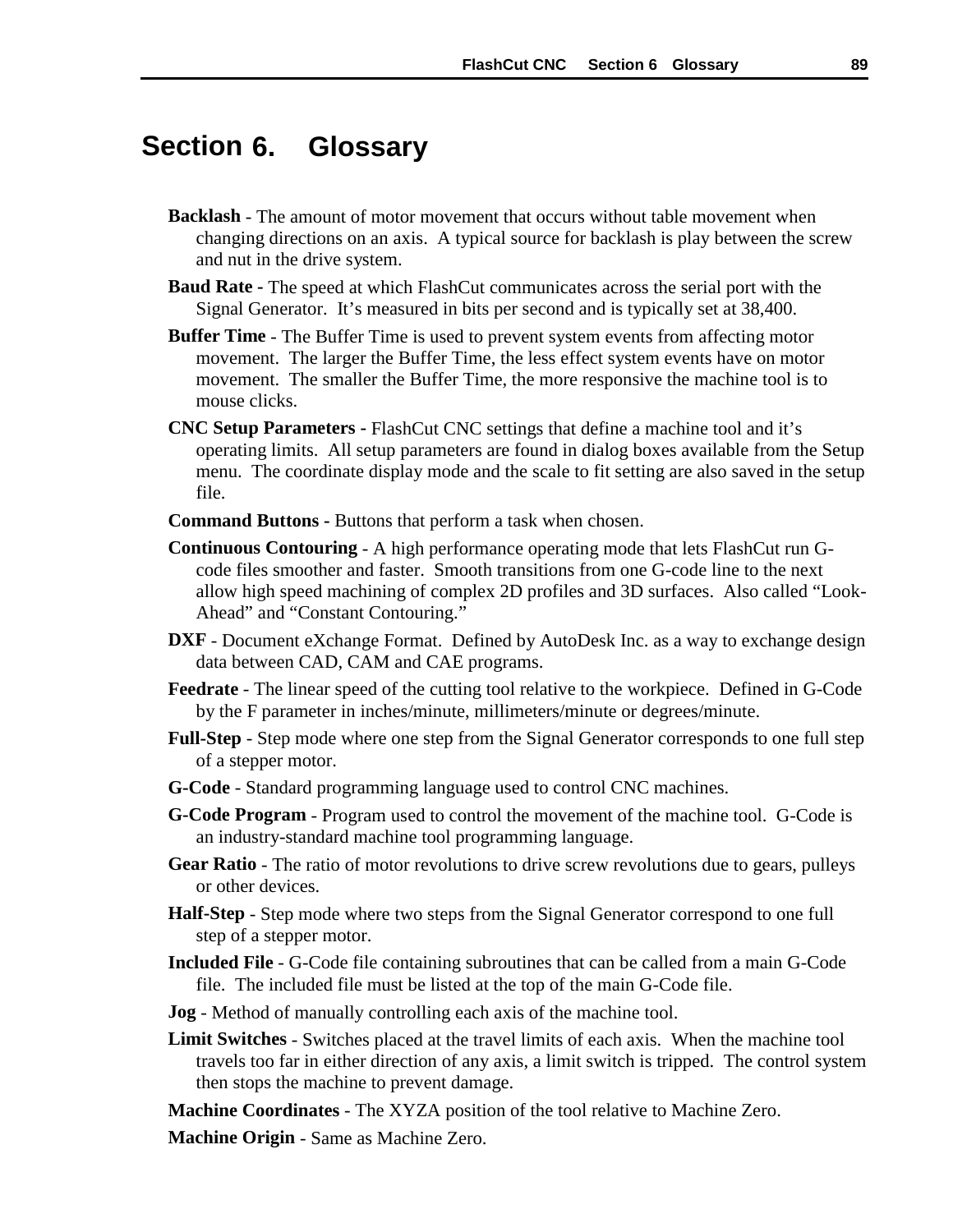- **Machine Tool Envelope** The three dimensional box (plus optional 4<sup>th</sup> axis travel) defined by the maximum travel in the X, Y, Z and A axes. Once the machine tool envelope is defined, the tool cannot move beyond it. You can disable the machine tool envelope by choosing the Clear button.
- **Machine Zero -** The origin  $(X, Y, Z, A = 0, 0, 0, 0)$  of useful space within the machine tool envelope. Can either be defined manually or by using home switches.
- **Maximum Feedrate**  The maximum rate at which a motor can reliably start and stop with ramping.
- **Maximum Unramped Feedrate**  The maximum rate at which a motor can reliably start and stop without ramping.
- **Modal** A type of command that stays in effect while FlashCut processes subsequent G-Code commands.
- **Motor Driver** The electronic box that converts step and direction signals from the Signal Generator into a sequence of amplified signals to drive a motor.
- **Motor Polarity** The association between the actual direction an axis moves and the direction FlashCut intends it to move. If they are different, this setting should be changed from positive to negative or vice-versa.
- **Motor Resolution** The number of full motor steps for one revolution of the motor. For example, a 1.8° Stepper motor has 200 full steps per revolution, a 0.9° Stepper Motor has 400 full steps per revolution, and so on.
- **Motor Step** The amount of motor movement associated with one electrical pulse to the stepper motor driver.
- **Offline** Mode in which FlashCut does not communicate with the Signal Generator. FlashCut displays all G-Code, Jog, and Point moves, but the machine tool does not move.
- **Online** Mode in which FlashCut communicates with the Signal Generator. In this mode, all G-Code, Jog and Point moves are executed by the machine tool.
- **Open Loop** A type of control system in which an actuator moves without sending motion information back to the controller. Most stepper motor systems are open loop due to their high reliability in performing step commands when used within their torque limits.
- **Program Coordinates** The XYZA position of the machine tool relative to Program Zero.
- **Program Listing Box** The area of the main screen that displays the G-Code program currently loaded into FlashCut.
- **Program Zero** The zero point, or origin, to which all absolute coordinates in the G-Code file are referenced. It is depicted as a green dot in the Toolpath View Port.
- **Pull-Down Menu** A standard Windows control that lets the user select a single item from a list.
- **Radio Buttons** Buttons representing a group of options requiring a single selection.
- **Ramping** Smooth acceleration that allows a machine tool to reach high feedrates. Ramping rates are measured in full steps/sec/sec.
- **Relative Coordinates** The XYZA position of the machine tool relative to the point at which the Relative Coordinates were zeroed. The relative coordinate system is general purpose and may be used for anything you choose (as long as it's legal).